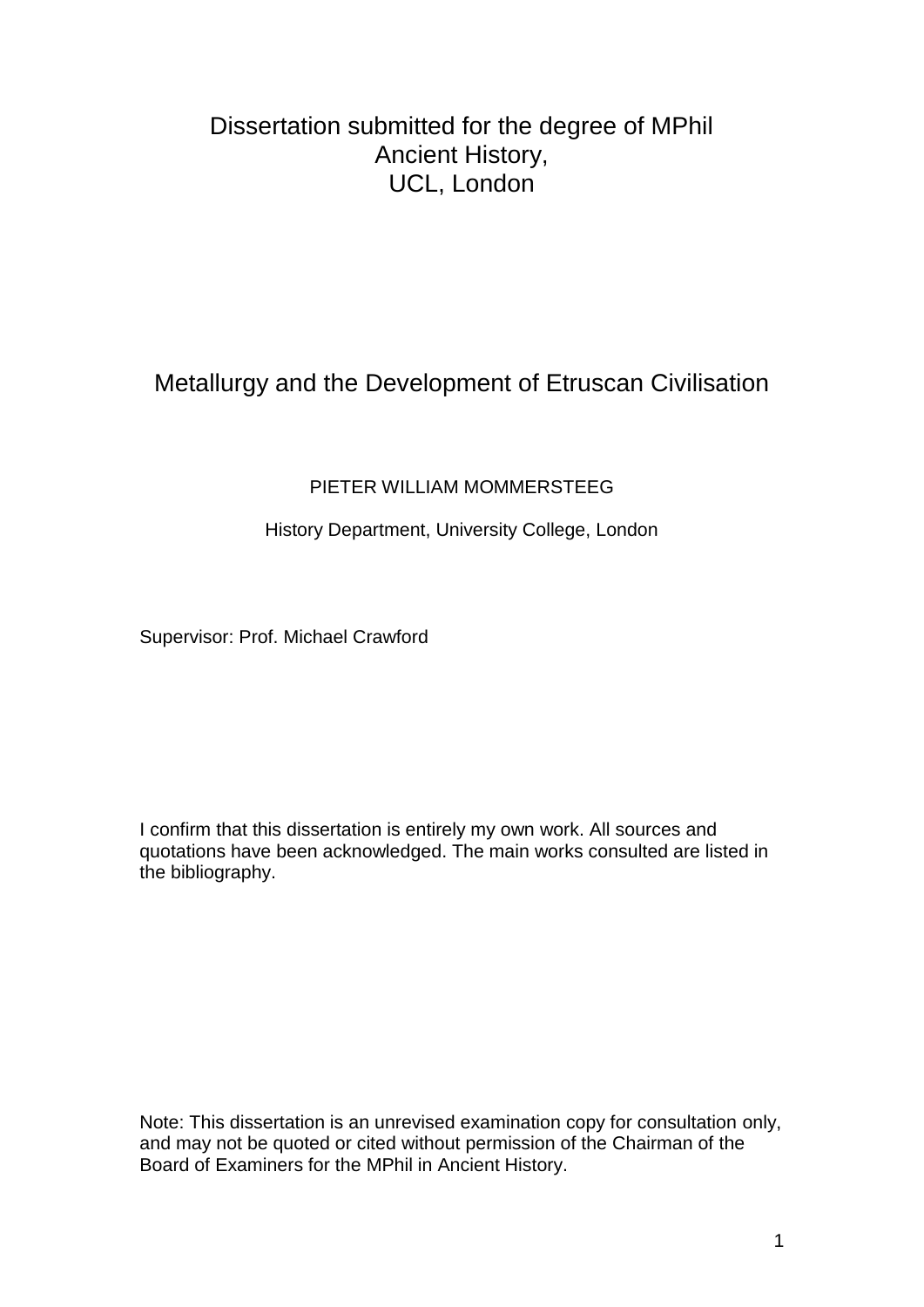# Metallurgy and the Development of Etruscan Civilisation

# **Contents**

# *Acknowledgements*

| Chapter 1                | Introduction                                                                                                              |  |  |  |  |
|--------------------------|---------------------------------------------------------------------------------------------------------------------------|--|--|--|--|
| Chapter 2                | <b>Ancient Technologies: Pottery and Textiles</b>                                                                         |  |  |  |  |
| Chapter 3                | The Technology of Copper and Bronze                                                                                       |  |  |  |  |
| Chapter 4                | The Advent of Iron $1200 - 900$ BC                                                                                        |  |  |  |  |
| Chapter 5                | The Emergence of Etruria: Middle Bronze Age -                                                                             |  |  |  |  |
| Chapter 6                | 6 <sup>th</sup> century BC<br>Metalworking in Etruria: 1 <sup>st</sup> millennium BC                                      |  |  |  |  |
| Chapter 7                | The Output of Iron from Populonia: quantitative analysis                                                                  |  |  |  |  |
| Chapter 8                | The Demand for Iron: the economic background                                                                              |  |  |  |  |
| Chapter 9                | Applications for Iron: 300-100 BC                                                                                         |  |  |  |  |
| Chapter 10               | Quantities: Uses of Iron, 300-100 BC                                                                                      |  |  |  |  |
| Chapter 11               | The Transfer of Technology                                                                                                |  |  |  |  |
| Chapter 12               | <b>Summary and Conclusions</b>                                                                                            |  |  |  |  |
| Appendix 1<br>Appendix 2 | Area map: Golfo di Baratti. Diagram of the Gulf of<br>Baratti from P Crew in JHMS 25/2<br>Site Map from A.Minto Populonia |  |  |  |  |
|                          |                                                                                                                           |  |  |  |  |

# Bibliography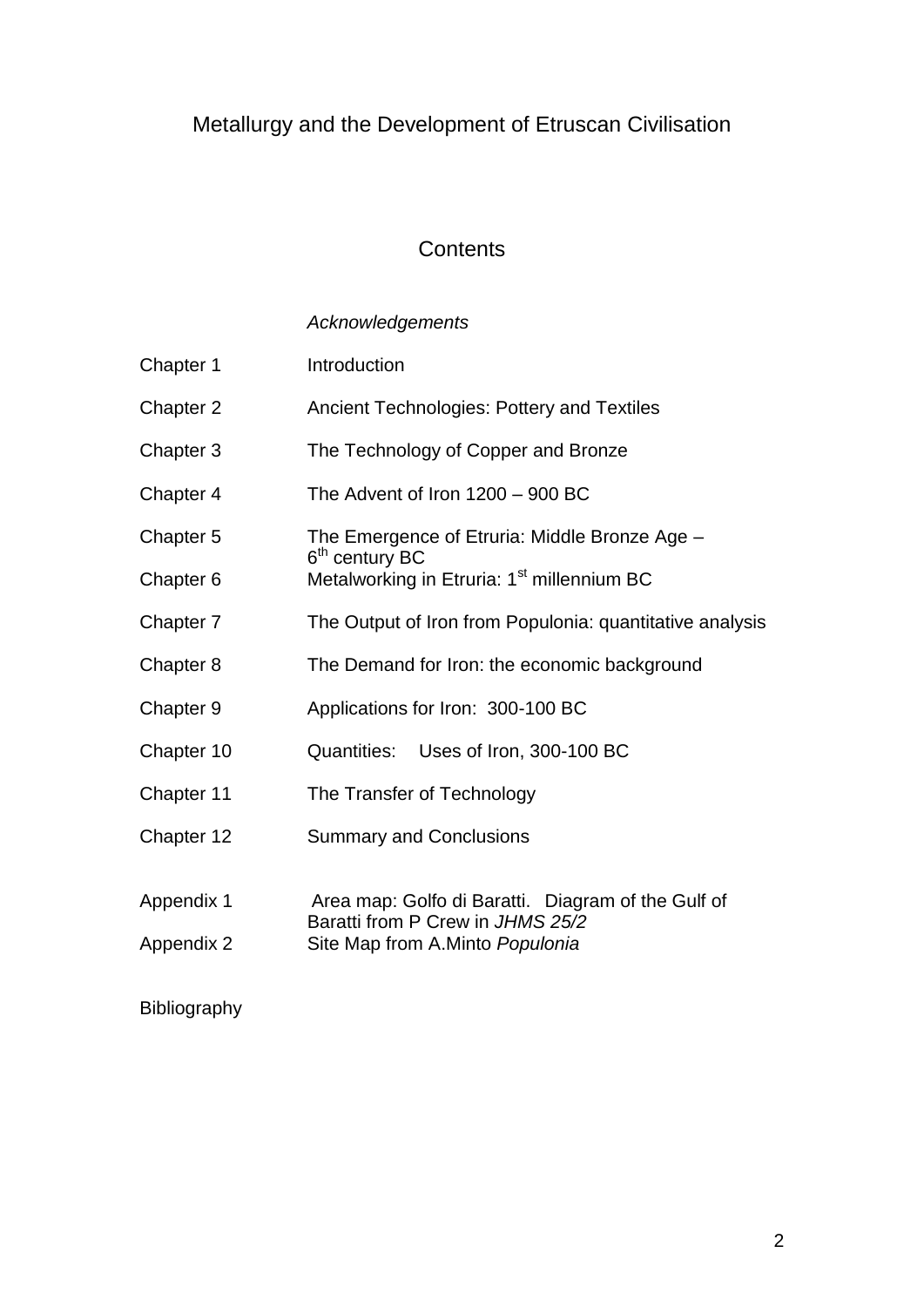#### *Acknowledgements*

Firstly, I would like to thank Prof Michael Crawford, my supervisor, whose patience, encouragement and professional input has been invaluable and beyond the call of duty. Any errors or misguided reasoning though remain mine alone.

A lot of new material has become available over the past decade which has, I believe, improved our understanding of the latter stages of iron development. I am indebted to Prof C. Giardino for his continued help in up-dating me with information. I am indebted also to Prof Th. Rehren for his contribution to the computational and other aspects in Chapter 7.

The staff at the Library at the Institute for Classical Studies has, as always, been kind and helpful, displaying high levels of tolerance, for which I am very grateful.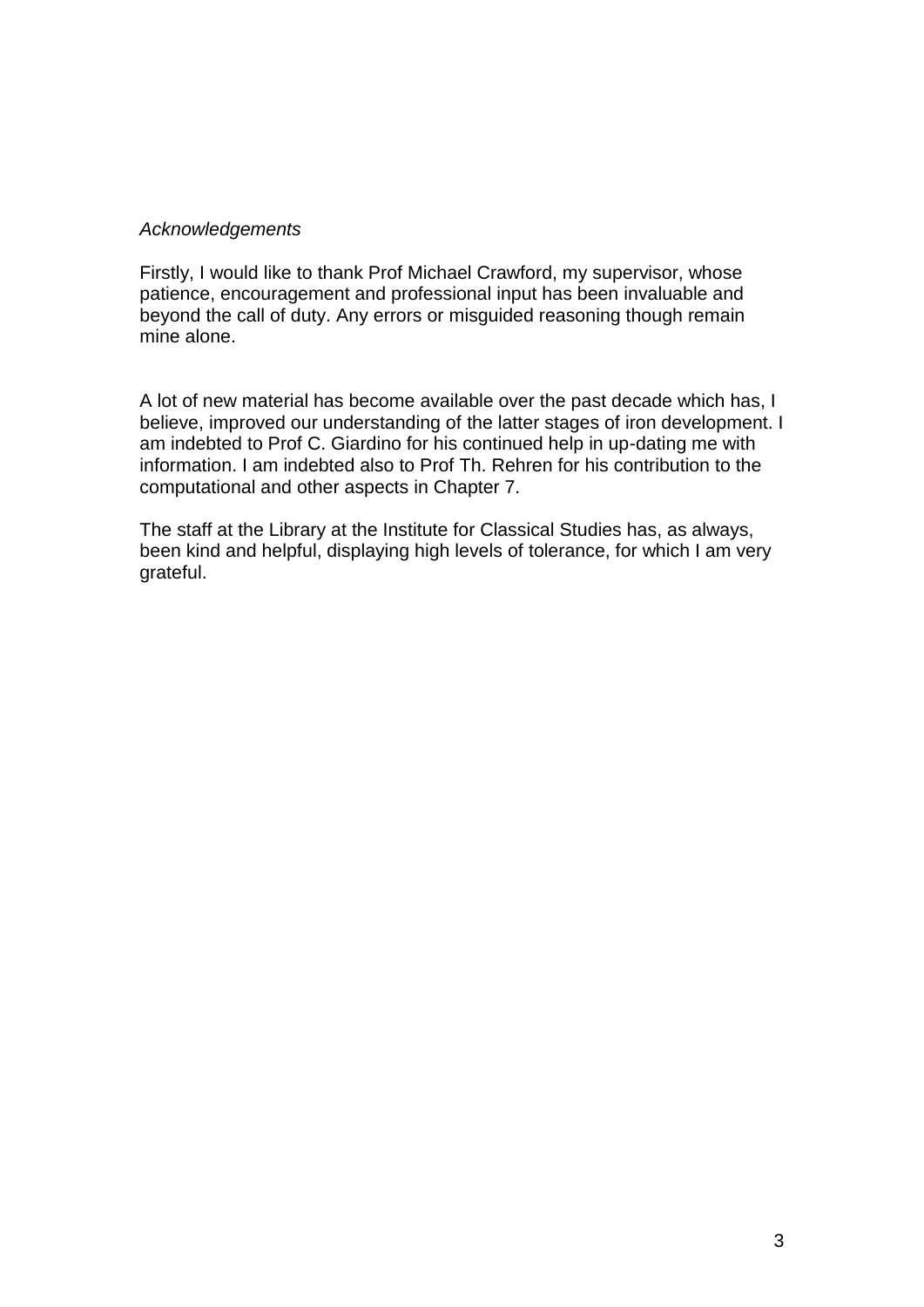## **Metallurgy and the development of Etruscan civilisation**

#### CHAPTER 1 **INTRODUCTION**

This dissertation assesses the role played in the development of metallurgy in the expansion and establishment of Etruria as an important, if not the most important, community in mainland Italy, in the first part of the  $1<sup>st</sup>$  millennium. It seeks therefore to link in more detail the influence that metallurgy had on those changes which took place in the social and economic structure of Etruria. This dissertation examines the role that technology and particularly the transfer of technology played in the growth of metal production in Etruria between the  $8<sup>th</sup>$  and the 1<sup>st</sup> centuries BC. It describes the period of change, from bronze to iron, together with the establishment of a basic iron technology.

In considering the relationship between metallurgy and Etruscan civilisation several underlying factors contribute to this analysis. At the heart of this lies the question of *how and why* technology developed in ancient times. In general terms, the process began with "trial and error" experimentation leading to the establishment of a basic technology. This could then be developed further by the incorporation of subsequent developments often "within the limits of traditional techniques'.<sup>1</sup> This in turn led to either increased productivity, new forms of design eg colour, shapes, improved physical properties or a combination of these. Increases in productivity contribute to economic growth and this finally can impact on civilisation. Various aspects of this sequence will be raised at different stages of the discussion.

The rate at which a technology develops is governed by a variety of factors even within a given field, in metals for example. The difference in development between copper / bronze on the one hand and iron on the other is marked. The former started with the Copper Age progressed relatively

<sup>&</sup>lt;sup>1</sup> Finley, M.I. (1965) 'Technical Innovation and Economic Progress in the Ancient World' in *The Economic History Review* Vol 18 No1 29-45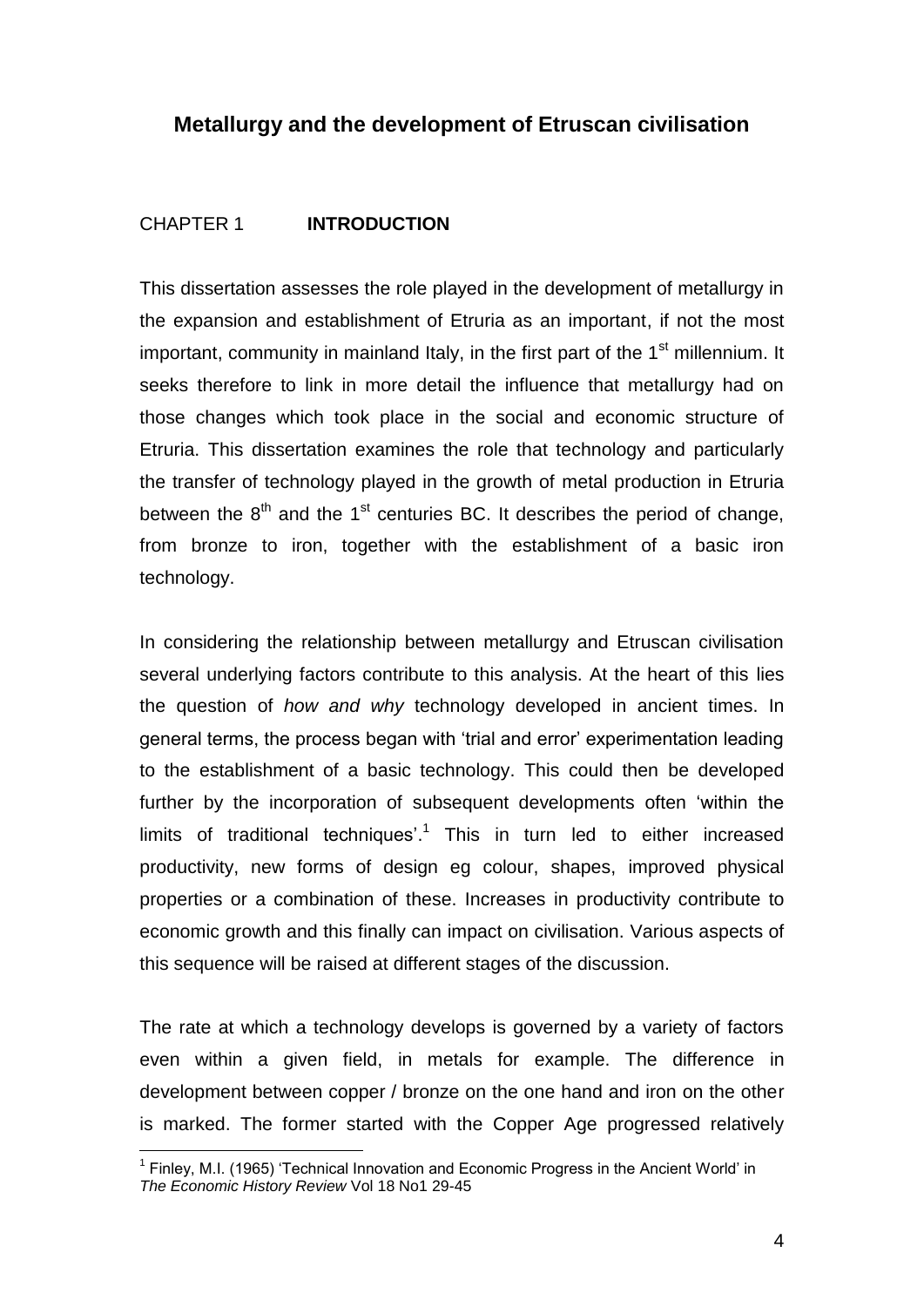uniformly through to the end of the Bronze Age. Iron and iron artefacts precede the Iron Age by some 2000 years. Iron was known from the 3rd millennium, but it was still comparatively rare in the middle of the second millennium, with little being known about its method of manufacture. By 400BC, iron was being produced in quantity, by ancient standards, and it had replaced bronze in many applications. The development of this technology into a workable and transferable one was reflected in the large-scale production of iron in Populonia between the  $4<sup>th</sup>$  and  $1<sup>st</sup>$  centuries BC. This technology provided the link between the ever-increasing demand for iron and a plentiful supply of ore. Whilst efficiencies improved over the centuries, the process did not change fundamentally until the 1700s.

How did this technological change come about and why did it take so long?

The structure of the dissertation can be summarised as follows:

In chapters 2-4, a broad outline of the early development of ancient technologies is given. Before discussing that of metals, with copper and bronze providing a natural introduction to iron, two other technologies will be reviewed, namely pottery and textiles. This is to provide a useful background to indicate why these differing ancient technologies developed as they did, and how they progressed from an individual craft activity to the making of goods in large quantities. A core element of this capability is, I believe, the ability and skills to work towards the ability to control processes. The transition from bronze to iron in the Eastern Mediterranean and finally the emergence of Etruria is then discussed.

Chapters 5-7 deal with metallurgy in Etruria, and the importance of the transfer from bronze to iron. Archaeological and archaeometallurgical evidence is reviewed together with the accompanying social changes. Finally, the establishment, at Populonia, of a process of iron manufacture which was capable of delivering large quantities of iron. A new assessment of the amount or iron produced there is put forward.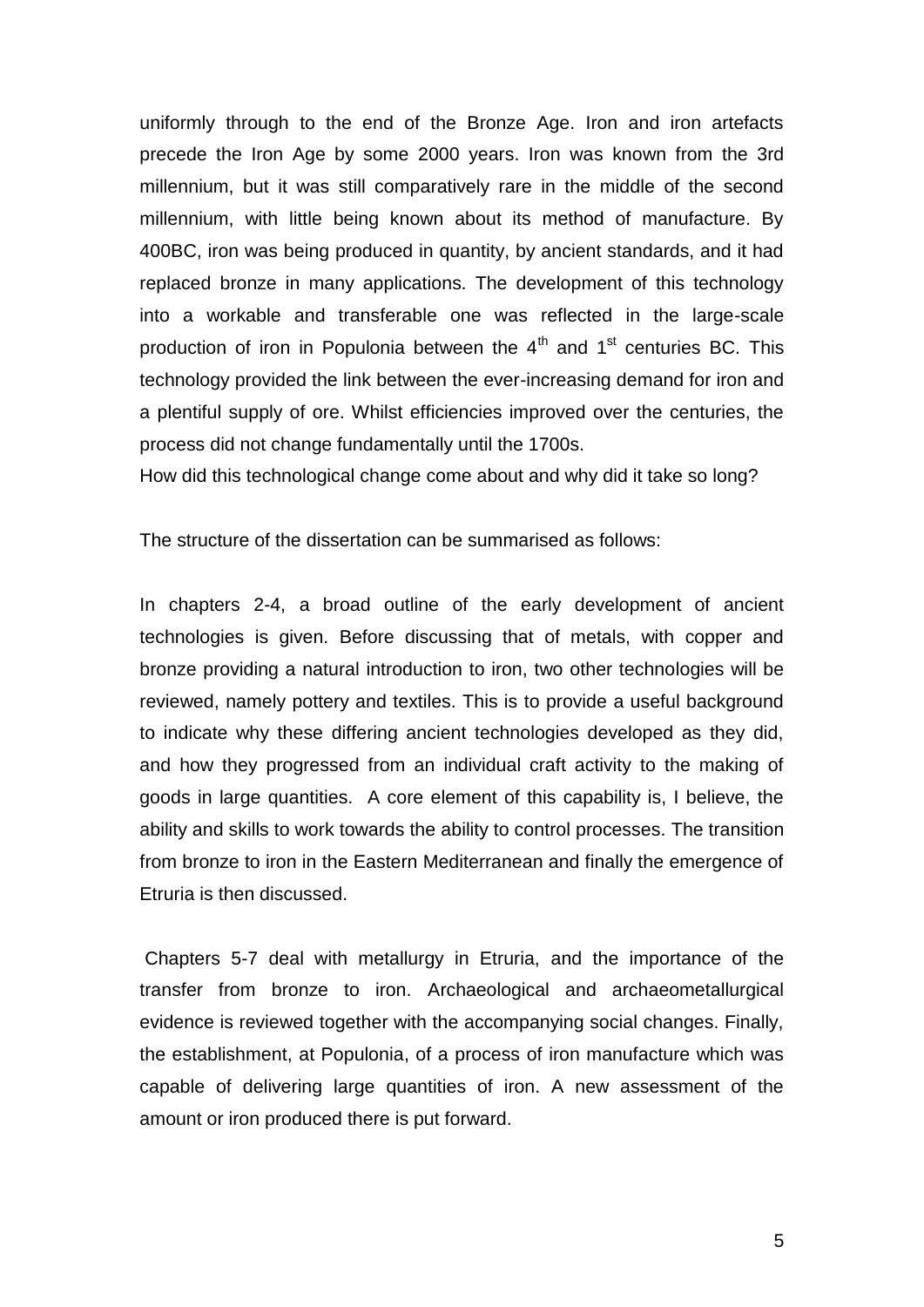Chapters 8-10 begin with a brief summary of the economy in the second half of the first millennium. The wide applications of iron in the  $3<sup>rd</sup>$  and  $2<sup>nd</sup>$ centuries BC follow together with its usage in weaponry, tools and other applications together with rate of up-take is assessed. The impact on the Roman economy at that time is also discussed.

However before describing the development of ancient technologies, it may be helpful, in the context of this dissertation, to review the differences between science and technology. Whereas science is concerned with knowledge and the understanding of natural phenomena, technology can be described as a means of solving problems with practical solutions. The resolution of such problems depends on the successful application of experience and expertise to the relevant material data and its associated practical environment. In ancient times, the requirement for this expertise was governed by basic needs like survival or protection. The origin of these ancient technologies goes back as far as man himself with the use of fundamentals such as fire and flint stones. $2$  These basic requirements of survival were widened in due course to include more general needs.

Ancient technology is rarely documented and the majority of data is available only through artefacts. From the basic element of fire comes heat and, when controlled, the domestic hearth and then the kiln. The resultant products after various degrees of heat treatment, such as pottery and metal artefacts, are in the main the only tangible evidence we have of the progress and control of these technologies. The driving force behind progress in these fields was initially inextricably linked to man's survival; to meet man"s basic requirements, to improve process performance or to provide artefacts of beauty or adornment.

The development of ancient science on the other hand was driven by quite different parameters, namely the desire for knowledge and understanding of the natural world. Aristotle wrote 'all humans desire knowledge' (*Metaphysics* 

<sup>&</sup>lt;sup>2</sup> White, K.D. (1984) 6, Redher J.E. (2000) 3; with reference to pyrotechnology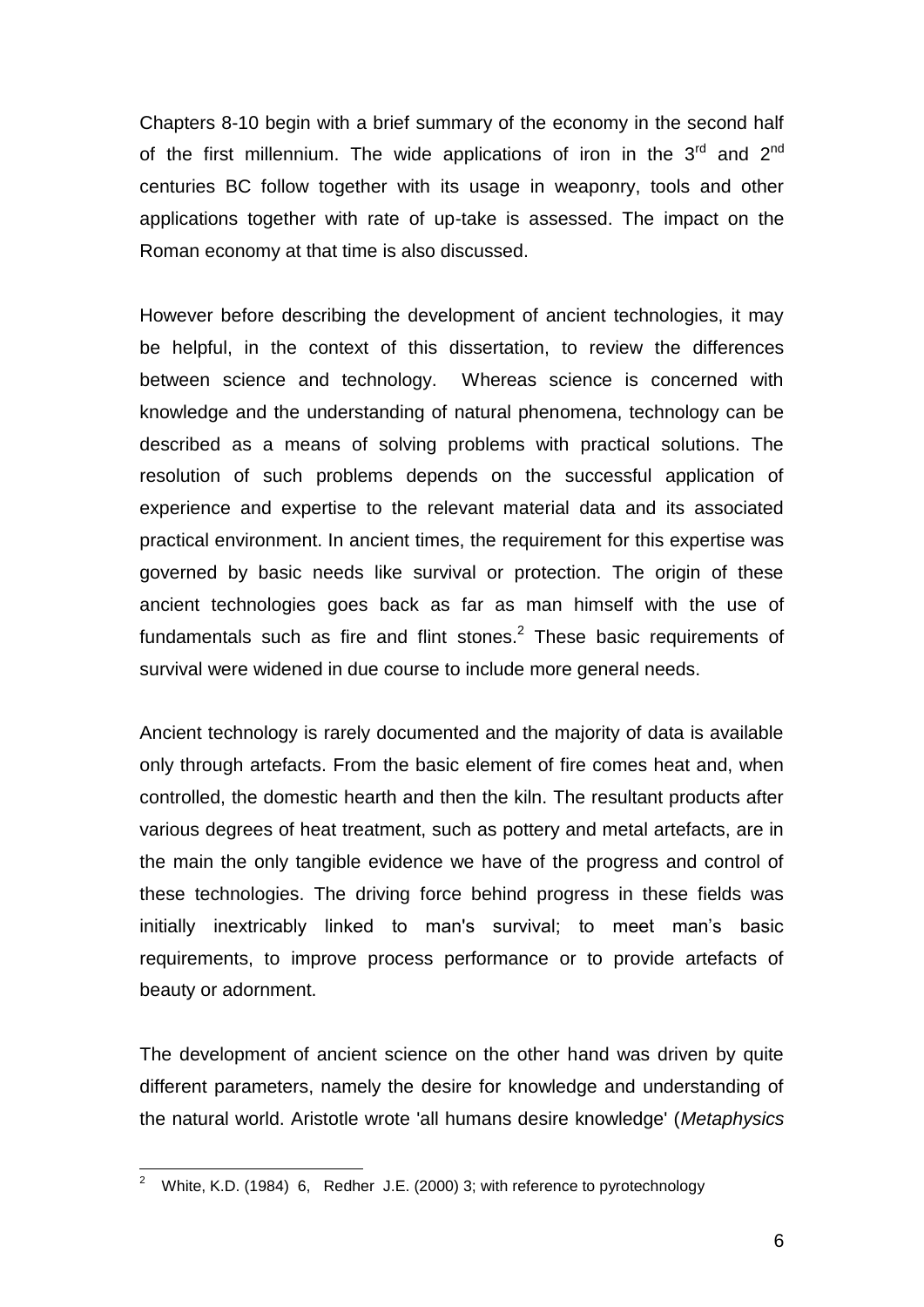*980a21).* He clearly established the scientific method that entailed enquiry, and the systematic collection of data, often with experimentation of variables, with the view to deducing from this evidence a formal structure. This not only explained the structure's rationale but also provided a fixed relationship between the variables and hence the opportunity to predict outcomes. This approach or way of thinking, generally attributed to Thales in the sixth century, led to an understanding of physical and mechanical phenomena that in turn provided the potential for new techniques to be invented and existing ones developed. Sometimes science and technology worked together, stimulated by the need to solve a problem. For example, it was used by Archimedes specifically in the field of mechanics, and war engines in particular, when he was asked to help in the defence of Syracuse in the second Punic war (Plutarch *Marcellus 14.9-17.3)*. More generally, although the simple pulley was in use in Assyria in the eighth century, $3$  the compound pulley was described in detail by Aristotle *(Mechanical Problems 18.853a-b)* and the principles of its mechanism explained and understood. The exact role that the basic laws of mechanics played in the sequence of the development of the pulley we do not know. But the fact that it coincided with a major increase in activity in civil and temple construction, which in turn involved the manoeuvring of large blocks of stone, is probably not accidental. Sometimes the potential remained effectively unused for several centuries, such as the force pump of Ctesibius (3rd century BC, but described by Vitruvius *De Arch 10.7.1-4*). This perhaps underlines the importance of demand in determining the rate of technological development.

With ancient technology on the other hand, the development of basic skills was essentially one of trial and error and chance. This was an empirical and step by step process requiring careful observation to establish a successful outcome; success being measured solely by its practicality and reproducibility. A successful systematic approach leads then to a technology which is both reliable and transferable. In the ancient world, such developments took centuries if not millennia to achieve and iron is a good

<sup>3</sup> White, K.D. (1984) 14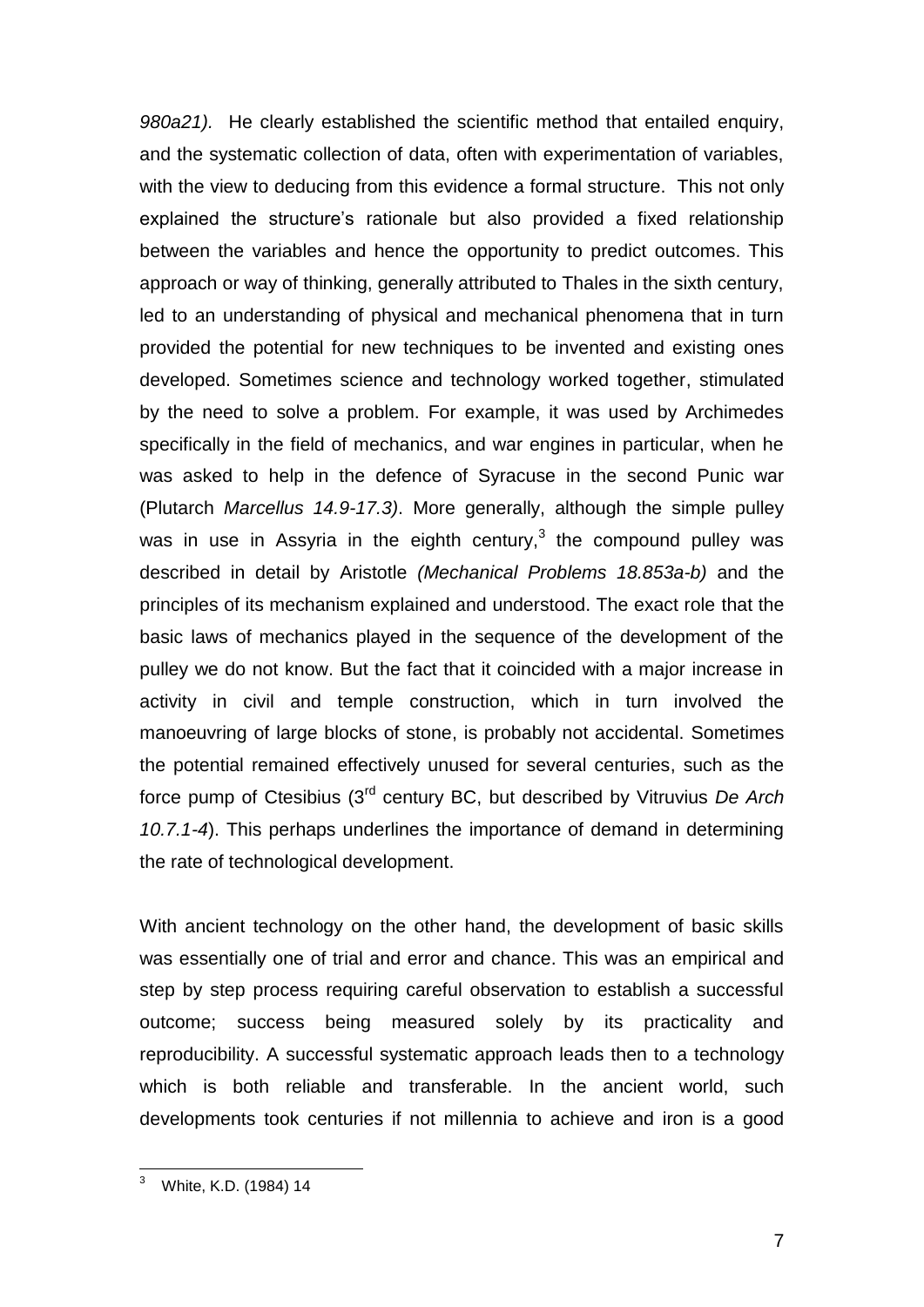example of such a sequence. The time scales between science based innovation and an empirically developed technology are therefore quite different. The former could be established comparatively quickly but not in fact used until a long period of time had elapsed whereas the latter is developed over a period of time but its advantages are made use of continuously whilst the underlying process also improves.

In general terms, the key factors that influence the rate of development of technology can be summarised as follows:

availability of basic skills

1

- accessibility of raw materials
- demand for the new technology

Demand is, I believe, the most critical of these three factors. In the discussion that follows, the link between the *rate* at which a technology advanced and the *demand* for the resultant product is put forward. <sup>4</sup> Specifically, it examines the factors that contributed to the making of iron in Populonia in significant quantities to meet a new and growing demand. What was special about Populonia was the amount of iron produced, making it a major 'industrial' (as opposed to mining) operation, perhaps the first such attested site in the ancient world.

 $4$  Demand may stimulate technical activity but it does not guarantee success, as alchemists found when trying to convert base metals into gold.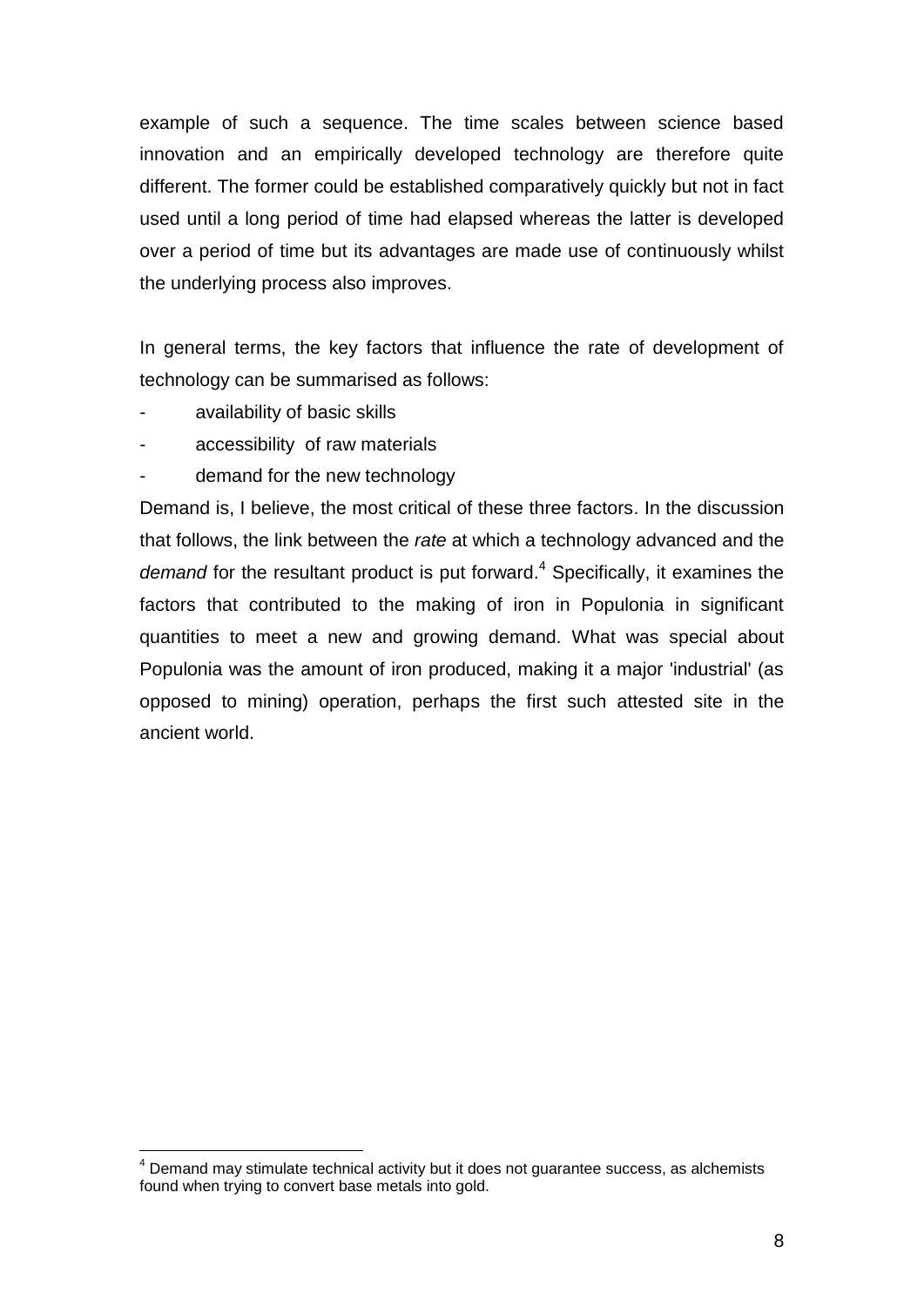### CHAPTER 2 **ANCIENT TECHNOLOGY: pottery and textiles**

Pottery or more specifically the process of firing has much in common with the smelting of metals; both technologies progressed initially with developing and controlling the operation of the kiln or furnace. Textiles have been included because, unusually, written sources are available and they give an indication of how a household activity developed into a more organised and larger scale operation. Both are described as household industries and have their origins in the time of the change of man from hunter gatherer to more settled pastoral activities. Both predate the world of Thales of earth, fire, water and mist by several millennia and by the end of the second millennium were reasonably well developed. I have sought to highlight certain aspects that, in their differing ways, provide an insight into the changes that took place.

POTTERY The process of hardening of clay by fire has been known for a very long time. Clay images of animals were found in Vestonice, Moravia, dating from the last Ice Age. $<sup>5</sup>$  The history of pottery has no single origin. It is</sup> anything but one of steady expansion and progress. Frequent set-backs have been accentuated by a lack of development in the industry itself, for the techniques used up to recent times had in the main survived from remote antiquity.<sup>6</sup>

Pots are essentially storage vessels and because of their fragile nature tend to be associated with more settled, pastoral people rather than nomads. Initially the hardening of basic-hand formed clay vessels took place on a simple fire hearth. Furnaces were certainly in use by 7000BC at Catal Hüyük and the enclosure of fire was a major advance in pyrotechnology.<sup>7</sup> The history of pottery in ancient times can be divided into three aspects with differing time scales for each aspect. The first element was the use of the wheel, invented in the  $4<sup>th</sup>$  millennium BC, and used in the shaping of pots. This in turn was developed further by the use of the 'fast' wheel which improved the surface of

<sup>5</sup> Klima B. *Archeologické* 4, 193. (1952) in Scott, L (1954) 376

<sup>6</sup> Scott, L. (1954) 378

<sup>7</sup> Rehder, J.E.(2000) , 9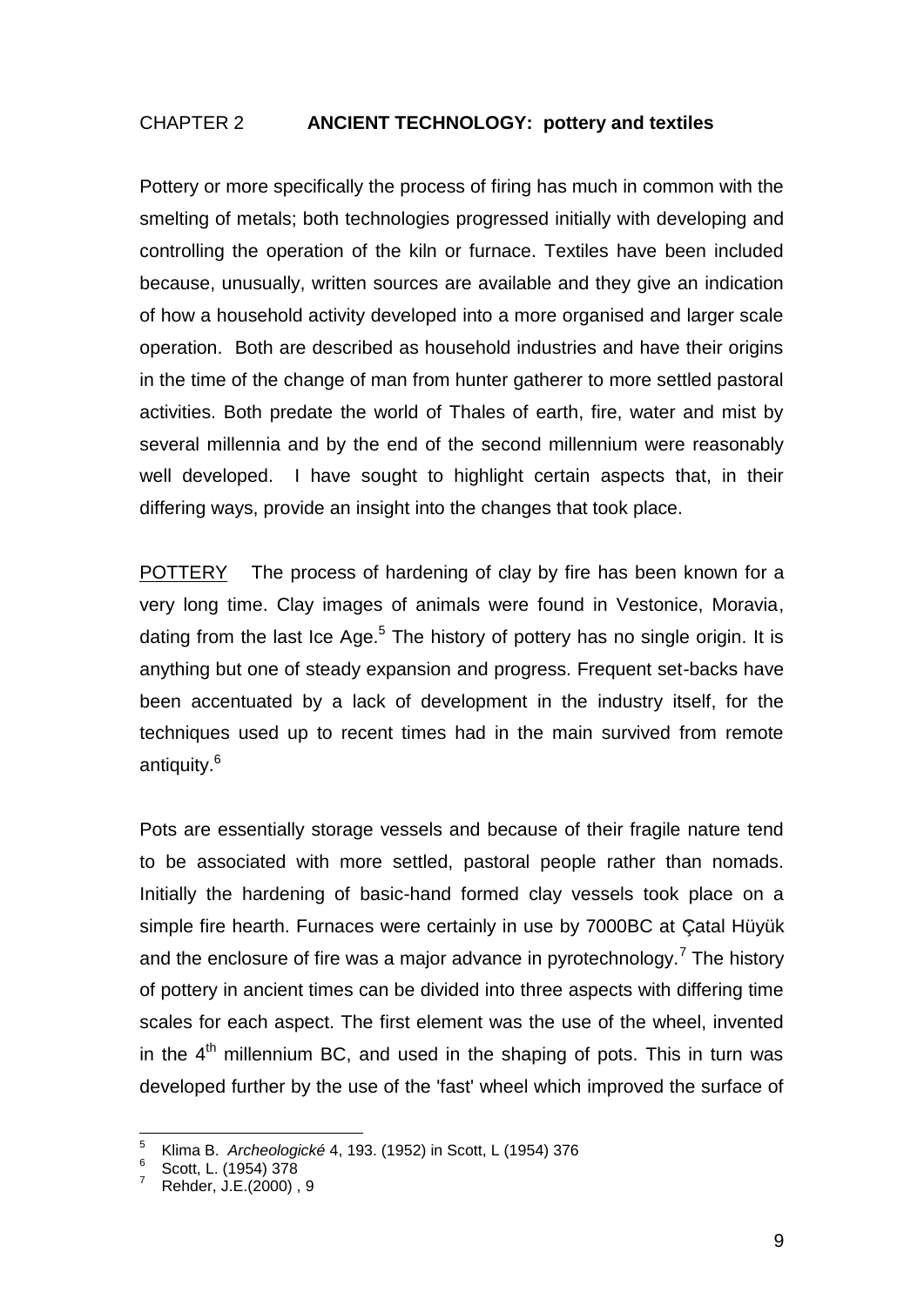the vessel and which was already in use during the Uruk period, c3500 BC, in Mesopotamia.<sup>8</sup> The second element in the development of the technology was the furnace or kiln and its operation; $9$  in effect the introduction of an element of control of heat both in temperature and distribution. Running parallel with this, the third element was concerned with the many improvements that were made in the initial preparation and pre-treatment of the clay and the nature of the additives used. However, it is the drying and firing process which took place in the kiln which will be discussed here, starting with a brief summary of the processes involved. After the clay has been modelled, the initial drying stage reduces the water content to about 8- 15% by heating to temperatures between 100°C and 200ºC when the pot becomes 'leather hard'. At this stage, its form is retained but it has little strength. It can, though, be decorated – painted or scratched - and also burnished to reduce porosity if necessary. After this, the pot is dried further to a water content of some 3% which requires a firing temperature range between a minimum of 450ºC and up to 750ºC. It is important that the temperature is raised gradually to avoid uneven drying which may lead to surface cracking. In ancient times, the potter would have judged this sequence essentially by visual examination of colour change both of the vessel and the flame of the fire. When the temperatures were raised still higher, to *c*1000ºC, the clay particles fused together and, as a result of complex physico-chemical changes, the vessel had greater mechanical strength and reduced porosity.

The oldest and originally the most common form of firing took place in an open hearth. This was followed by simple mechanisms to retain the heat of the fire. This entailed simply covering the pots with a layer of peat or a mixture of earth and biomass that acted as much as an insulator as a source of heat. Clay containing the appropriate fillers fired by this method was still being used at the end of the  $19<sup>th</sup>$  century in the Hebrides. But it is the kiln which became the main vehicle for the firing process. Early evidence for the use of kilns for pottery production has been found on scenes shown on cylinder seals

<sup>&</sup>lt;sup>8</sup> Crawford, H.E.W. (1991) 127

<sup>9</sup> Rehder, J.E. (2000) 10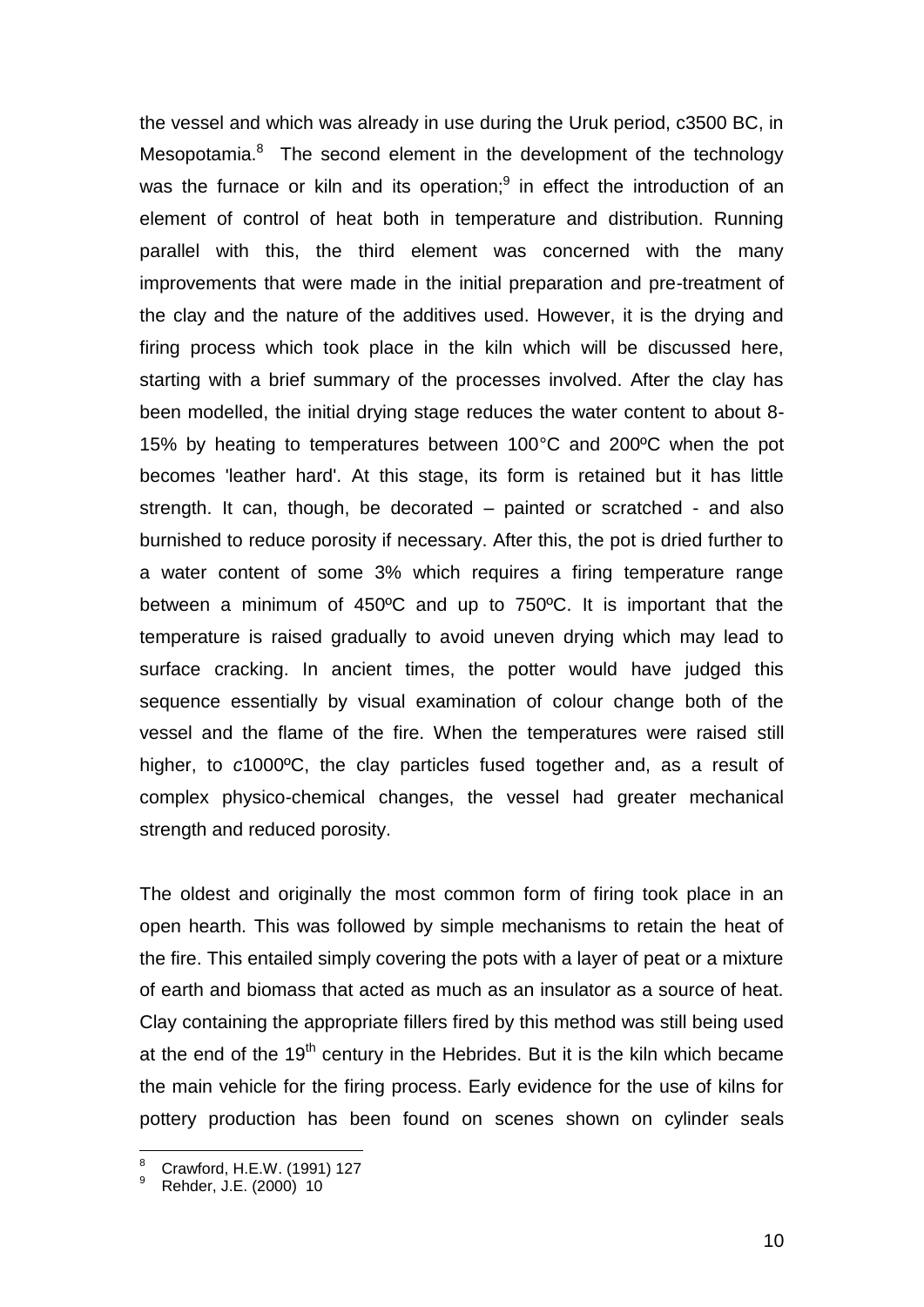discovered at a number of sites of the 3rd millennium in Sumeria. These depict domed and two- storey kilns, so described because the source of heat is separated from the vessels being fired by some sort of grating, and these are known to have been in use since the Hassuna period.<sup>10</sup> At Ur there is evidence of 'industrial' or larger scale production in the form of kilns, potwasters and clinker<sup>11</sup> where pottery was clearly produced in quantity over a prolonged period of time prior to the Early Dynastic Period 1, *c*3000 BC.<sup>12</sup> This site was situated within the town boundaries but probably at the edge of the residential area. Volume and large scale production should be seen in this context as comparative in relation to smaller scale domestic production. Whilst we have little idea of the size of production, we can assume that the process was sufficiently well controlled for the enterprise to have been considered practical and acceptable. Running parallel with this, there is quite a lot of evidence for smaller scale domestic production using single-storey kilns.<sup>13</sup> It would seem therefore that the choice of kiln, single or double storey, was related to the quantity of vessels required to be fired.

During the first half of the  $2<sup>nd</sup>$  millennium in the Aegean region, pots with different coloured fired clay bodies were made. We now know that the colour of pottery is governed by a large number of factors that include;

- a) The presence of other materials in the clay including iron oxides
- b) The form and distribution of these materials
- c) The firing temperature, time and atmospheric conditions in the kiln.

Conditions under which pots are fired in kilns or metal ores smelted in furnaces can be *oxidising* or *reducing* <sup>14</sup> The choice is dependent on the

 $10$  Merpert, N. & Munchaev, R. (1971) in Crawford, H.E.W. (1991) 127

<sup>11</sup> Woolley, C.L. (1955)

<sup>12</sup> Crawford, H.E.W, (1991)29-130

<sup>13</sup> Crawford, H.E.W.(1991) 130

<sup>&</sup>lt;sup>14</sup> oxidation/reduction - excess/insufficient oxygen to support full combustion Firing under *oxidising* conditions (normal heating/burning), the carbonaceous material in the clay is burned out. Iron oxide particles increase in size with firing temperature, and this gives rise to a red or red-brown colour around 700°C, leading to red to deep red above 1000°C. (This applies to non-calcareous clays – for calcareous clay the colour is yellow or green, see Minyan pottery)

Firing under *reducing* conditions (lack of oxygen) leads to the formation of iron oxides with a lower oxygen content – these are dark in colour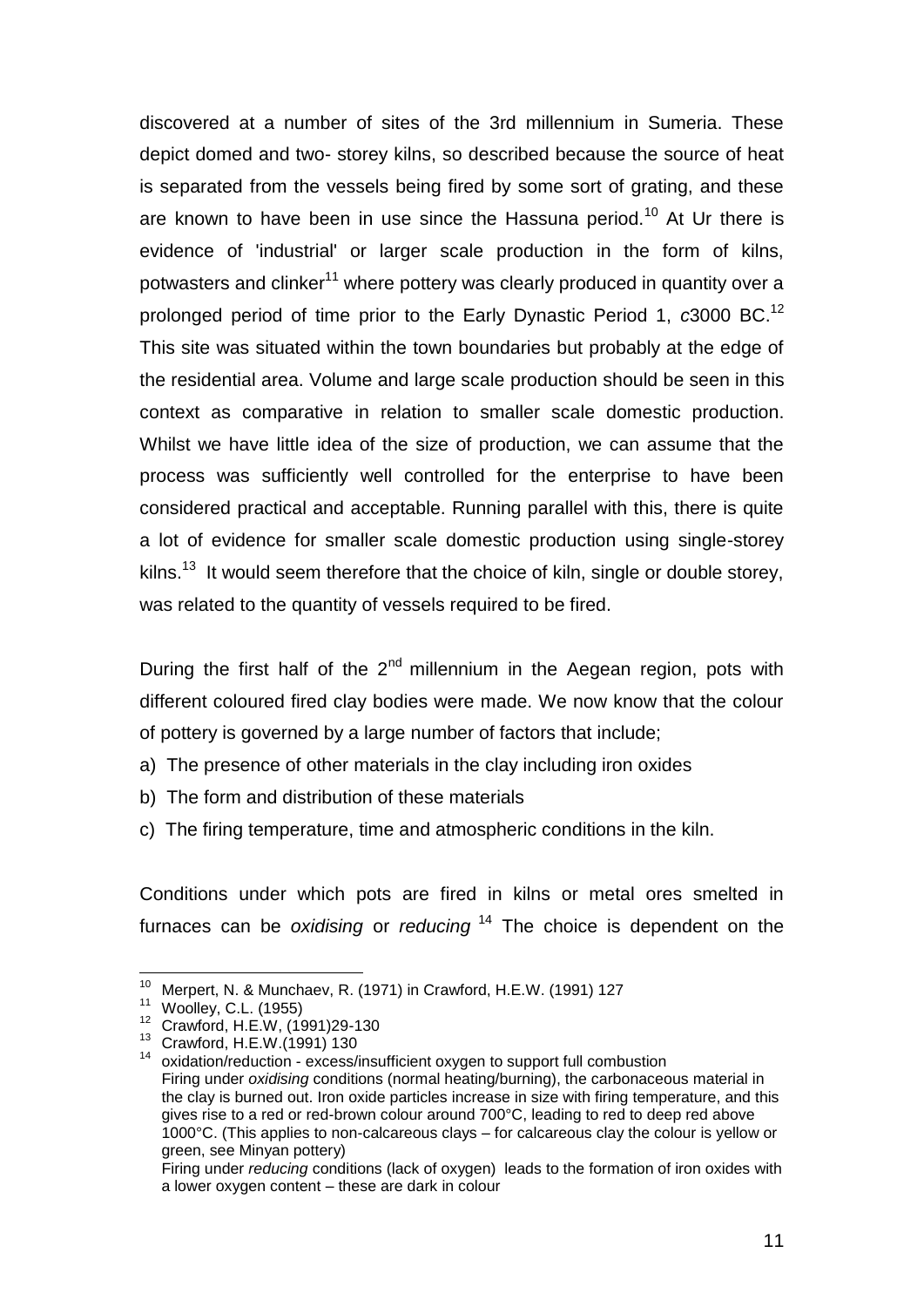conditions required to achieve a particular end result. An oxidising atmosphere is one where combustion or heating takes place in the presence of oxygen in excess of that which is required to complete combustion. This takes place under unrestricted and normal conditions where unlimited oxygen is available. Reducing conditions are such that the process is carried out with insufficient oxygen, which in turn leads to oxygen-related materials, like metal oxides, relinquishing some or all of their oxygen component. Burning charcoal in a restricted atmosphere or space produces CO, carbon monoxide, which in turn removes oxygen from the restricted atmosphere to produce carbon dioxide,  $CO<sub>2</sub>$ .

To simplify a complex phenomenon, the final colour of a vessel was largely influenced by the presence of iron oxides and the degree of oxidation or reduction of particular materials in the clay. It is these materials that influence the final colour of the clay.<sup>15 16</sup>

An early example of this can be seen with Minyan pottery, which in the main was made using well refined clay and was fired at high temperatures. This resulted in a hard and good-quality vessel. During the period 2200-1500 BC, the pottery made was greyish in colour, as a result, we now know, of being fired in a reducing atmosphere. Later, 1700-1400 BC, the pottery produced was yellow in colour; in this case the firing took place under oxidising conditions.<sup>17</sup> Whilst the interest in Minyan pottery lies more in its shape and decoration, the control of firing conditions in the kiln marks a step forward in the overall development of the technology.

These developments continued at the start of the  $1<sup>st</sup>$  millennium. Major changes in both artistic and technical fields took place in Athens in the beginning of the  $8<sup>th</sup>$  century and continued, both there and in Corinth, throughout the  $7<sup>th</sup>$  century. In the  $6<sup>th</sup>$  and  $5<sup>th</sup>$  centuries, new techniques enabled Red figure and Black figure ware to be made with striking contrasts in

<sup>15</sup> <sup>15</sup> Jones, R.E. (1986) 751-765 particularly 751/2,759 & 762<br><sup>16</sup> The prestice of introducing a reducing phase has been re-

The practice of introducing a reducing phase has been recognised as one of the oldest techniques of pottery decoration, originating probably in Mesopotamia. It is found for example, in the early Neolothic pottery in Samara – Noll *et al* (1975), 604-8. Jones (1986) 762

<sup>17</sup> Higgins, R. (1981) 68-69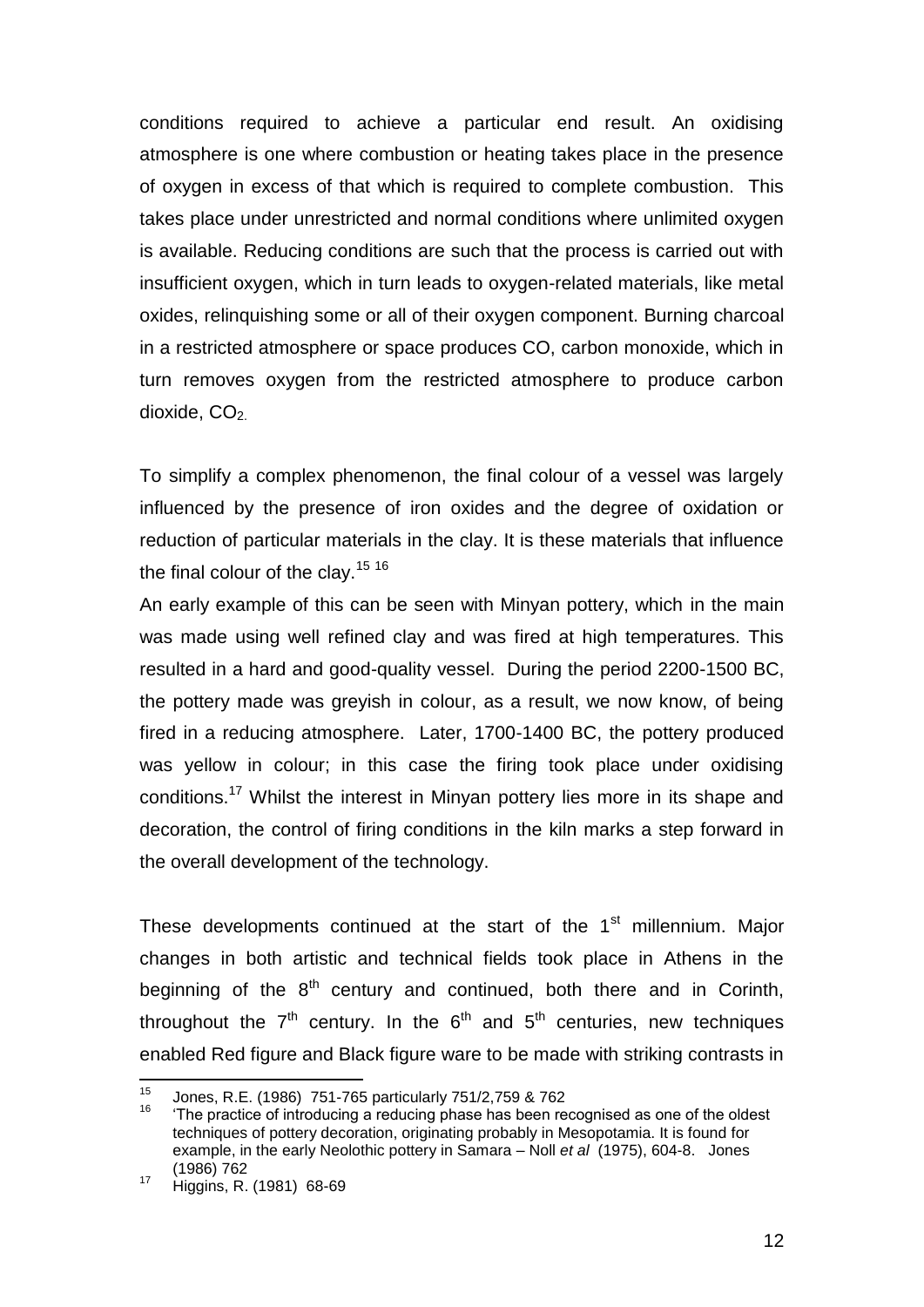colour between the body of the pot and the applied slip. This was achieved by subjecting the vessel to a sequence of differing firing conditions: oxidising, reducing and then oxidising again. In the initial oxidising conditions, the body of the pot and the slip material fired red. This was due to the iron present in both materials being converted to ferric oxide (haematite). Reducing conditions were then introduced by cutting back the supply of oxygen (closing the air vents and burning more wood). This in turn reversed the initial oxidising process but under these conditions the iron oxide in the slip material combined with other materials to form a hard, dense black non-porous coating which, importantly, was impervious to oxygen. The concentration of iron in the slip was higher than that in the body. This required temperatures of 850º to 1000ºC. With a subsequent change back to oxidising conditions, reverting to the original state, the body of the vessel which had remained porous fired red again but the slip coating which was not porous remained black.<sup>18</sup> Whilst the full scientific explanation was only forthcoming in the  $19<sup>th</sup>$  and  $20<sup>th</sup>$  centuries (the above summary is a simplified one)<sup>19</sup>, it is not too difficult to appreciate that potters in ancient times would have noted colour changes taking place in both the artefacts and the kiln flame and incorporated them into controlling the process.

In Italy, there is limited evidence of pottery kilns producing large storage vessels in the  $8^{th}$  century.<sup>20</sup> More significantly, during the late  $8^{th}$  and  $7^{th}$ centuries there was an increase in the production of fine ware indicating a transformation of types of production. Bucchero pottery with its distinctive grey/black colour designed to give the vessel a metallic sheen originated in Caere around 700. It was produced by firing in "a highly controlled reducing atmosphere'.<sup>21 22</sup> During the 7<sup>th</sup> and 6<sup>th</sup> centuries, *bucchero nero* pottery was being widely exported.

<sup>18</sup>  $\frac{18}{19}$  Williams, D. (1997) 89

<sup>19</sup> For a more complete explanation of the reaction of iron oxides and ions under oxidising and reducing conditions see Jones (1986) 751-3

 $\frac{20}{21}$  Bietti Sestieri, A.M. (1992) 87

<sup>&</sup>lt;sup>21</sup> Rasmussen, T. (1979) in Rasmussen, T. (1998) 203

Nijboer, A. (1998) 82 The process may well have been more complex. Experiments carried by Cuomo di Capro (1993) 220-1 showed that artefacts fired in a sealed container in which carbon was present gave the same effect.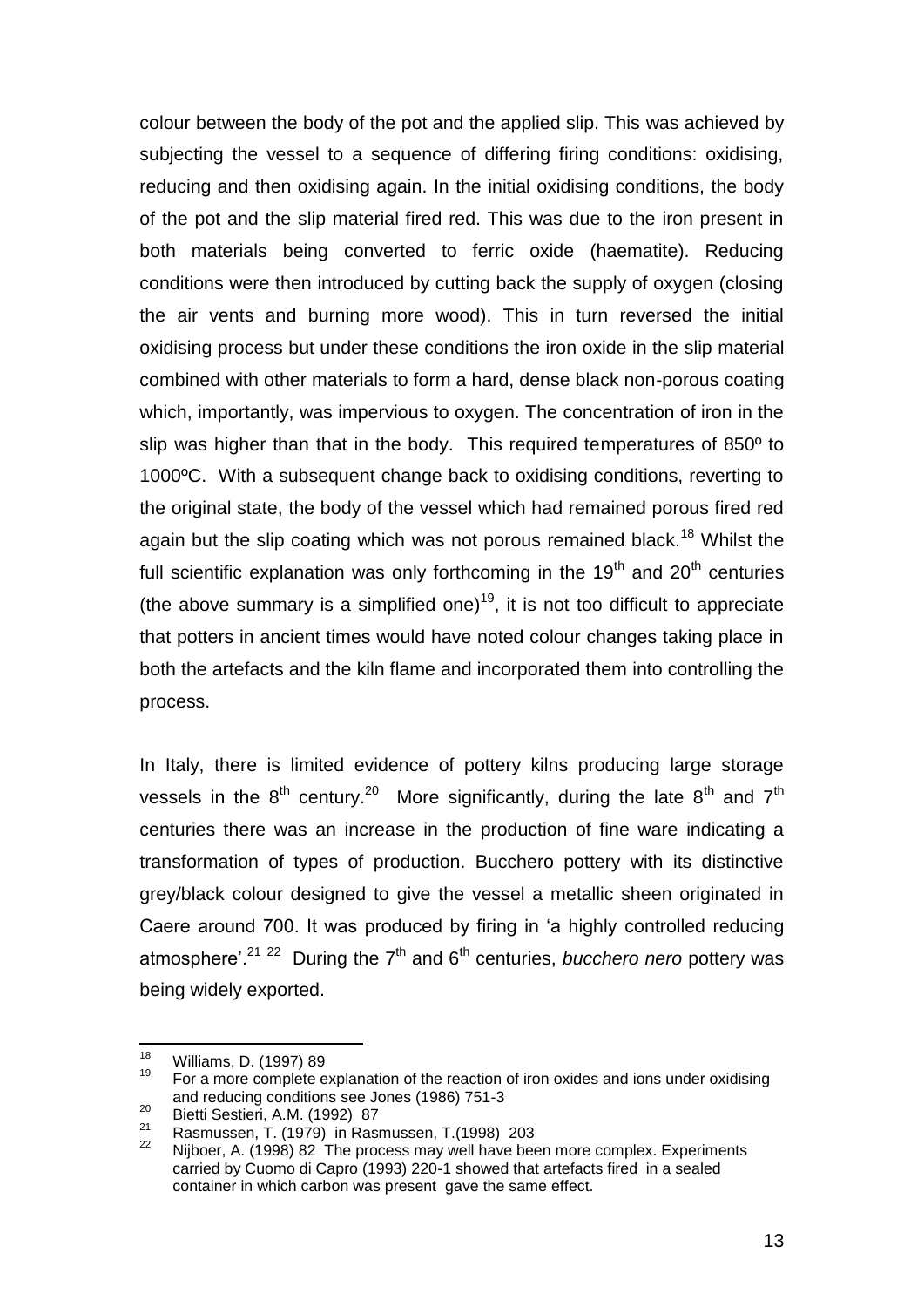In sum, pottery making was, and in many ways still is, a very basic technology and the more recent scientific explanations of the various techniques employed have not significantly changed the essential principles of production; many of the basics were already established in the  $3<sup>rd</sup>$  millennium. However, what I have endeavoured to show here is that during the subsequent centuries a gradual improvement in processing took place, which in turn enabled new techniques to be developed. Better control of heat distribution and temperature meant the risk in making pottery in larger quantities was limited. As a result pottery could be then made in quantities that were in excess of that required locally and in a wide variety of colour and decoration.<sup>23</sup> Reliable processes were established and, whilst they may not have been perfect, they were certainly capable of making usable and tradable vessels to meet the overall demand.

TEXTILES The making of textiles has been included because it provides an example of an increase in productivity resulting in a change from a household activity into a comparatively large-volume operation. It did not involve any fundamental changes in spinning or weaving, rather it achieved the transition through effective and consistent control of the conversion from raw material to finished goods. Overall it is perhaps the earliest example of large volume production enterprises using, admittedly, comparatively low level technology (as opposed to manual dexterity).

As with pottery, the origin of textile making goes back to very early times. Definitive evidence of both weaving and basketry comes from Neolithic cultures of c.5000 BC with fragments of plain woven material (linen) found in the Fayum and at Badan in Egypt. $24$  Early textile production was usually carried out in the home and was for domestic use. But in the Gulf area a

 $23$  For more detail of later Roman mass production pottery see Roberts, P. 'Mass Production of Roman Finewares' ch29 188-198

<sup>&</sup>lt;sup>24</sup> Crowfoot, G.M.(1954) 431 footnotes 4 &5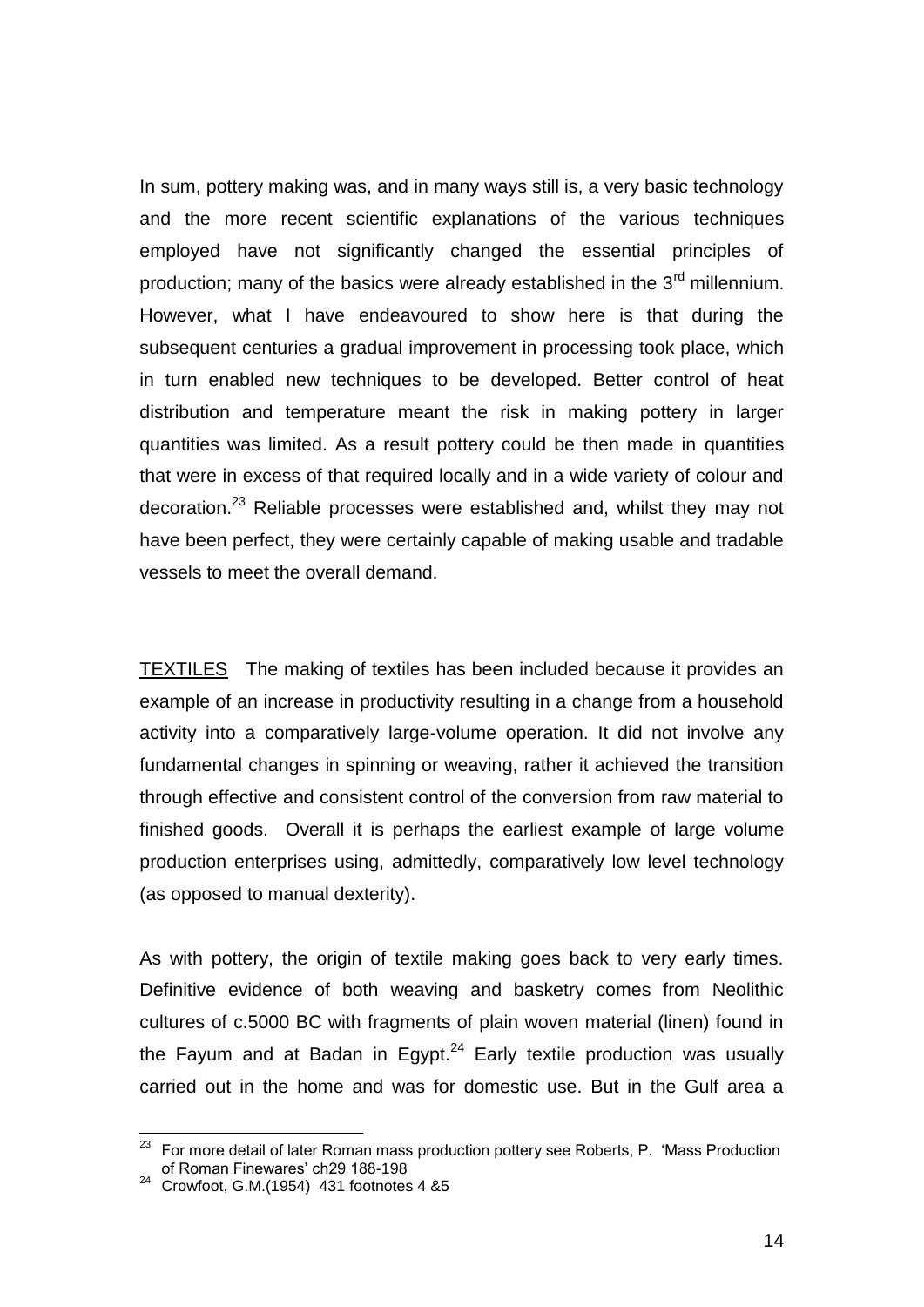range of simple trading networks was already in place from the Samarra period  $(6<sup>th</sup>$  millennium) and by the beginning of the Ur III period (2100-2000BC), there is evidence of widespread commercial networks. At the heart of this was a requirement for metals in Mesopotamia, particularly copper that was available in Magan and Dilmun (today's Gulf States).<sup>25</sup> Sources about foreign trade show firstly that copper was indeed sourced from the Gulf and secondly that its supply was directly linked to an exchange for textiles, which played a significant part in the overall exports from Mesopotamia. Two examples, taken from a large number, are given below to illustrate that garments and wool of specified quality was traded in exchange for copper.

1. UET III 1689 $^{26}$  5 guzza garments

5 usbar garments of fine quality 5 usbar garments from Ur-Sulgira 2/3 talent of gi-wool merchandise for buying copper from Magan (on behalf) of the temple Nanna

Instead of 5 in lines 1-3, 300 might be read

2 UET III 1511 60 talents gi-wool 10 talents gi-wool 20 talents spawn 70 usbar garments 6 kur sesame oil 180 skins (or leather)

On behalf of the temple Nanna, merchandise for buying copper, Lu-Enhilla ... put in a ship for Magan

Leemans has summarised Mesopotamia's trading position as follows: 'copper was one of the main imports and probably textiles were an article of export throughout the whole period'. <sup>27</sup>

What part did technology play in this development of textile production for export? The outline technical processes were already established and

<sup>25</sup> <sup>25</sup> Crawford, H.E.W. (1991) 139/141 & (1995) 5

<sup>26</sup> Legrain, L. (1947) *Ur excavation texts*

Leemans, W.F. (1960) 55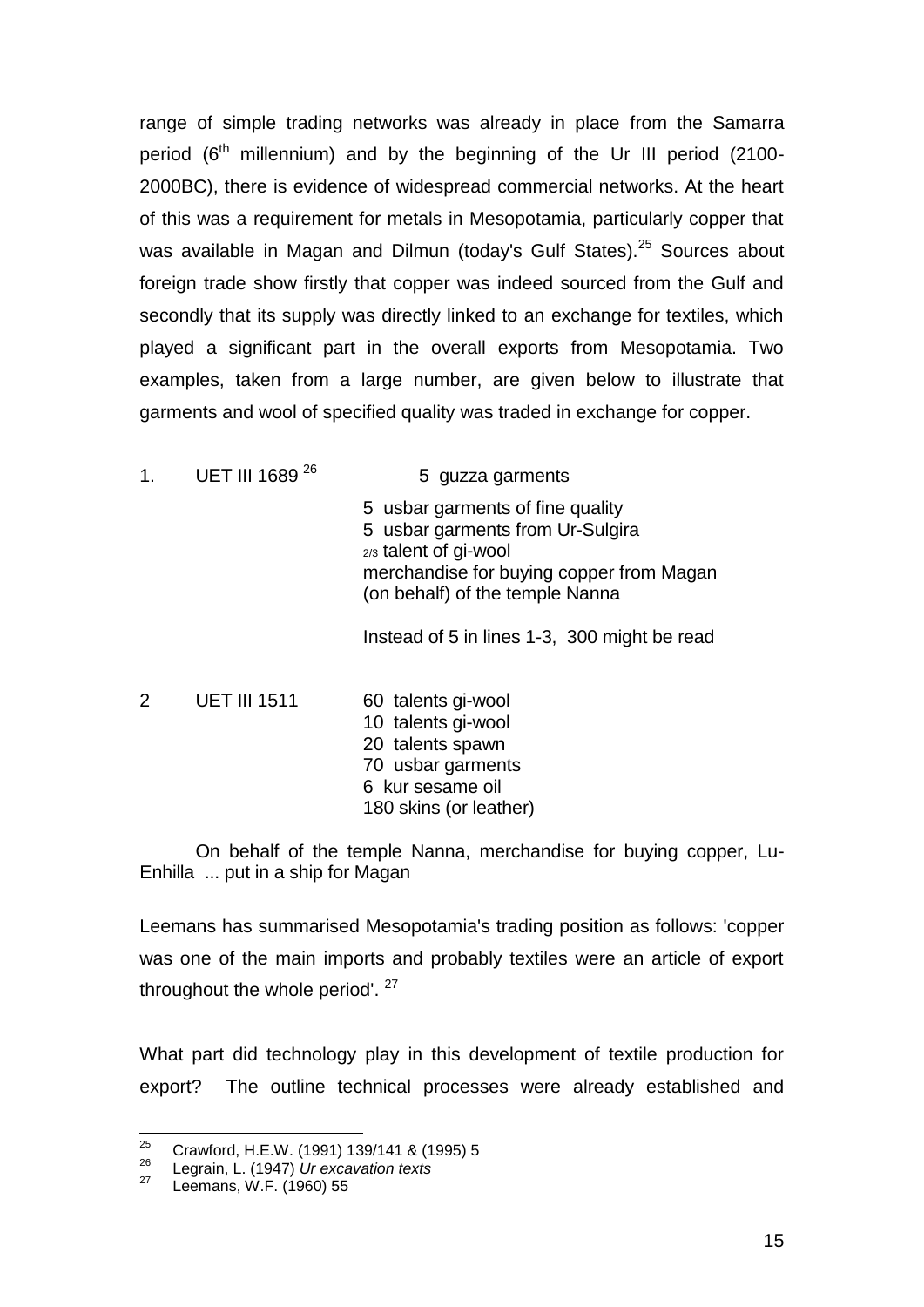recorded during the Ur period (4000-2900BC) and they can readily be summarised into three phases. Firstly, the preparation of the raw material (in this case wool), namely washing and the removal of extraneous material, together with the preparation for spinning by combing and carding. Secondly, spinning and weaving and thirdly, final washing, degreasing and fulling. But this available information consists essentially of 'administrative records' and yields little evidence that any significantly new techniques were developed.  $28$ However, if we look at those factors which enable products to be made consistently, then the ability to control the process can be considered as part of the overall technology.

In this case it centred round the best use of the raw material, the wool. The various sheep breeds were recognised as yielding different fleece weights and quality and details were recorded. $^{29}$  The fleeces were classified into five groups dependant on fineness of fibre and length of staple and this classification was used to ensure the better fibres were used to make the finer materials. The final quality of the finished product also reflected the amount of work allocated to it.<sup>30</sup> Finally, the apparent control of spinning and weaving was such that definite conversion rates of raw wool to finished area could be applied. All of this indicated a commercial awareness of quality and value.

In addition, textile operations are attested in seven major cities during the Ur III period and we do have some idea of their size. The staffing arrangements included an inspector in charge of the overall establishment, followed by foremen who in turn were responsible for a department or category of worker, e.g. weavers, fullers, basket-makers. This demonstrates a definite division of labour by type of work and hence specialisation. The weavers made up the largest group. In a weaving mill in Girsu the numbers were 1097 women and 626 children and in another unit in Lagash 4272 female weavers and some 1800 children were employed (HSS IV 3). Finally, by looking at the ratio of

<sup>&</sup>lt;sup>28</sup> Moorey, P.R.S. (1994) 14

<sup>&</sup>lt;sup>29</sup> For example fat tailed sheep (*udu-gukkal*) yielded wool of high quality (1<sup>st</sup> and 2<sup>nd</sup> class) and gave a fleece weight of on average 1.4 minas. Mountain sheep produced mainly  $4^{th}$ and 5<sup>th</sup> quality wool TU285;1f Waezoldt, H. (1972) 122

 $30$  Spinning double thread was only done using 1st to  $3^{rd}$  class wool.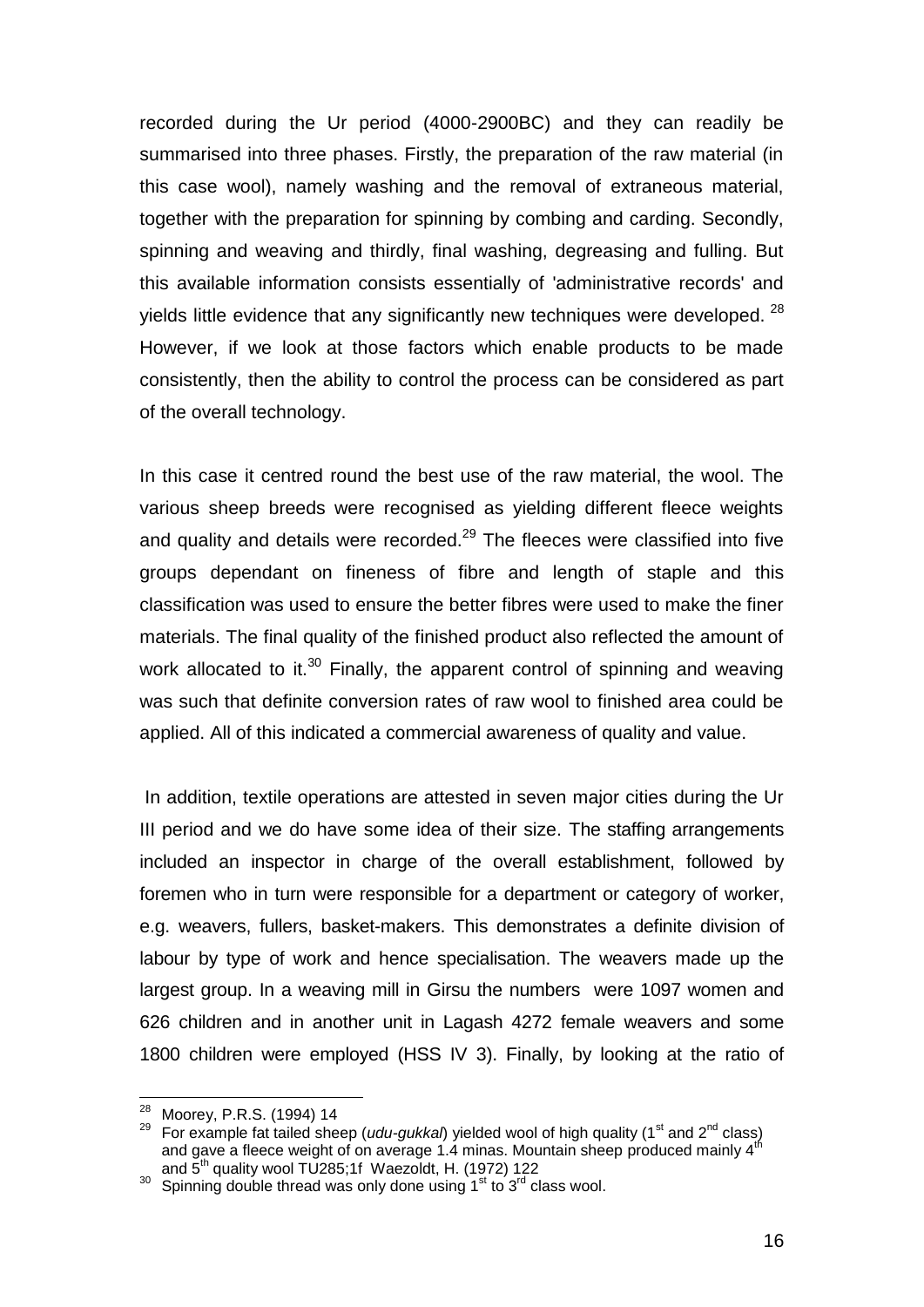numbers employed to rations of barley issued, Waetzoldt estimates that over 15,000 people worked in textile factories alone and at Ur an estimated 13,200 weavers working under 60 foremen are attested. $31$ 

Output details from these factories are less common. An indication is given by two broken texts that listed the amount of woven textiles delivered to the fullers as 5,800 pieces of cloth. As half the text is missing and the figure relates to two overseers with at least two further names known, the original figure can then probably be quadrupled to give a grand total estimate of some 24,000 pieces. No time period is given so one might presume this is an annual figure. These represented sizeable quantities. All this data was recorded on a regular basis and it is fair to say that the administrative function played a very large role in the running of the day-to-day activities in palace-run kingdoms at that time.

One can only speculate therefore to what degree this detailed information was collected solely for administrative reasons or whether it was also used in the running and organisation of textile operations. We do know however that the system worked. Sizeable quantities were produced in differing qualities and they were traded successfully. There is no clear evidence that this major increase in volume production, compared with household production, was made possible by new techniques but it was the structured approach to raw material usage and the control over conversion that made this 'step' increase in production possible, providing the foundations for a textile industry. Indeed, "no other cities could boast such massive textile industries at that time and it is hardly surprising to find these products used to finance the import of copper.' 32

SUMMARY During the  $4<sup>th</sup>$  and the early part of the  $3<sup>rd</sup>$  millennium, these ancient technologies reviewed underwent changes. There was a move away from simple domestic craft production towards making goods in greater quantities, amounts beyond those required by local households. In the case of textiles, consistency or uniformity of the articles was such that they were

<sup>1</sup> <sup>31</sup> Waezoldt, H. (1972) 99

<sup>&</sup>lt;sup>32</sup> Potts, D.T. (1990) 147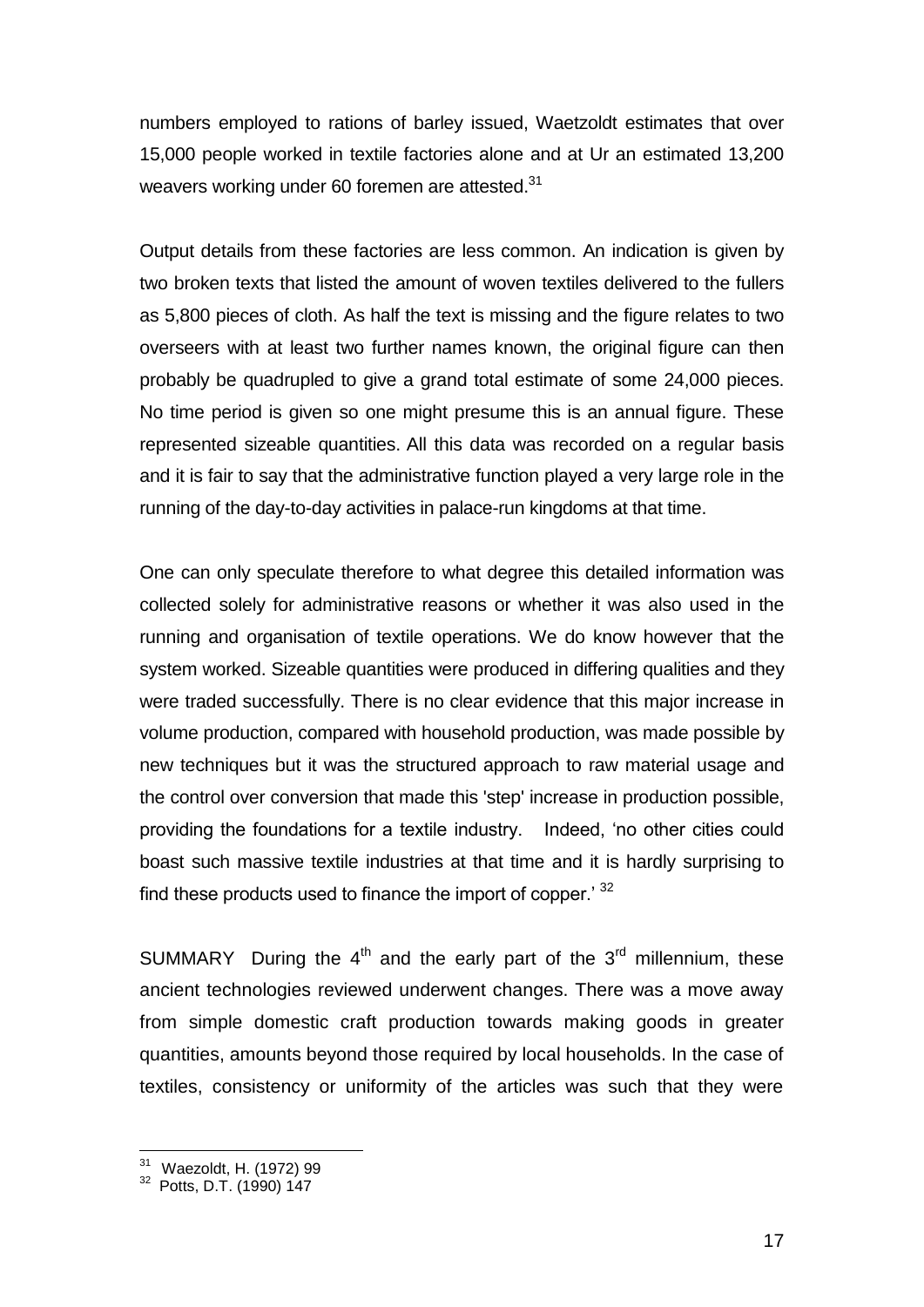saleable and tradable,  $33$  often over very large distances.  $34$  Techniques did not alter appreciably during that period but the changes were made possible by the way labour was organised and the raw material utilised. In the case of pottery, the development of the simple kiln made the baking of pots in greater volumes possible and essentially, the increase in demand was for basic utility articles. During the  $2^{nd}$  millennium, techniques developed at varying rates. Not many details are known about the making of staple goods. For the more specialist or desirable articles, the influence of product design and colour came increasingly to the fore. In the case of textiles new techniques in dyeing and more intricate weaves were introduced; with pottery the baking of pots in more demanding conditions with specialist additives gave contrasting and visually more attractive effects. But underpinning both technologies was a ready supply of raw material. Only comparatively simple techniques were required to make the basic articles but the more attractive and desirable objects required more complex techniques where process control became more important and an integral part of the system.

<sup>33</sup> In the same way as carpets are made by individual weavers in their own villages in India and sold in major cities.

<sup>&</sup>lt;sup>34</sup> See comments above; textiles were also traded further to Ashur but their origin in not specified.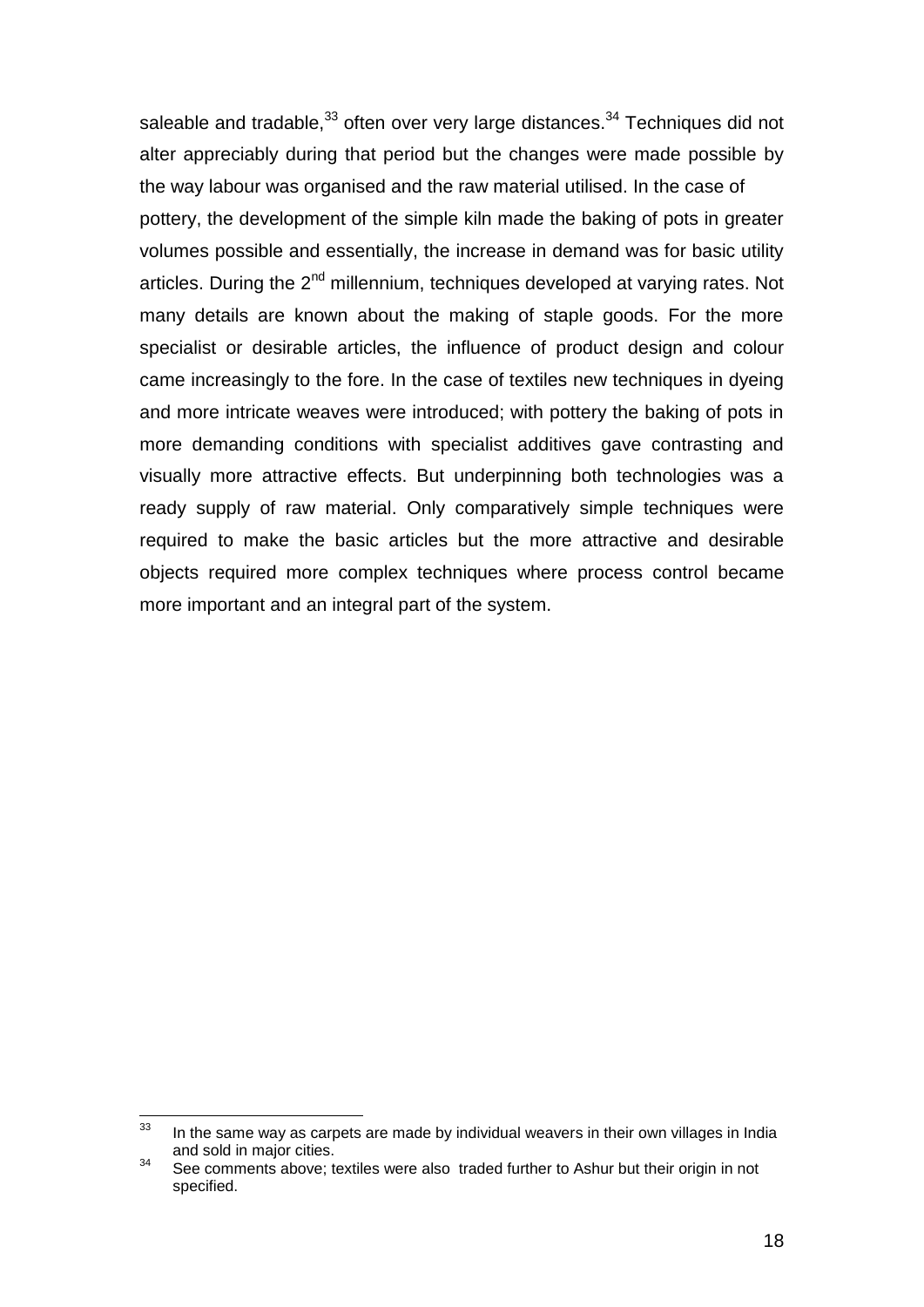### CHAPTER 3 **THE TECHNOLOGY OF COPPER AND BRONZE**

Metals seem always to have played a special role in the development of early civilisations, and in this respect copper is a leading exponent; it is therefore the third of the ancient technologies to be reviewed. The major innovations in copper/bronze technology will be summarised; not only the production of copper and alloys but also the mechanical processes employed to maximise their final properties in relation to the finished article. The inter-relationship between the social changes which occurred during the Bronze Age and these technical developments will also be highlighted.

Copper is generally acknowledged as being the oldest of the known metals, with evidence of its existence dating back to the  $8<sup>th</sup>$  millennium.<sup>35</sup> This is not too surprising because native copper is found fairly frequently in copper deposits around the world. *Primary* native copper occurs mainly in basaltic rocks. It occurs in enormous quantities in the Great Lakes region of America. *Secondary* native copper can be formed by a variety of processes all seeming to involve the reduction of copper from sulphidic copper minerals in the presence of iron oxides. It can occur when sulphidic ores oxidise on weathering to form a complex mixture of oxides, hydroxides etc which subsequently permeate in an aqueous solution into the upper levels of this body of the ore; a sequence of reactions which, under certain conditions, can occur naturally.<sup>36</sup> Also copper oxide ores, such as malachite or azurite, are brightly coloured and were collected as pigments and as material for beads from the earliest Neolithic times. Native copper is often found alongside these ores and the association of metal and mineral must have become increasingly obvious to the first metal-smiths. Examination of native copper artefacts shows they were fabricated by hammering and annealing,<sup>37</sup> and that the workhardening characteristic obtained by final hammering was recognised.<sup>38</sup>

 $\frac{1}{35}$  $\frac{35}{36}$  Muhly, J.D. (1988) in Cradock, P.T. (1995) 122

 $\frac{36}{37}$  Craddock, P.T. (1995) 28,94

Annealing: heating a metal to some predetermined temperature below its melting point, maintaining that temperature for some time and then cooling slowly.

<sup>&</sup>lt;sup>38</sup> Charles, J.A. (1980) 161; Forbes, R.J. (1964) 30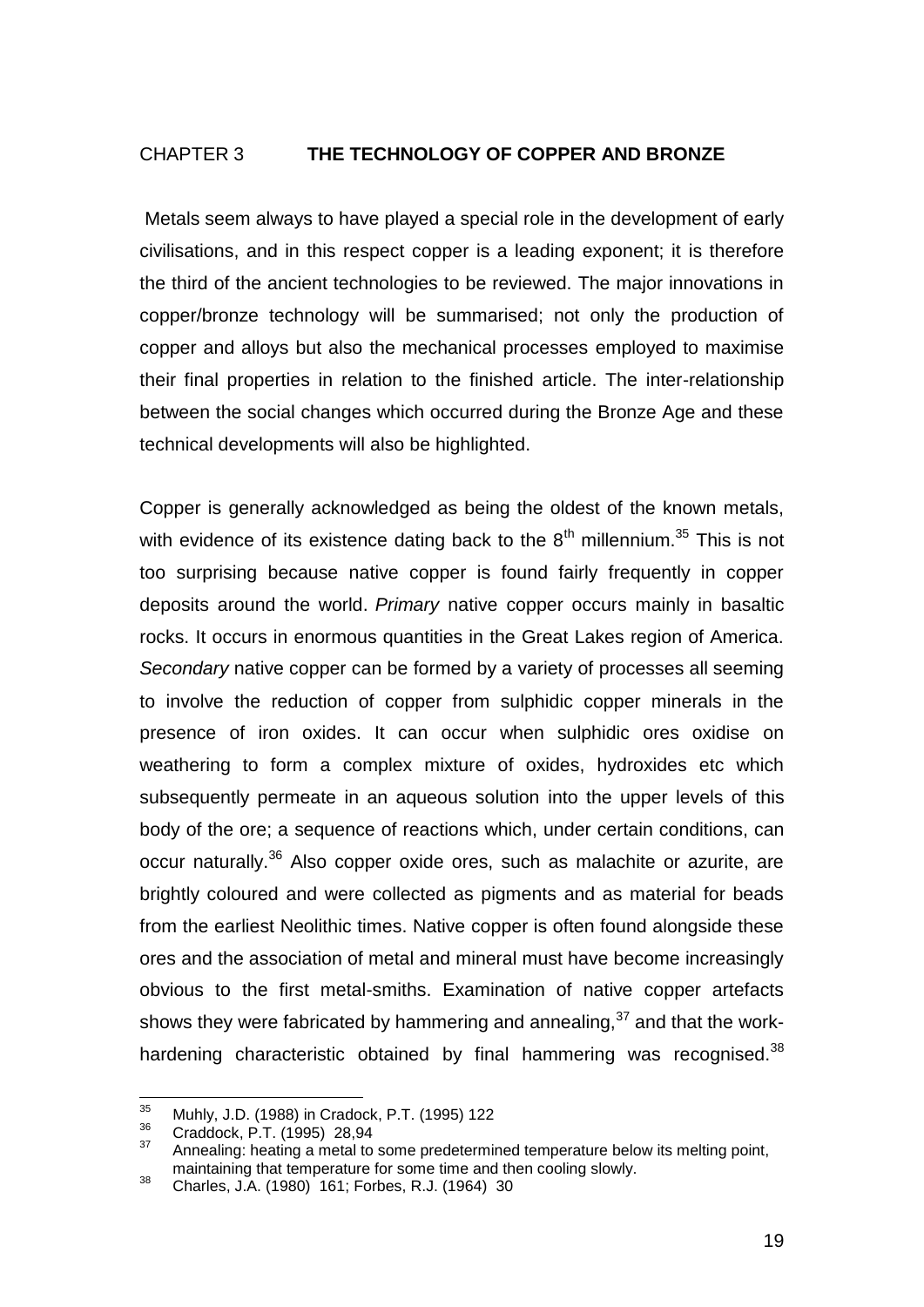Copper has a melting point of 1083ºC, so when temperatures of around 1100ºC were obtained, which was quite feasible in a charcoal fire, it became possible to make artefacts by casting.<sup>39</sup> Also once these temperatures could be reached reasonably consistently, the practical step for primitive smelting was a relatively straightforward one. Heating various copper oxide ores in a reducing atmosphere in an oven or kiln will produce metallic copper. The reduction process, heating substances in an atmosphere with insufficient oxygen, converts in this case the copper oxide into metallic copper; a schematic illustration is given below. The burning of charcoal in a oxygen deficient atmosphere produces carbon monoxide. 40

The oldest artefacts were probably made from native copper although it is difficult to distinguish native from smelted copper by analytical means. In the eastern Mediterranean, artefacts have been found dating from the  $6<sup>th</sup>$ millennium and sites of a primitive workshop have been identified at Çhatal Hüyük in Turkey and at Tal-i-Iblis in Southern Iran. From the  $6<sup>th</sup>$  to  $4<sup>th</sup>$ millennium there is evidence of only isolated metal usage or production, a phase of 'trinket technology' as described by Moorey.  $41$  In the middle of the 4<sup>th</sup> millennium, a hoard of metal artefacts found at Nahal Mishmar in Sul, Palestine demonstrated a high level of sophistication in casting including the 'lost wax' technique.<sup>42</sup>

But it was not until the end of that millennium and the start of the  $3<sup>rd</sup>$  that metal production really started to expand and with it, firm evidence of smelting. This originated mainly in the Middle East. The oldest smelting evidence indicates the process probably taking place in crucibles or open hearths under moderate reducing conditions, possibly aided by the addition of air through blow pipes. In the succeeding Early Bronze Age at Feinan, furnace technology

 $30^{\circ}$  $^{39}$  Craddock, P.T. (1995) 94,122

The reducing agent is carbon monoxide CO formed from charcoal C as follows: 2C + O2 >2CO . C carbon ex charcoal; O, oxygen – air; CO, carbon monoxide This gives a reducing atmosphere – where copper oxide is reduced to yield metallic  $copper: CuO<sub>2</sub> + CO > Cu + 2CO<sub>2</sub>$ 

 $\frac{41}{1000 \text{ erg}}$ , P.R.S. (1994); Craddock, P.T. (1995) 126

<sup>42</sup> Craddock, P.T. (1995) 291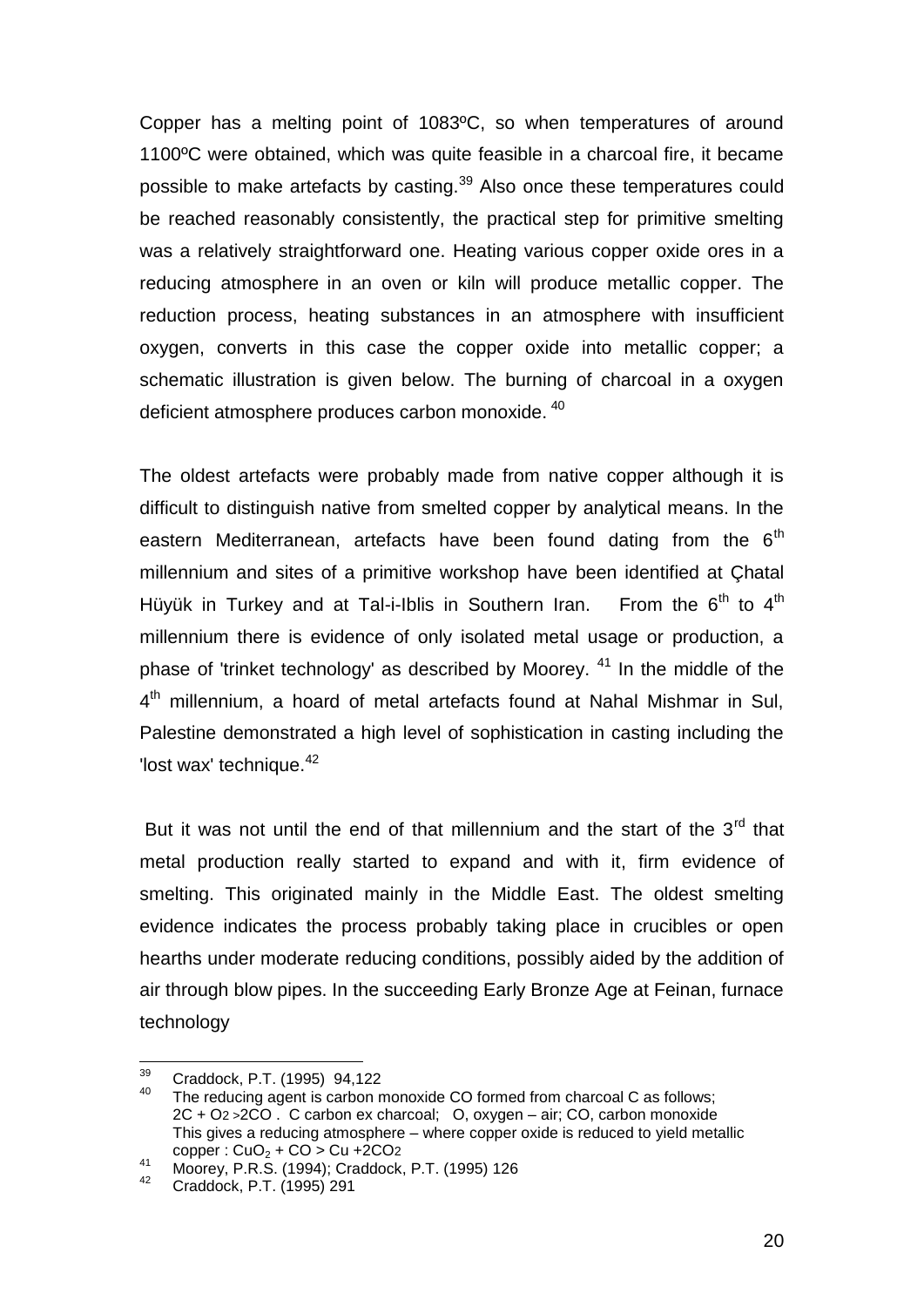evolved with evidence of furnaces, tuvères and importantly slag.<sup>43</sup> Slag is an unwanted by-product of the smelting process.<sup>44</sup> The development of the shaft furnace in conjunction with the removal of molten slag enabled the smelt to be more efficient and to continue for longer. A key element was the addition or use of fluxing agents.<sup>45</sup> These combined with extraneous elements in the mineral to form a slag and, with temperatures in the furnace of 1200ºC, the slag was molten. It could therefore be more readily removed being periodically tapped during the smelting process. As a result of this, there was an increase in the processing efficiency and hence metal yield; the metal coalesced and separated more readily in the furnace. Running alongside this important change, there is evidence of furnaces being sited to utilise prevailing winds. This and the use of blow pipes and tuyères were aimed at introducing additional and subsequently a more controlled supply of air (oxygen) which in turn resulted in higher and more consistent temperatures. The increase in the amount of air and hence oxygen required to achieve these higher temperatures resulted in an improvement in the effectiveness of the charcoal induced 'reducing' atmosphere. And to offset this, a higher proportion of charcoal was required. This factor was to become important in the smelting of iron.

Evidence of sulphide ores being smelted has been found at Norsum Tepe in S Anatolia.<sup>46</sup> These ores were readily available just below the earth's surface and were more abundant than the oxide ores. The process is a two stage one, the first stage being roasting - heating the ore in an open atmosphere in simple terms to convert the sulphides to oxides. In the second, the smelting process, the flux, typically iron oxide, was an important ingredient because the amount of gangue<sup>47</sup> material remaining in sulphide ores after oxidation is

<sup>43</sup>  $^{43}$  Craddock, P.T. (1995) 128

Slag consists mainly of siliceous glassy material; it is less dense than copper so it will collect on top of the molten copper.

<sup>45</sup> Flux is a material which combines with impurities or unwanted material in the ore to form slag; with copper typically iron oxide combining with silica based materials.

 $^{46}$  Moorey, P.R.S. (1994) 244

<sup>47</sup> Gangue is an unwanted material arising from the preparation and cleaning of the ore prior to smelting. The crude ore was broken down by hand to remove large lumps and the remainder washed repeatedly.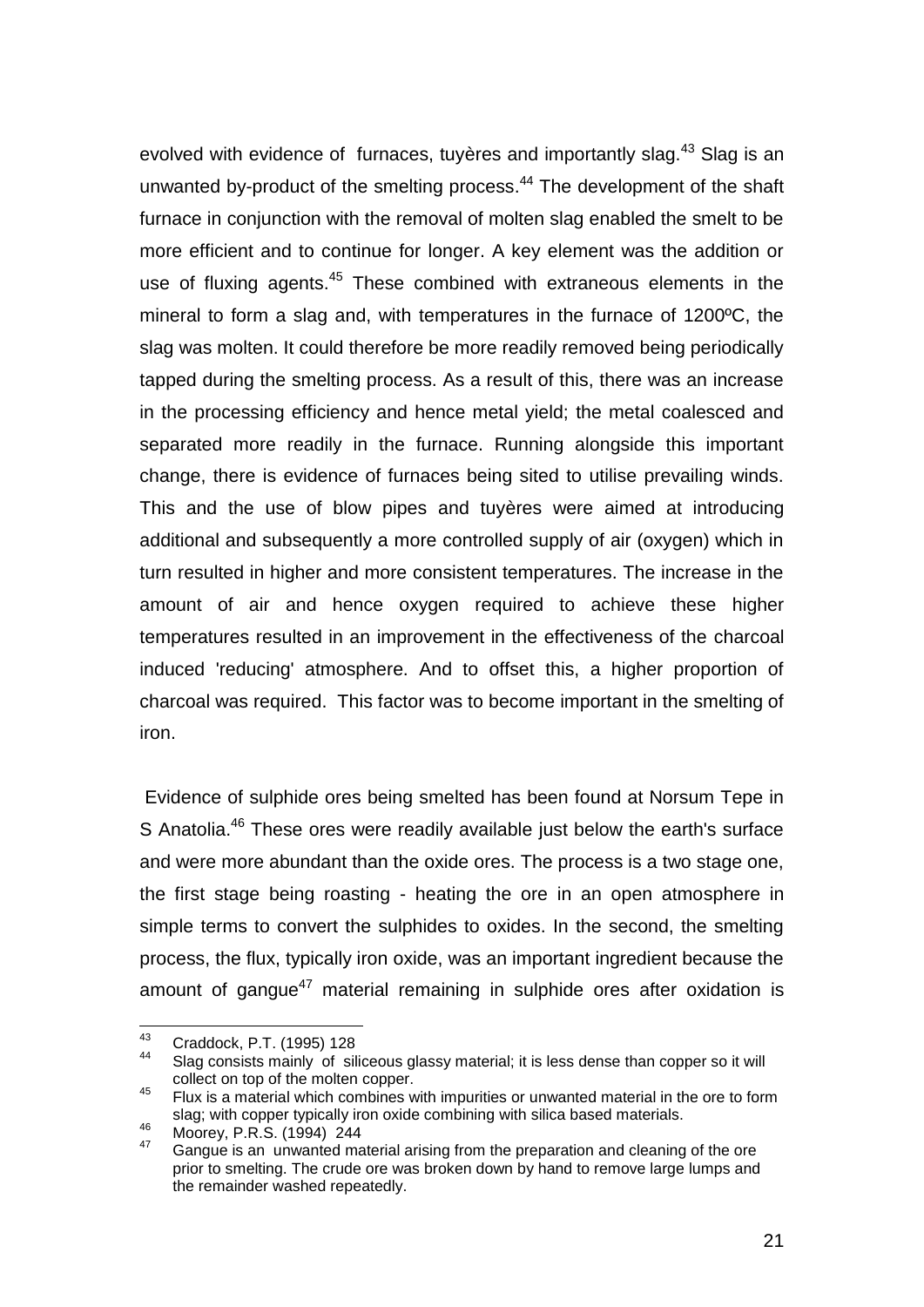somewhat greater than that present in copper oxides. Whether the flux was originally added by accident or design is perhaps of academic interest; it did occur naturally in the form of limonite, an oxide of iron, on or very near to sulphide deposits. It can also be formed during the roasting of chalcopyrites. Overall therefore, these changes enabled a lower grade ore, but one more widely available, to be used and in particular sulphide ores and many of these such as chalcopyrites contained both copper and iron.<sup>48</sup> A significant byproduct, which occurred from time to time during the process, was the production of small amounts of iron formed by the reduction of the iron oxide. This only occurred under certain atypical conditions but may well explain the occurrence of the few non-meteoric iron artefacts in the early Bronze Age.<sup>49</sup>

Recent analysis of ancient copper and bronze artefacts has confirmed the nature of the changes and the basic time frame in which they took place. Basically, the iron content of ancient copper provides a good indication of the smelting process used. Nearly all copper ores/gangues contain iron in some form. The more efficient the smelting process, the greater the proportion of iron that will be absorbed into the copper during the process. So if the smelting was carried out under poor reducing conditions, as the primitive smelts were, little or no iron would be absorbed. The results show that the slagging process evolved during the 3rd millennium in the Middle East did not spread into the western Mediterranean until later. $50$ 

In the eastern Mediterranean, the use of small furnaces assisted by natural draft or pot bellows enabled the melting point of copper to be achieved consistently. During the late Early Bronze Age furnaces developed further, using fixed structures some two meters high, and the molten copper could be tapped away. Whilst the improvements in smelting were taking place, the importance of mechanical treatment was being assimilated, principally work hardening which had an effect on the physical properties of the metal. A typical treatment sequence would have been: smelting and reheating followed

<sup>48</sup>  $^{48}$  Chalcopyrites: CuFeS<sub>2</sub>

 $^{49}$  Charles, J.A.(1980) 166

<sup>50</sup> Craddock. P.T. (1995) 140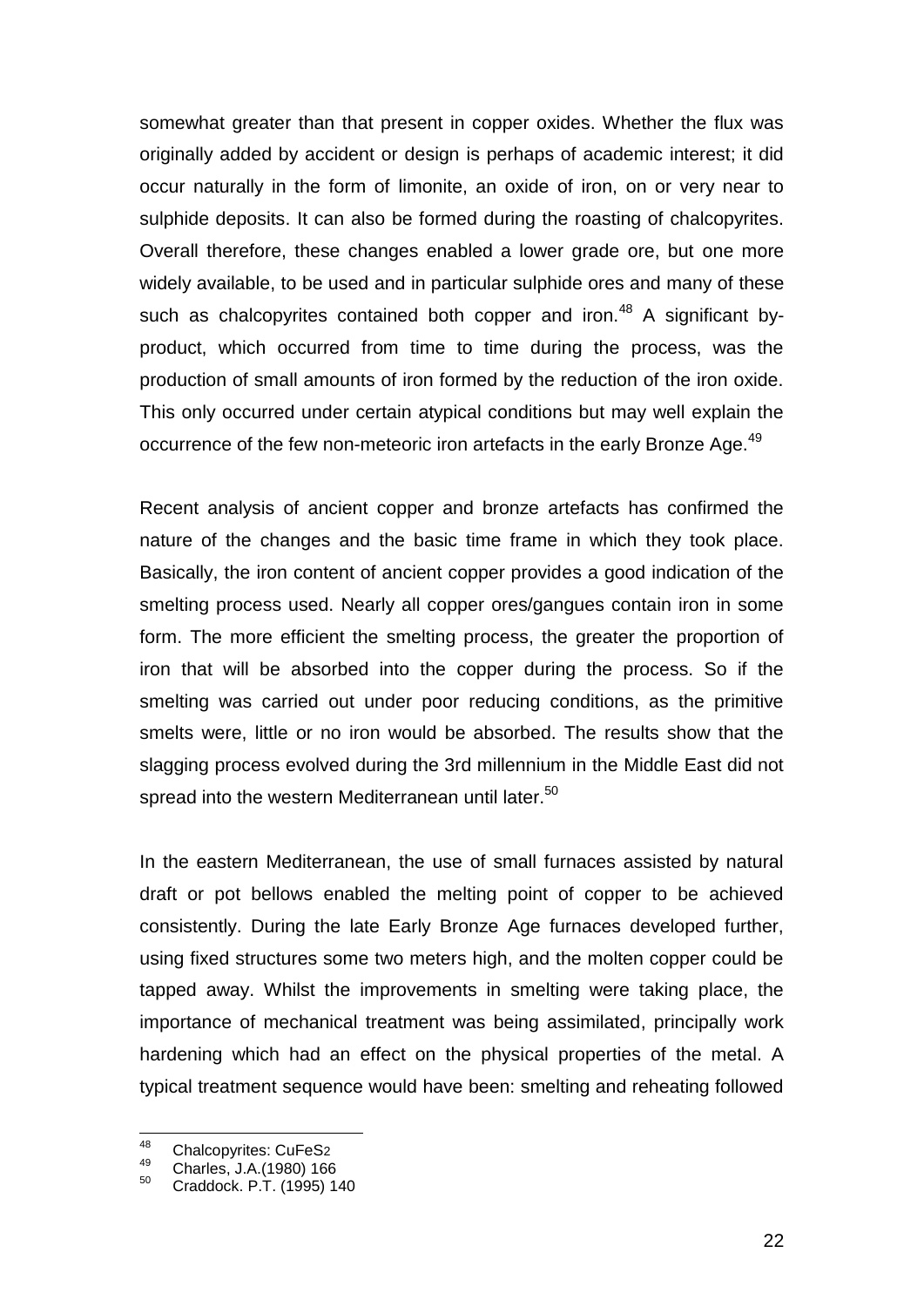by casting, hammering, annealing with or without further hammering depending on the artefact"s end use. Casting was the main technique used to shape artefacts in the Middle Bronze Age but for cutting edge applications requiring hardness and wear resistance, the casting was followed by local hammering which made a noticeable improvement in those properties.

Running parallel with advances in copper technology, the production of copper alloys was taking place. The introduction of arsenical materials to produce copper-arsenic alloys is now generally accepted as a new phase in metallurgical development.<sup>51</sup> Muhly refers to mid  $4<sup>th</sup>$  millennium arsenical copper metallurgy in Chalcolithic Palestine as the earliest example of this technology. <sup>52</sup> Artefacts have also been found in Susa dating back to the late 4<sup>th</sup> and early 3<sup>rd</sup> millennium.<sup>53</sup> Some copper ores contain arsenic compounds and during the smelting of these ores, the arsenic becomes alloyed with the copper to give arsenical copper or arsenical bronze.<sup>54</sup> The early metal-smiths will have noticed the greatly improved physical properties of this new material.

We have no evidence however about how this alloy was made. If mixed arsenical copper ores were smelted together, it would have been difficult to exercise any real control over the final amount of arsenic alloyed to the copper, an important determinant of the alloy's physical properties.<sup>55</sup> But an analysis of a range of artefacts showed that in fact some degree of control was exercised. It is possible that this was done by adding predetermined amounts of arsenical ore, such as enargite or realgar.<sup>56</sup> to re-melted copper heated in a crucible with charcoal.<sup>57</sup> There is no evidence of the addition or even existence of metallic arsenic in ancient times, unlike tin.

<sup>51</sup>  $^{51}$  Charles, J.A. (1980) 168

Muhly refers to mid  $4<sup>th</sup>$  millennium arsenical copper metallurgy in Chalcolithic Palestine as the earliest example of this technology

<sup>53</sup> Moorey, P.R.S. (1994) 251 Artefacts were also found in Susa dating back to the late  $4<sup>th</sup>$ millennium

<sup>&</sup>lt;sup>54</sup> Correctly described as arsenical copper but more loosely and more descriptively termed arsenical bronze.

<sup>55</sup> Secondary Strategier arsenic is quite a volatile material

 $^{56}$  enargite Cu3AsS<sub>4</sub>

<sup>57</sup> Charles, J.A. (1980) 170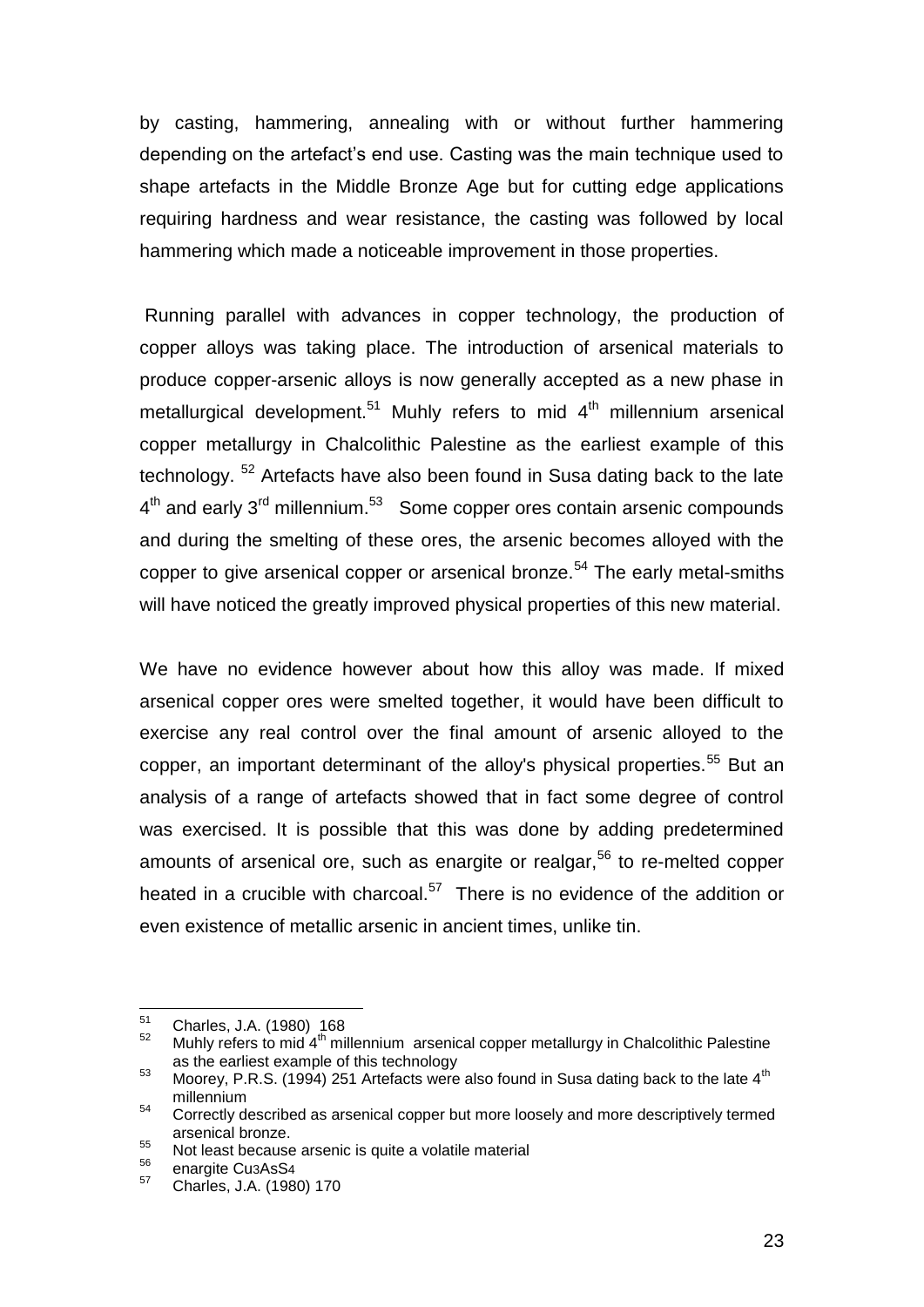In a paper evaluating the evolution of copper alloys in the Aegean throughout the Bronze Age, G. Papadimitriou has analysed the physical properties of a wide range of artefacts.<sup>58</sup> Conclusions are drawn on the effect of the varying proportion of the alloyed metal and the resultant physical properties. Arsenical copper has better hardness properties than copper.<sup>59</sup> It also has better flow or mouldability characteristics than pure copper. So the extra hardness provided a stronger blade and cutting edge and the improved flow properties made casting easier. A further attraction was the feature that, on casting, a layer with a higher proportion of arsenic alloy segregated to the surface. This on cooling could be polished to give a mirror-like surface.

The emergence of tin bronze followed and soon became a material produced widely over the years. Although the period when arsenical bronze was used exclusively was relatively short, it continued to be used alongside tin bronze for some 500 years, albeit it smaller amounts. Its colour and shiny surface made it an attractive material.<sup>60</sup> However casserite, tin oxide, was available and like copper oxide was relatively easily smelted.<sup>61</sup> There is evidence of the existence of metallic tin and that it was a material held in high esteem and traded widely in the Near East. $62$  Its usage was however almost exclusively in the making of bronze. Whether it was added to molten copper in the form of its oxide or in metallic form we do not know, but the proportion of tin in the alloy of numerous artefacts tested demonstrated a degree of control maximising the resultant physical properties, an improvement over that for arsenical bronze*.* The hardness of tin bronze was greater in its cast state than that of arsenical copper and this was enhanced further in the hammered

| 58 | Papadimitriou, G (2008) 20, 271-287.<br>The Technological Evolution of Copper Alloys in the Aegean during the Prehistoric<br>Period |                  |                                     |                               |  |  |
|----|-------------------------------------------------------------------------------------------------------------------------------------|------------------|-------------------------------------|-------------------------------|--|--|
| 59 | Papadimitriou, G. (2008) 278                                                                                                        | Copper           | Arsenical copper (2%-4% wt arsenic) |                               |  |  |
|    | Cast metal<br>Hammered                                                                                                              | 50-60<br>100-120 | 55-70<br>150-160                    | <b>Vickers hardness</b><br>,, |  |  |

<sup>60</sup> Papadimitriou, G. (2008) 291-2

<sup>61</sup> MPt Tin 232°C against Cu 1083°C

<sup>62</sup> For details of trade between Assur -Karnesh see Larsen,M.T.(1976) 89-90 & 105 and Veenhof, K.R. (1995) 290-290 & 305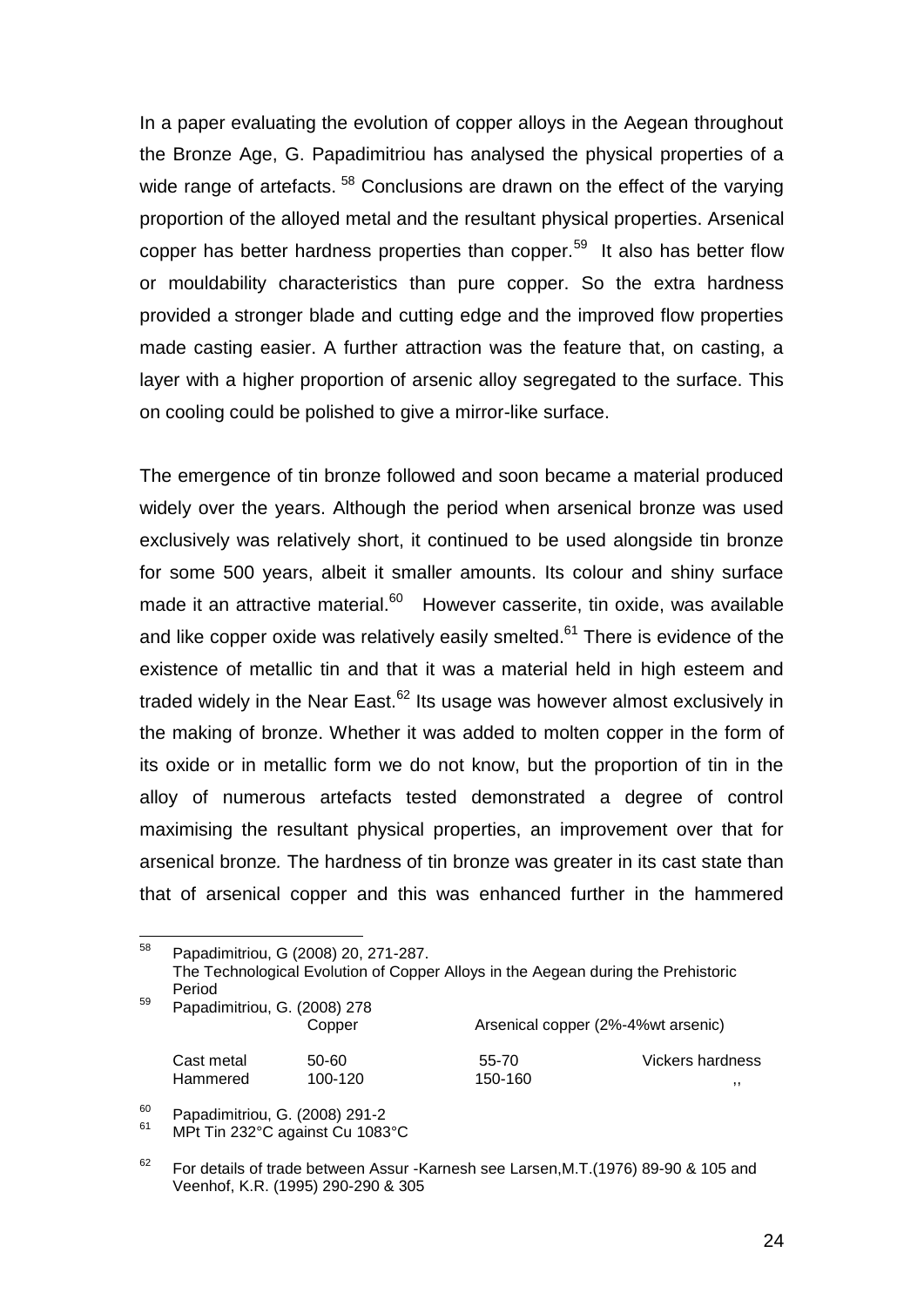state.<sup>63</sup> Hammering became an independent forming technique and was used to make the first long swords and vessels with thin walls. In addition, tin bronze is stable whereas the volatility of arsenic will not have helped either the consistency of the alloy or the health of metal-smiths subjected to highly toxic fumes. The silvery finish was however special to arsenical bronze. The fact that arsenical bronze continued to be used to a limited extent through the Bronze Age may also have reflected the local availability of tin ores. By the end of the Bronze Age, the metallurgy of copper was well established. The construction and operation of furnaces to smelt a range of ores effectively was in place. The controls necessary to achieve this were known and appreciated, if not understood, and the subsequent alloying and fabrication techniques were widely used.

Running in parallel with these technical innovations and the improvements in production processing came changes in social structures within communities. The technical and social changes were often interrelated. During the Bronze Age, there was a transition from settlements where individual households were able to undertake a wide range of the basic and necessary skills required to survive to settlements where craft specialisation existed. By the late Bronze Age, such specialization was clearly evidenced by numerous workshops in palaces in Crete. Occupations listed included the following: mason, carpenter, flax-worker, fuller, tailor, unguent boiler, goldsmith, and stoker as well as occupations concerned with subsistence or the farm such as shepherd, goatherd, huntsman, woodcutter, baker and ox-driver.<sup>64</sup> Thus by Minoan/Mycenaean times basic survival was no longer the sole or prime concern of the individual. Dramatic growth was achieved in the production of staple items and finished goods, the latter both in quality and range.<sup>65</sup>

#### $\frac{1}{63}$  Table 9 p280 ibid 22 Hardness comparison of arsenical copper and tin bronze after 50% deformation

|          | Cu/As (3%As) | Cu/Sn(8%Sn) |
|----------|--------------|-------------|
| Cast     | 50           | 80          |
| Hammered | 140          | 200         |

<sup>64</sup> Ventris, M. and Chadwick.J. (1956) 123

<sup>65</sup> Renfrew, C. (1972) 308-339 "The scale of increase of production itself coupled as it was with the increased effectiveness of the end products made possible by alloying, became itself a factor in determining the cultural and social changes."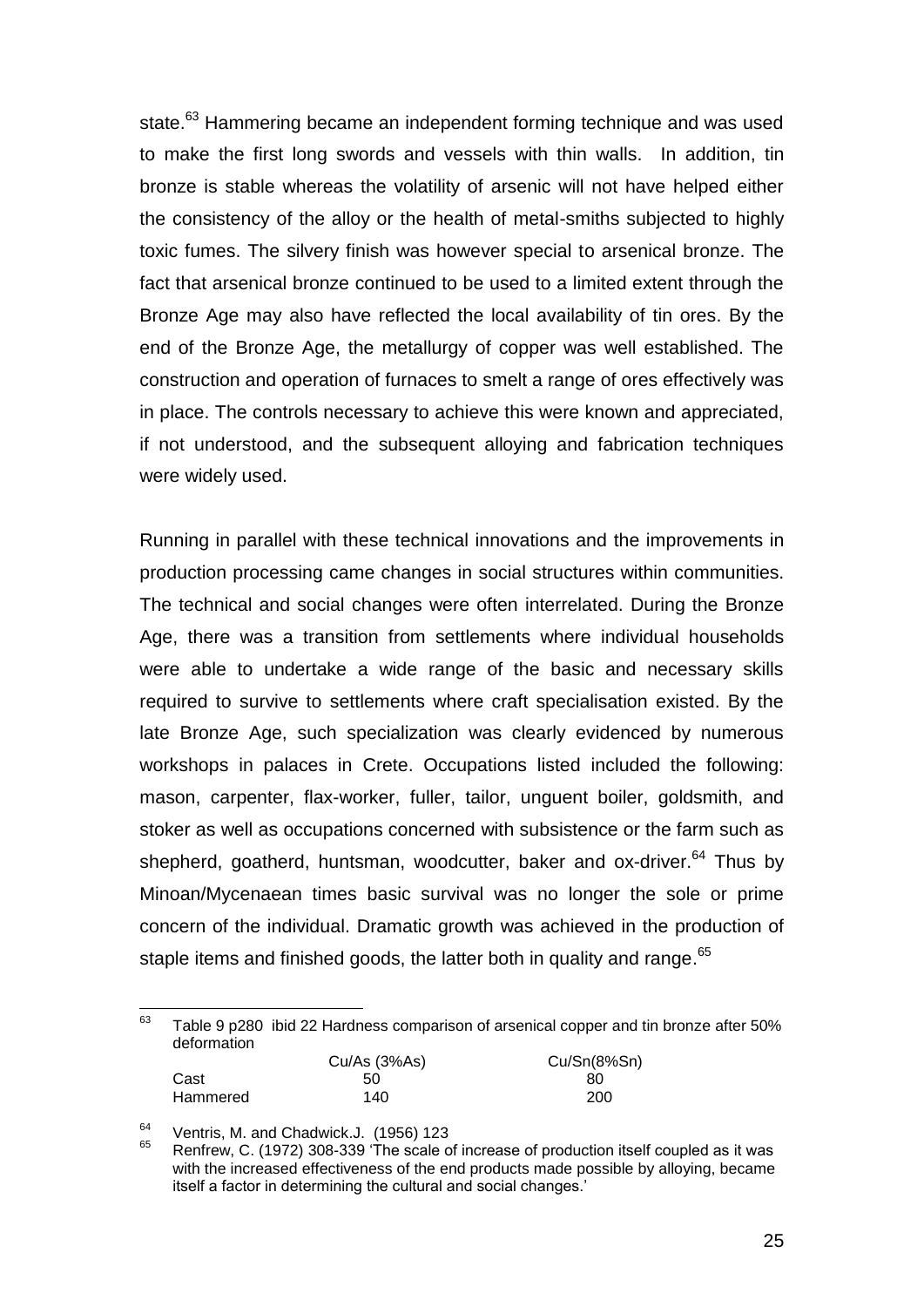Technical improvements were enhanced by craft specialisation. For example, basic underlying factors such as better process control, achieved by more efficient oven design and specialist mechanical techniques enabled more effective daggers and more elegant metal figurines to be made. The availability of such prestigious articles stimulated trade, and with that wealth.<sup>66</sup> The emergence craft specialisation was an integral part of the changes in social structures. Not only did this maintain and make the best use of current expertise but it also put in place a mechanism whereby expertise could be handed down from one generation to another; transferability of not only the basic skills but also of any recently acquired techniques. This was particularly relevant in metallurgy where, in general terms, there was limited raw material (ore) required to satisfy an increasing demand.

SUMMARY During the  $4<sup>th</sup>$  and the early part of the  $3<sup>rd</sup>$  millennium, all of the ancient three technologies reviewed underwent great changes. Supple identifies two pre-historic 'growth-spurts' which are attributable to the 'convergence of critical technological and organizational innovations.' The first of these refers to Neolithic times and the second to the rise of urban civilisation in the Middle East (the control of water, use of copper and bronze, the wheel, improved building techniques, hierarchy of occupations, writing and administration). $67$  In pottery and textiles, there was a move away from simple domestic craft production towards making goods in greater quantities, amounts beyond those required by local households. In the case of textiles, consistency or uniformity of the articles was such that they were saleable and tradable,<sup>68</sup> often over very large distances.<sup>69</sup> Techniques did not alter appreciably during that period but the changes were made possible by the way labour was organised and the raw material utilised. In the case of pottery,

<sup>66</sup> Renfrew, C. (1972) 391 'The rapid development of metallurgy in the  $3<sup>rd</sup>$  millennium BC and the variety of new products gave new meaning to the notion of goods, There was for the first time a whole range of valuable objects. This particular consequence, a transformation in the idea of wealth, establishes it as the most important craft of the 3<sup>rd</sup> millennium whose nature was being changed.'

<sup>&</sup>lt;sup>67</sup> Supple (1963) 27-34

In the same way as carpets are made by individual weavers in their own villages in India and sold in major cities

 $69$  See above 2. Ancient Technologies – pottery  $\&$  textiles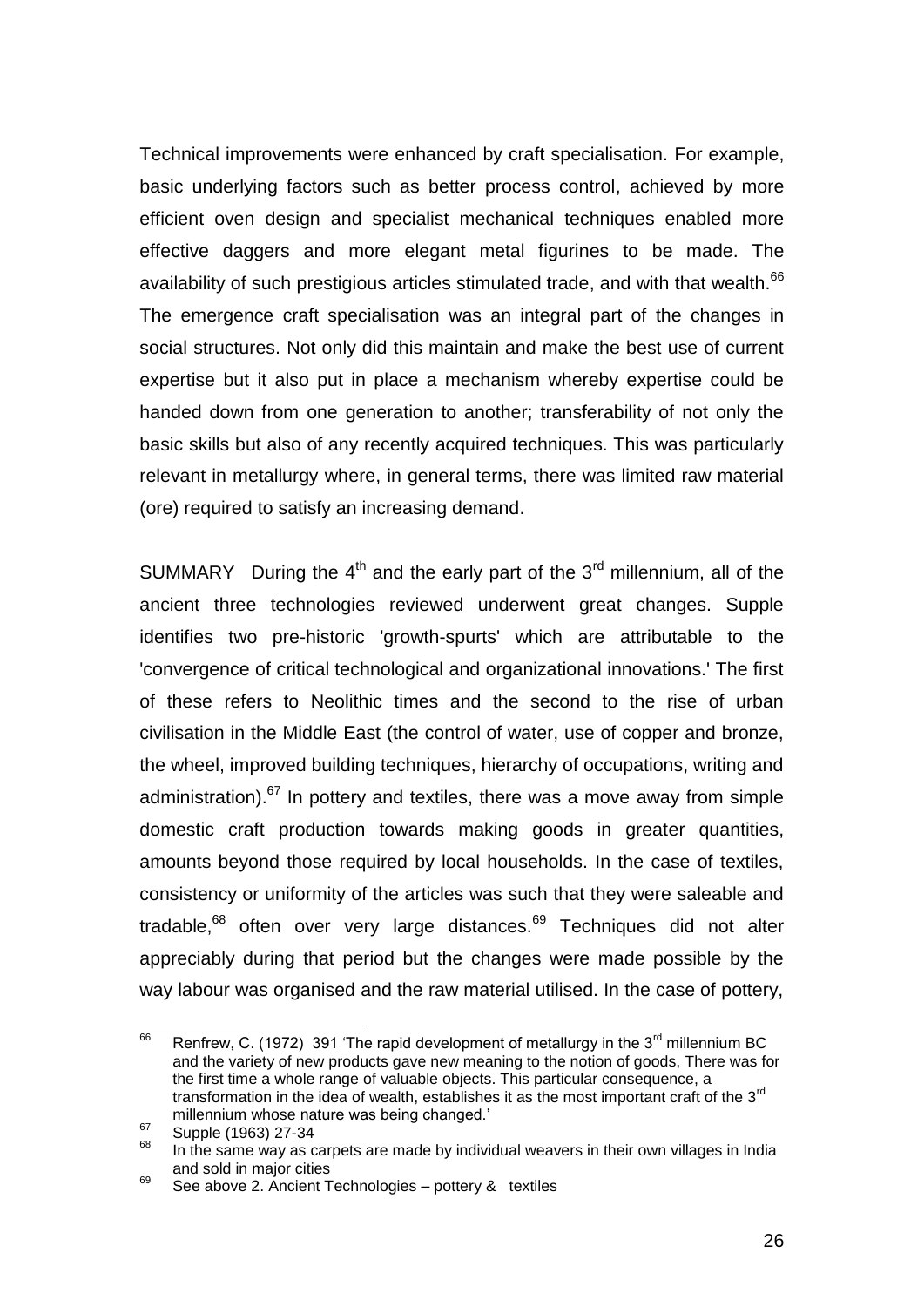the development of the simple kiln made the baking of pots in greater volumes possible and essentially, the increase in demand was for basic utility articles. During the  $2<sup>nd</sup>$  millennium, techniques developed at varying rates. Not many details are known about the making of staple goods. For the more specialist or desirable articles, the influence of product design and colour came increasingly to the fore. In the case of textiles, new techniques in dyeing and more intricate weaves were introduced and with pottery the baking of pots in more demanding conditions with specialist additives gave contrasting and visually more attractive effects. But underpinning both technologies was a ready supply of raw material and only comparatively simple techniques were required to make the basic articles.

The role that copper and its alloys played in the Bronze Age was as its name suggests a central one. Copper and bronze follow naturally on from gold and silver as desirable materials from which attractive and prestigious artefacts were made. Unlike clay or wool (or flax), the basic raw materials required for pottery and textiles, metallic ores, or at least those which could be used, were limited. This will have exerted pressure on metal-smiths to make best use of those ores available in order to satisfy an increasing demand. The rulers and elites held metals in high esteem so the demand for copper and then bronze artefacts was assured. It was not too surprising therefore that the initial thrust of development was towards more efficient processing and the wider use of raw materials. It is instructive to note that the proportions of alloyed metal,

(7-8% Sn for tin bronze) determined from the recent analysis of several contemporary articles mirrors the optimum levels for maximum hardness for those alloys. This demonstrates a high level of awareness in determining these levels in terms of effective utilisation of tin or to a lesser extent, arsenic but also level of control in the making of the alloys. The ease of fabrication, moulding and/or hammering will have been an important factor and one led to more prestigious articles to be made - long swords, finer daggers. The improved hardness and cutting edge will not have gone unnoticed, however, although it probably remains true that the majority of these items were objects of status, many ending up as funerary artefacts.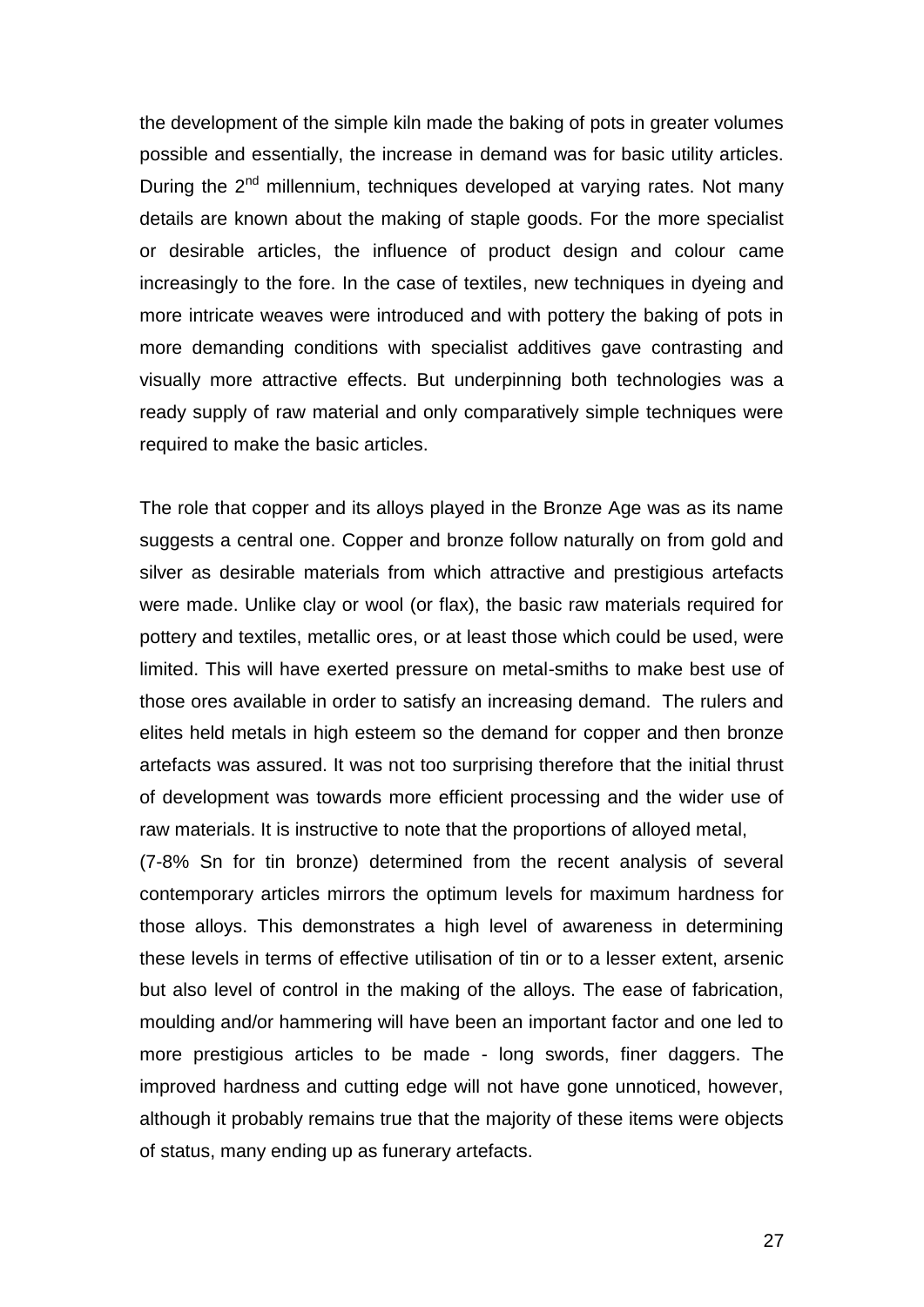I appreciate it is easy to look with 20<sup>th</sup> century eyes at Bronze Age history but the relationship between demand and changes in technology was present at that time as well as tentative structures whereby technology could be developed and transferred. Both of these issues I wish to refer to later.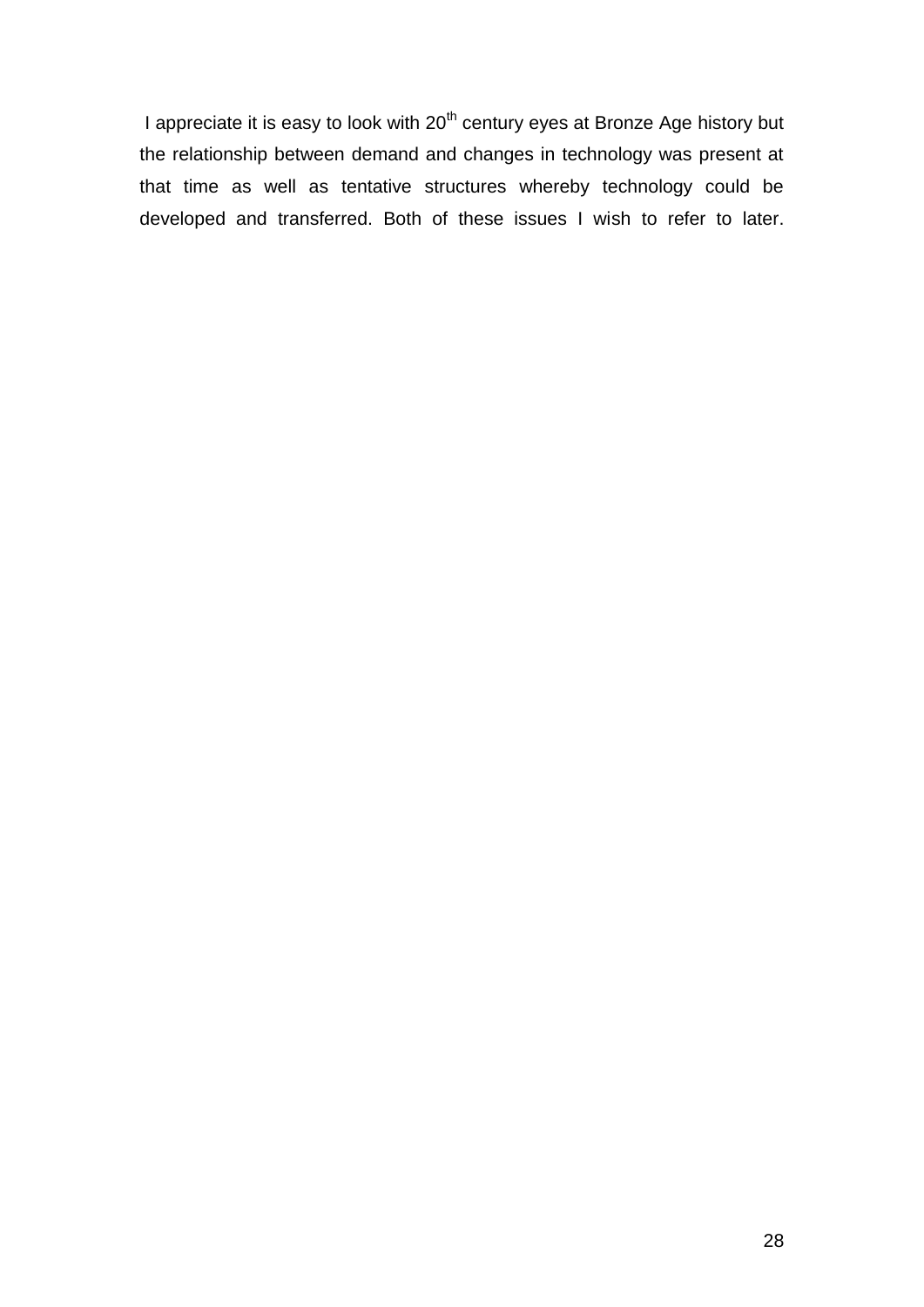## CHAPTER 4 **THE ADVENT of IRON 1200-900 BC**

This chapter deals mainly with the development and introduction of basic iron technology which occurred in the eastern Mediterranean. The changes which took place during this period can be separated into two: technical and socioeconomic. This chapter will concentrate on the former, not least because of the absence of much meaningful data on the latter. After the collapse of the major Bronze Age civilisations in the eastern Mediterranean, namely the decline of the Hittites, Mycenaean centres and a number of Cypriot cities, little is known about this period.<sup>70</sup> But the possible relevance of this decline in this context lies in the effect it may have had on the rate at which iron technology was taken up. What in fact were the factors which may have limited the rate and extent to which the application of these basic iron-making techniques were converted into the supply of practical usable iron in large quantities?

Four salient features emerge when comparing iron and copper. Firstly, iron is stronger and tougher and capable of being hardened to a greater degree than copper. Not that all these properties were realised with any degree of consistency in the ancient world, but they were noted and appreciated. Secondly, making iron is a more complex and demanding process. It requires greater process control and because of the critical nature of its smelting, errors cannot readily be rectified. Thirdly, iron ore is very much more widespread and abundant and is normally situated on or close to the earth's surface.<sup>71</sup> Finally, whilst copper technology developed continuously, if not uniformly, from the  $3<sup>rd</sup>$  millennium onwards, iron technology did not.

History **Lumps of iron and simple iron artefacts dating back to the**  $5<sup>th</sup>$ millennium are generally accepted as being made from meteoric iron. Some twenty finds can be dated to the  $3<sup>rd</sup>$  millennium and come mainly from

 $70<sup>°</sup>$ This is less true of Assyria where some written records continue throughout this period. The reasons for socio-economic decline in the Levant and Turkey were probably caused by over extension of the political structures p386 & 392-4 in *The Ancient Near East*  A. Kuhrt. Routledge (1995)

<sup>&</sup>lt;sup>71</sup> Iron constitutes 5% of the world's mass whereas copper is only 0.05%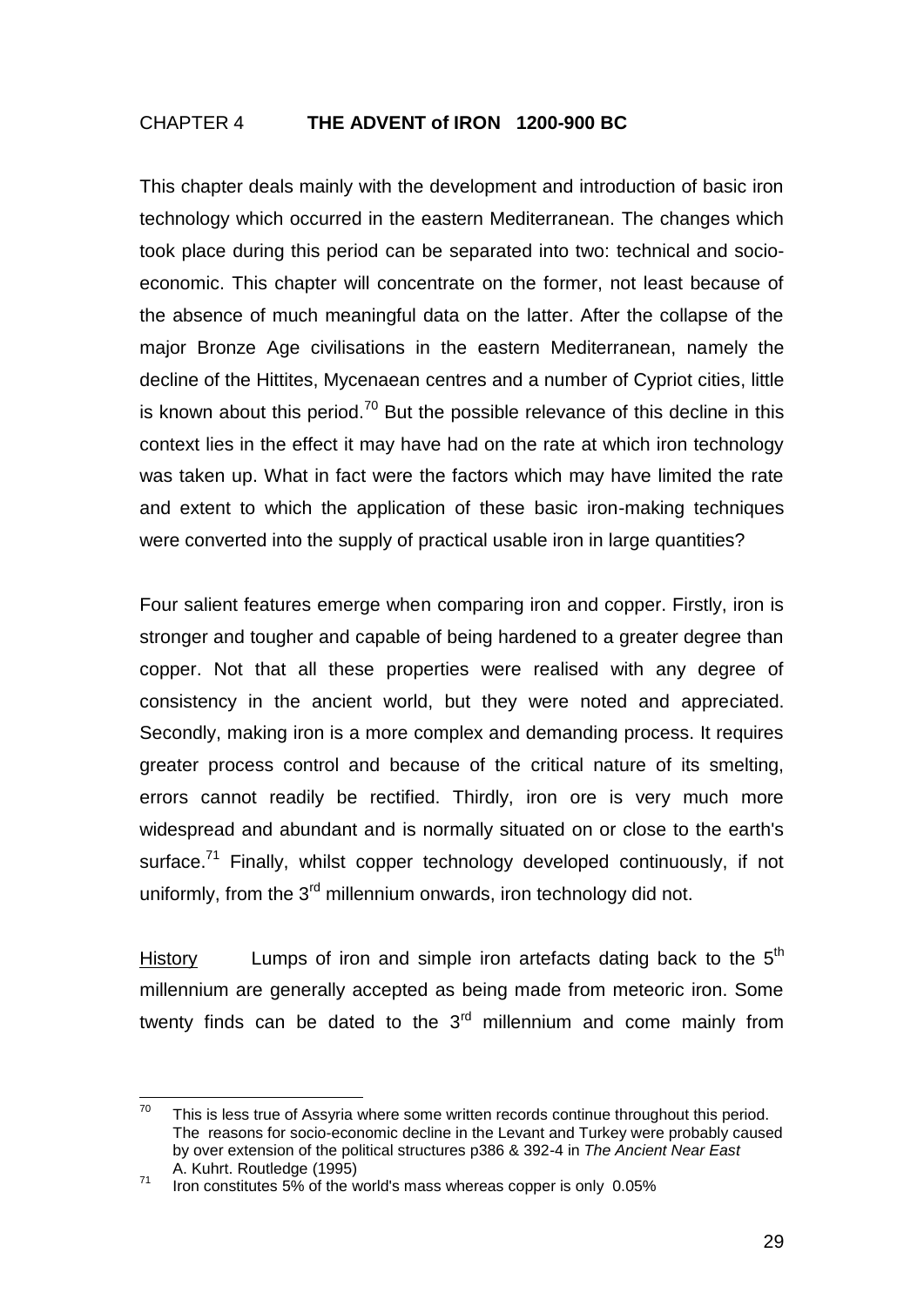Mesopotamia and Anatolia.<sup>72</sup> Of the twelve samples analysed, half originated from meteoric iron and half from smelted iron.<sup>73</sup> During the first part of the 2<sup>nd</sup> millennium, much of the evidence comes from literary sources. In trading documents found at Kanesh,  $74$  an important trading centre at that time, the term AN.BAR is accepted as referring to the metal iron.<sup>75</sup> Meteoric iron continued to be used during the Early Bronze Age and references are made to Hittite 'black iron of heaven, Egyptian 'iron of heaven' and Sumerian 'iron of heaven'. Importantly though, experimental work has shown that iron can be produced as a by-product of copper in the smelting of chalcopyrites.<sup>76</sup> This would have provided another source of iron in addition to meteoric iron. The number of artefacts appears to increase during the Early Bronze Age period but was probably somewhat less during the subsequent period, the Middle Bronze Age (2000-1600).<sup>77</sup> During the next few centuries, the incidence of iron objects together with literary references increase but the limited supply of iron itself was reflected in its value.<sup>78</sup> Control of territory of its supply lay definitely in the hands of the rulers and the temples. By the  $14<sup>th</sup>$  and  $13th$ centuries, iron was used principally in temples and the royal courts as symbolic objects and idols. Quantities appear to have been be limited. Evidence for Bronze Age iron *production* is rare but it does exist in a small number of places.<sup>79</sup>

During the  $12<sup>th</sup>$  to  $10<sup>th</sup>$  centuries, the number and types of artefacts increased significantly in the eastern Mediterranean region and this signalled the transition from bronze to iron. Evidence for this is demonstrated in a study of mainly funerary artefacts found dating from the  $12<sup>th</sup>$ , 11<sup>th</sup> and 10<sup>th</sup> centuries. The table below illustrates the scale of the transition. 80

<sup>72</sup>  $\frac{72}{73}$  J Waldbaum, J. (1980) 69-74

Pickles, S. (1988) 4-5 where it was suggested that early iron that contained nickel was made of native or telluric iron. Cited in Waldbaum, J. (1980) 73.

<sup>74</sup> Limet,H. (1984) 191-196 Kanesh is in Turkey near present day Kayseri.

 $^{75}$  Waldbaum, J. (1980) 75.

<sup>76</sup> Craddock , P.T. (1995) 178-197; Charles, J.A. (1980) 166

<sup>77</sup> Waldbaum, J. (1980) 74; Moorey, P.R.S .(1994) 287. 78

 <sup>10:1</sup> gold:iron ratio Bjorkman (1989) Powell 1990: 95n84

<sup>79</sup> Compiled during the reign of Tuthaliash IV in Pleiner, R. 9 "The birth of Iron Smelting" in "*Iron in Archaeology'*

<sup>80</sup> Waldbaum, J. (1978) 56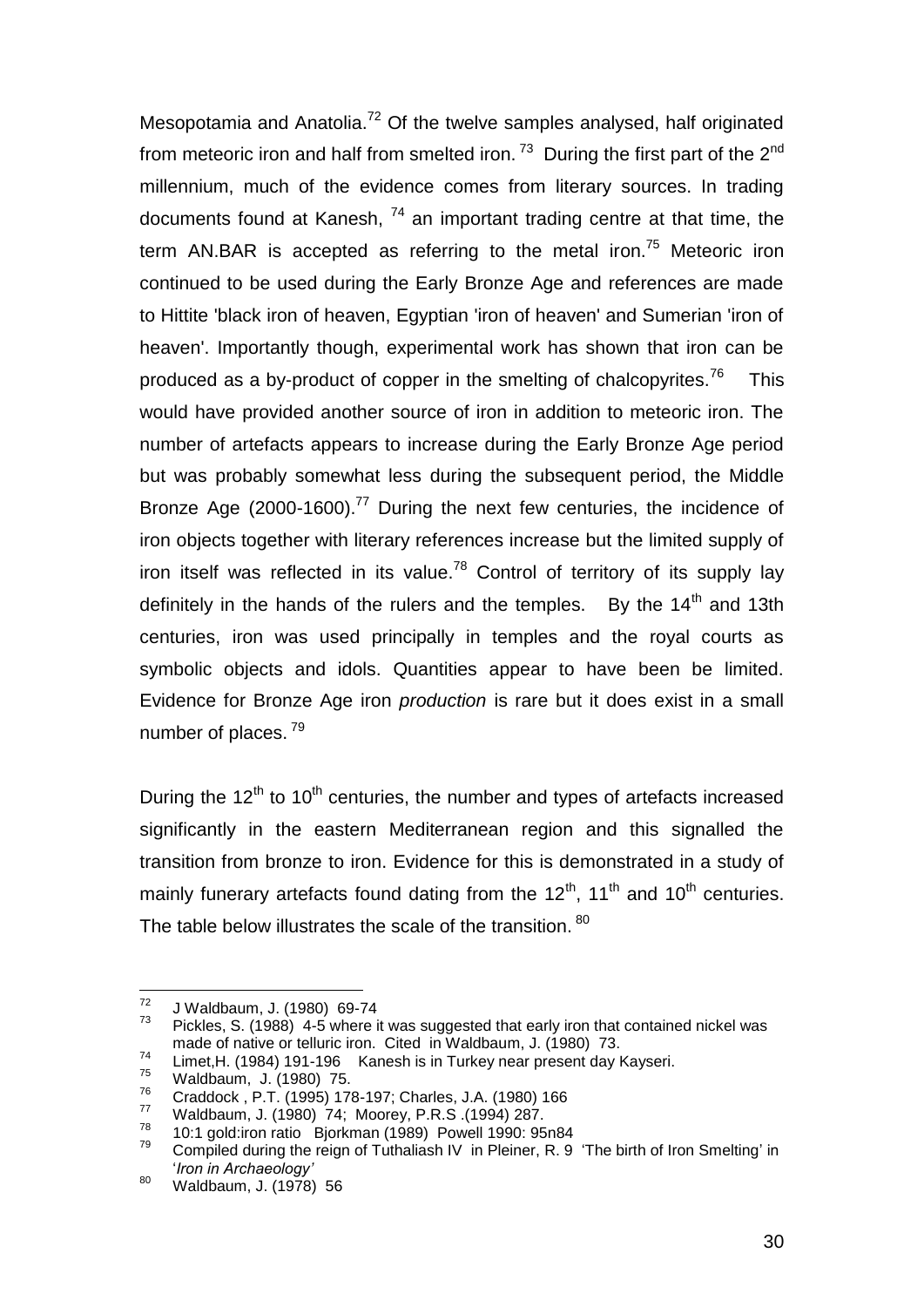IRON vs. BRONZE – by century and type; Eastern Mediterranean

| Century BC   | $12^{th}$ |               | $11^{th}$ |               |        | 10th          |  |
|--------------|-----------|---------------|-----------|---------------|--------|---------------|--|
|              | Iron      | <b>Bronze</b> | Iron      | <b>Bronze</b> | Iron   | <b>Bronze</b> |  |
| Weapons      | 11        | 320           | 54        | 280           | 155    | 134           |  |
| <b>Tools</b> | 27        | 211           | 69        | 185           | $132+$ | 60            |  |
| Jewellery    | 44+       | 359           | $97 +$    | 616           | $198+$ | 619           |  |
| Misc         | 12        | 316           | 28        | 191           | 21     | 86            |  |
| <b>TOTAL</b> | 94+       | 1206          | $248+$    | 1272          | 506+   | 899           |  |

This survey covers artefacts collected and examined over a wide area: Palestine, Syria, Cyprus, Greece, Crete, the Aegean Islands, Anatolia and Egypt. However, some general conclusions can be drawn from this aggregate table. Firstly, there is a definite shift from bronze to iron over the three centuries and secondly, the transition is most noticeable in the weapons/armour and tools sectors.

Before looking further into certain aspects of this transition, the iron-making process will be reviewed in some detail. This may throw some light on the level of control that was established over what has been mentioned earlier as a demanding process and as one of the differences between copper and iron technology.

Technical The melting point of copper is 1083°C and that of iron 1540°C. In ancient times and certainly by the  $12<sup>th</sup>$  century, the temperature at which a smelting furnace could be maintained and reasonably well controlled was 1200 $^{\circ}$ C.<sup>81</sup> At that temperature, iron is in the form of a hot spongy mass and not molten as in the case of copper. But whereas iron oxide can be reduced at temperatures of between 800-900 $\degree$ C, it is only at 1200 $\degree$ C that slag  $^{82}$ , formed during the reduction process, is molten and critically, it was the ability to

 $81$ <sup>81</sup> Sim, D. (1998) 10 quotes examples of higher temperatures achieved in contemporary experimental trials which include: Radwan & Pleiner (1963): 1300°C; Thomsen (1963): 1273°C; Straube (1964): 1420°C; & Pleiner (1969&1991): 1545°C .

<sup>82</sup> See n 43 above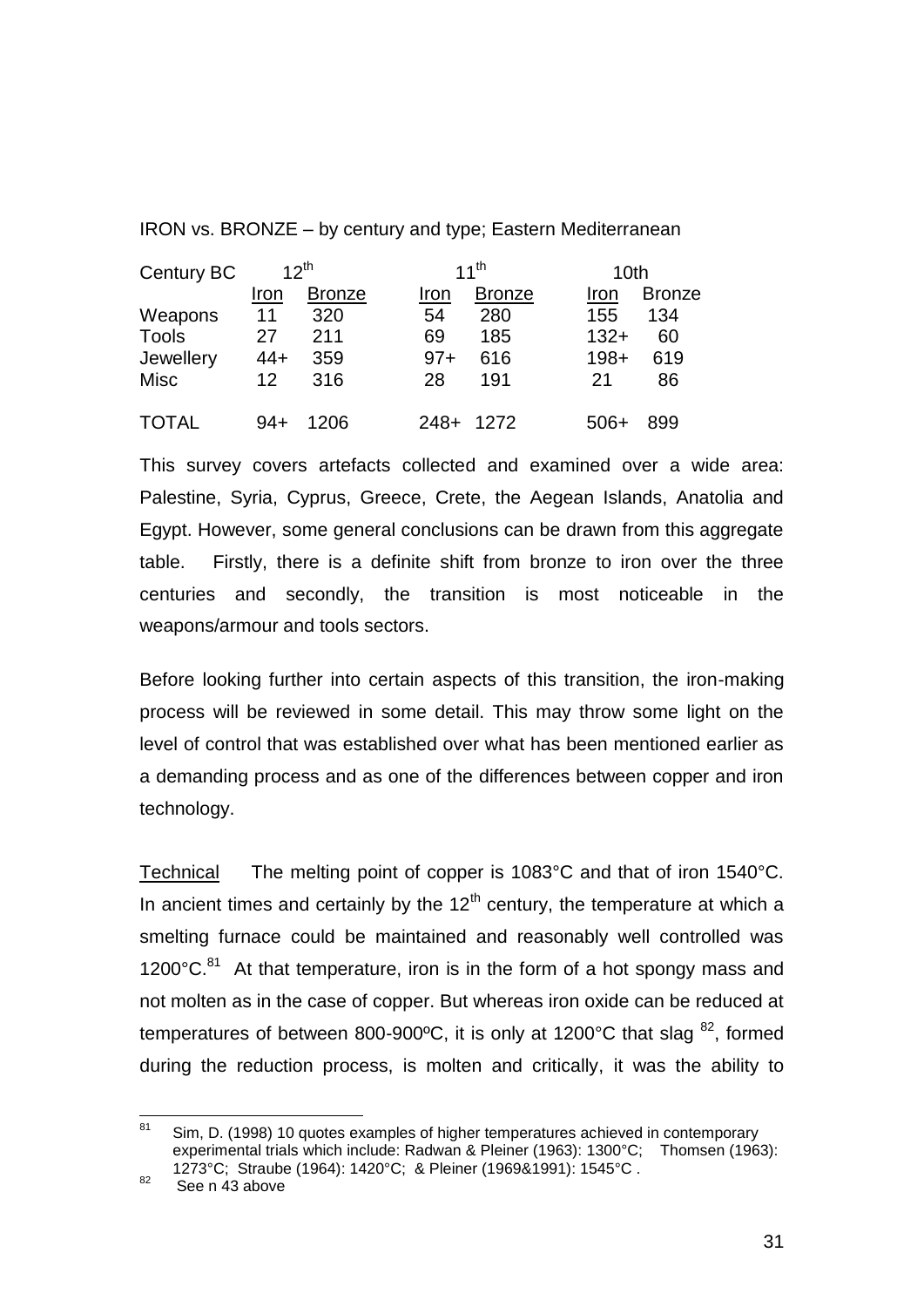remove the slag during the smelting process that made the reduction of iron ores a practical proposition. <sup>83</sup>

Essentially the operation of the furnaces did not differ in principle between the two metals.<sup>84</sup> Developments in the smelting of copper certainly helped and particularly in the use of fluxes. The discovery of iron oxide as an effective flux for copper smelting would have alerted ancient metal-smiths to the existence and making of iron, albeit in small quantities. This will have led naturally to the possibility of smelting the iron ore on its own. But the gangue and the resultant slag were much greater in the case of iron than with copper, with a corresponding increase in interference or hindrance of the reduction process. <sup>85</sup>

Bloom iron is the product of the smelting process. It is a hot spongy mass when red hot and the impurities it contains (up to 50% of slag) render it hard and very brittle at room temperature. But the slag can be removed by a series of labour-intensive operations. The sequence consisted of re-heating the bloom iron to red heat and hammering it whilst still hot and malleable, to remove the slag and weld the cavities closed to produce a solid mass. To eliminate all the slag and still maintain the necessary heat levels, the process of heating and hammering required to be carried out repeatedly. Care and control was needed to ensure the bloom did not break up and experiments have shown this to be a time-consuming and highly skilled operation.<sup>86</sup> The overall process is called bloomsmithing and the resultant iron, now described as wrought iron, can be forged and welded. Although wrought iron is a relatively hard and tough material, it is no more so than optimally hardened bronze. The full potential of the physical properties generally associated with iron, namely hard but not too brittle and capable of obtaining and retaining a

<sup>83</sup> Cleere, H.F.(1971) 204 ; Tylcote, R.J (1962) 183-184.

The smelting chemical equations are similar to those of copper but the reduction sequence is longer.  $3Fe<sub>2</sub>O<sub>3</sub> + CO > 2Fe<sub>3</sub>O<sub>4</sub> + CO<sub>2</sub>$ 

 $Fe_3O_4 + CO > 3FeO + CO_2$ <br>FeO + CO > Fe + CO<sub>2</sub>  $FeO + CO > Fe$ 

 $85$  2FeO + SiO<sub>2</sub>(gangue) > 2FeO.SiO<sub>2</sub>.(slag)

<sup>86</sup> Sim,D. (1998) 12 -13 & 17"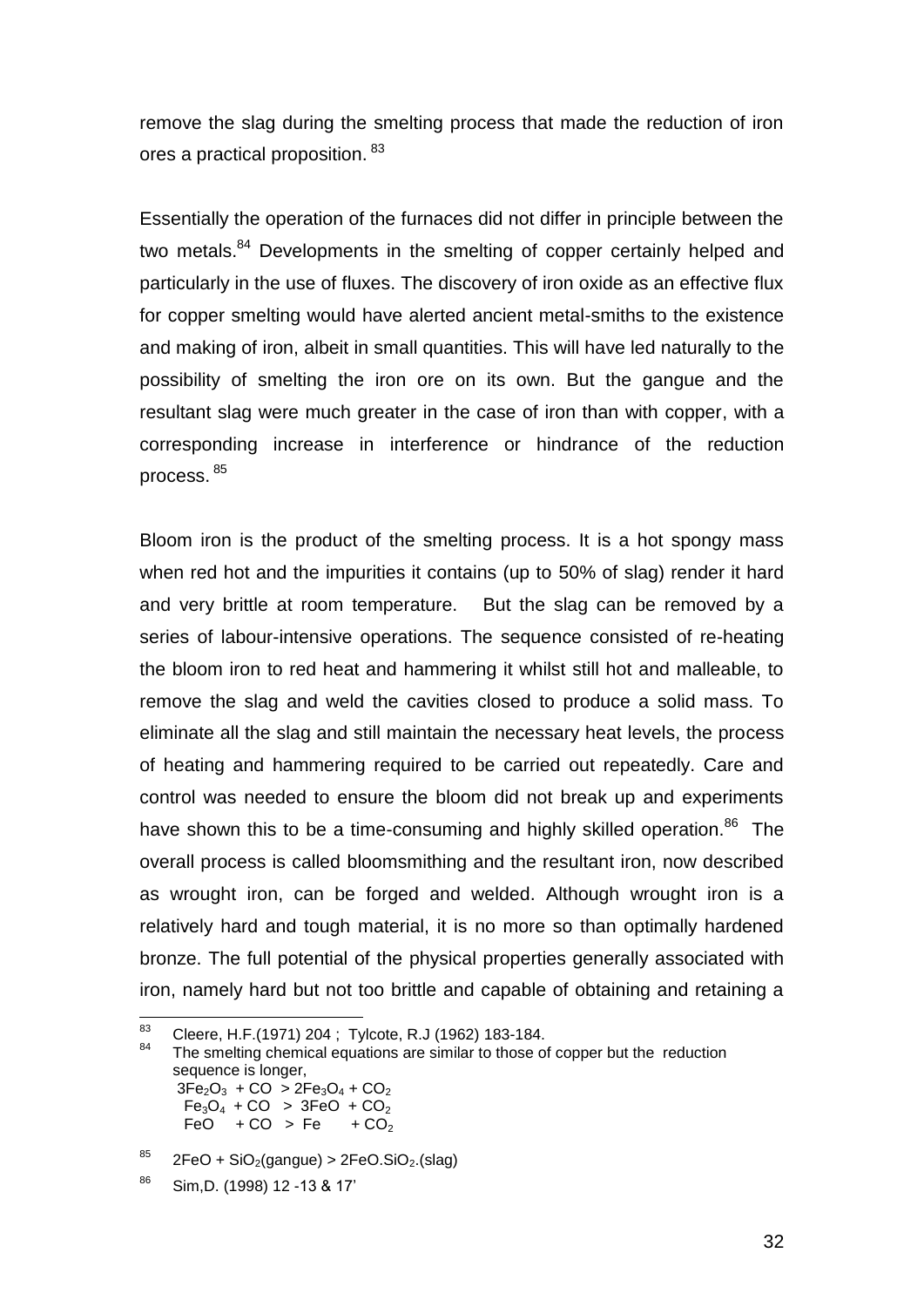cutting edge, can only be realised by further hardening of the iron. The process sequence for this to take place is only effective if the iron contains a small but significant percentage of carbon. $87$  The mechanism whereby this is achieved, the absorption of carbon into the iron to form an iron-carbon alloy, is called carburisation <sup>88</sup> and the resultant metal, carburised iron, steel. Iron in this state becomes receptive to subsequent heating and cooling processes which alter its final physical properties. Quenching, the process referred to by Homer in the *Odyssey*,<sup>89</sup> produces a more hardened surface. This is achieved by heating the 'iron' to red heat and then plunging it quickly into a bath of cold water or oil. Iron in this state could be modified (softened) by reheating the object to temperatures well below red heat and allowing it to cool slowly. 90 Hardened steels are brittle. The brittleness is removed by tempering i.e. by heating the steel to between 210°C and 330°C then quenching in oil or water. This removes the brittleness at the expense of some hardness<sup>91</sup> whilst still retaining its strength. The temperature to which it is reheated also affects the final physical properties and can be judged by the colour of the flame. <sup>92</sup> Annealing entailed heating 'iron' to red heat, holding it at that temperature for some time (5-10 minutes) and then allowing it to cool slowly (as opposed to quickly as in quenching). This renders the 'iron' in the softest possible condition.<sup>93</sup>

<sup>93</sup> Sim, D.(1998) 149

<sup>87</sup> Sim, D. (1998) 151 'Iron with 0.15-1.5% carbon is commonly called steel. Wrought iron coming from bloom iron normally contains up to 0.04%C - insufficient for it to be 'hardened' By way of comparison, cast iron, which is extremely hard and tough but very brittle contains between 2-4%C."

<sup>88</sup> <sup>88</sup> Carburisation; cementation or case hardening

<sup>89</sup> Odyssey *9,* 391-94

<sup>&</sup>lt;sup>90</sup> Sometimes by burying it in sand or ashes.

 $\frac{91}{92}$  Sim, D. (1998) 151

Hodges, H. (1976) 84. 220°C -250°C Yellow: razors, turning tools 250°C-270°C Brown: axes 270°C- 290°C Purple: swords, knives 290°C-330°C Blue: saws, chisels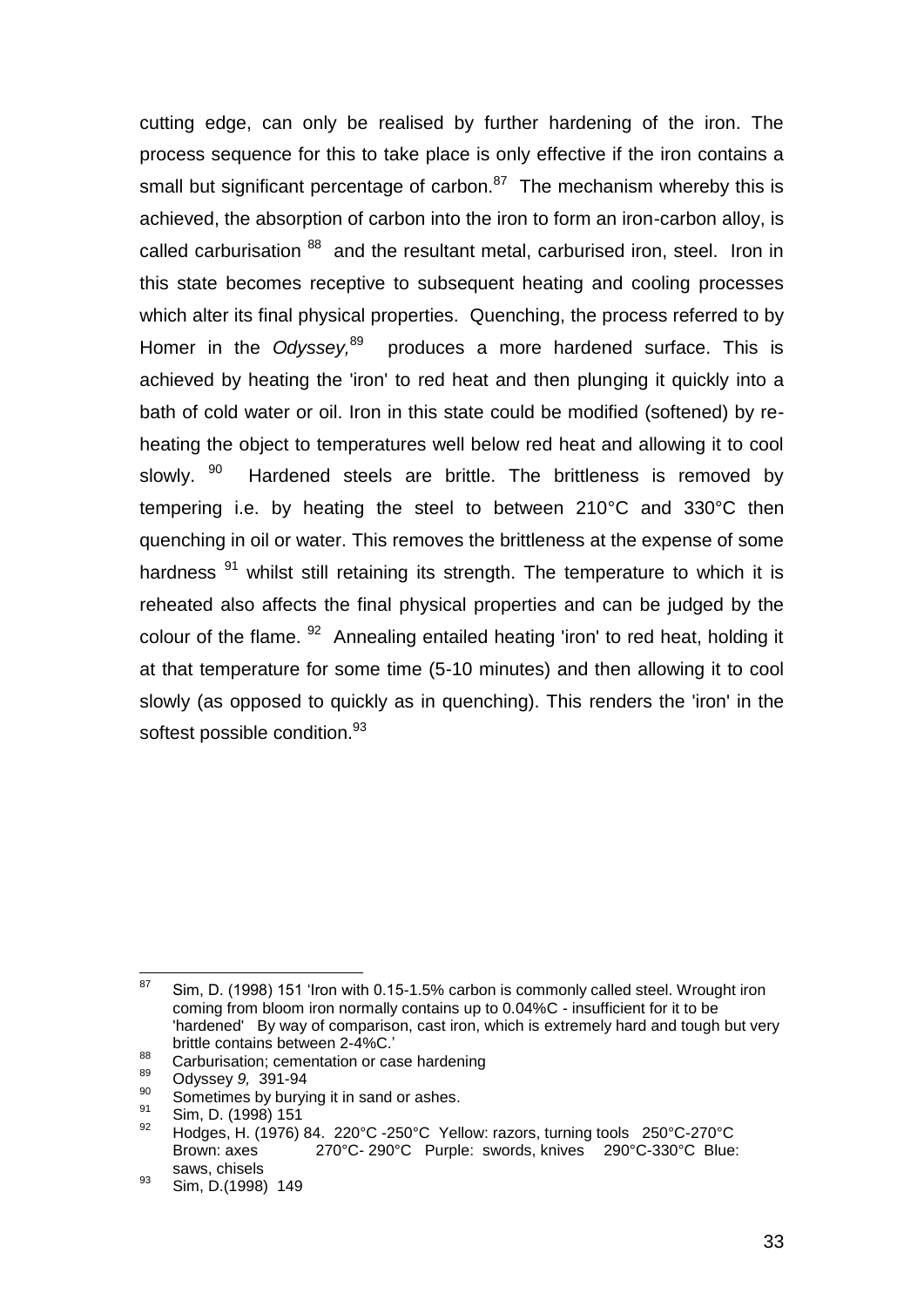Critically however, these operations are only effective if the iron has been carburised and it is in this form that iron is best used for making tools and edged weapons.<sup>94</sup> Exactly how carburisation was carried out and the degree of control exercised is still the subject of conjecture and on-going analytical work. As with all things iron, analysis remains particularly difficult because of its vulnerability to corrosion.

Wrought iron can be carburised by heating it to a temperature of c900°C, whilst it is in intimate contact with carbon, for a prolonged period of time in an enclosed system - effectively



Fig. VI.1. Comparative Hardness of Iron, Steel, Copper and Bronze at varying Carbon or Tin contents. Reproducerd courtesy Cyril S. Smith from " the interpretation of Microstructures of Metallic Artifacts." in Boston Museum of Fine Arts Research Laboratory, Application of Science in Examination of Works of Art. Proceedings of the Seminar: September 7-16, 1965 (Boston) 1967) 40 fig. 39.

packing the iron object in charcoal dust in a sealed clay container and heating for several hours.<sup>95</sup> The effectiveness of this solid state transfer (carbon to iron) depends on the temperature of the fire and the duration in the fire, but the rate at which the transfer takes place will be slow.<sup>96</sup> Carbon can be alloyed to iron at the *smelting* stage under certain conditions. If the ratio of carbon in the fuel to iron in the ore is above a certain value, the reduced iron dissolves carbon in amounts increasing as the ratio increases.  $97$  Higher temperatures also help the absorption of carbon. But it is a reversible two-way process and unless it is accompanied by the necessary increase in reducing conditions, the effect would be reversed. The level of carbon reached is low

<sup>94</sup>  $^{94}$  Rehder, J.E. (1989), 27

<sup>&</sup>lt;sup>95</sup> Craddock, P.T. (1995) 252 notes a similarity with production of faience beads.<br><sup>96</sup> Bohder, J.E. (1989) 27.28

 $^{96}$  Rehder, J.E. (1989) 27-28

<sup>97</sup> Rehder, J.E. (1989) 28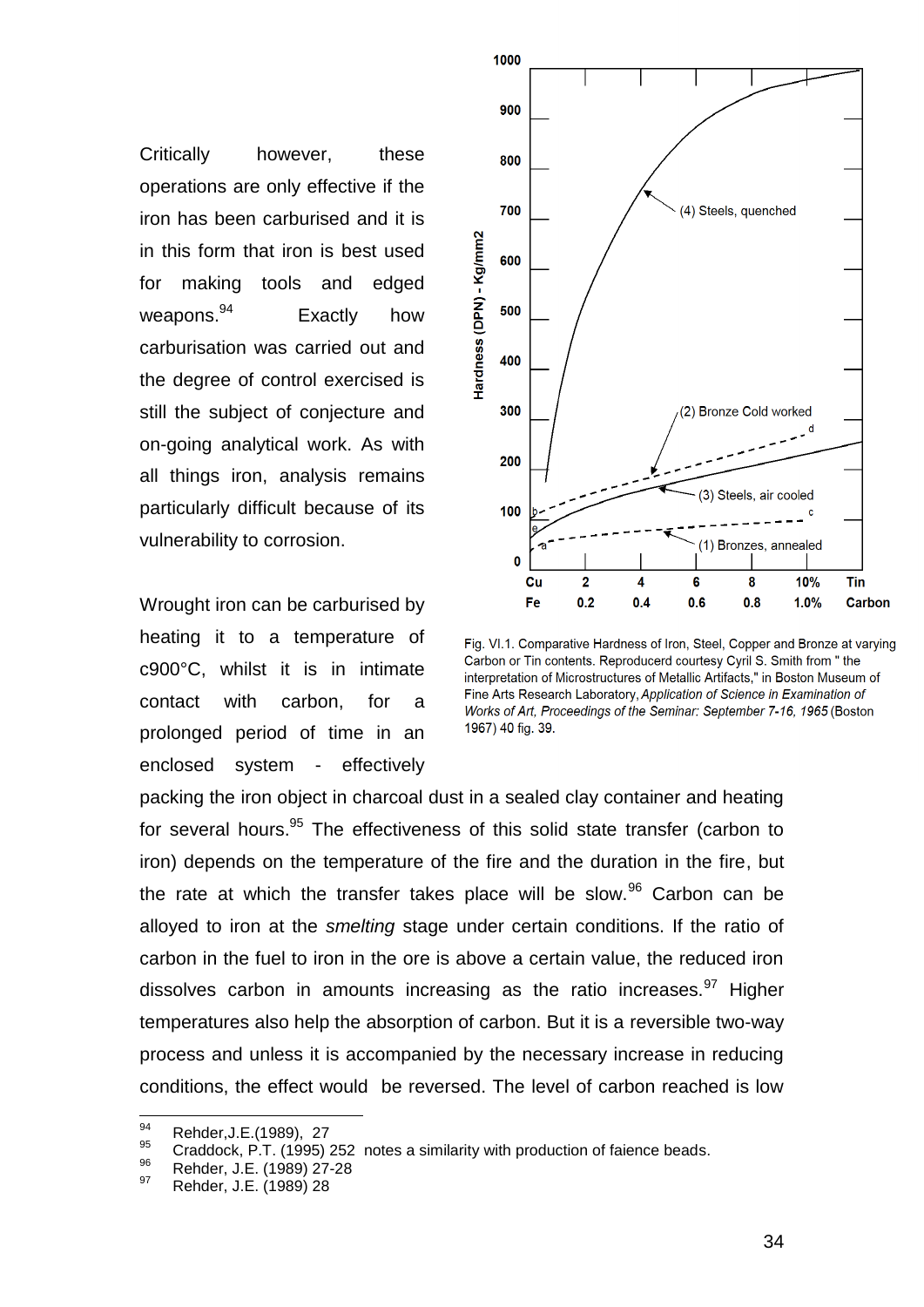(0.2-0.8%) but is still such that the iron smelted in this way can be hardened after bloomsmithing. It is described as a natural steel bloom. The distribution of the carbon is heterogeneous and very uneven but during subsequent smithing, 'internal gradients in carbon content tend to level out by diffusion.' <sup>98</sup> The absorption of a sufficient amount of carbon at the smelting stage was by no means an easy process. It would have been difficult to carry out intentionally; it is quite possible that it could have occurred occasionally and unpredictably.<sup>99</sup> Overall, it seems likely that in most instances early steels were deliberately carburised or were made from natural steel blooms. <sup>100</sup> Carburisation of wrought iron, in effect a separate operation, offers the ability to control the process and direct the treatment to particular objects, like sword blades. Further analysis remains difficult; there are problems differentiating by which method artefacts had been carburised. A carbon concentration gradient, the principal evidence of carburisation, can be formed in blooms of freshly smelted and forged iron as well as separately carburised iron.<sup>101</sup> Finally, weapons or daggers have been found with a separate strip of carburised steel welded or riveted to an iron blade.

SUMMARY By the end of the  $10<sup>th</sup>$  century, the distribution of iron artefacts was widespread in the eastern Mediterranean and a significant move towards the use of iron rather than of bronze is evident particularly in the areas of weapons and tools. The change was not complete and one could argue that the making and treatment of iron was still in its development stage. The smelting of iron developed naturally in many ways from that of copper but the resultant metal, iron bloom, a spongy mass, contrasted strongly with molten copper. The subsequent processes of bloomsmithing and the various heating and cooling techniques were more critical than those for copper as was the effect they had on its final properties. Analytical tests carried out on several artefacts show that they had received heat treatments that were not always related to enhancing their properties. Much has been written about carburisation and understandably so because it represents the ultimate goal

<sup>98</sup> <sup>98</sup> Tylcote *et al* 1971:352 in Rehder, J.E. 28

 $^{99}$  Rehder, J.E. (1989) 27

 $^{100}$  Craddock, P.T. (1995) 252

Rehder, J.E.(1989) 29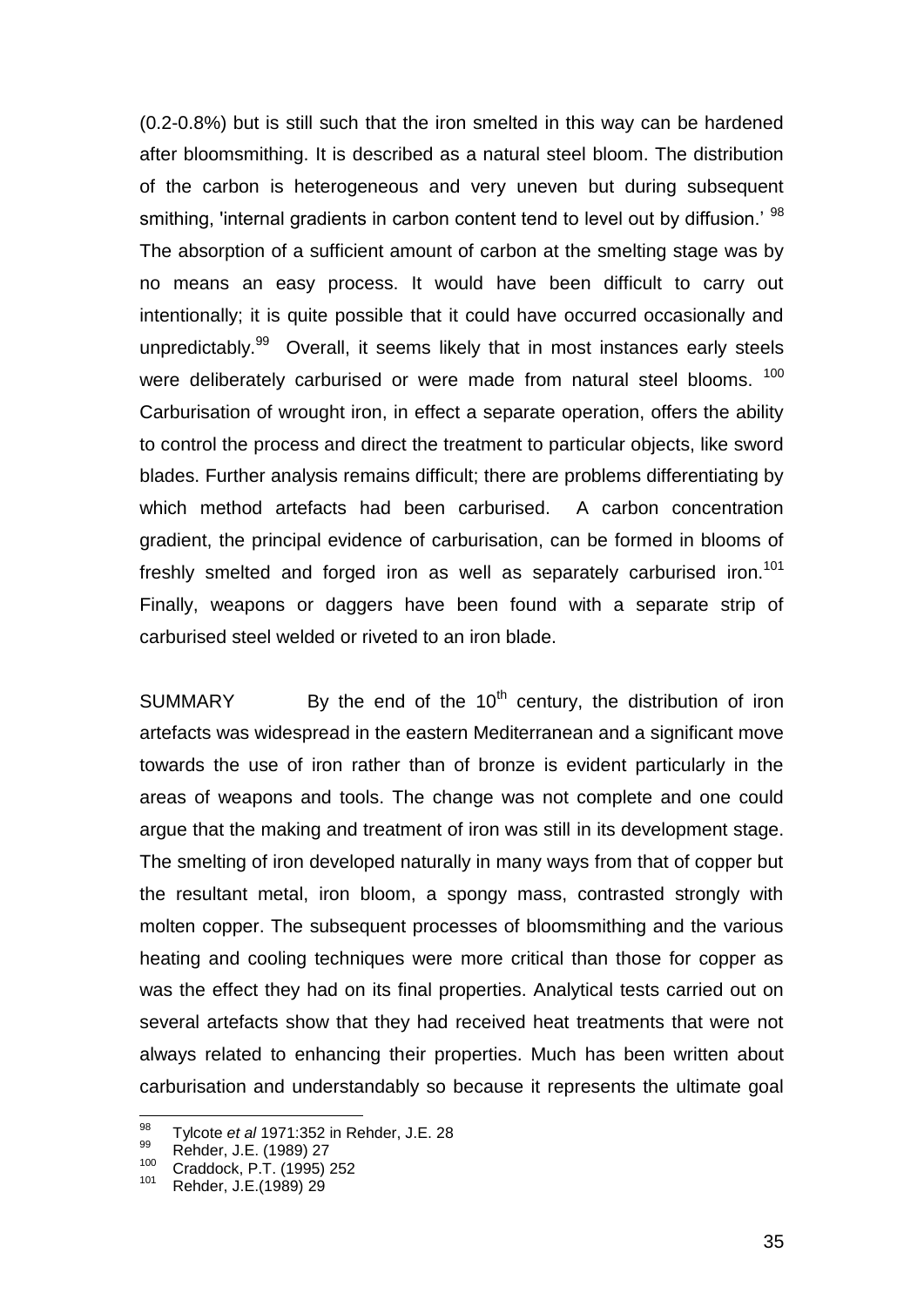in iron-making. Examples of carburised iron artefacts have certainly been found but how this was achieved is far less clear. Recent experimental work has demonstrated that carburisation after smelting is a very lengthy process but it can be targeted. However, carburised iron blooms can result from smelting under certain conditions<sup>102</sup> and this may well have taken place from time to time. This could explain the presence of early 'carburised' iron. Whilst we have no specific evidence of how this form of carburisation was achieved, one can readily conjecture that the blacksmith will have noticed making some iron, initially by chance, that it could be hardened and thus yield the special toughness and cutting edge.

Much has also been written about what many perceive as the rather slow uptake in the use of iron. This is not the place to enter into a detailed discussion. But the widespread collapse of the major eastern Mediterranean civilisations, which occurred during the Late Bronze Age, disrupted trading routes; this in turn will have affected the general socio-economic climate, halting or at least reducing what had been an ever-increasing rate of demand for metals. Following on from this, the impetus to overcome the innate problems associated with making iron will have lessened. It is difficult therefore to gauge the progress iron was making both in terms of total amounts and the range of its uses.

To-day, we understand the nature and significance of these mainly empirically based processes. To the metal-smiths at the time, they were new. Whilst overall socio-economic development in the eastern Mediterranean may have stalled during the Dark Ages, metallurgy and iron in particular continued to develop albeit at a slower rate than might have been expected. One should not underestimate the importance of the making of uncarburised or wrought iron. This was becoming more widely available; iron had arrived but it was not yet fully established. It would appear that it was not being produced in significant quantities (ie tonnes) and it would seem the iron-making process

<sup>102</sup> higher temperatures and fuel: ore ratios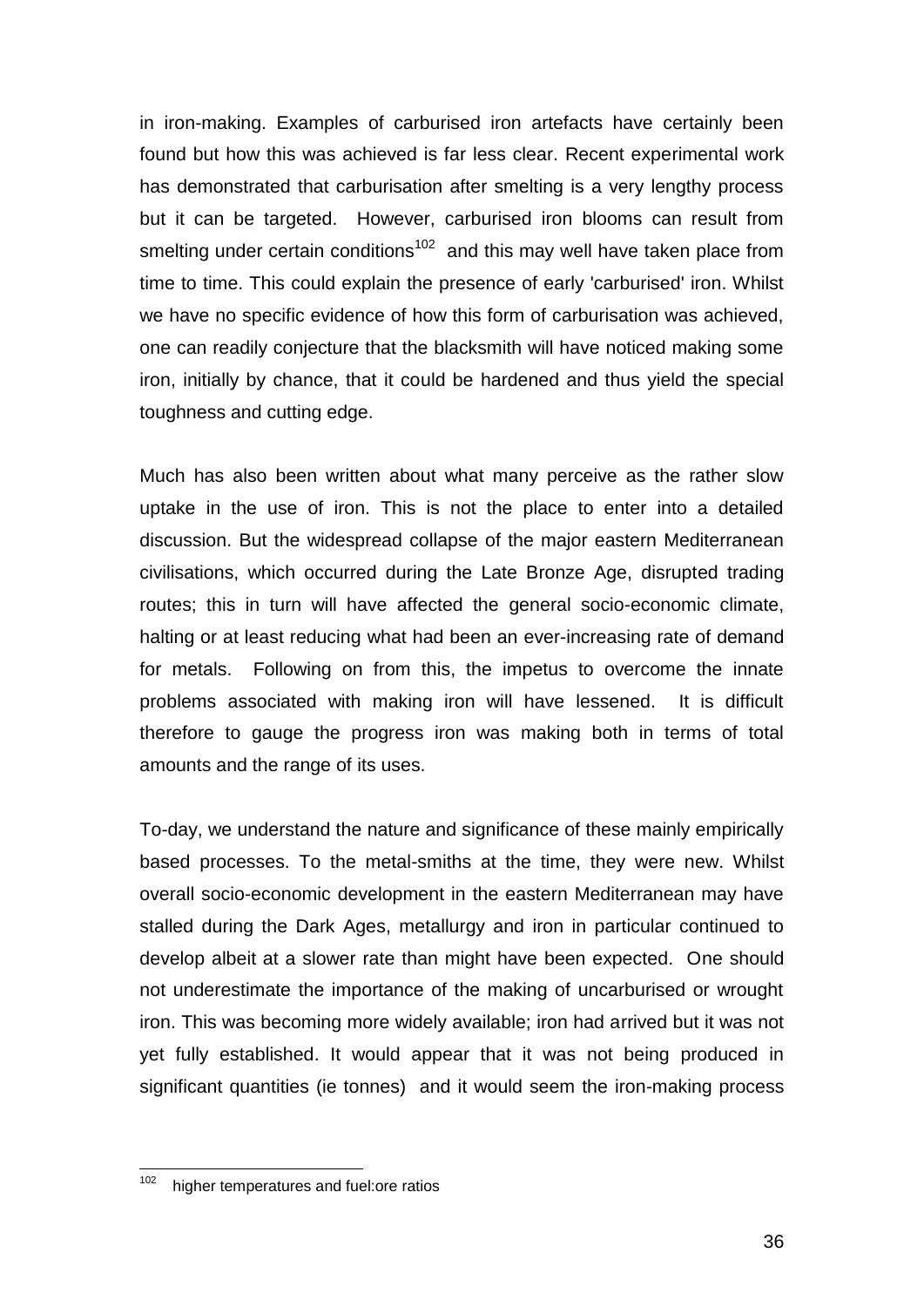had not been fully mastered at that time.<sup>103</sup> The experience in acquiring and using these new techniques will have been gained largely by trial and error. Heating, cooling and hammering were very basic operations but the sequence and degree in which they were carried out was critical. Overall the expertise lay fairly and squarely in the hands of individual blacksmiths.

## Advent of Iron - 1<sup>st</sup> millennium BC Outside Italy.

So far the discussion has centred round the ancient Near East and the eastern Mediterranean reflecting the main body of evidence which is available. The subject of this dissertation is metallurgy in Etruria and as such will concentrate on the development of metals and iron in particular there during the first millennium BC. This will be the subject of the subsequent chapters.

Whilst the development of iron in Etruria was very important during the first millennium BC, that does not mean that it was necessarily unique or that iron development followed a clear sequential progression emanating solely from a common technical source. Therefore, before continuing an analysis of metallurgy in Etruria, by way of background, a brief summary of iron development elsewhere will be given.

<sup>103</sup> In J Waldbaum's chapter The First Archaeological Appearance of Iron and the Transition to the Iron age" in The Coming of Iron , Muhly and Wertime, results are reported on a limited number of iron artefacts pp32-36. These can be briefly summarised as follows.

Transjordan: Baq"ah valley burial cave 4. 5 of 30 iron anklets or bracelets were analysed, 4 of which were found to be mild steel although without signs of quenching or tempering. In burial caves at Pella and Khirbet Nisya, the metal finds consisted primarily of jewellery both bronze and iron. One iron bracelet was analysed and found to be very similar to those in the Baq'ah tomb.

Cyprus: Palaepaphos-skale*s* cemetery. A total of 182 metal objects of which 30 were iron. Of 6 knives tested ( from tombs 49&76), two were not carburized, two were "mildly" carburised (deliberate or not?), two showed "slight" evidence of carburisation .None of these artefacts showed evidence of quenching or tempering, though the surfaces are so corroded that evidence for this might have been lost (Stech et al 1985:196) To sum up, it appears that many of the knives were carburised to a varying extent to manipulate the material to advantage, although full-scale treatment does not seem to have been practised.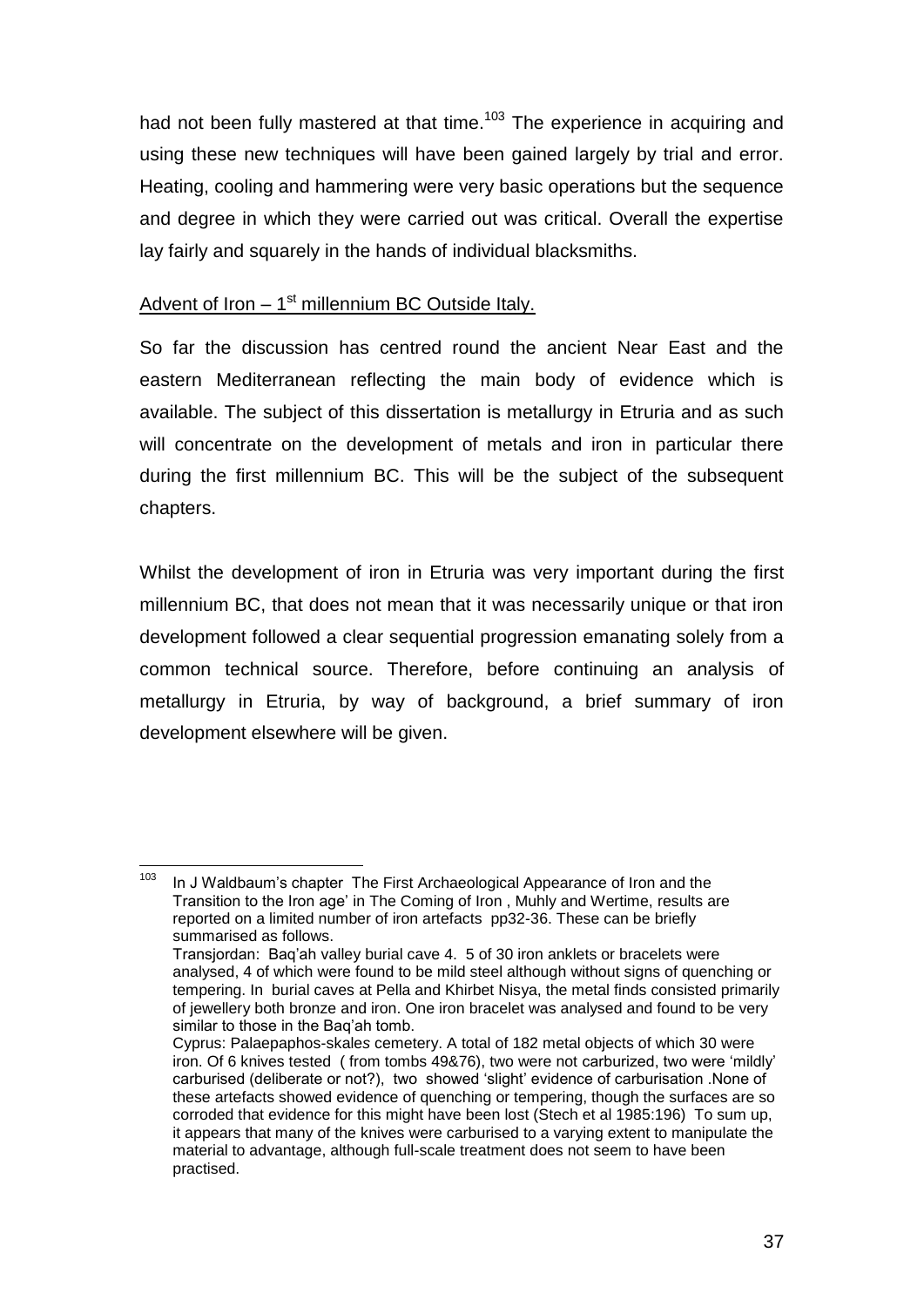This is based on R. Pleiner's Early Iron Metallurgy in Europe<sup>104</sup> up dated where necessary by contributions made recently at a workshop in London.<sup>105</sup> As a generalisation, Europe lagged behind Greece by four centuries and about one century behind Etruscan Italy. The Celtic territories, and those which would subsequently be incorporated into the Roman sphere as provinces, were prominent in iron development although lagging behind Greece and to a lesser extent Etruria.<sup>106</sup> Iron artefacts have been attested during the first half of the  $1<sup>st</sup>$  millennium in countries throughout present day Europe, mainly weapons and funerary objects. Smelting sites were predominantly sited in areas close to the sources of metallic ore with smithing sites based more locally.

In present day Austria, the earliest smelting works date from the late Hallstatt period (HaD).  $107$  A large centre of production, relating to the 2<sup>nd</sup>-1<sup>st</sup> centuries BC, has been excavated in that area. <sup>108</sup> During the Roman period, Magdalensberg already an important copper producing centre developed as a major producer of iron or in fact steel, *ferrum Noricum.* In France, smelting sites have been identified in the South East and in the North (Basse Normandie). During the period of the second half of the  $3<sup>rd</sup>$  century BC and the last quarter of the  $2<sup>nd</sup>$  century, iron agricultural tools became more common. From the end of the  $2<sup>nd</sup>$  century to the last century BC, iron use becomes more common and can be characterised by introducing more iron equipment into everyday life.

This sequence is not too different to that of Etruria, but perhaps a century or so later. Whilst we may have more evidence for the end uses of iron than in Etruria, we have no substantive evidence of amounts of iron produced. A good example of the impact of Rome and the utilisation of large resources of iron ore occurred in the present day United Kingdom. The generally widely accepted date for the introduction of iron is c800 BC. iron smelting and smithing became established around the  $4<sup>th</sup>$  century BC. Iron use, as

<sup>104</sup>  $^{104}$  Pleiner, R. (1980) and EST-SCH below<br> $^{105}$  European, Science Equadrian: ESE SC

European Science Foundation: ESF-SCH Exporatory Workshop (ESFW) ' Iron and change in Europe-the first 2000 years" , held in London, March 2010.

<sup>106</sup> Pleiner, R. (1980) 391

 $107$  Waschenberg near Bad Wimsbach/Neydharting : Cech, B. ESFW forum notes

Northern Burgenland near the border with present-day Hungary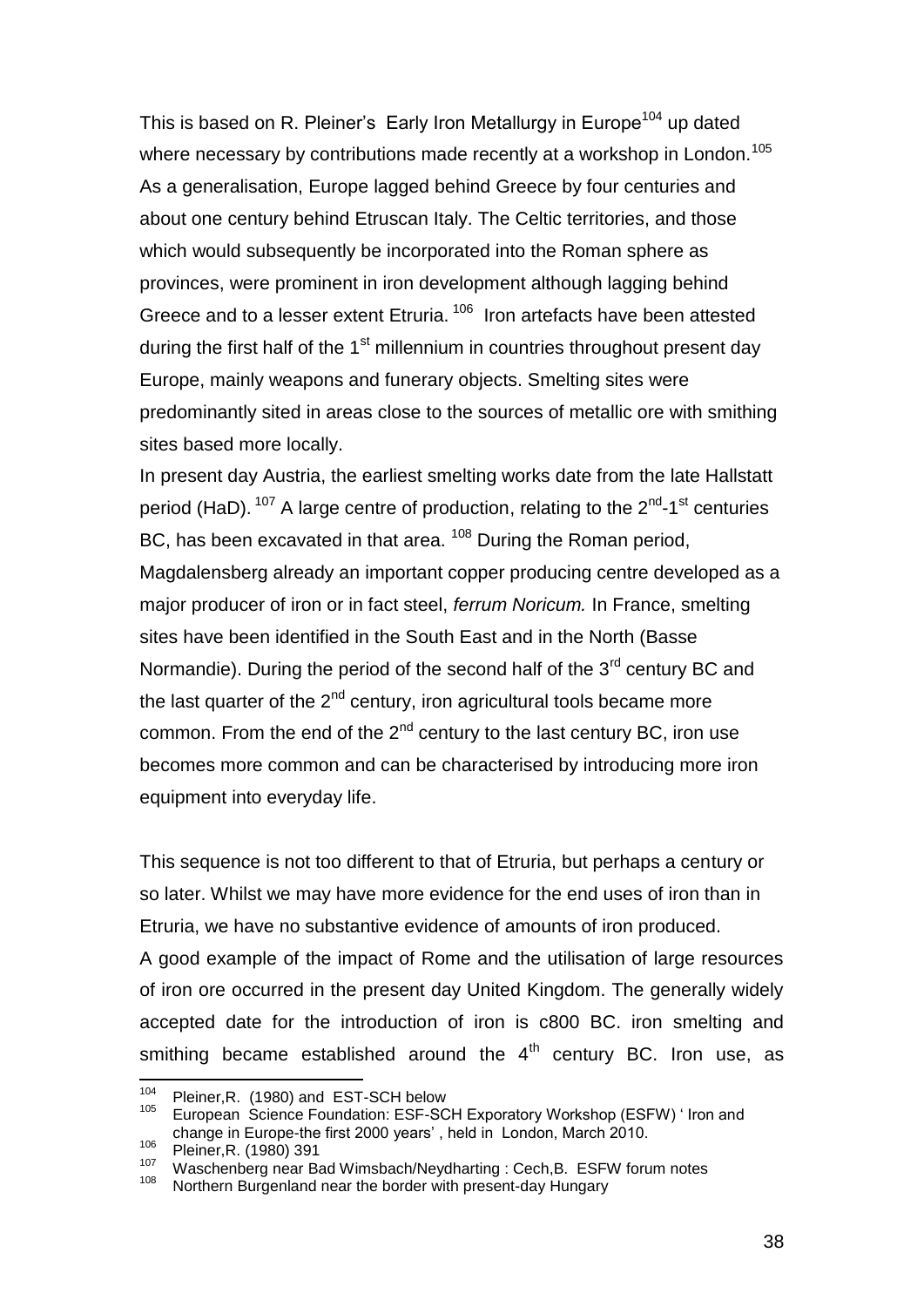evidenced by smithing debris progressed subsequently. But a major increase in output occurred when the Romans arrived. Major centres have been excavated dating from that period <sup>109</sup> and in fact are still being found as a result of construction work.<sup>110</sup>

The position in Greece is that already at the turn of the millennium, iron was being used for funerary artefacts, jewellery and weaponry. The Greeks were aware of carburisation and certainly used the process. Several steel artefacts have been found <sup>111</sup> although how consistently the process was applied is, to date, not too clear. The usage of iron will have increased over the next few centuries; during the Geometric period, iron became a common material continuing further in the late Geometric/early archaic period. Evidence of the overall amounts of iron produced and their impact on agriculture mining and other end uses is not generally available at present. It should be noted though, that Greece was considered a major producer and user of iron.<sup>112</sup>

In a much wider context, iron was also being used in areas as widespread as China, India, both northern and southern Africa and the Americas. Developments in the Near East are more relevant because they formed part of the general development of iron at the end of the second millennium as we have seen. During the first part of the first millennium, there is evidence of centres of iron production of quite significant quantities. These were at sites in Jordan and Saudi Arabia where more details of the modes of production and in some cases overall amounts are available. However more detailed analysis falls outside the scope of this dissertation.

SUMMARY The path of transition from prestige grave goods to basic individual smelting and smithing units, and then to larger scale operations

<sup>109</sup>  $109$  McDonnell, G; in ESFW forum notes  $110$  Lem reminded of a vary large Bome

<sup>1</sup> am reminded of a very large Roman production centre of iron,  $2^{nd}/3^{rd}$  century AD in Bulwick, Northamptonshire whose existence was discovered by chance during a road widening scheme some ten to fifteen years ago.

<sup>111</sup> Rehren,Th. *et al* (2009) in Asderaki-Tzoumerkioti,E. in ESFW forum notes

<sup>112</sup> It is not the intention in this dissertation to review in any depth the development of iron in first millennium BCGreece.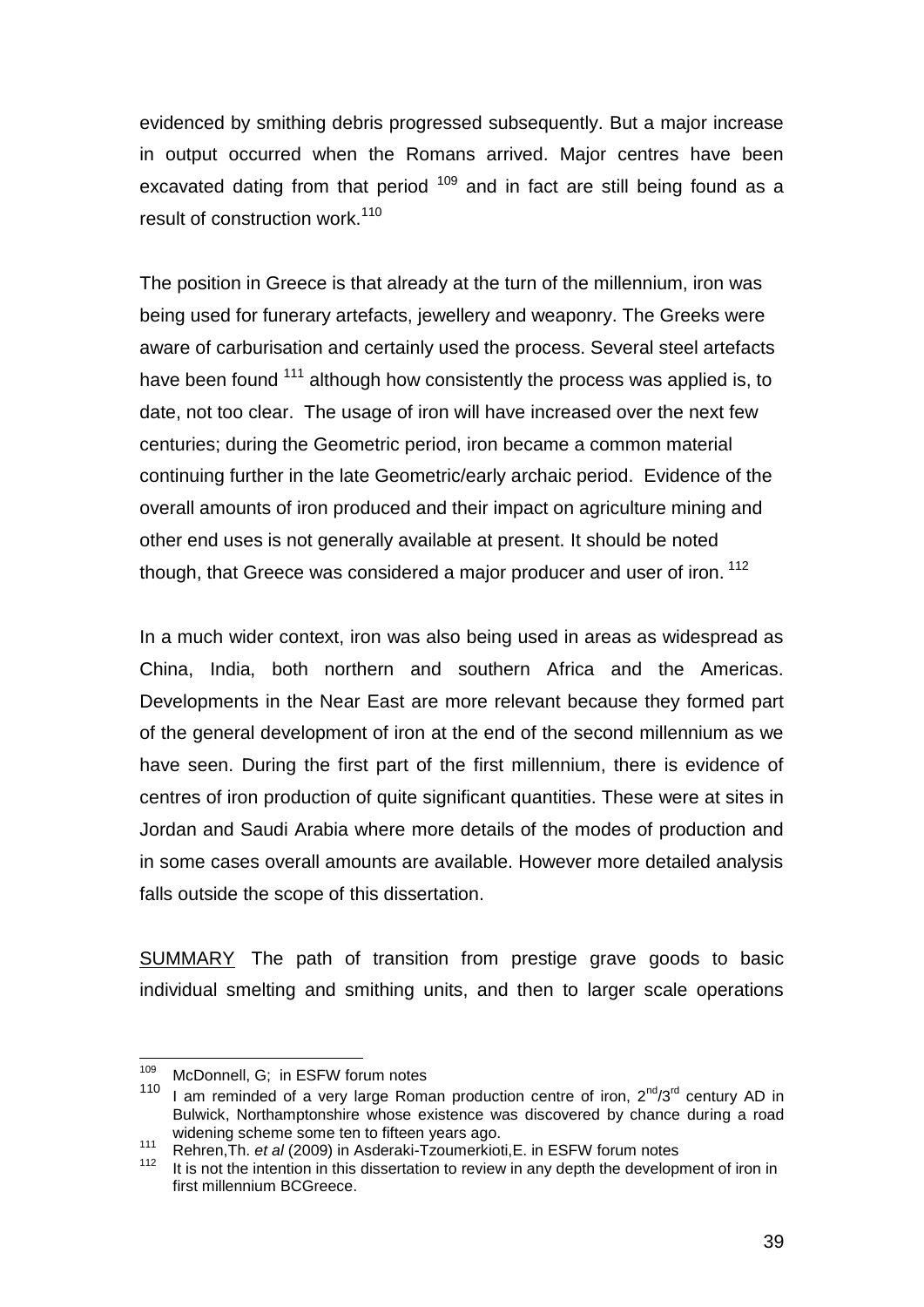leading to the more common usage of iron, is similar, with variations in time scale, throughout western Europe.

The centres of smelting tend to arise near the sources of iron ore. Another factor which stands out is the significance of the arrival of the Romans which led to a step change increase in production.

The situation in Etruria differs from other centres, certainly in the western Mediterranean, in that it was not only a major producer of metals but in addition Populonia is considered as the largest attested iron producing site in Europe in the second half of the first millennium.<sup>113</sup> Iron was produced there continuously over a 500 year period. It is this aspect which makes a more detailed study significant, both in terms of its impact on Etruria and its importance in the overall development of iron making. Evidence was available, in terms of mountains of slag, in the 1850s, but the opportunity to assess the amount of iron produced remains and this will be done in a later Chapter. The next chapter analyses though in some detail the emergence of metallurgy in Etruria in the first millennium BC.

<sup>113</sup> Pleiner, R. 386 'No other smelting area in Europe including those of the Celts has surpassed it in terms of the amount of production'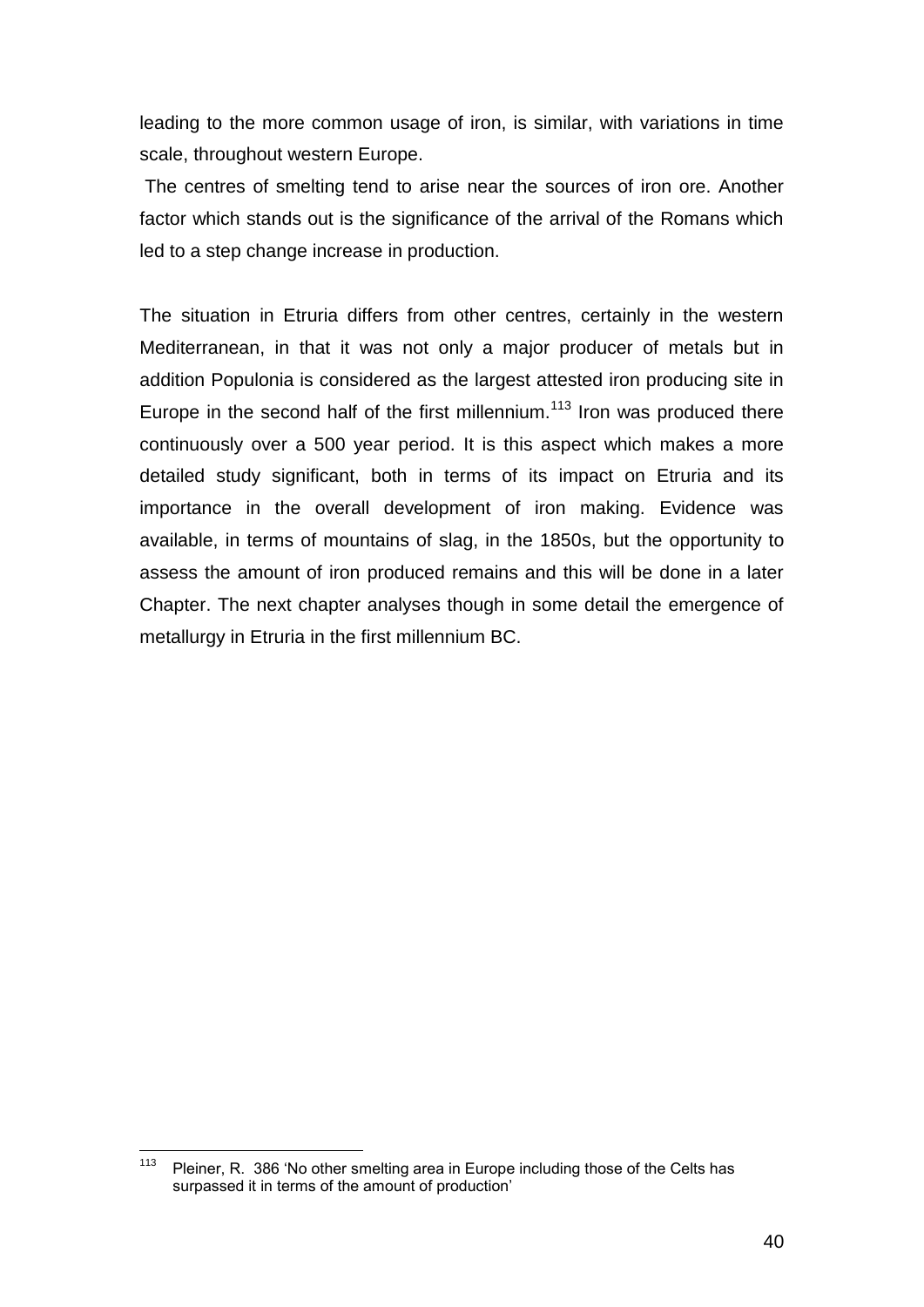### CHAPTER 5 **THE EMERGENCE OF ETRURIA** : **Middle Bronze Age – Sixth Century BC**

This chapter outlines the emergence of the Etruscans as a separate entity. The period covered is from the Middle Bronze Age until the sixth century and is based on standard modern sources. It concentrates on the significance of trading with outside communities. Conclusions are drawn about the importance of metals in its development and the potential resource of skilled artisans noted.

The origins of the Etruscans go back to prehistoric times and their background at that stage was probably no different to that of other rural Italic settlements. As indigenous peoples of Central Italy, they evidently developed from a sparsely populated group of subsistence farmers into a more structured society of chiefdoms. Throughout this period and beyond, the key assets of Etruria were: good arable land

> extensive metal resources good communications

Already in the fourth and third millennia, exchange mechanisms developed for materials such as obsidian and flint. During the second millennium, essential conditions for establishing long-distance relationships developed with local communities participating in traditional systems of circulation and exchange. Raw materials and goods such as amber and metals circulated from their areas of origin on a wide interregional scale, although these long distance movements were limited quantitatively.<sup>114</sup> There were regional differences. In the north, contact and exchange took place with the adjacent European regions through the numerous passes and wide valleys. Systematic relationships between Tuscany and the S. Po plain suggest that terramare groups depended on the mining resources of Etruria.<sup>115</sup> The Adriatic and Tyrrhenian coasts were instrumental in facilitating North-South networks. In the most southerly areas, there was a Mycenean connection, again related to the acquisition of metals.<sup>116</sup>

<sup>114</sup> Bietti Sestieri, A.M. (1997) 373

<sup>115</sup> Andreotti, A. & Zanini, A. (1997) in Bietti Sestieri, A.M. (1997) 376

<sup>116</sup> Bietti Sestieri, A.M. (1998)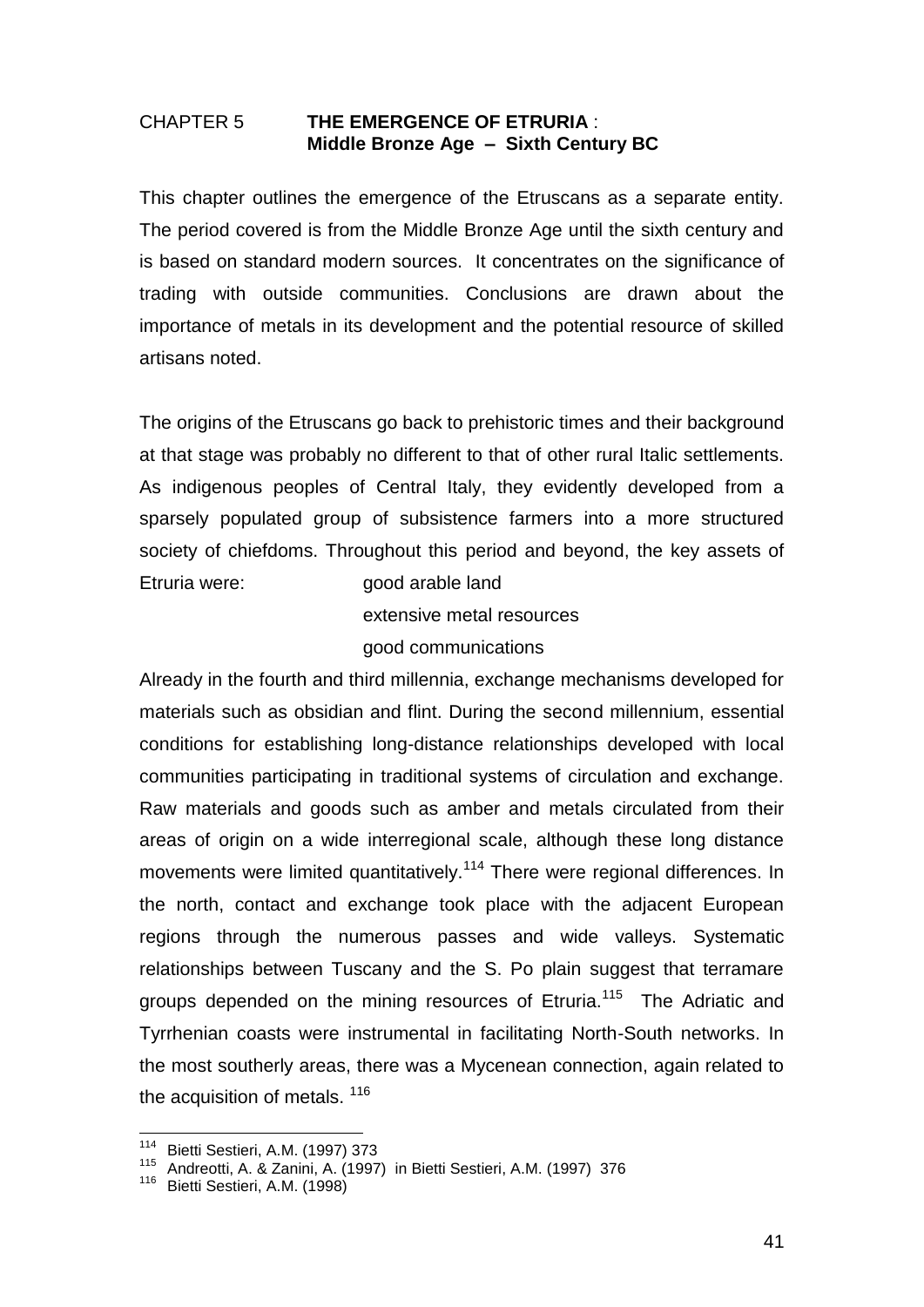In Etruria, in the general area of the Colline Metalliferi, the Bronze Age sites seem to fade away and settlements concentrate in the places of the coming Etruscan cities, Volterra, Populonia (Poggio del Moline, Villa Barone) and Vetulonia.<sup>117</sup>

The pace of the social changes which had taken place throughout Italy during the second millennium increased during the Late Bronze Age and these trends were further intensified towards the end of that period. A major demographic expansion took place around 1200 BC when a critical transition from village to proto-urban societies took place, a process of nucleation developing into urbanisation. Some signs of "urban" or "proto-urban" life were already present in the early Iron Age communities of the ninth and eighth centuries and it is generally accepted that urbanization was underway by the end of the seventh century.<sup>118</sup> The size and structure of these communities began to increase, which was reflected in the size and formality of the cemeteries. This led to the stabilisation of settlements in a number of more densely inhabited centres. The transition from a basic subsistence economy into a more structured one led to an increase in wealth and in turn to an increase in population.<sup>119</sup> Settlements increased in the river valleys such as Fiora and Albegna and other fertile areas.<sup>120</sup> The additional supply of food required to sustain this increase in population was satisfied by making more arable land available. The additional food supply was achieved by making great strides in reclaiming marginal land by skilled irrigation, by good husbandry and by the introduction of new crops. Plant production was complemented by the number and use of domestic animals, including their byproducts. The transformation in scale and intensity of agriculture that took place increased production in staple foods, enabling the increase in

<sup>117</sup> Giardino, C. (1995) 307

<sup>&</sup>lt;sup>118</sup> Spivey, N. and Stoddart, S. (1990) 39-40

Rasmussen, T. (2005) 71-72

<sup>120</sup> Barker, G. & Rasmussen, T. 51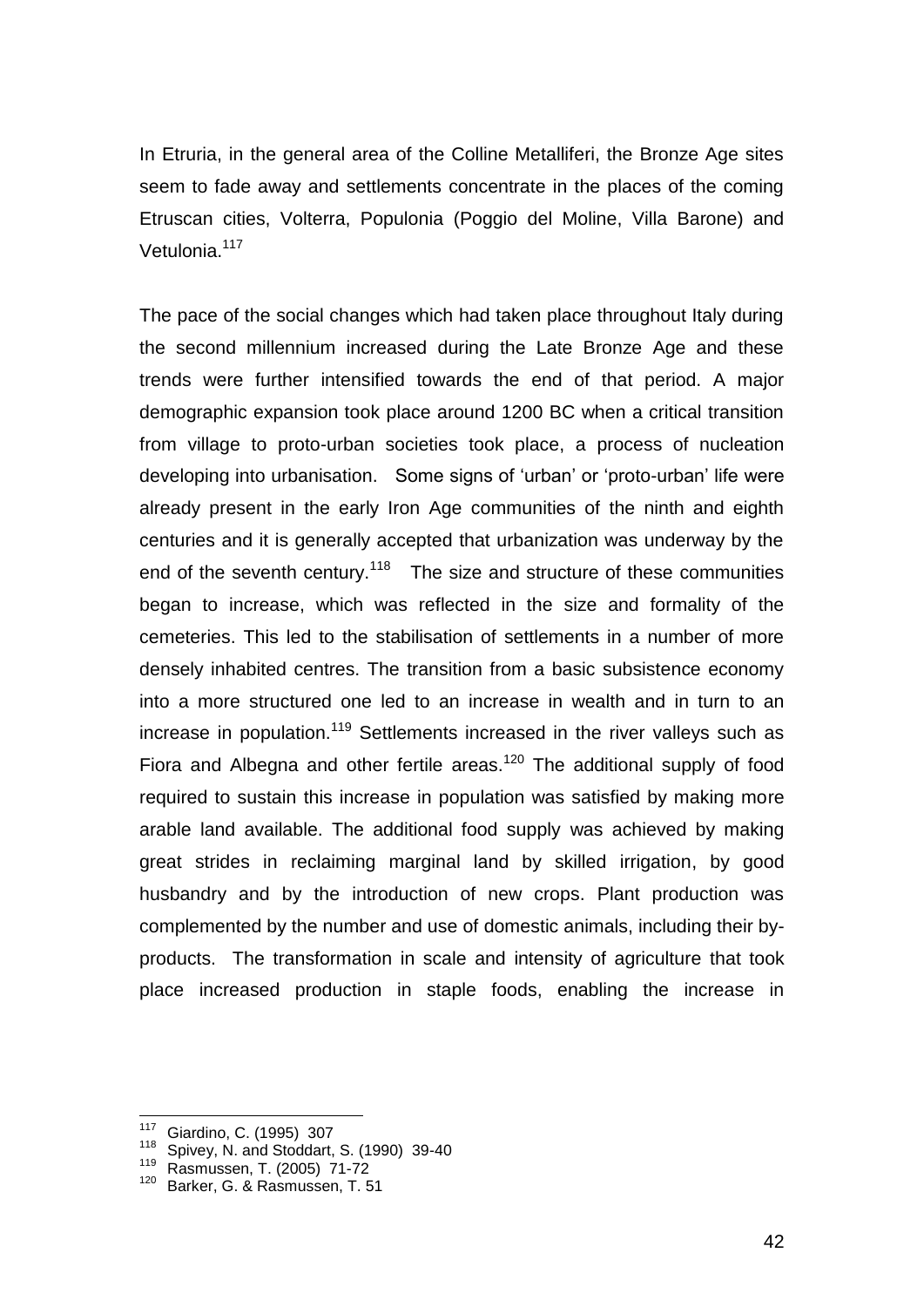population to be sustained,<sup>121</sup> and by the final Bronze Age, a diverse and relatively sophisticated mixed economy had emerged. <sup>122</sup>

With these developments came changes in social structure and the emergence of chiefdoms. Elites began to be distinguished clearly in the archaeological record. Persons of higher rank established themselves in the beginning of the eighth century, a factor clearly demonstrated in the artefacts found in tombs.<sup>123</sup> Prestigious artefacts, not only in pottery and bronze but also ivory, gold, silver and iron found in monumental cemeteries from the later eighth century. These illustrated the presence of conspicuous consumption, certainly in funerary provision, if not in living accommodation about which we know little.<sup>124</sup> The establishment of an elite level in society led to a more defined territorial demarcation resulting in more systematic control being exercised over trading routes. The elites would appear to have begun to take more control over natural resources and an ever more hierarchical structure developed. This was more marked in Etruria than elsewhere and contributed perhaps to its cultural separation from the rest of Italy. <sup>125</sup>

That these changes took place in Etruria ahead of other areas in mainland Italy is not too surprising and they followed changes which had taken place in the eastern Mediterranean. Etruria"s fundamental assets were extensive mineral resources and, at that time, Etruria was emerging as a maritime people with trading links with Sardinia and Corsica. These advantages were underpinned by fertile agricultural land. The increasing exploitation of indigenous metal resources became a factor in the development of the Etruscan economy and played a part in changing the nature of the social framework. Trading networks, with the resultant cultural influences, were initiated. Important in the development of these were the earlier trading contacts established between Sardinia and Cyprus. This was evidenced by

<sup>121</sup> Cambridge Ancient History, Chap12 626

 $\frac{122}{123}$  Spivey, N & Stoddart, S. (1990) 63

Bartoloni, G. (2003) 30 "si fa evidente il processo di differenzione economica all'interno del corpo sociale – le tombe contengono materiale ..visibile segni di dislevello sociale" *in Le società dell' Italia primitiva. Lo studio delle necropolis e la nascita delle aristorazie.* 

<sup>124</sup> Le Società dell'Italia primitivale de Charles 117-8<br>124 Barker, G. and Rasmussen, T. (1998) 117-8

<sup>125</sup> Bietti Sestieri, A.M. (1997)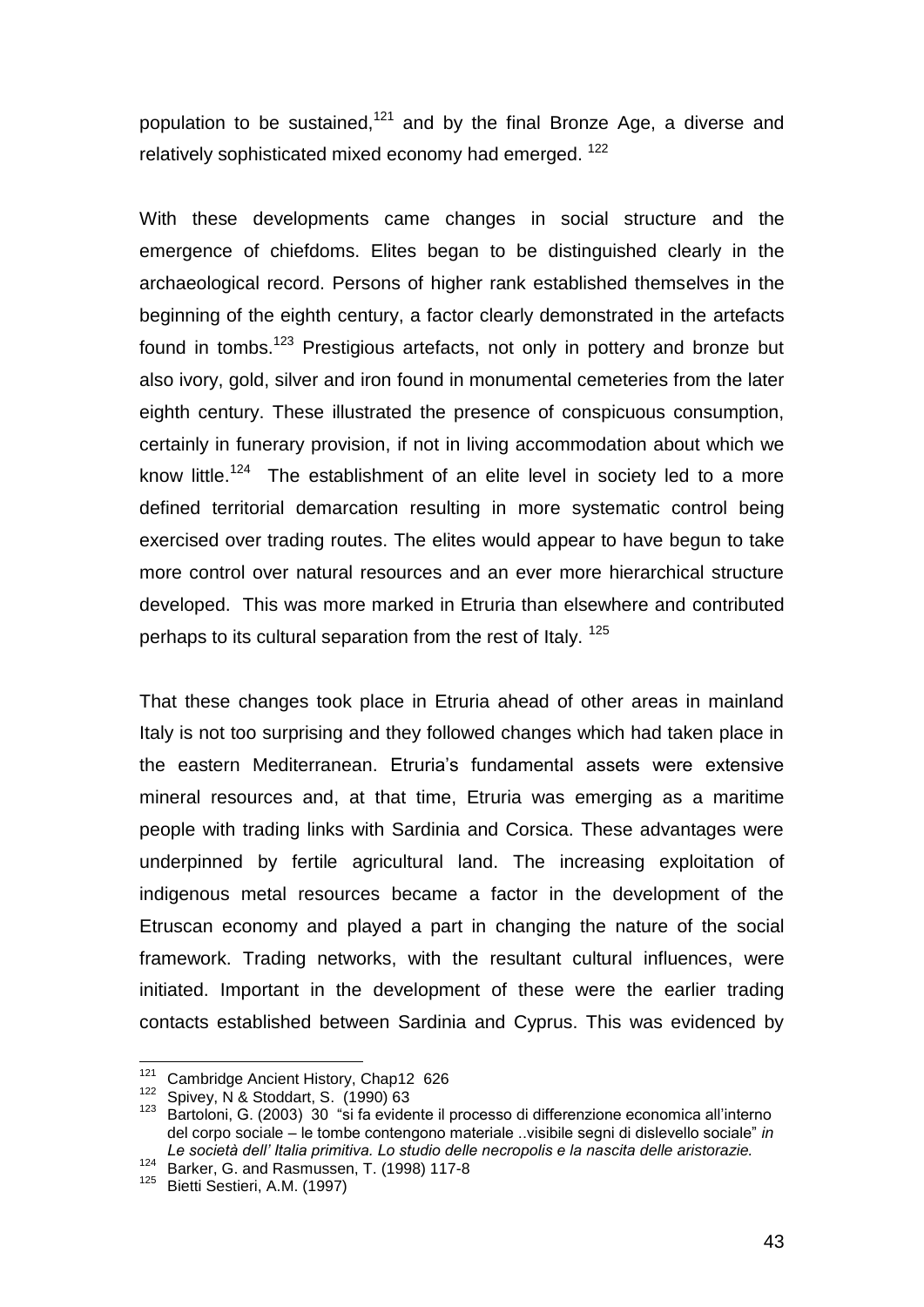the widespread presence of ox-hide ingots from Cyprus found in some 26 sites in Sardinia. Contact between the two communities went back to the  $13<sup>th</sup>$ century and continued until the 11<sup>th</sup>. The political system in the Eastern Mediterranean collapsed during the earlier part of that period and, with it, probably the established and complex exchange systems. As a result, the supply of precious metals to Cyprus would have been cut off. Cypriot copper activities continued and their search for alternative sources of precious metals became directed towards Sardinia although it was not only a source of such metals.<sup>126</sup> The island was on the way to the Iberian Peninsula with its even richer metal deposits. For Sardinia, the attraction lay in the supply of good quality copper. This exchange may have resulted in Cypriot smiths and traders travelling to Sardinia and providing a natural mechanism for the transfer and interchange of metalworking techniques and technical knowledge.<sup>127</sup> Sardinian metallurgy, which dated back to the Copper Age, flourished; this close and complex interaction with Cyprus made it one of the most developed metal regions in the western Mediterranean.<sup>128</sup>

In a sense, the contacts and relationships between Etruria and Sardinia were similar to those between Sardinia and Cyprus. Both communities had indigenous metal resources and an established level of metalworking expertise, essentially in copper and bronze, and there is widespread evidence of the commercial relations between the two communities. But in the light of Sardinia's contact and exposure to eastern Mediterranean communities described above, Sardinia"s contribution was technically more advanced and influential. Nuragic material was found in several early Iron Age contexts in Etruria and it is possible that these funereal materials document the presence of Nuragic individuals in Villanovan communities.<sup>129</sup> A range of 'incontestably' Sardinian artefacts have been found in  $8<sup>th</sup>$  century tombs in Vetulonia and

<sup>126</sup> Lo Schiavo ,F. (2003a) 305-312 Lo Schiavo, F. (2003b) 313-315

**Kassiannidou, V. (2003) 333-342**<br><sup>127</sup> Barteloni G. (1003) 113 "commonl Bartoloni, G. (1993) 113 "commonly believed that , after the collapse of the Mycenaean empire, ie at the end of the Bronze Age, artisans from the island of Cyprus settled in Sardinia …"

<sup>&</sup>lt;sup>128</sup> Giardino, C. (2003) 496

<sup>129</sup> Giardino,C. (2003) 502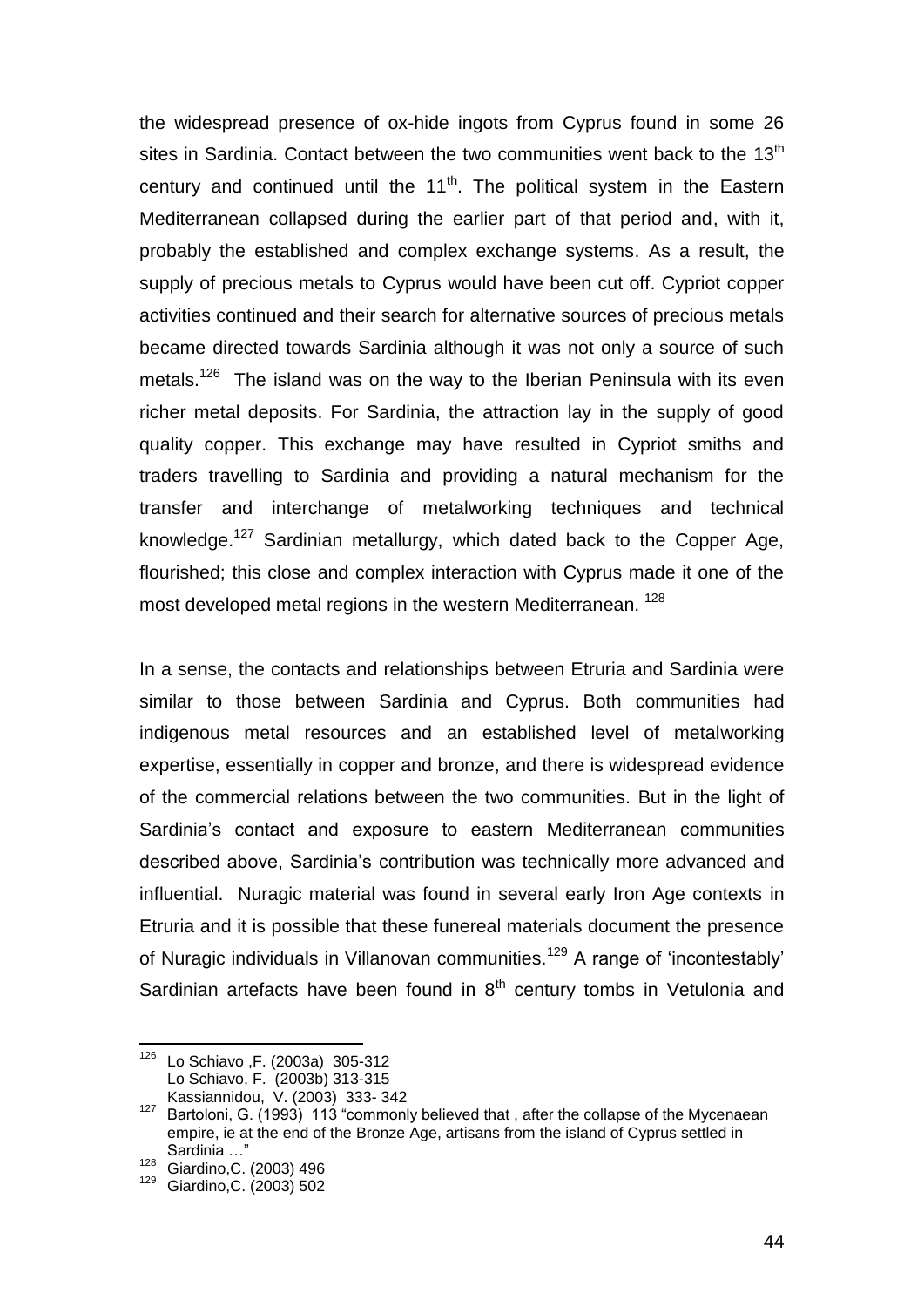Vulci and apparent traces of Etruscan influence in Sardinia.<sup>130</sup> In addition the presence of imported artefacts and the type of burial methods suggest Populonia received goods from the east from 1000 BC.<sup>131</sup>

Excavation work, especially behind the promontory of Piombino, indicated that in the Late Bonze Age, settlements were sited "preferably along the coast" which would have facilitated contact using small vessels with the easily reached Tyrrhenian islands opposite.<sup>132</sup> During the period of around the eighth century, the amount of metal and products made from copper and bronze in circulation increased dramatically in response to an increasing demand from other Mediterranean countries. The diversification of bronze objects<sup>133</sup> was reflected in the gradual adoption of Proto-Villanovan styles influenced by the close contacts which were developing between Etruscan settlements in the south and those in the north.<sup>134</sup> In addition to the increased number of bronze artefacts being made, the range widened to include subsistence tools such as awls and farm implements, together with the traditional uses for weaponry and prestige items like pins, fibulae, swords, knives and axes, shaft-holed and winged.

There is evidence of early exploitation, probably Copper Age, of metal ores in the Fiora valley and Monte Amiata areas. These began to flourish in the Late Bronze Age and several hoards attest this.<sup>135</sup> There is also direct evidence of metalworking in the form of moulds, tuyères and casting residues. In the Colline Metallifere area however, there is little *direct* evidence to support the relationship between the increase in metalworking and sites for metal extraction and smelting. A bronze sickle coming from Campiglia Marittima is the only proto-historic find from this area. <sup>136</sup> This absence of evidence could be due to lack of systematic research, or it may be that these particular metal

<sup>130</sup> Pallottino, M. (1974) 85-86

 $^{131}$  Scullard, H.H.(1967) 142

<sup>132</sup> Bartoloni, G .(1993) 101-103

<sup>&</sup>lt;sup>133</sup> Bietti Sestieri, A.M. (1973)

<sup>134</sup> Potter, T.W. (1979) 49

<sup>135</sup> Giardino, C. (2003) 494

<sup>136</sup> Giardino, C.(2003) 494 citing Bergonzi & Cateni (1979) 251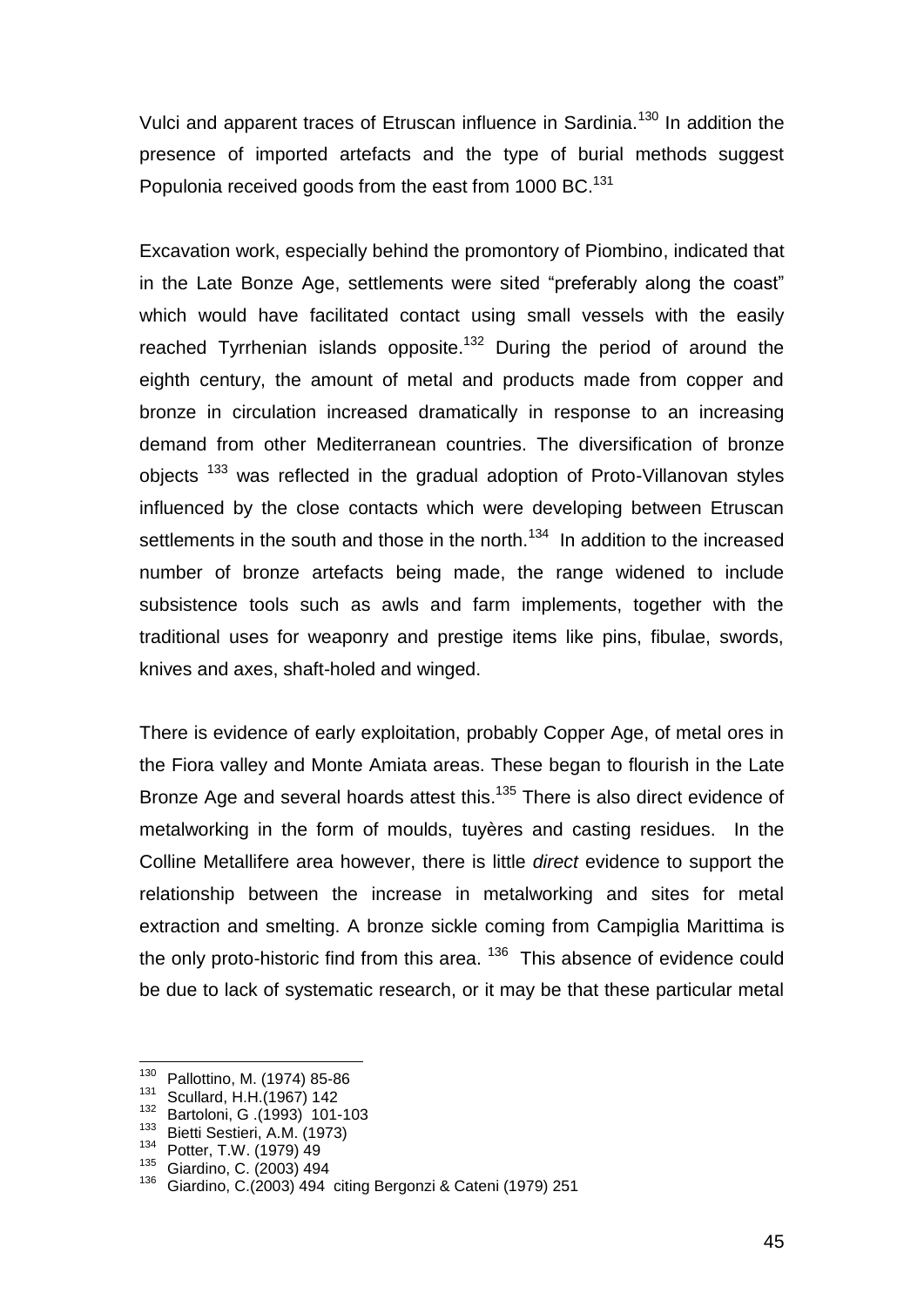deposits were not recognised during the Late Bronze Age.<sup>137</sup> It could also be because the copper ores were in the form of oxides and therefore sited on or near the surface. Their mining and smelting would have been comparatively straightforward and the activities of both surface ore extraction and smelting would have left few traces. These activities of course may well have ceased before the Late Bronze Age.

Towards the end of the  $10<sup>th</sup>$  century, settlements sited earlier along the coast appear to have been abandoned and the only known settlements were located close to the main Etruscan mining centres of Populonia and Vetulonia. <sup>138</sup> Further settlement clusters grew around metal ore sites and this suggests perhaps that control of mineral resources was becoming more critical. An indication of local metal-smiths working the indigenous copper ores is demonstrated by the fact that most of the metalwork found in copper age burials in Etruria is restricted to within 100kms of the Colline Metallifere. <sup>139</sup> Mines and furnaces are notoriously difficult to date. At San Carlo, between San Silvestro and San Vicenzo, a series of furnaces for smelting copper have been found together with several clay 'moulds' and some pieces of metal which have been attributed to the Copper Age, but recent work has cast doubt on this, stating the mine to be mediaeval.<sup>140</sup> However, pits around Serrabottini and galleries at Cornacchino on Mount Amiata (inland from Populonia) are probably from the Etruscan period  $141$  and may well have been the source of ores for the traders at Tarquinia and Veii. In the mining areas many of these settlements were either between the ore resources and the sea or close to the sea. In the Villa del Barone, a village settlement and necropolis were excavated. In Poggio del Molino a basic imprint of living areas was found, together with hearths or furnaces, but without specific evidence to show they were related to smelting or metal work.

Evidence of copper production.

<sup>137</sup>  $^{137}$  Giardino, C. (2003) 494<br> $^{138}$  Bartoloni G. (1903) 101

 $^{138}$  Bartoloni, G. (1993) 101

<sup>&</sup>lt;sup>139</sup> Barker, G and Rasmussen, T (1998) 49 : and map in Giardino, C.( 2003) 495 Fig 2

<sup>&</sup>lt;sup>140</sup> Barker, G and Rasmussen, T. (1998) 205-6<br><sup>141</sup> Zifforere, A. (1991)

Zifferero, A. (1991)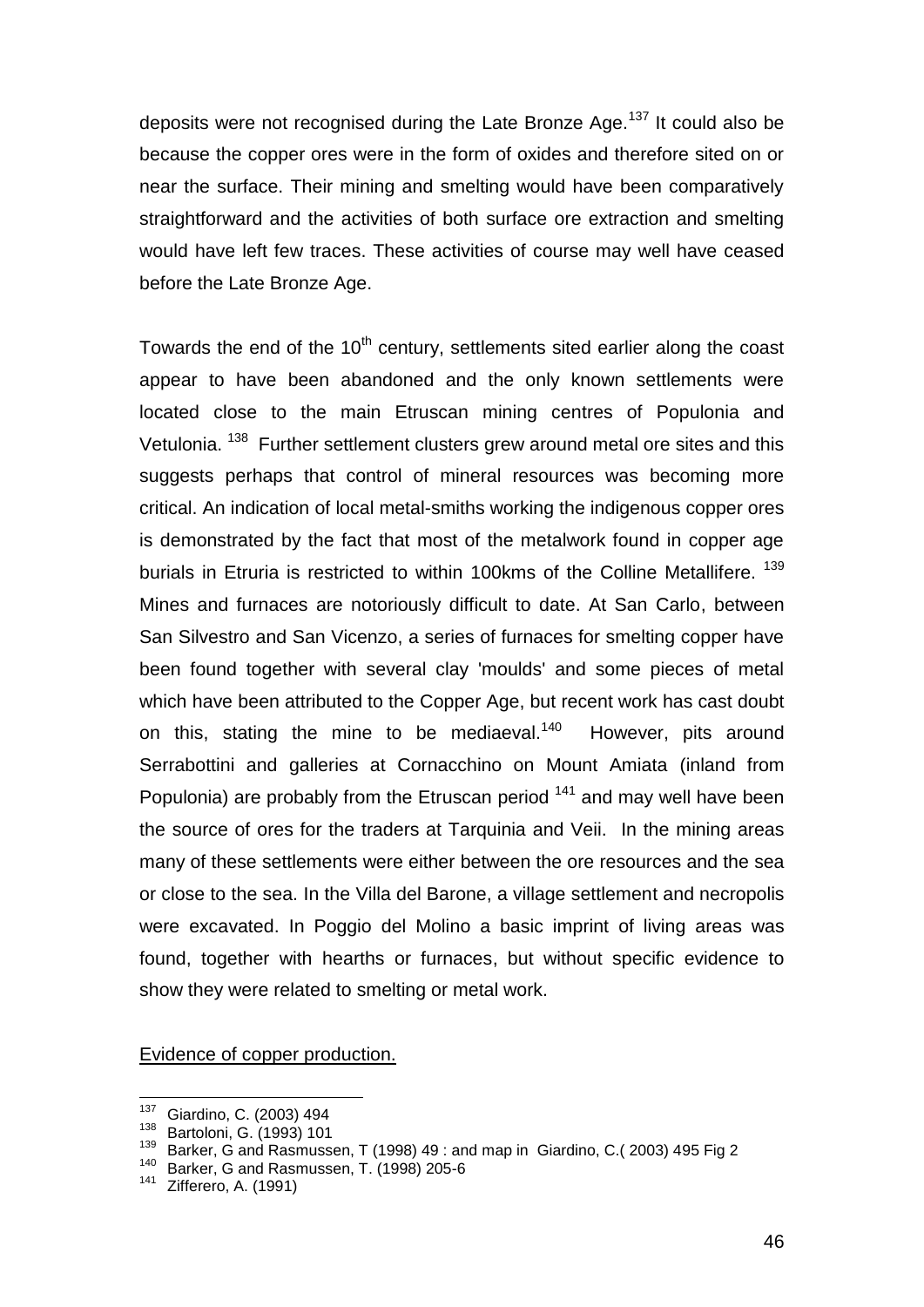Evidence of copper production in the gulf of Baratti has been found in the form of copper slag. Descriptions of these were initially provided by Fossa Mancini<sup>142</sup> and D'Achiardi<sup>143</sup> in the 1920's and In the later part of the last century these slags were described in more detail by Sperl,<sup>144</sup> Voss<sup>145</sup> and Crew.<sup>146</sup> This interest in metalworking on this site continued and has led to comprehensive studies being carried over the past ten years. These will be discussed in more detail later when assessing the amounts of iron produced but the interest here is in evidence of copper production. Stratographic examination showed a clear sequence of slag layers. In simple terms, the bottom layer contained copper slag; above this was a layer of mixed copper and iron slag; uppermost, and the thickest layer, was iron slag. Radiocarbon measurements showed the 'copper' layer dates from the  $9<sup>th</sup>$  to the  $8<sup>th</sup>$ centuries BC. Ancient Populonia successfully exploited therefore the ore resources of the surrounding areas. The intermediate layer was dated from the  $8<sup>th</sup>$  to  $7<sup>th</sup>$  century and as this contained both copper and iron slag it indicated a transition from copper to iron working.<sup>147</sup> Compositional analysis indicated that the smelting of the copper was carried out efficiently because the slag contained comparatively small amounts of copper. To achieve this, the metal smiths would have needed to exercise effective control in terms of furnace temperature, reduction conditions and optimum ore dosages; a high level of both operational and technological skill had therefore been attained. <sup>148</sup>

### Overseas trading in metallic ores

Trading in metallic ores and metals strengthened Etruscan overseas communications, which were mainly with Sardinia and Corsica at that time and were reflected in the increasing quantity of Sardinian imports, predominantly in northern Etruria. Etruria's overall influence in the Western

<sup>142</sup> Fossa, Mancini-E. (1922) 225-231

<sup>&</sup>lt;sup>143</sup> D'Archiardi, G. (1929) 397-404

 $\frac{144}{145}$  Sperl, G. (1980)

Voss, O. (1988) 91-100

<sup>146</sup> Crew, P. (1991) 115

<sup>147</sup> Chariarntini,L., Benvenuti, M., Costagliola, P., Fedi, M., Guideri, ,S., Romualdi, A. (2009) 1632

<sup>148</sup> *supra* 1635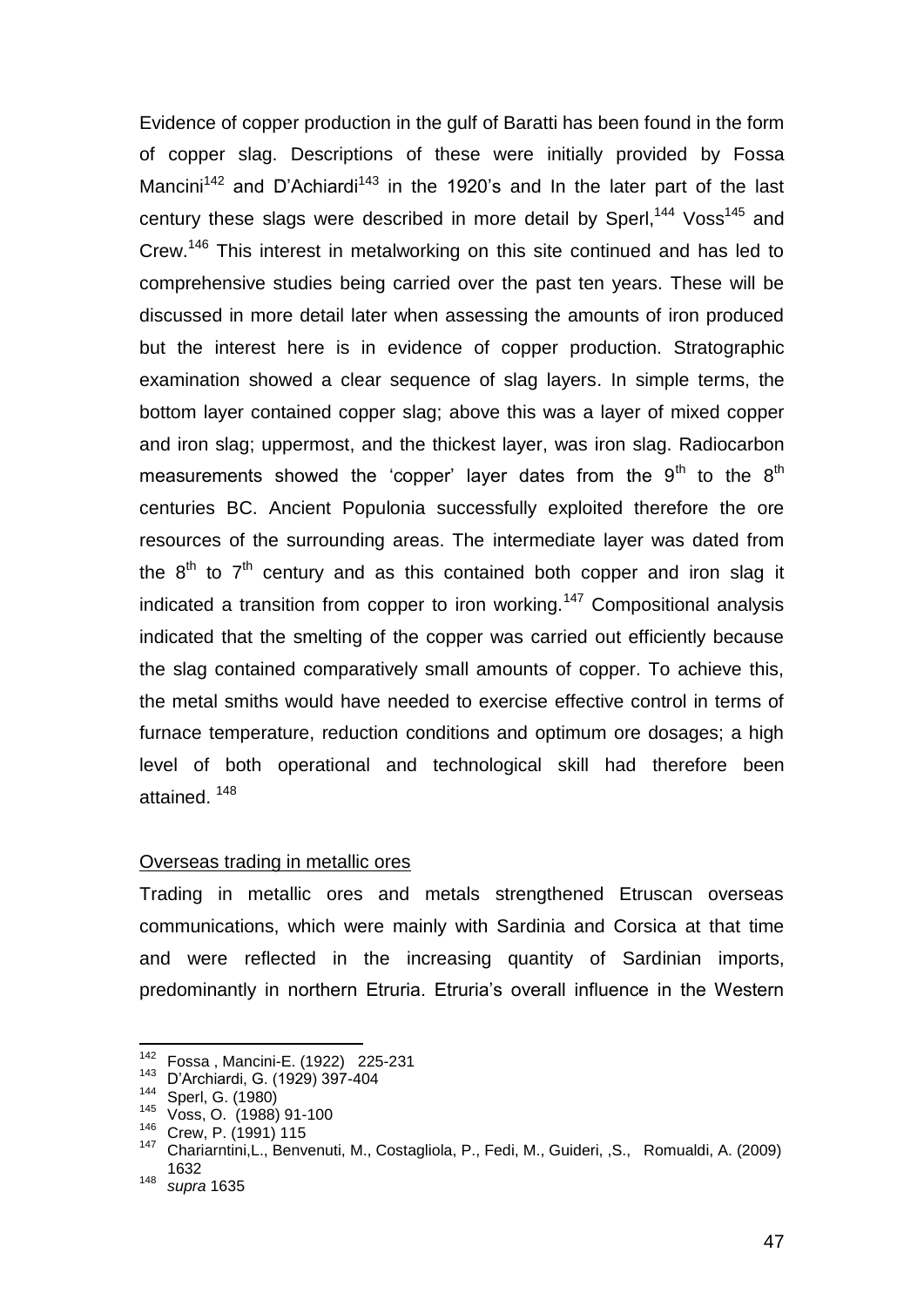Mediterranean increased following these changes and, as a result of this maritime presence, the emerging Etruscan cities were perhaps instrumental in preventing the Greeks from trying to establish colonies there. These developments played an important part in initiating changes in the social and economic structure. In this context, specific evidence of 'overseas' trading from Elba is described in this extract from Diodorus 5.13.

Off the city of Tyrrhenia known as Populonium there is an island which men call Aethaleia. It is about one hundred stades distant from the coast and received the name it bears from the smoke (aithalos) which lies so thick about it. For the island possesses a great amount of iron-rock, which they quarry in order to melt and cast and thus to secure the iron, and they possess a great abundance of this ore. For those who are engaged in the working of this ore crush the rock and burn the lumps which have thus been broken in certain ingenious furnaces; and these they smelt the lumps by means of a great fire and form them into pieces of moderate size which are ion their appearance like large sponges. These are purchased by merchants in exchange either for money of for goods and are then taken to Dicaerchia or other trading-stations, where there are men who purchase such cargoes and who, with the aid of a multitude of artisans in metal whom they have collected, work it further and manufacture iron objects of every description.

Aethaleia – Elba Dicaerchia – Puteoli, Campania

This general trend would continue and grow in importance. The increasing exploitation of local ore sources may well have been accelerated by the influence of the Phoenicians.<sup>149</sup> They were trading actively throughout the Mediterranean in the  $10^{th}$  and  $9^{th}$  centuries. The traditional date for the foundation of Carthage is 814, with settlements as widespread as Huelva (Tartessos) in the West and Al Mina in the East and these Phoenician settlements included Sardinia and Sicily. Early Greek settlers founded colonies on the most southerly coasts of Italy and whilst the motives for some were land and a new life, the search for metal ores would also have been important to them.

In this connection the Euboeans were no exception when they settled in Pithekoussai in 770 and metals and iron in particular, were their principal interest.<sup>150</sup> There is certainly some evidence for iron working on Pithekoussai

<sup>149</sup> Guido, M. (1963) 51-3

<sup>150</sup> Osborne, R. (1996) 114-5; Tandy ,D.W. 69 *ff*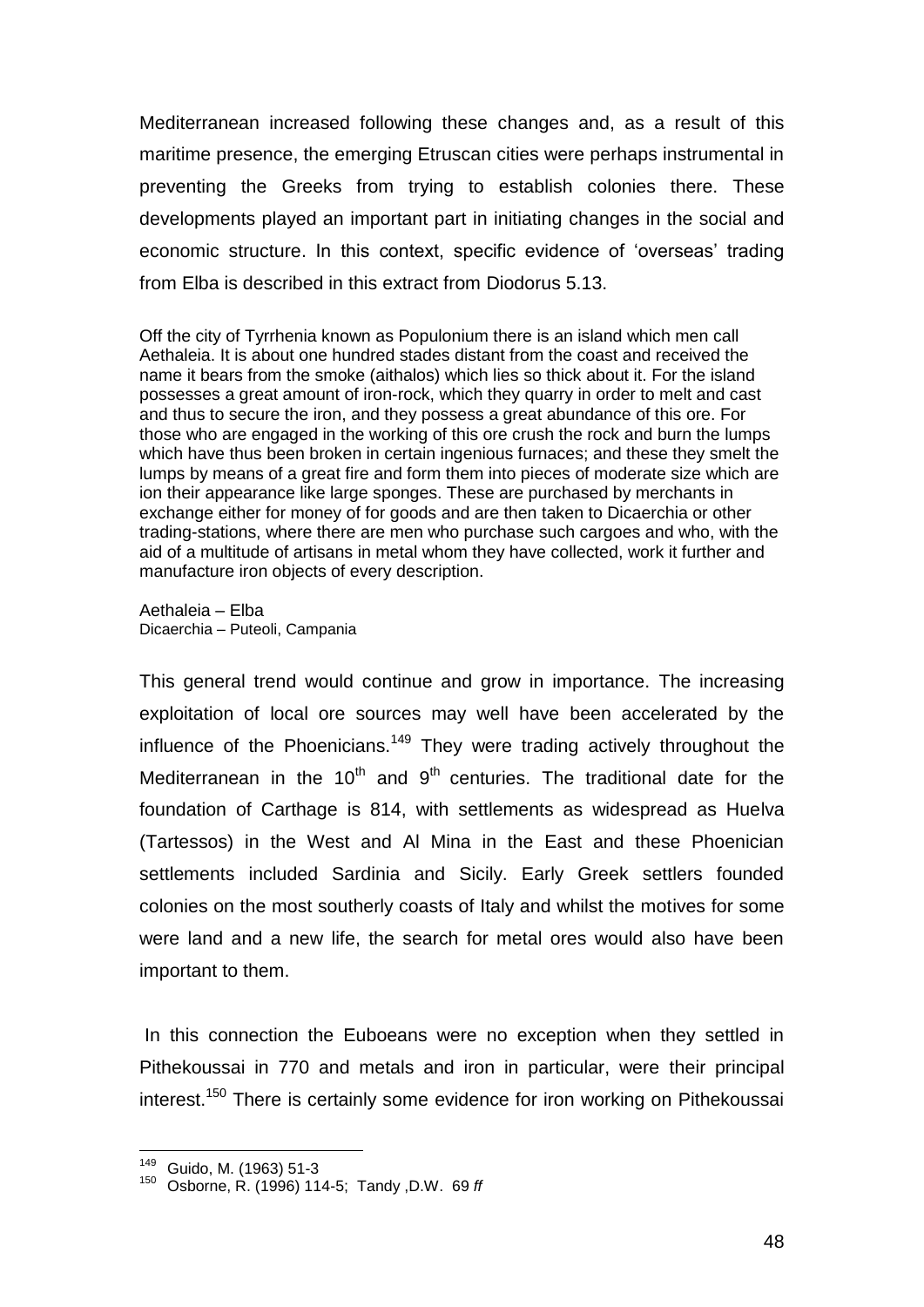in the form of iron slag, the original ore of which can be traced to Elba, and terracotta tuyères. Whilst the archaeological evidence to date is somewhat limited, it is sufficient to demonstrate that the inhabitants were exploiting the resources of Elba. The settlement at Pithekoussai was a sizeable operation with some  $5,000$ -10,000 inhabitants<sup>151</sup> both Greek and non Greek. Whether its principal role was to acquire iron ore and process or partially process some of it into bloom<sup>152</sup> and then ship it to the Greek mainland or eastern colonies such as Al Mina<sup>153</sup> is less certain;  $154$  there is little evidence for any significant iron-making facilities on the island.

The comparatively large population of Pithekoussai would indicate that that it was a flourishing trading centre, confident in a continuous supply and an appropriate array of goods including iron ore for exchange. Phoenicians were amongst the inhabitants and included craftsmen and artists.<sup>155</sup> This is understandable because there was a Phoenician presence in Calabria before the formation of Pithekoussai.<sup>156</sup> Evidence of Levantine trading links and presence on the Island is attested in the form of artefacts such as seals, scarabs and aryballoi and other luxury goods of eastern provenance <sup>157</sup> The settlement at Pithekoussai acted essentially therefore as a distribution and trading centre <sup>158</sup> rather than as a producer of goods.<sup>159</sup>

There is evidence of Euboean contact with mainland Italy prior to any settlement; in Veii as early as 800<sup>160</sup> and around 775, Greek pottery appears at a cemetery there. By the middle of the  $8<sup>th</sup>$  century Pithekoussai and subsequently Cumae (c730BC) became an integral part of a large-scale and elaborate system for the movement of goods between that part of the western Mediterranean and the East and Al Mina, in particular working through several

<sup>151</sup> <sup>151</sup> Osborne,R. (1996) 114; Tandy,D.W. (1997) 71 .

<sup>&</sup>lt;sup>152</sup> 'although some of it was processed on the Island, the majority was moved by ship unprocessed (Snodgrass ).

<sup>153</sup> Tandy, D.W. (1997) 68-9

<sup>154</sup> Osborne R. (1996) 114

<sup>&</sup>lt;sup>155</sup> Ridgway, D  $(1992)$  118; Osborne, R. (1996) 115 "It is not clear whether this evidence points to Phoenicians or to north Syrians, and in general it looks as if, by whatever process, Greeks and Phoenicians pursued metal resources in essentially different areas."

<sup>156</sup> Ridgway, D. (1992) 111<br>157 Tendu D. W. (1997) 67.

<sup>157</sup> Tandy, D.W. (1997) 67; Osborne, R. (1996) 115

<sup>&</sup>lt;sup>158</sup> Osborne, R. (1996) 118

 $^{159}$  Tandy, D.W. (1997) 69

<sup>160</sup> Coldstream, J.N, (1968) 335; Tandy, D.W.(1997) 66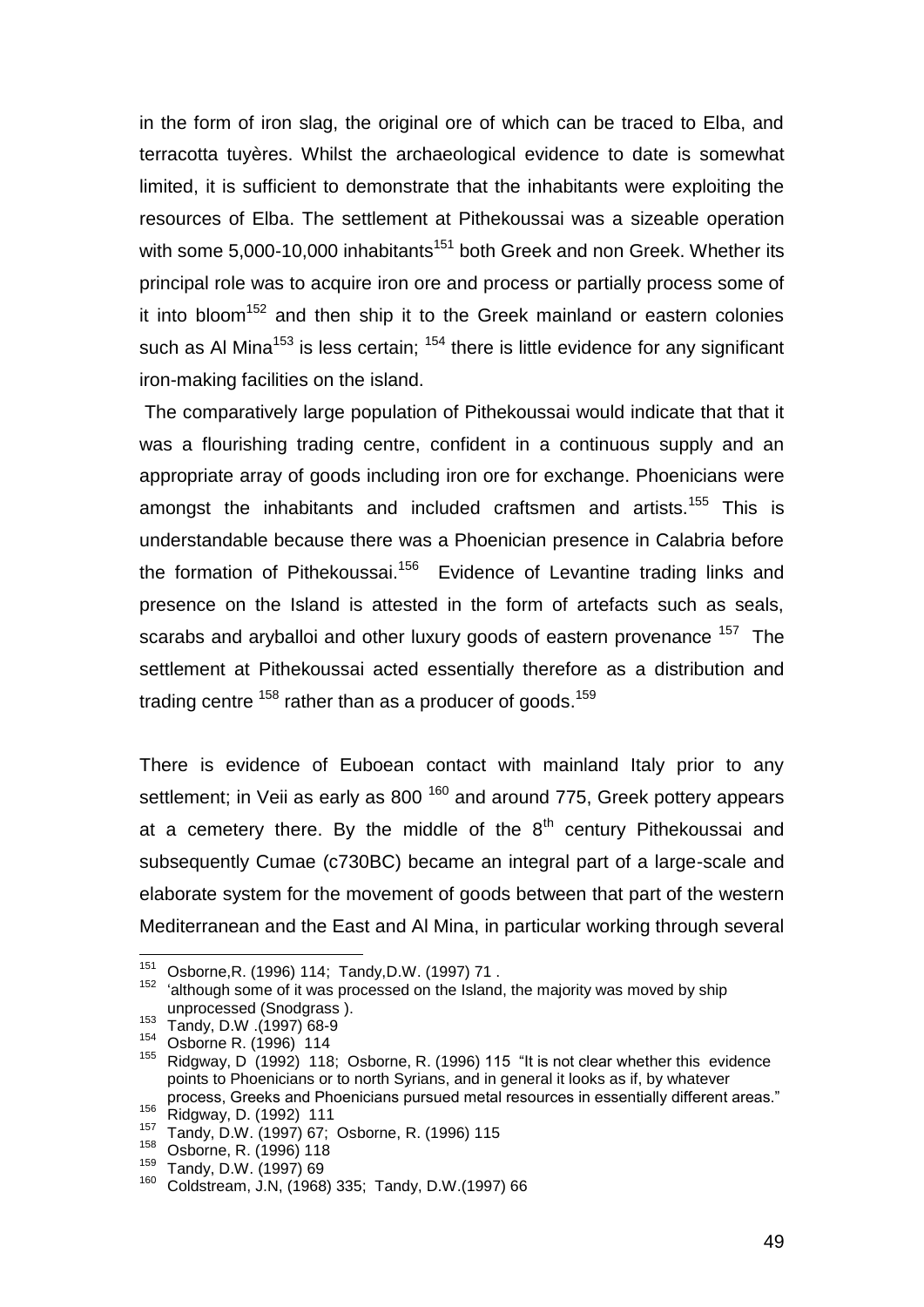Greek mainland coastal settlements, confirmation of an active East–West link $161$ 

Settlements such as Veii and Tarquinia grew steadily, both materially and culturally. The radical social and economic changes mentioned earlier namely, the emergence of "proto urban" settlements, a higher degree of settlement hierarchy and a more systematic control over natural resources and trading routes, were most evident in southern Etruria This was reflected not only in the greater stability of such urban settlements but also in the development of craftsmen"s and artists" skills. A major contribution was made by Greek craftsmen, either visiting or recently settled. Ideas were exchanged and new skills learned. "Both sides were pleased to participate…the local ironworking skills of the Etruscans improved as the number of chevron *shyphoi* brought in by the Euboeans increased – 'a clear case of cause and effect'  $162$  In turn, the arrival of Euboean potters led to a flourishing local production and, in the field of metalwork, the fact that both the quality and quantity of the work improved rapidly owed much to the expertise from overseas. Artisans began to specialise and work in a more 'industrialized' environment.<sup>163</sup> One result of this interchange of ideas is readily seen in the field of pottery. Black Figure pottery was very popular and made extensively in Athens and Corinth in the seventh and sixth centuries. Its colour combination was very distinctive and required controlled changes in the firing process to produce the desired effect.<sup>164</sup> Its popularity then spread to Etruria, where in time it was produced locally. This would have been a major step forward for local potters whose output previously had been simple *impasto* ware and they would have doubtless been assisted by immigrant Greek potters. Etruscan-made Black Figure pottery was subsequently exported to Greece. Techniques then moved a further step forward with the introduction and production of *bucchero* pottery which was developed in Etruria and was subsequently exported widely. The special feature of this type of pottery was its surface which had a highly polished metallic sheen. The popularity of this pottery with its metallic imitation

<sup>161</sup> Tandy, D.W. (1997) 70-71

<sup>162</sup> Tandy, D.W.(1997) 67 & Ridgway, D. (1992) 137-8

*<sup>163</sup> Cambridge Ancient History* chap 13

<sup>&</sup>lt;sup>164</sup> See Chapter 2 Pottery above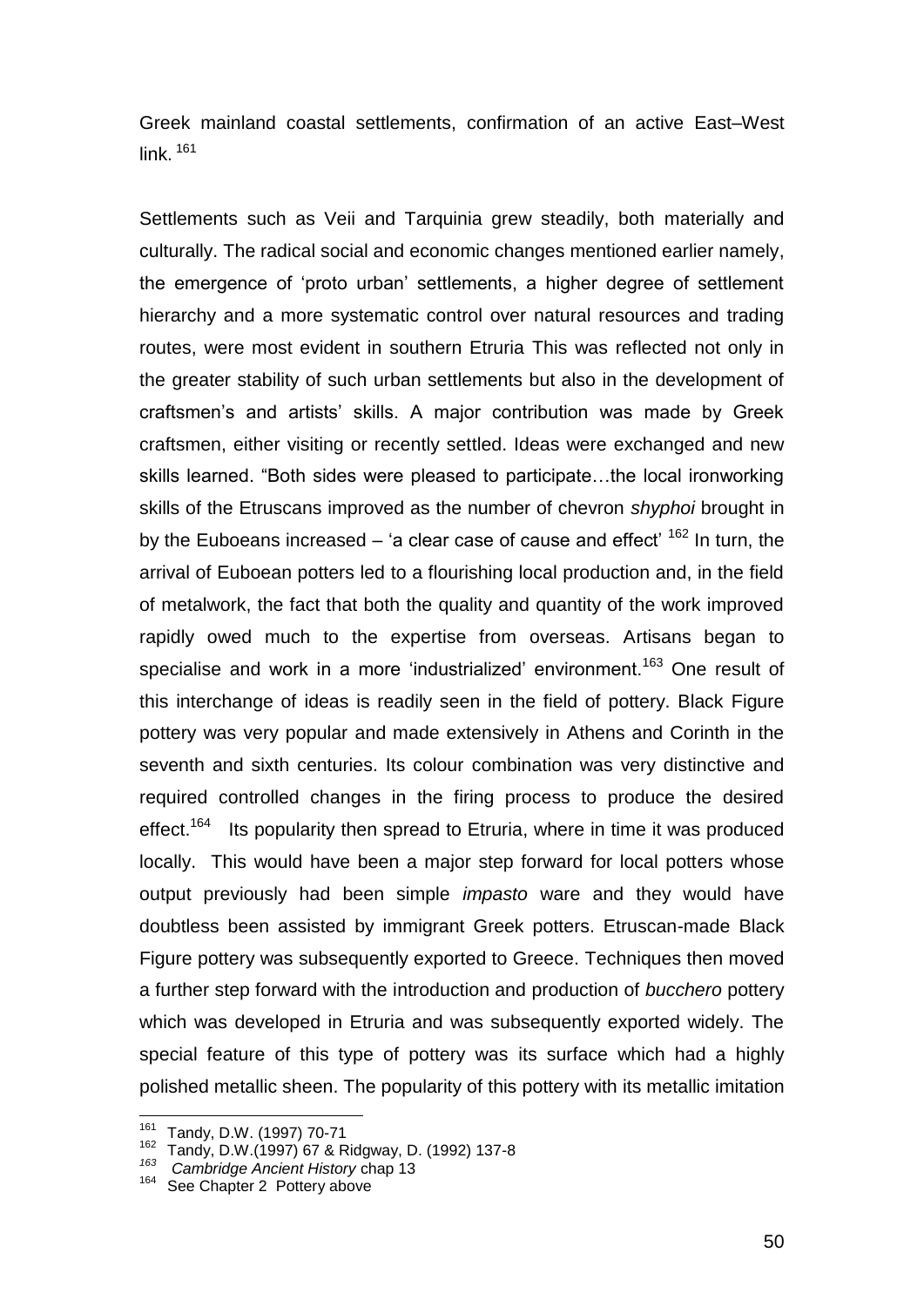effect may well have been influenced by the overall demand for all things metal. From a technical point of view, it was fired in a highly reducing atmosphere and used a highly refined type of clay, possibly with the addition of carbon black.<sup>165</sup>

As far as metalworking was concerned, the techniques enabling a more visually attractive detail to be added to objects such as granulation, filigree, embossing, and lamination were in evidence. Those techniques, in conjunction with improvements in the more basic elements of metal smithing gained from both local and immigrant craftsmen, is reflected in full the range and style of metal objects made.

It is logical to suppose that the mobility of overseas craftsmen was an important step in the transference of techniques in both pottery and metalworking. It would seem to have been particularly effective because the indigenous craftsmen had the basic skills and motivation to absorb and learn. Immigrant and local specialists worked successfully side by side, to the overall longer term benefit of the Etruscans. In the eighth century, Assyria's aggressive expansion into Syria and Phoenicia led to displaced or disaffected artisans looking westwards.<sup>166</sup> As far as Greece was concerned, the role of warrior/explorer is exemplified in the legends of Homer in the Odyssey, with the ritual of the *symposium* and the exchange of gifts being an important part of their travels..

The main distribution of imported exotic or luxury goods is found mainly in southern Etruria, rather than in the north, and it can reasonably be assumed that the wealth created there reflected the increased level in trading activities. This wealth enabled luxury commodities to be bartered to support the lifestyles of the elite classes. Corinna Riva makes the point that the specifically eastern origin of such goods was important to elites because it enabled them to articulate political power and to negotiate socio-relations in

<sup>&</sup>lt;sup>165</sup> Rasmussen, T.(1979) cited in Barker, G. and Rasmussen, T. (1998) 203

<sup>166</sup> Kuhrt, A (1995) 409; Barker G. & Rasmussen, T. (1998) 119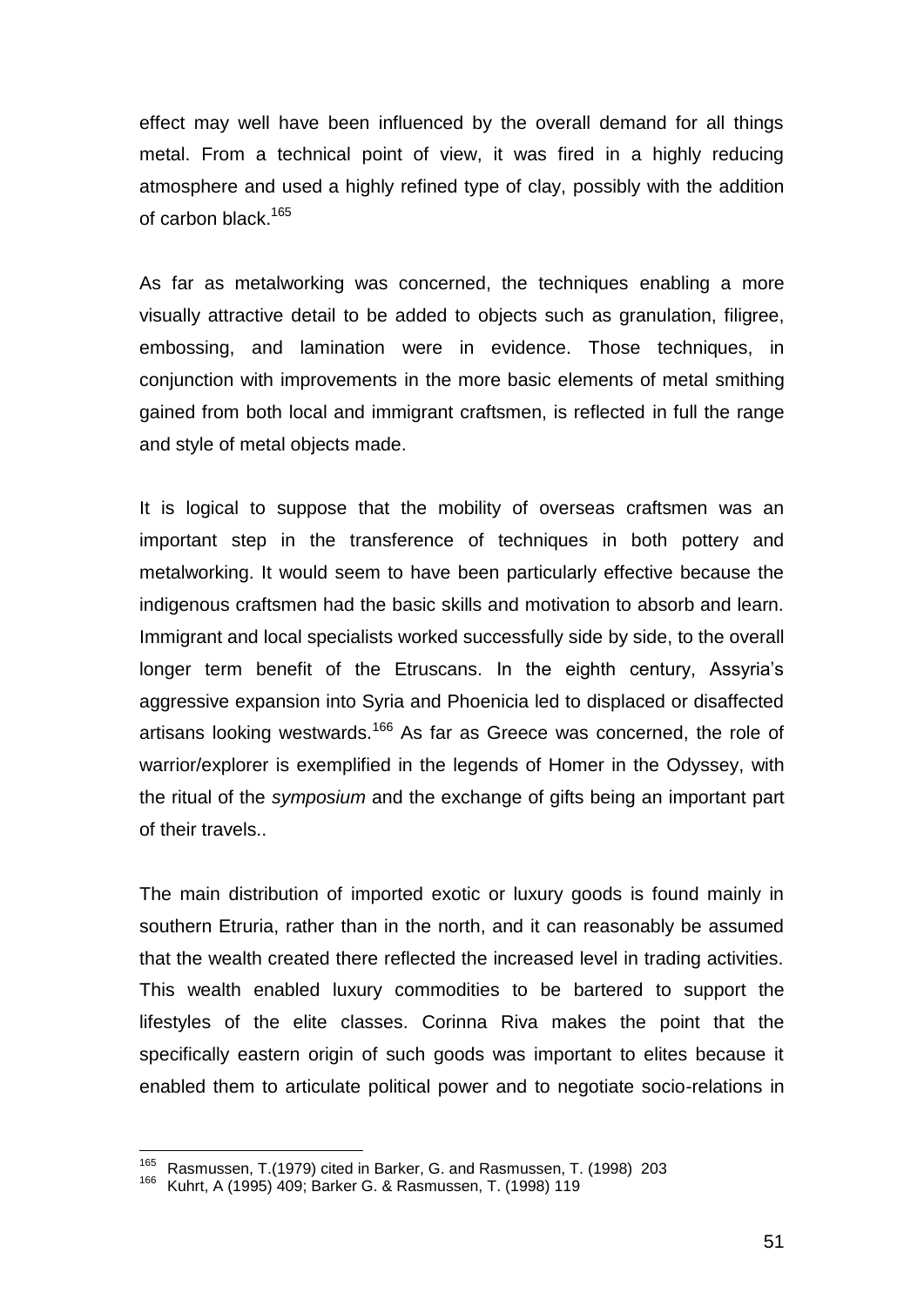their own societies. The exclusive access they had to eastern goods through the providers of those goods enabled them to do this.<sup>167</sup>

Whilst there is much evidence of Etruria importing goods from a variety of sources, evidence of what was exported is very limited; "everything suggests that the riches Etruria was able to export were un-worked metals from Etruscan mines.<sup>'168</sup> The position had changed by the  $6<sup>th</sup>$  century with the export of pottery to Greece and wine to settlements on the southern coast of France.<sup>169</sup> The cities in the south such as Tarquinia and Veii appear to have benefited earlier from these exchanges than those in the metal rich areas in the north. A Greek colony in Cerveteri and a sanctuary at Gravisca (the port of Tarquinia) support the presence of such trading. The reason for the earlier rise of the southern settlements may lie in the fact that it was those centres which specialised in brokerage.<sup>170</sup> They had direct access to wider markets and with that access to a greater number of trading contacts and hence markets.

It would seem possible therefore that the initial trading in metals or their ores took place between the elites in the north, who seemed to be increasingly exercising control of the resources, and traders in the south.<sup>171</sup> In northern Etruria, there appears only a limited trace of an early Greek presence to be found. In Vetulonia, a large number of bronze objects have been found whereas imported Greek objects such as painted vases are scarce. This difference between north and south narrowed over time; Populonia having developed initially more slowly as a trading centre.This difference between settlements, such as Tarquinia and Veii in the southern part and Populonia in the north, is perhaps reflected in Populonia"s late entry into the Etruscan League of twelve cities (Servius,*ad Aen., X, 172).* The development of Populonia will be covered in detail in the next chapter. In the meantime, suffice to say that by the early part of the first millennium, it had established

<sup>&</sup>lt;sup>167</sup> Riva, C. (2010) 46-47

<sup>168</sup> Pallottino, M. (1974) 87

<sup>169</sup> See p53\ in this chapter & n174

<sup>170</sup> Pallottino,M. (1974) 87

<sup>&</sup>lt;sup>171</sup> This does not exclude of course the metal resources situated in the Tolfa hills between Cerveteri and Tarquinia.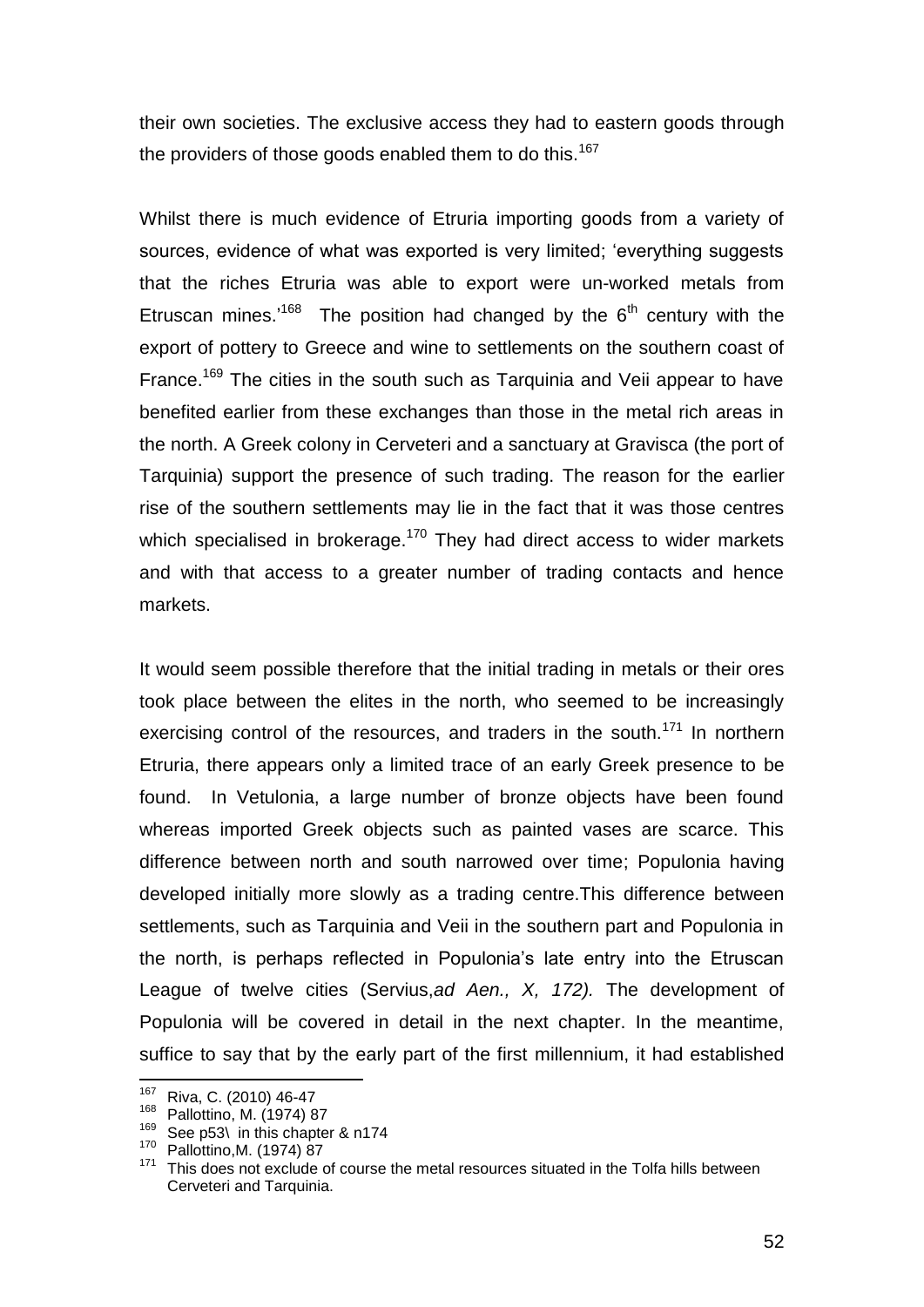itself as a metal working area with copper and bronze and with this development; a basic network of artisans' skills would have been built up. In addition, Populonia was exceptional as being the only one of the twelve cities to be located by the sea. This enabled it to exercise some control of the coastline and provided, through the presence of their ships, a defence against potential predators. It also gave it access to the other sources of ore, particularly those from Elba. At the turn of the millennium, the technical and artistic influence of Populonia came naturally from Sardinia, but later on some of the Greek inspired innovations and techniques would doubtless have come from southern Etruria.

Reverting to more general factors, the widespread presence of Etruscan ships doubtless played a significant role in their control over the sea routes. The development and expansion of trade in the Tyrrhenian and western Mediterranean meant that Greek, Phoenician and Etruscan seamen were all involved and the interregional nature of the trade is illustrated by the widespread origin of goods found in a shipwreck off the Giglio. In addition to Etruscan goods, these included Phoenician amphorae, Corinthian and Spartan pottery, and Corinthian bronze-work.<sup>172</sup> Areas of influence, namely those requiring protection to prevent acquisition by other parties, were all trade related at that time. Whilst no power maintained a standing fleet, powerful groups of ships were assembled to protect or expand important commercial trading routes.<sup>173</sup> In this sense, the Etruscan ships were no exception. The Etruscans had developed in the sixth century a large trade in wine-containing amphorae shipped not only to Sardinia but also to the southern coast of France,<sup>174</sup> and Etruscan sea power enabled that trade to take place. The conflicts between Greek colonists and Etruscan maritime traders in relation to keen commercial and territorial competition around the coasts of Italy gave rise to accusations of piracy by Greek authors. But the Greeks were unable to establish colonies giving direct access to metal ores.

<sup>172</sup> Barker, G. &Rasmussen ,T. (1998) 215 ref Bound 1990 'In search of an Etruscan wreck' *Minerva* 1.1: 3-6

<sup>173</sup> Starr, C.G. (1989) 54

<sup>174</sup> Morel J-P. (2007) 492 Evidence that in the first part of the sixth century, practically all the wine drunk in Massalia came from Etruria ; Bats et al (1992) *passim* 263-78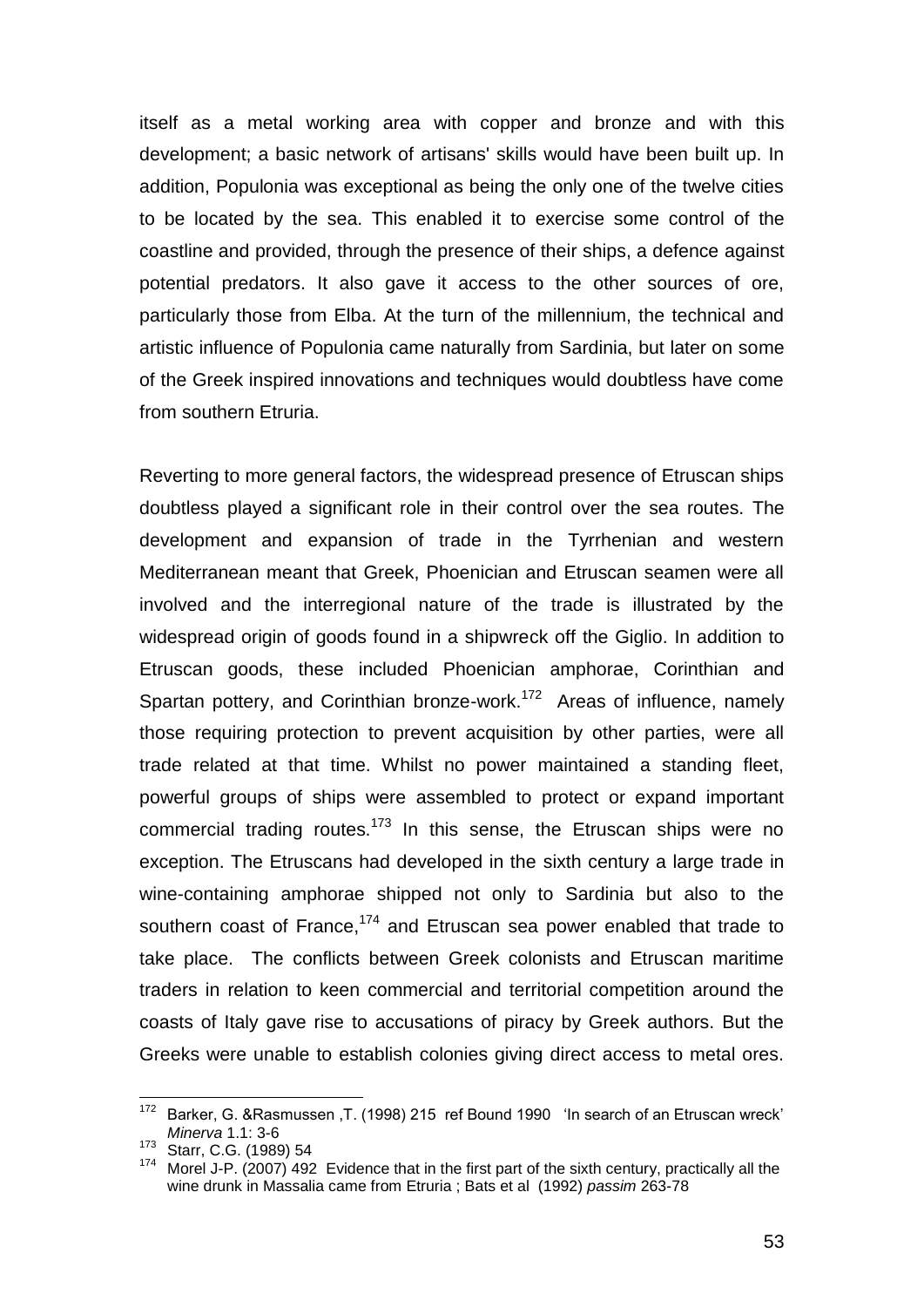They did however establish a colony at Massalia around 600BC. When Carthage imposed control on the Phoenician colonies in western Sicily and Sardinia, it gained entry into the Tyrrhenian Sea. With Carthage and Etruria having common interests, they combined their naval forces to defeat the Phoceans in a battle off Sardinia, (540BC). In the main, the Etruscans were involved in coastal activities, although the development of Etruscan shipping culminated in their domination of the Tyrrhenian Sea.<sup>175</sup> J-P Morel, when commenting on the prevalence of land communication rather than sea, writes that "this did not prevent the Etruscans from being counted as one of the "thalassocracies" of antiquity from frequent naval warfare or from vigorous maritime commercial expansion." Their ships enabled the export of numerous amphorae and Etruscan vases to take place.<sup>'176</sup>

### **SUMMARY**

By the end of the  $8<sup>th</sup>$  century a series of 'urban' settlements had been or were in the process of being established in Etruria and many were taking a more active role exploiting their mineral resources. Evidence as to how this was achieved is limited but one may conjecture as follows. Firstly, the Etruscan elites may have introduced some form of control over the natural resources with the elites in authority and by siting settlements strategically. Importantly. control was maintained despite intense "interest" shown by both the Phoenicians and the Greeks. And it would seem the method by which it was achieved proved to be successful. External relationships remained good, no major internal conflict ensued and the ruling classes, at least, prospered. Secondly, they possessed within their communities the basic underlying technical expertise in working with metals that would have been developed over many earlier centuries.

The wide-ranging changes in Etruria which occurred during this period,  $9<sup>th</sup>$  to the  $6<sup>th</sup>$  centuries, were influenced greatly by contact with both Sardinian and Greek traders and craftsmen. That the arrival of the Greeks had a profound

<sup>175</sup> Pallottino, M.(1974) 89

<sup>176</sup> Morel, J-P.(2007) 494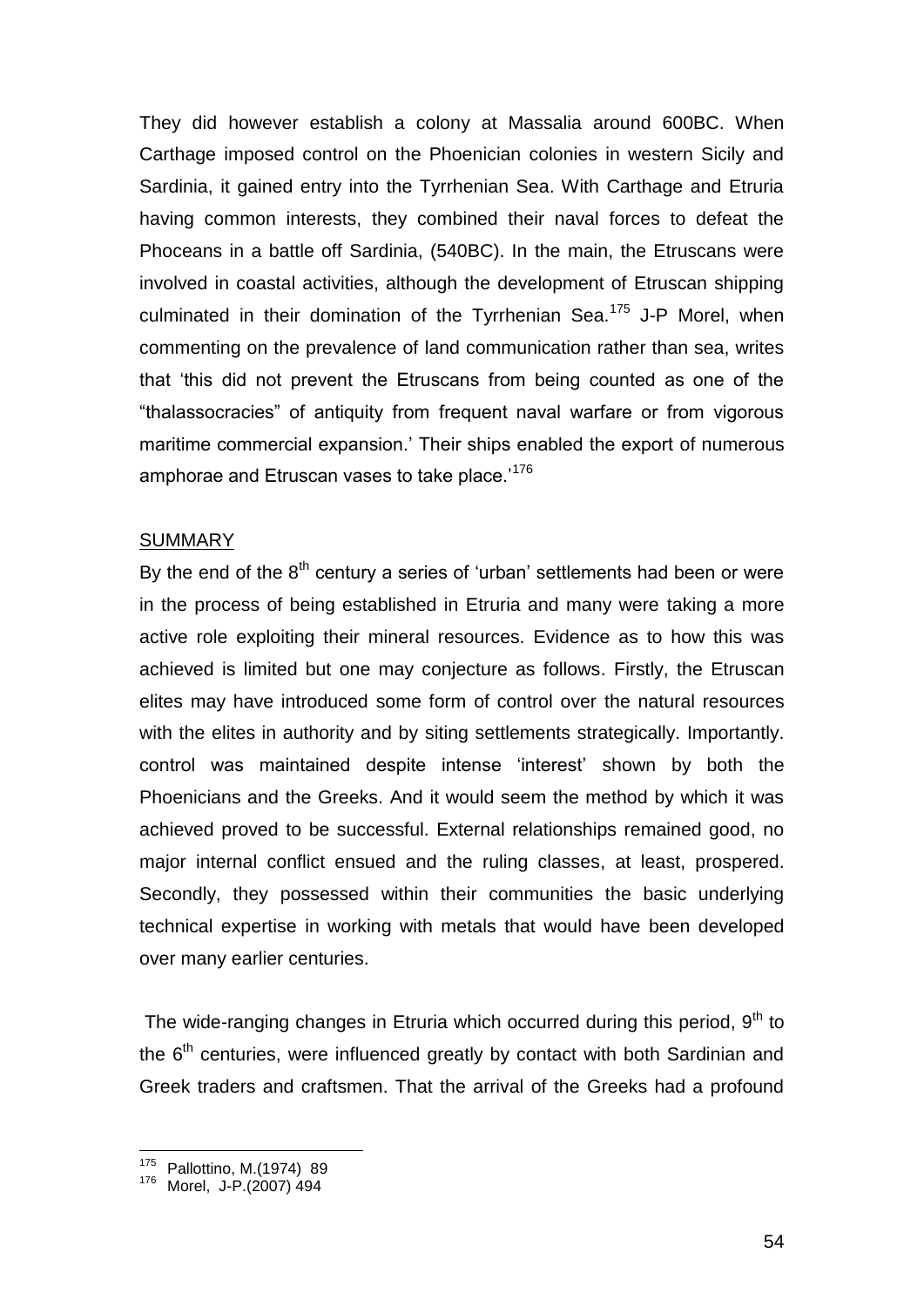impact on the lives of native Etruscans is not in doubt,  $177$  but the background experience and influence of the earlier Villanovan settlements in the north and the indigenous skills and expertise acquired by early Etruscans should not be underestimated. Etruria emerged at the end of this period having a diverse "economy" based on farming and metal working. This in turn supported a maritime presence. Whilst much of the discussion above has been directed towards metal resources, agriculture remained at the heart of the Etruscan economy. The Etruscan countryside is naturally fertile and the steps taken to improve its potential output by better utilisation of existing land and the reclamation of previously unworkable land ensured that they could support a growing population. Etruria was not alone in this improvement in agricultural productivity although in grain production archaic Etruscan yields were remarkable, some three times greater than that of Latium. <sup>178</sup> Agricultural output did also improve in other areas of mainland Italy at that time (700- 500BC); but not to the same degree;<sup>179</sup> with Etruria producing, on occasion albeit rather later in the fifth century, a surplus of grain alleviating shortages in Rome on several occasions<sup>180</sup> Running alongside this agricultural economy, however, were successful activities in both mining and "manufacturing" which covered pottery as well as metal smelting and smithing. The latter would have been principally related to bronze at that time (first half of the  $1<sup>st</sup>$  millennium). Finally, the Etruscans built on and extended their overseas activities resulting in an economy which was both land and sea based,

This period of very active interchange of culture and ideas brought about by overseas contact can be viewed in the context of influential changes which were taking place throughout the eastern Mediterranean; "increased levels of interaction through long-distance movements of human groups transformed the Mediterranean into a *ciment liquide,* an open stage for the cultural exchange of cultural stimuli.<sup>181</sup> Metal ores and metalworking skills provide a constant theme; Phoenicians, Sardinians and Greeks sought supplies of metal

<sup>177</sup> Cornell, T.J. (1995) 187

<sup>178</sup> Cristofani , M. (1986) 77-156 in Morel J-P (2007) 492

 $179$  a more general study is undertaken in Chapters  $8$  and  $9$ 

<sup>&</sup>lt;sup>180</sup> Chrisofani, M. in Morel.J-P. 493 n65 and Livy 2,34,5 & 4.52,5

<sup>181</sup> Riva, C (2010) 55 citing Gras, M. (1995) 4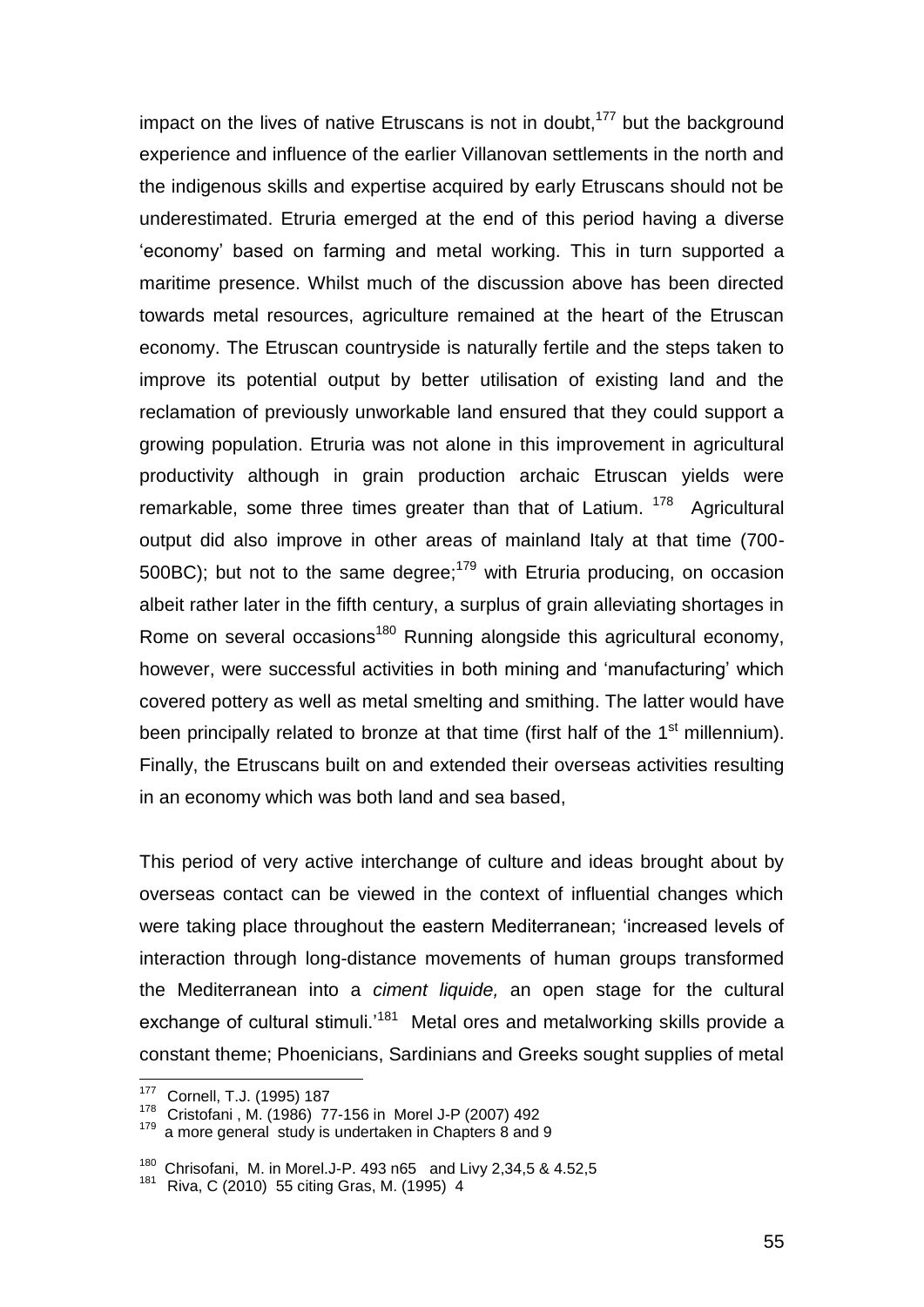in the western Mediterranean and the rise of interest in sources of iron will have accentuated that.

This was a period of great movement of goods driven by desire rather than need for overseas objects which conveyed status to the consumer. Together with this movement of goods came the movement of people<sup>182</sup> and with it a potential and practical mechanism for effective technology transfer. The results of this were clearly shown in the presence of imported artefacts and the introduction of new skills. Etruscan craftsmen were not without metalworking skills with their knowledge of making copper and bronze artefacts. Contact, arising from the trading of metallic ores, gave them the opportunity to improve and update these skills which they took. In the main, the beneficiaries were the Etruscans and principally the local elites who retained control over their indigenous sources of raw material. During the beginning of that period, Etruria developed as a maritime community, thus protecting its coastline and opening up opportunities for safer or more widespread trading. No Greek settlements or colonies were established in the area of Populonia and Elba.

The Etruscans appeared therefore to be an "outward" looking community effective in adding value to their considerable natural resources and interested in expanding their overseas trading contacts as part of this. Significantly, though, it was the large resource of metal ores which distinguished Etruria from the majority of the other Mediterranean countries and which was the basis of much of the widespread overseas interest. The approach taken to exploit these assets is noteworthy. The elite were motivated by a strong desire to ensure that their status would be defined in terms of exotic and luxury goods and this status would continue to be reflected in funerary goods as displayed in the princely tombs – a tradition going back to earlier Villanovan grave goods. An integral part of this aspiration was the ability to acquire these objects, hence the aim of generating wealth or added value which was required to achieve that goal. The metalworking experience of local craftsmen

<sup>&</sup>lt;sup>182</sup> Foxall, L. (2005) 234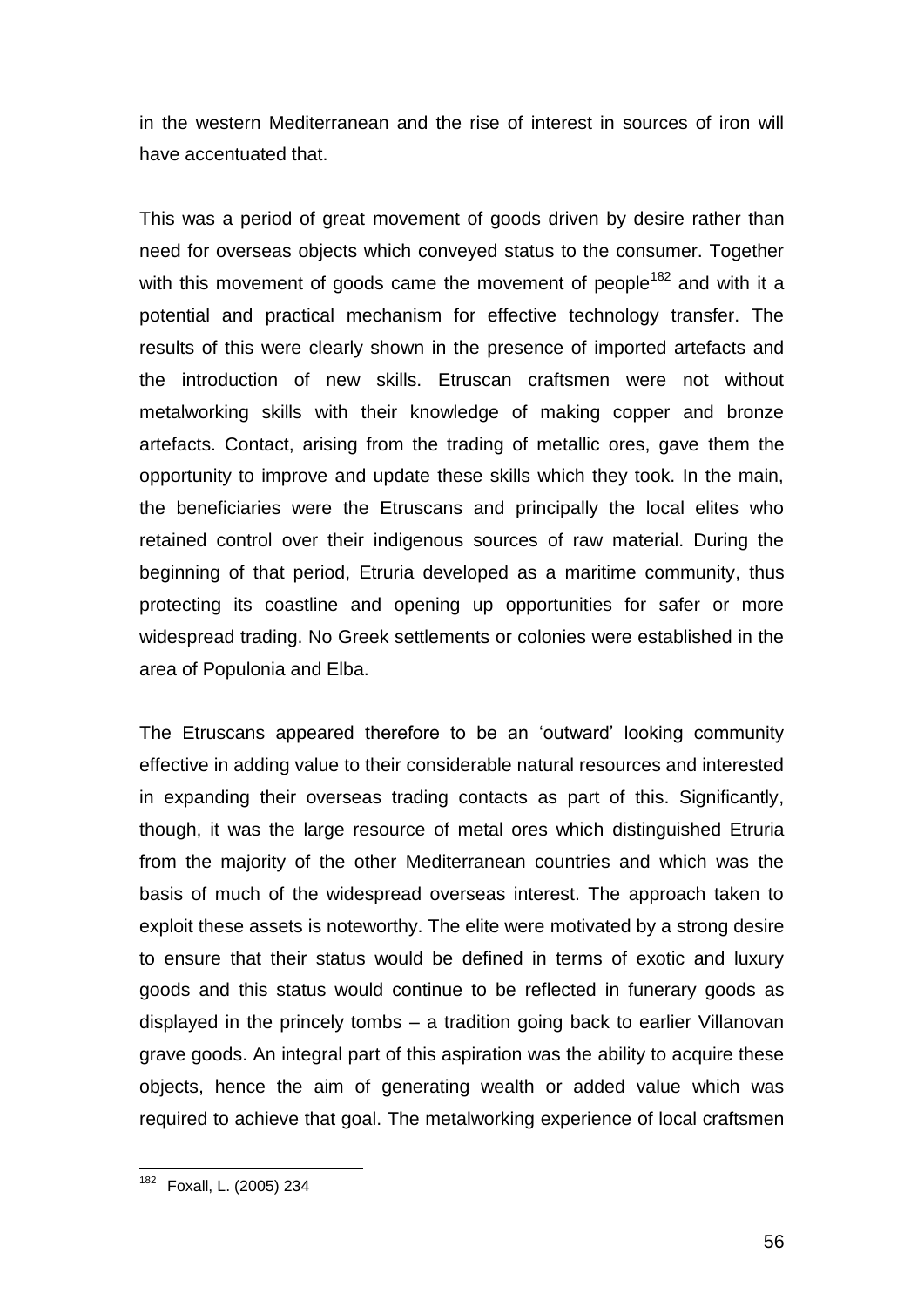enabled them to extend and update their expertise by learning from and working with artisans from Sardinia and Greece. "The rise, in the sixth century, of a class "nouveaux riches" originating in manufacturing and trading and claiming equal status with the old landed aristocracy documents the scale of social mobility' <sup>183</sup> The fruits of this successful technical transfer led in turn to a thriving "industry" which embraced pottery as well as metalworking. One can only speculate about the underlying characteristics of the Etruscan community but their strong motivational attributes and successful exploitation of key resources indicated an entrepreneurial and resourceful attitude.

<sup>&</sup>lt;sup>183</sup> Cristofani, M. (1986) 114 in Morel, J-P (2005) 494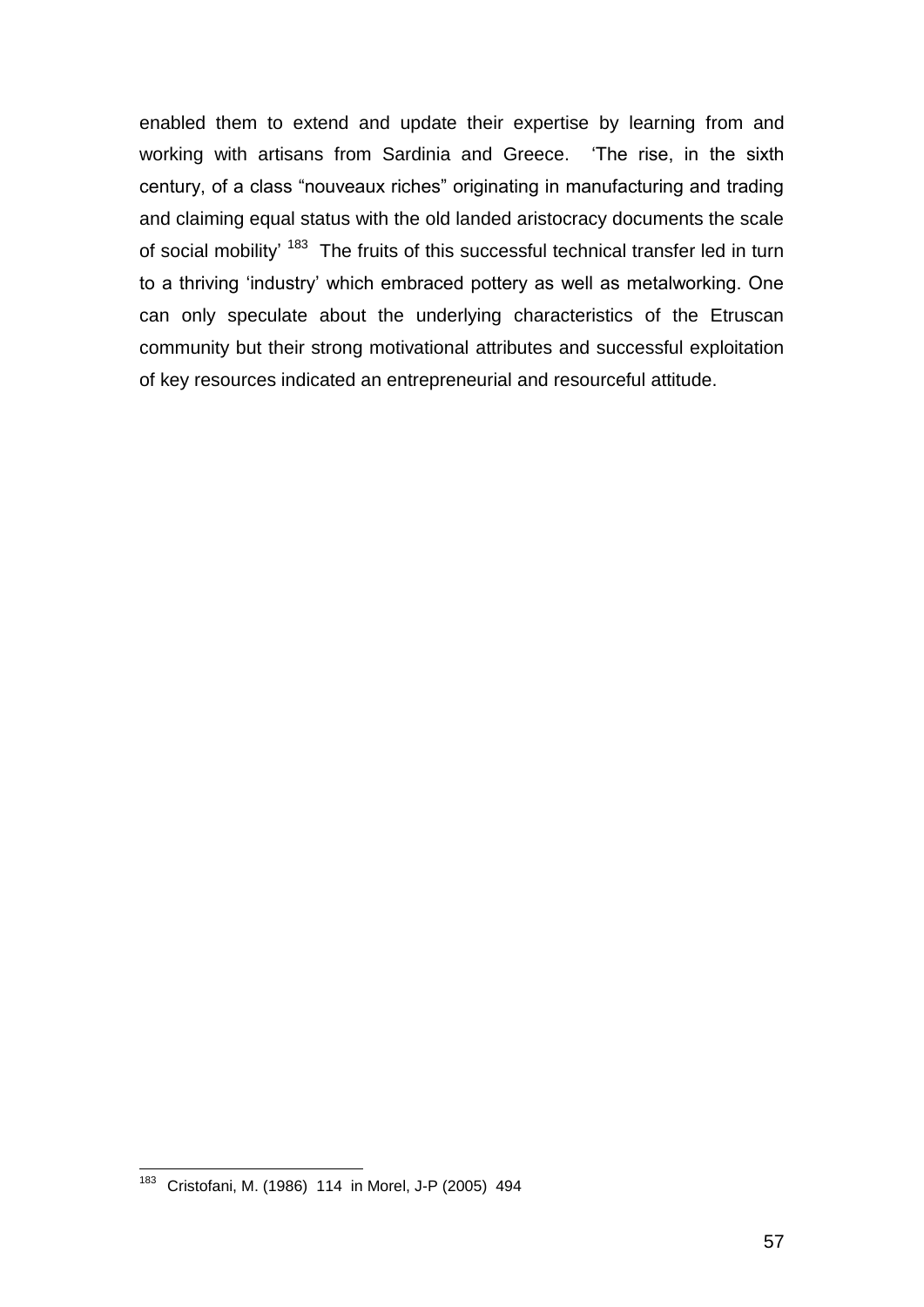### CHAPTER 6 **METALWORKING IN ETRURIA: first millennium BC**

### 1 Introduction

The last chapter covered the general progress which took place in Etruria essentially during the Late Bronze Age and early Iron Age; the social changes which took place, the impact of extensive metal resources and the influence of overseas communities. This chapter concentrates on metalworking and essentially that which took place at Populonia. After an introduction summarising the period  $8<sup>th</sup>$  to the  $6<sup>th</sup>$  centuries, the transition from bronze to iron as evidenced by both archaeological and metallurgical studies is covered as well as analyses of the ratio of bronze and iron funerary objects. A description of the available archaeological evidence of the actual smelting sites relating mainly to the period  $6<sup>th</sup>$  to the  $5<sup>th</sup>$  century follows. This chapter concludes with examining more general evidence relating to Populonia"s growth in prosperity, changes in social structure and patterns of working which took place between the  $6<sup>th</sup>$  and the  $2<sup>nd</sup>$  centuries BC.

## 2 Populonia:  $8^{th} - 6^{th}$  centuries

Populonia continued to grow from a group of settlements at the turn of the millennium into a single established community. During the last quarter of the  $8<sup>th</sup>$  and the first quarter of the  $7<sup>th</sup>$  century BC, a new and significant expression of status was demonstrated by the construction there, by the aristocratic elite, of a new type of tomb, *camera a pseudo cupola con avancorpo* e *crepidine cilindrica.* The elite controlled both the sources of the ore, their working and outlets to the sea, all of which will have contributed wealth and prestige. <sup>184</sup>

During the  $6<sup>th</sup>$  century the layout of the necropolis altered, indicating that changes in social structure were taking place. These structural changes hint that they were connected with the exploitation of iron now coming under the control of the *polis*. <sup>185</sup> Together with individual sepulchres in large tombs, there are tombs for middle-class individuals including foreigners, Greeks and *Italici,* associated with controlling and managing production operations,

<sup>&</sup>lt;sup>184</sup> Romualdi, A. (1993) 93

<sup>185</sup> Romualdi, A. (1993) 102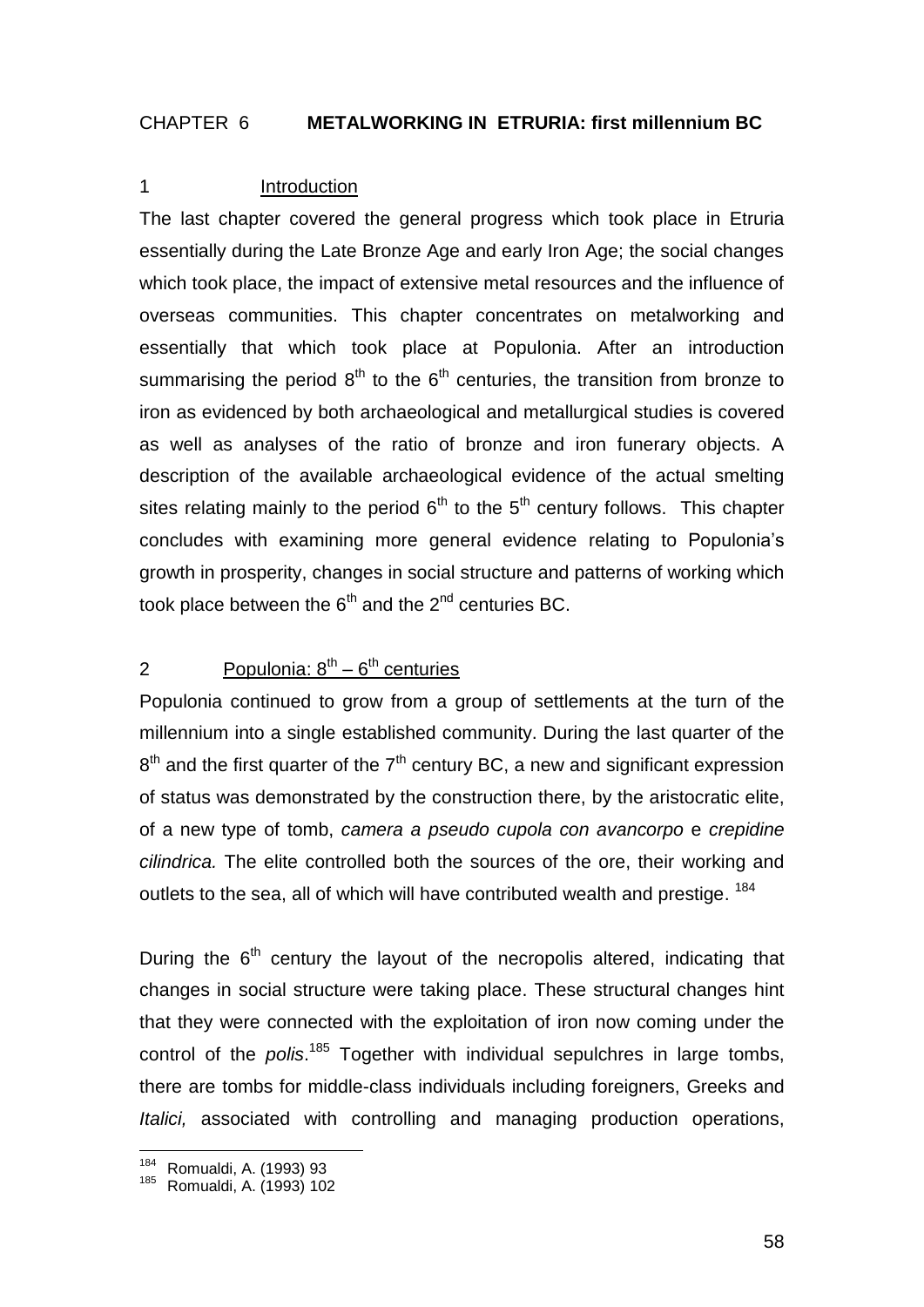particularly those relating to iron.<sup>186</sup> Details of evidence for the sites of iron smelting are given below.

# 3 The transition from bronze to iron in the  $8<sup>th</sup>$  and  $7<sup>th</sup>$  centuries

Apart from two hoards of copper ingots found near San Michele (18<sup>th</sup> to 17<sup>th</sup>) century BC), there is little or no evidence to date of copper production until the  $9<sup>th</sup>$  to  $8<sup>th</sup>$  century.<sup>187</sup> In the Gulf of Baratti, the presence of ancient copper slags was reported in the 1920's by Fossa Mancini,<sup>188</sup> D'Archiardi, <sup>189</sup> Sperl, <sup>190</sup> Voss, <sup>191</sup> and Crewe.<sup>192</sup> In the latter part of the twentieth century and the early part of this century, the relative importance of the extent of copper slag was raised and will be discussed further in the next chapter.

Bronze artefacts found in tombs in Massa Marittima and Populonia and more recent analysis work on copper slags confirm the date of  $9<sup>th</sup>$  to the  $8<sup>th</sup>$ centuries for the beginning of copper and hence bronze production. The analysis work and the resultant conclusions referred to here are based on work carried out by the University of Florence.<sup>193</sup> Previous analyses were carried out on scattered samples of ill-defined provenance. In this recent and extensive programme, the layers from two stratigraphic columns of deposited slag were assessed. They indicated a number of heterogeneous layers from which it could reasonably be deduced that they represented a discrete sequence of deposited metallurgical waste. The bottom layer is essentially a layer of copper slag containing "abundant pieces of copper slag." Above that are intermediate layers containing a mixture of iron, sand, and copper waste and finally the uppermost layer, and by far the largest, contained iron slag (80%). 194

<sup>186</sup> Romualdi, A (1993) 105

<sup>&</sup>lt;sup>187</sup> See above Ch. 5 p41

 $^{188}$  Mancini, E. Fossa.(1922)

 $^{189}$  D'Archiardi, G. (1929)

 $\frac{190}{191}$  Sperl, G.(1980)

Voss, O. (1988) 91-100

<sup>192</sup> Crewe, P.(1991) 109-115

<sup>193</sup> Chiarantini,L., Benvenuti,M., Costagliola,P., Guideri,S., Romualdi,A. (2010) 1626-1636 <sup>194</sup> A straightforward assessment of the thickness of layers shown clearly in Fig 3 p1628 (re: footnote 10); layers K&L iron slag 80%; bottom layers D/Z and W/Y mainly copper slag(10%) intermediate layers C&P mixed slags(10%). Estimated with the aid of a ruler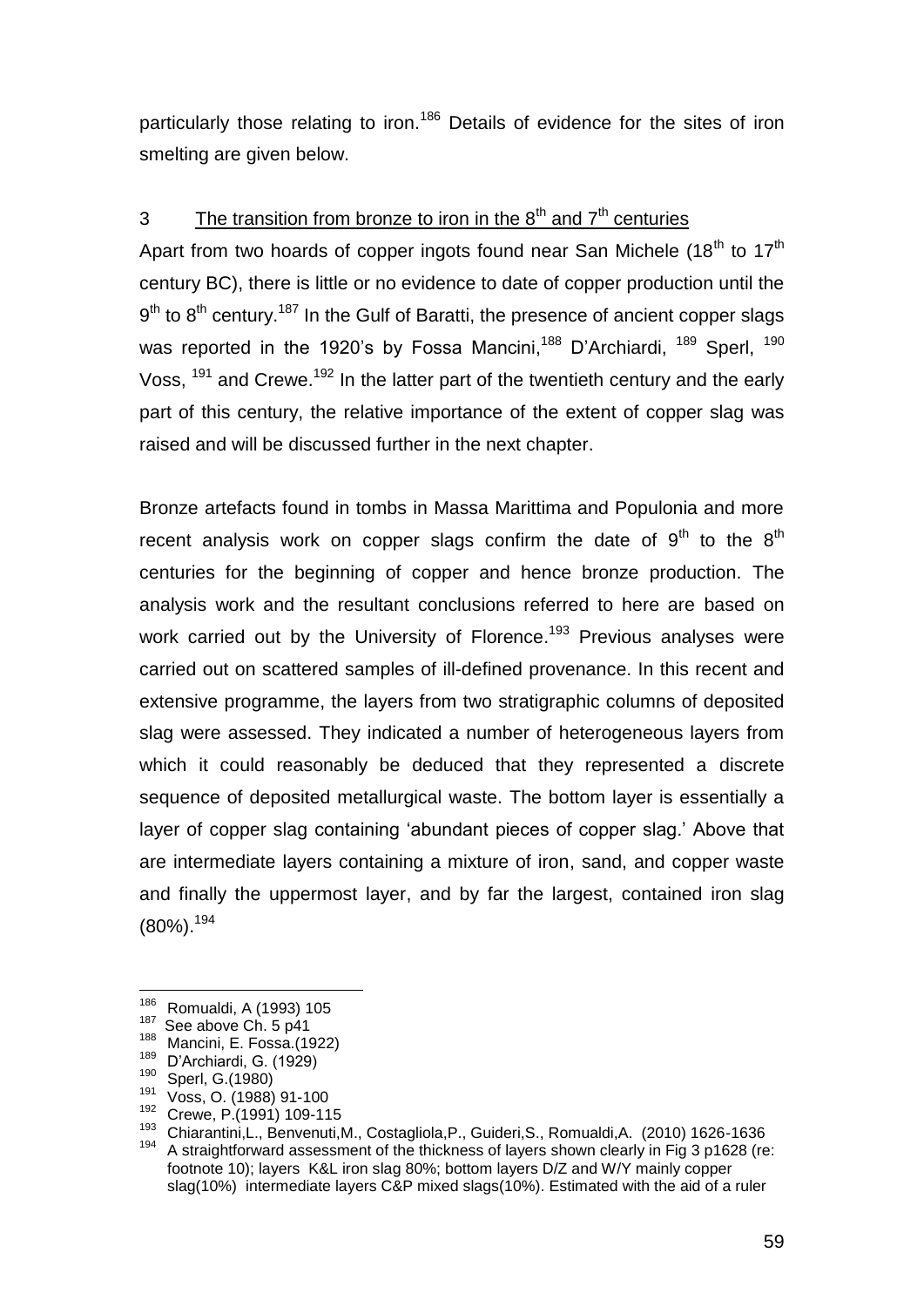This research shows that the copper working taking place at the Baratti site was significant, although it was not by any means as large as that for iron working, and dates from the  $9<sup>th</sup>$  to the  $8<sup>th</sup>$  centuries. Detailed mineralogical and compositional analysis indicated that the copper was smelted in a well controlled and highly efficient way which would have required high technical skills. Finally, the analysis and radio carbon dating of the intermediate layers indicated the transition period, copper to iron, as occurring in the 8<sup>th</sup> to the 7<sup>th</sup> centuries. This agrees with the increasing number of iron artefacts found in tombs. The stratigraphic results also suggest that "after an undefined (presumably short) time span of co-existing copper and iron production, metallurgical activity at Baratti definitely focussed on iron.<sup>195</sup>

The evidence this work has provided, confirms the more general historical view of the progress of metal-working, and iron in particular, gained from the study of artefacts in Etruria. In general terms, Italy was some 200/300 years behind the eastern Mediterranean communities in the transition from bronze to iron. There is evidence of only a few isolated iron objects dated to the Late Bronze Age in central Italy. During the  $10<sup>th</sup>$  and  $9<sup>th</sup>$  centuries, the number of iron artefacts began to increase. A few small objects and fragments, which relate to that period, have been found but generally the number is small. Iron objects, generally weapons and fibulae, appeared to increase during the 9<sup>th</sup> and  $8<sup>th</sup>$  centuries. But it was during the  $8<sup>th</sup>$  and  $7<sup>th</sup>$  centuries that the number of iron artefacts increased significantly; several examples were excavated at the Villanovan site of S Vitale near Bologna. The transition from bronze to iron started in the middle of the  $8<sup>th</sup>$  century and increased greatly during the Orientalising Period;<sup>196</sup> a change which signals the start of the making of meaningful amounts of iron and their use in a wider variety of applications.

<sup>195</sup> Chiarantini *et al;* (2010) 1632

<sup>196</sup> Giardino, C. (2003) 491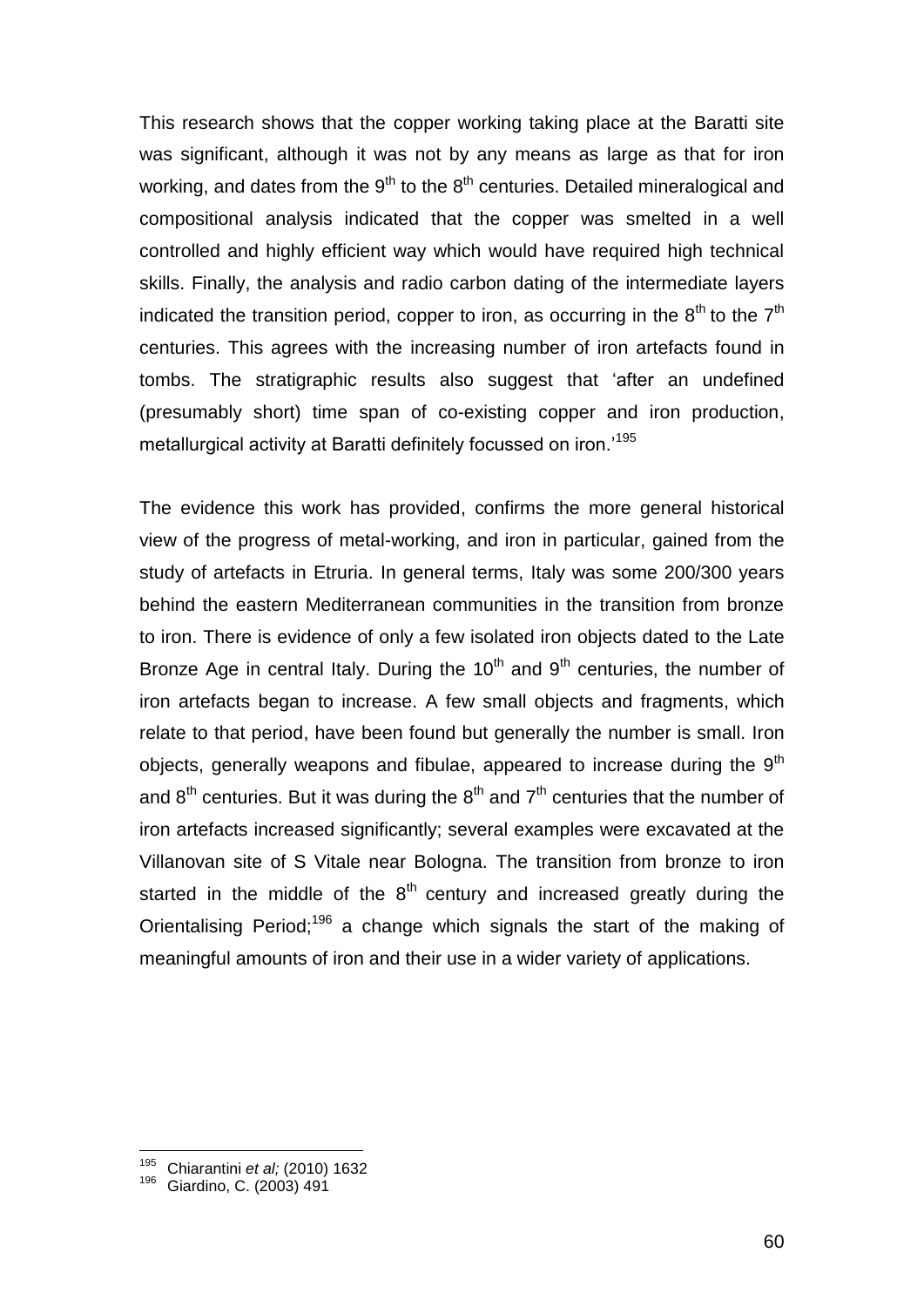# 4 Recent data on smelting and smithing in Etruria and southern Italy.  $7<sup>th</sup>$ and 6<sup>th</sup> century BC. <sup>197</sup>

Smithing: Recent archaeological work in Rome on the Capitoline hill and in Caesar's forum has uncovered several forges dating to the  $7<sup>th</sup>$  century BC The activity of the forges there extended to at least the  $6<sup>th</sup>$  century AD when iron items were produced for the construction of large temples. The presence of so many forges is further evidence that in Rome (and possibly throughout Etruria) iron was becoming a common material as early as the  $7<sup>th</sup>$  century.<sup>198</sup>

Smelting/smithing: From the work and excavations carried out in Rome and in southern Italy, it would seem that the activities of smelting and smithing were often located in different locations. In the Capitoline excavations, abundant smithing slag and hammer slag was found and whilst fragments of bloom were found, there has been no evidence of primary smelting.<sup>199</sup> Recent studies on iron-working centres in Roman times in Southern Italy (Campania, Apulia, Calabria, and Basilicata) indicate that forges were located inside cities, that is, close to the centres of population and the market, with only a few in country settlements serving local needs.<sup>200</sup> Comparative evidence exists from different places and periods for the separation of smelting from smithing. New evidence of primary iron production from local iron deposits comes from a site in southern Apulia although it is from rather later times, Roman-Byzantine.<sup>201</sup> This may provide a tentative association with a  $9<sup>th</sup>$  century AD site in northern Apulia being a smelting centre and hence not merely an 'iron workshop'.

# 5 Transition Bronze to iron: funerary artefacts

These recent finds generally support the detailed evidence underpinning the time frame of the transition from bronze to iron. This evidence can be seen in the analysis of funerary objects found in tombs in Populonia and Massa

<sup>197</sup> Benvenuti,M. Corretti,A. Giardino, C. in notes given in ESF Exploratory Workshop, London, 2010

<sup>198</sup> De Santis et al in press Giardino, C. in ESF workshop

<sup>199</sup> Giardino and Lugli, (2008) Giardino, C. in ESF workshop

Quercia, A. in press Giardino, C. in ESF workshop

<sup>201</sup> Giardino, C. and Spagnolo, V. in press Giardino, C. in ESF workshop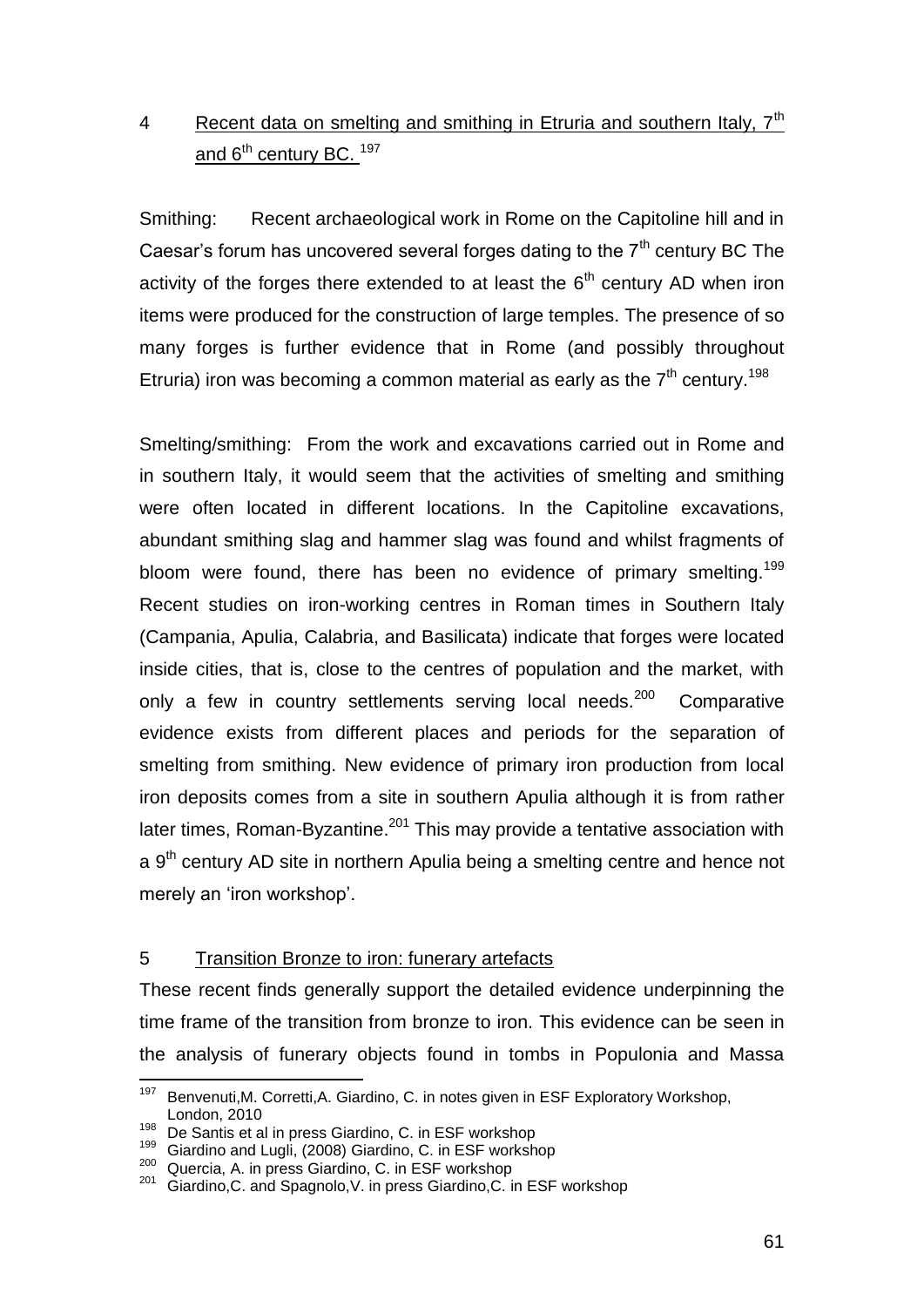Marittima. A. Minto compared the proportion of iron and bronze weaponry objects, *armi*, between the Villanovan and Orientalising periods excavated at Populonia. The weaponry objects were subdivided into spear heads or lance tips, blades, daggers and axes. This comparison clearly illustrates the scale of the transition.

Summary of the comparison: 202

|                       | Items analysed | bronze | ıron |
|-----------------------|----------------|--------|------|
| Villanovan period,    | 27             | 26     |      |
| Orientalising period: | 132            | 27     | 105  |

Whilst the evidence comes from tombs and funerary items and therefore does not reflect general usage, it does show that these objects were considered prestigious and of value.

This transition is similar to that which occurred in the eastern Mediterranean between the 12<sup>th</sup> and 10<sup>th</sup> centuries,<sup>203</sup> reflecting a two to three century delay in Italy in the uptake of iron technology; this point will be discussed in more detail later. In Minto's analysis, the proportion of iron to bronze in the Orientalising period is very marked, although the extent may perhaps be partially explained by the looting of bronze artefacts; it does not however alter the measure of the transition.

As far as *end use* applications were concerned, artefacts were sub-divided in this analysis as follows: lance, giavellotti, spade e daghe, pugnali, asce, coltelli, elmi, scudi and schinieri. Within this group, asce (axes) (11) and coltelli (knives) (10) were all made from iron, whereas elmi (helmets) (6), scudi (shields) (2) and schinieri (greaves) (6) were all made from bronze. The overall significance of these figures lies not only in the end use of the iron artefacts, but also in its total.

A more detailed analysis was also carried out based on data published in *Studi Etruschi* and *Notizie degli Scavi* between 1917 and 1938, relating to

 $202$  Minto, A. 1943; 68/9 and 108/9

<sup>203</sup> Chap 4 above p31 Table IRON vs BRONZE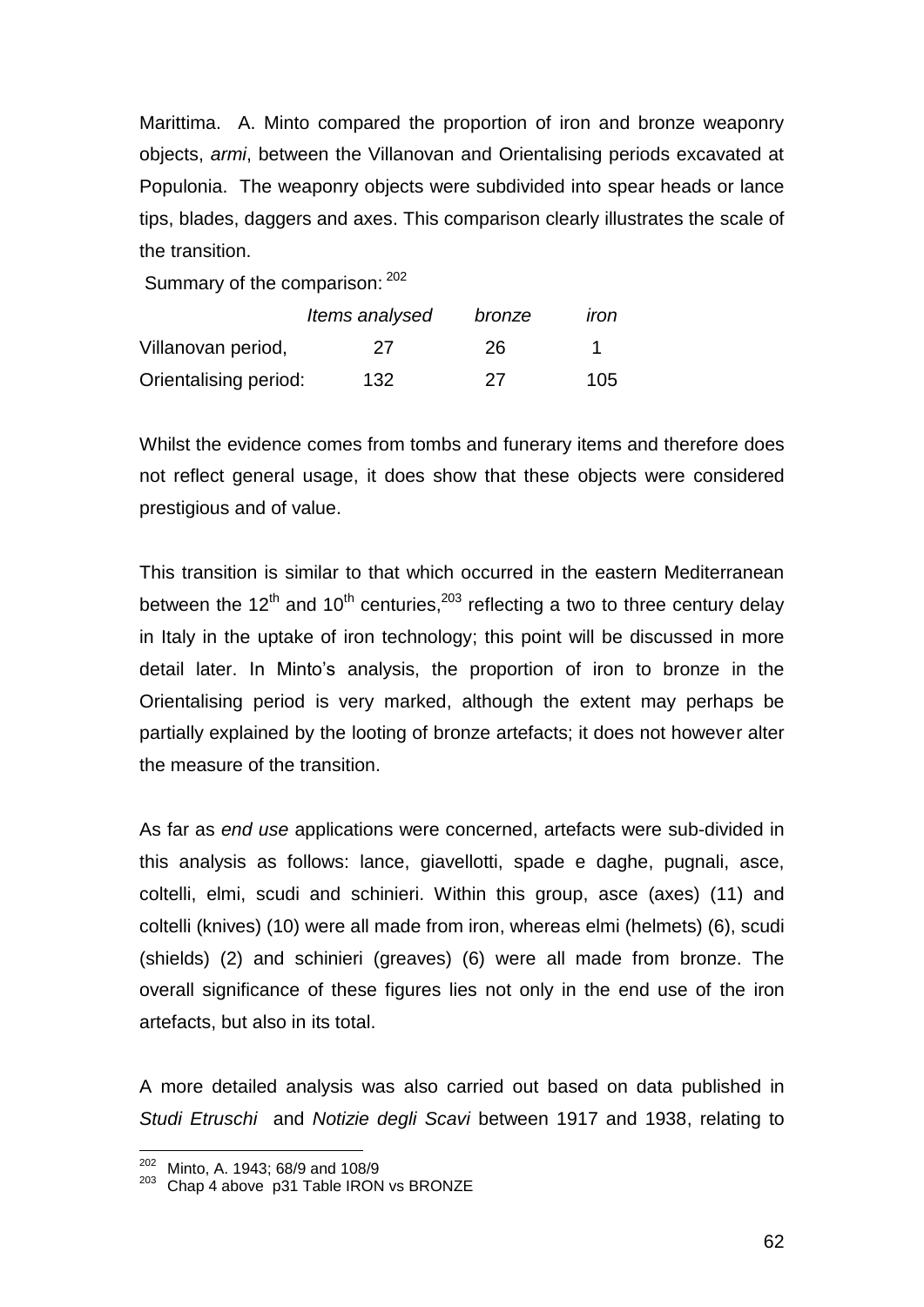artefacts excavated in Populonia and Massa Marittima by A. Minto and his colleagues. It determined the number of iron artefacts found and their uses including those other than weaponry. <sup>204</sup> The details are given below and can be summarised as follows:

|                                                                                                                                         |                              | Weaponry (armi)                                   |                                   |                                           |                 |                                  |                                                     |    |  |
|-----------------------------------------------------------------------------------------------------------------------------------------|------------------------------|---------------------------------------------------|-----------------------------------|-------------------------------------------|-----------------|----------------------------------|-----------------------------------------------------|----|--|
|                                                                                                                                         | Utilitarian items (utensili) |                                                   |                                   |                                           |                 | 20%                              |                                                     |    |  |
|                                                                                                                                         |                              | Personal effects (personali)                      |                                   |                                           |                 |                                  |                                                     |    |  |
| Based on                                                                                                                                |                              | Total number of artefacts                         |                                   |                                           |                 |                                  |                                                     |    |  |
| Sources                                                                                                                                 |                              | <b>POPULONIA</b>                                  |                                   |                                           | MASSA MARITTIMA |                                  | <b>TOTAL</b>                                        |    |  |
|                                                                                                                                         | $\mathbf{1}$                 | $\overline{c}$                                    | 3                                 | $\overline{4}$                            | 5               | 6                                | $\%$                                                |    |  |
| <b>ARMI</b>                                                                                                                             |                              |                                                   |                                   |                                           |                 |                                  |                                                     |    |  |
| Lancia - cuspide/<br>punte<br>Lama spada/                                                                                               | $\overline{c}$               | 9                                                 | 8                                 | 10                                        | 4               | 10                               | 43                                                  |    |  |
| coltelli<br>Ascia/accetta                                                                                                               | 3<br>1                       | $\overline{c}$                                    | 3<br>$\mathbf{1}$                 | $\overline{\mathbf{4}}$<br>$\overline{2}$ | $\overline{c}$  | $\overline{c}$<br>$\overline{2}$ | 14<br>8                                             | 65 |  |
| <b>UTENSILI</b>                                                                                                                         |                              |                                                   |                                   |                                           |                 |                                  |                                                     |    |  |
| Alare<br>Spiedi<br>Ferro di cavallo                                                                                                     | $\mathbf{1}$                 | 5<br>1<br>1                                       | $\mathbf{1}$<br>$\mathbf{1}$<br>1 | 4<br>3                                    | $\mathbf{1}$    | 1                                | 11<br>$\overline{7}$<br>$\overline{2}$              | 20 |  |
| <b>OGGETTI PERSONALI</b>                                                                                                                |                              |                                                   |                                   |                                           |                 |                                  |                                                     |    |  |
| Fibula<br>Armilla<br>tubulare<br>Candelabri<br>Reggivasi                                                                                | 1                            |                                                   | $\overline{c}$<br>1               | 1                                         | 3<br>3          | $\boldsymbol{2}$<br>1            | 5<br>$\overline{c}$<br>$\overline{\mathbf{4}}$<br>3 | 15 |  |
|                                                                                                                                         |                              |                                                   |                                   |                                           |                 |                                  |                                                     |    |  |
|                                                                                                                                         | 8                            | 18                                                | 18                                | 24                                        | 13              | 18                               | 99                                                  |    |  |
| Sources:                                                                                                                                |                              |                                                   |                                   |                                           |                 |                                  |                                                     |    |  |
| 1<br>Notizie degli Scavi<br>$\boldsymbol{2}$<br>,,<br>3<br>,,<br>4<br>Monumenti Antiche<br>5<br>Studi Etusche<br>6<br>Monumenti Antiche |                              | 1917<br>1921<br>Vol 34<br>Vol LX<br><b>Vol 35</b> | Vol X 1934                        |                                           |                 |                                  |                                                     |    |  |

The weapons group contains items similar to those in the earlier summary, namely lance/spear tips, swords, knives, axes. That these comprise two-thirds of the total points to the fact that the usage of iron was directed towards its potential special properties of enhanced hardness and its ability to create and

l  $204$  Data included in the weaponry section for Populonia will have been included in the summary above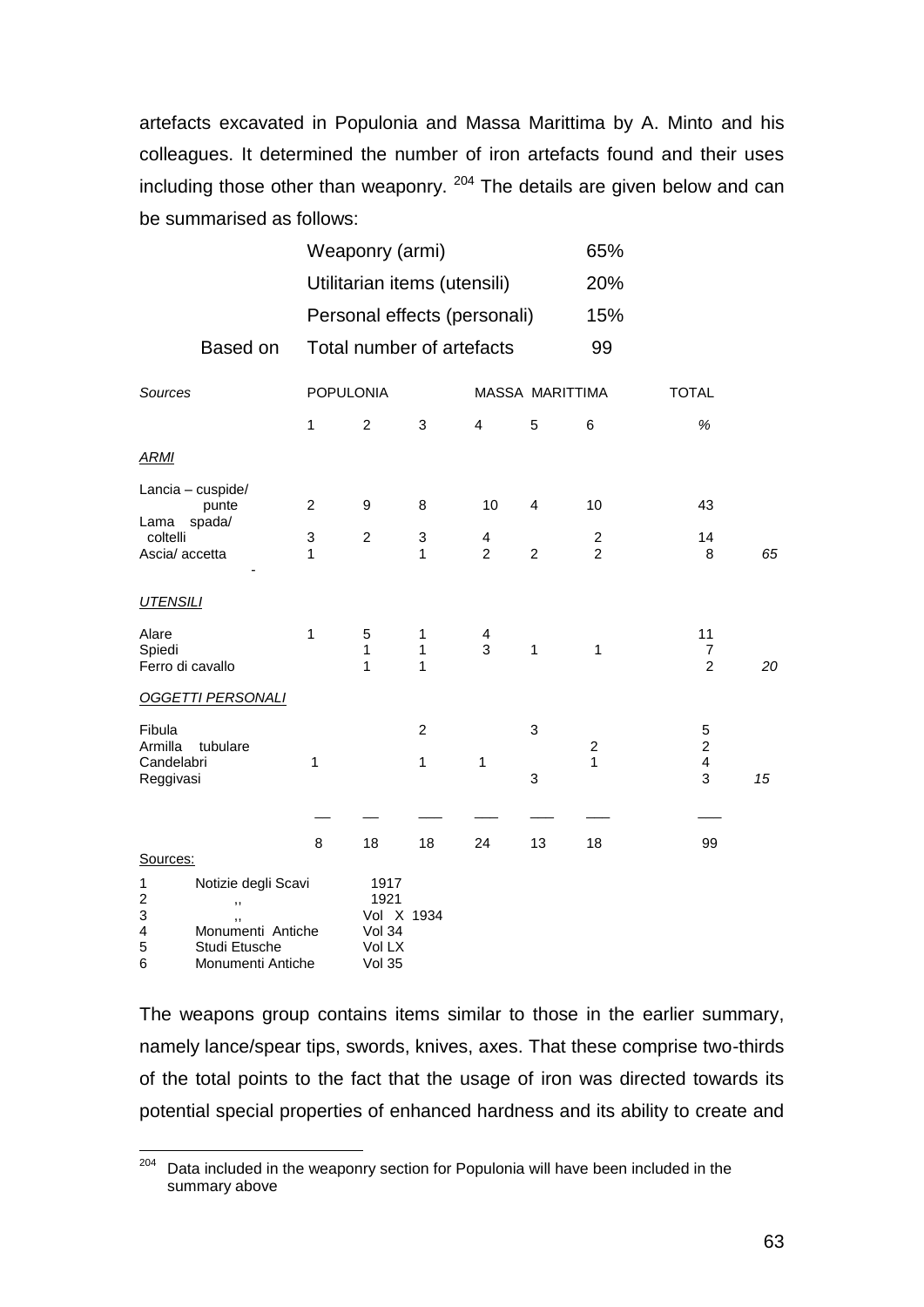maintain a cutting edge. Of the remaining items, 20 are described as utilitarian; of these 18 are spits and firedogs, applications which may have made use of iron"s higher melting point than bronze. The last section, personal objects, includes fibulae, bracelets, candelabra and pot/vase supports. These probably reflect a straight replacement of iron for bronze, perhaps indicating the element of prestige in the earlier days and followed by increased availability of iron later on. Whilst we have no real evidence of the extent of iron production in the  $8<sup>th</sup>$  and  $7<sup>th</sup>$  centuries, it is the number of iron artefacts found in comparison with the previous two centuries which is significant and indicates that the technology of iron was becoming established.

Excavation work done at Satricum in Lazio showed evidence of iron-working from the second half of the  $7<sup>th</sup>$  century. In one votive deposit, by far the largest numbers of artefacts were made of iron with scarcely any bronze tools present.<sup>205</sup> As indicated above, because of possible theft of bronze objects, the significance lies more in the extensive number of iron artefacts present rather than the very small number of bronze ones. The processing of iron, scarcely documented in the  $8<sup>th</sup>$  century, intensified significantly during the  $7<sup>th</sup>$ century. Reference has been made to the selective use of the 'special' properties of iron, but evidence to demonstrate that iron produced actually delivered these properties is difficult to establish and direct technical evidence is limited. Two knives and two axes have been examined metallographically.<sup>206</sup> Three of the samples had a cutting edge hardness of 245-290 Hv with medium to high carbon steel levels and demonstrate a degree of carburisation. These hardness levels indicate some measure of "control" in achieving an increase in hardness of iron over that of hardened bronze;<sup>207</sup> however, these levels fall well short of those obtained by quenching where levels of 800-900Hv are achievable. The fourth item, an axe, had a low level of carbon in the iron and was relatively soft,135-187 Hv.

<sup>205</sup> Nijboer, A. (1998) 251-257

<sup>206</sup> Nijboer, A. (1998) 248-9<br>207 Soo graph Eig VLLChapt

See graph Fig VI.I Chapter 4 p34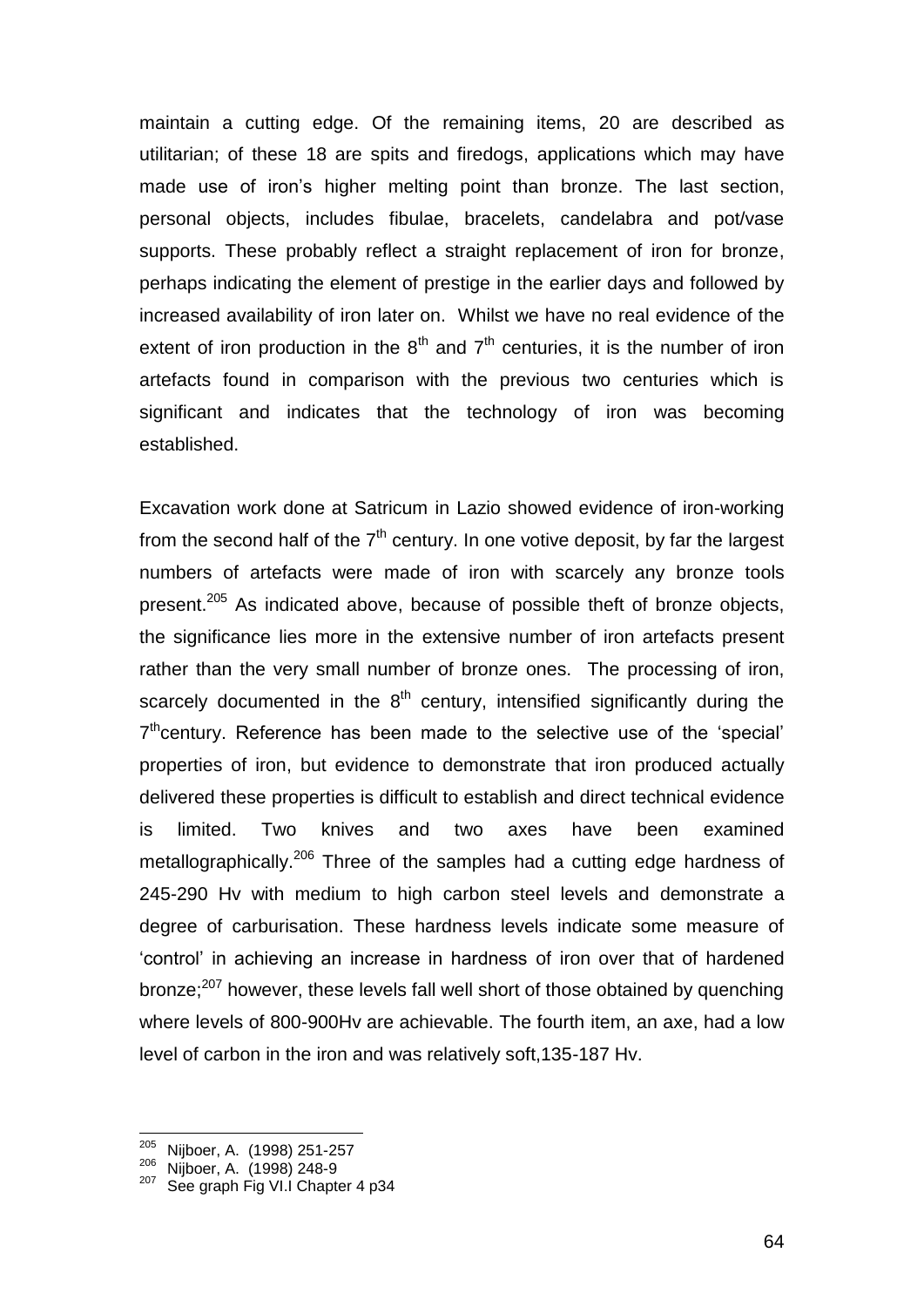During excavations in Populonia carried out by Prof Bartoloni (2004), some 20 iron artefacts were assessed visually and the three least corroded samples<sup>208</sup> were then examined by Prof Giardino.<sup>209</sup> The corrosion, exhibited by the iron oxide levels (Fe 75-90%: O 25-10%), was such that no meaningful conclusions could be drawn about carburisation hardness levels. Corrosion damage is widespread with iron artefacts in western Europe,<sup>210</sup> more prevalent in fact than in the eastern Mediterranean countries which have a much drier climate. The corrosion made detailed archaeometallurgical analysis extremely difficult.

To sum up therefore, during this period there is a strong case for saying that a basic iron technology was being established. The overall number of artefacts produced, whilst not great in number, was significantly greater than previously. The momentum grew during that time and the emphasis on the usage of iron in weaponry indicated that some measure of control over iron processing was beginning to become established. The control required for the process to be effective needed an experienced operator to assess the 'optimum' conditions for smelting and the subsequent smithing and forging very much the skills of an individual artisan. The Etruscan metal-smiths, already very well versed in the workings of copper, were beginning to understand the basics of working with iron. This phase also marked the beginning of Populonia and its surrounding area as a centre for ironmaking.<sup>211</sup>

l <sup>208</sup> The samples were chosen from artefacts excavated from Tomb 7; US129  $8^{th}$  C; Tomb 8, US 337 late  $6<sup>th</sup>$  C; and Tomb 38, US 361 late  $7<sup>th</sup>$  C and the examination carried out at my request.

<sup>209</sup> Analisi metallografia ottica ed electronica d"oggetti in ferro da Populonia Claudio Giardino - submitted to a congress in Rome June 2005 ; samples examined under a Cambridge MK 250 electron microscope

<sup>&</sup>lt;sup>210</sup> Waarsenberg (1994) 432 writes 'although the North West necropolis has produced a fair amount of iron weaponry and utensils, most pieces have decayed beyond recognition" from Nijboer, A.; 245

<sup>&</sup>lt;sup>211</sup> Minto A. 105. 'il graduale trapasso dal bronzo al ferro nella fabbricazione delle armi, che monstra, con altri prodotti della metallotechnica populonese, la preziosità del ferro rispetto al bronzo, nella prima fase del periode orientalizzane, preziosità particolarmente notevole per il maggiorcentro minerario, industriale e commerciale del nuovo metallo sulle coste tirrene."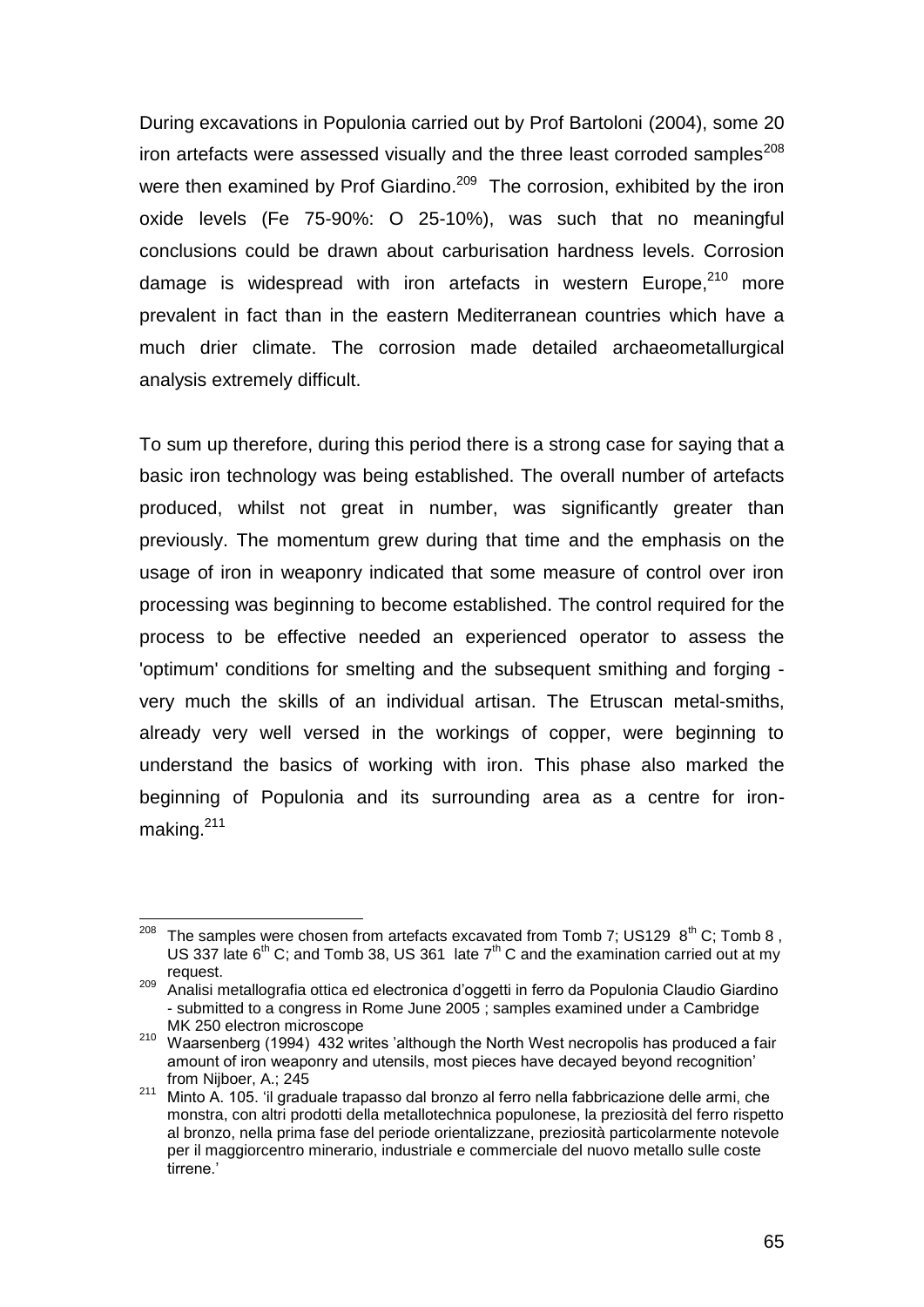# 6 Populonia; Iron in the 6<sup>th</sup> and 5th centuries

During the  $6<sup>th</sup>$  and  $5<sup>th</sup>$  centuries the production of iron took a major step forward. It had progressed from the making of speciality iron artefacts into large-scale production by the  $4<sup>th</sup>$  century BC. All known European bloomeries dating between 600 and the end of the millennium were overshadowed by the production of iron at Populonia.<sup>212</sup> The raw material source which enabled this large production of iron to develop was the high quality ore available from Elba. This began to be exploited systematically in the second half of the  $6<sup>th</sup>$ century and which coincided with the development of the extensive slag deposits in Populonia.<sup>213</sup> Basic production of iron existed already on Elba  $214$ but the consensus view is that it was not developed fully because of the insufficient supply of wood to produce the necessary charcoal and the comparative ease of transporting the iron rich ore to Populonia.

The available evidence to be considered next in this context is that of the buildings, furnaces and ancillary facilities associated with iron-making. The site at Populonia in the Gulf of Baratti has been excavated extensively. Martelli carried out work on the 'industrial' quarter buildings at Porcareccia between 1977 and 1980.<sup>215</sup> This showed that iron working took place there from the  $6<sup>th</sup>$  century onwards, 'at least a century earlier than previously thought.<sup>' 216</sup> The settlement was situated outside the city walls but not far from the urban centre. A road, probably from the Hellenistic period, linked this quarter to the upper city.

The position was well sited, close to the coast and so convenient for receiving or delivering shipments. It had a good water supply and was suitably exposed to make use of the prevailing wind for ventilation and draughts. The site was developed in phases starting from the end of the  $6<sup>th</sup>$  and proceeding through to the 2<sup>nd</sup> century. An important feature within the settlement was the proximity of two areas: the zone 'di abitazione' and that of 'l'attività metallurgica': the

<sup>&</sup>lt;sup>212</sup> Pleiner, R. (1980) 385.

<sup>213</sup> Cristofani, M. and Martelli, M. (1979) in The Etruscans; (1998), 206, Barker & Rasmussen

 $214$  See p 48 above Diodorus

<sup>215</sup> Martelli, M. (1981)

 $216$  Benvenuti et al, (2000) 68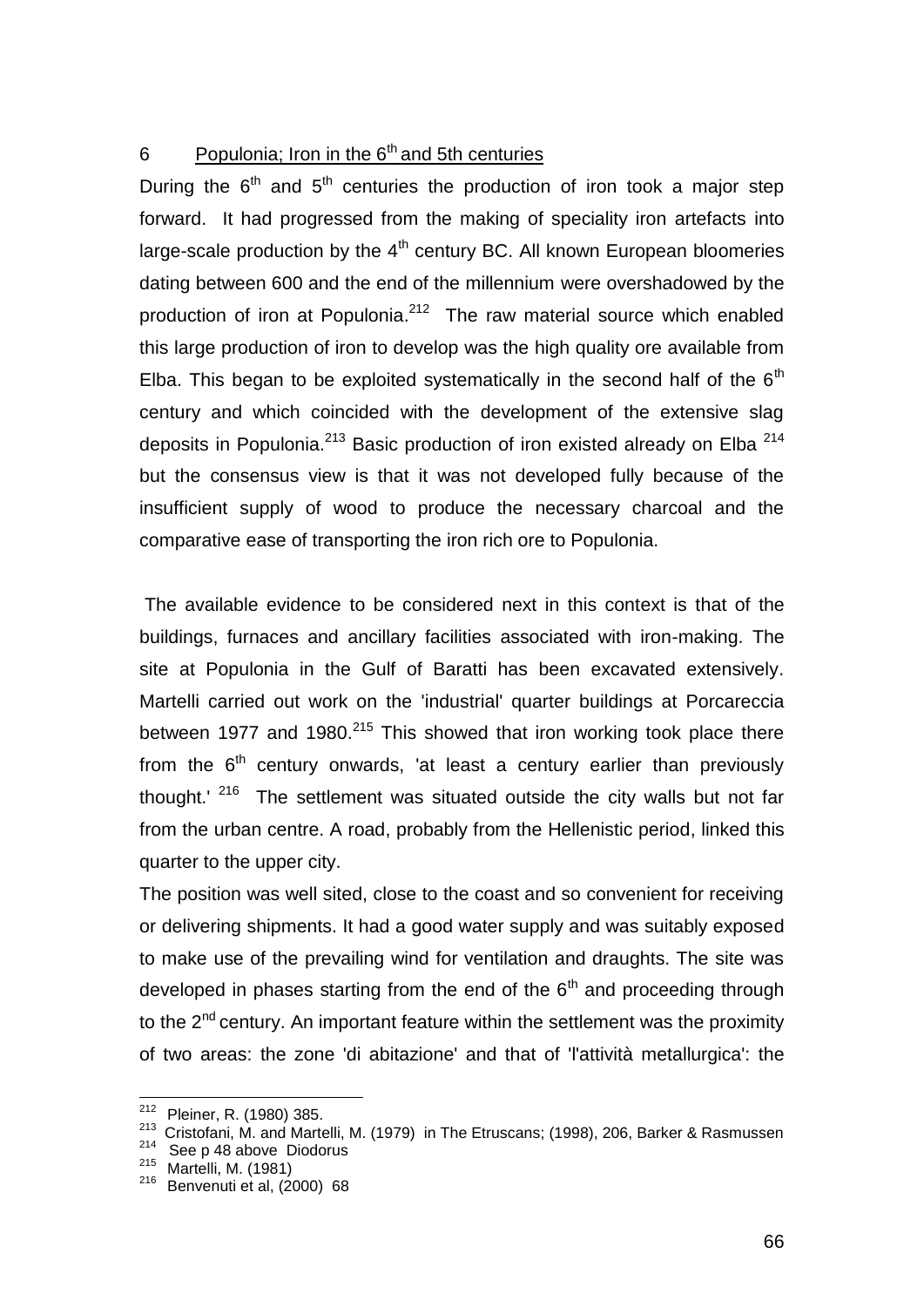living and working areas. Iron slag, tuyères and rudimentary furnaces were found together with fragments of *bucchero* pottery, enabling the material to be dated to  $540$ -530BC. $^{217}$  The development of the site was evidenced by a series of clay floors stratified and placed on different layers of slag deposits. The walls in the necropolis were made of regular stone blocks and covered with red plaster made from lime and sand. Numerous pottery fragments were found in funerary urns relating to the first half of the  $6<sup>th</sup>$  century and continuing into the 3rd century. They included pieces from a Corinthian *aryballos* which contained inscriptions which referred to *allogeno di condizione servile* and *personaggi di rango servile.*<sup>218</sup> In another fragment, an inscription in Etruscan gave the name of the object's owner together with an indication that some of the workmen employed there were foreign and of low status.<sup>219</sup> The significance of status of some workers will be discussed later in the chapter. Below the floor in several rooms, a system of water channels passing through openings in the walls looked as if they had conveyed waste water to an external ditch. In the later phases, probably the  $3<sup>rd</sup>$  century, a furnace was found with a grating. This was very similar to that found in the settlement of Madonna di Fucinaia near Campiglia Marittima. The furnace at Populonia was situated outside the buildings and whether it was used for roasting ores or firing pottery remains open at this time. $220$  In the Casone necropolis, fragments of furnaces and bellows were found. The comparative paucity of evidence of furnaces is probably a reflection of the fact that furnaces had a limited life and were often damaged gaining access to the bloom iron. So furnaces were replaced regularly and as the slag built up, metal-smiths moved on to new sites.

A more complete excavation has been carried out at a site in Rondelli in the Gulf of Follonica, a bay adjacent to Baratti. It is a settlement dated between the  $6<sup>th</sup>$  and  $5<sup>th</sup>$  century.<sup>221</sup> It covered an area of some one thousand square

<sup>217</sup> <sup>217</sup> Romualdi, A. (1993)106 L*a Polis nel Periodo Archaico e L'attivita di Lavorazione del Ferro* 

<sup>218</sup> Maggiani, A. 184 L"Inscrizioni di età Tardo-Classica ed Ellenistica in *Populonia in età Ellenistica: i materiali dale necropoli* Firenze: Il Torchio. Ed Romualdi, A (1993)

<sup>219</sup> Romualdi, A. (1993) 108

<sup>220</sup> Martelli, M. (1981); Romualdi, A. (1993) 106/110.

<sup>221</sup> Ciampoltrini,G and colleagues *see* Aranguren,B.M.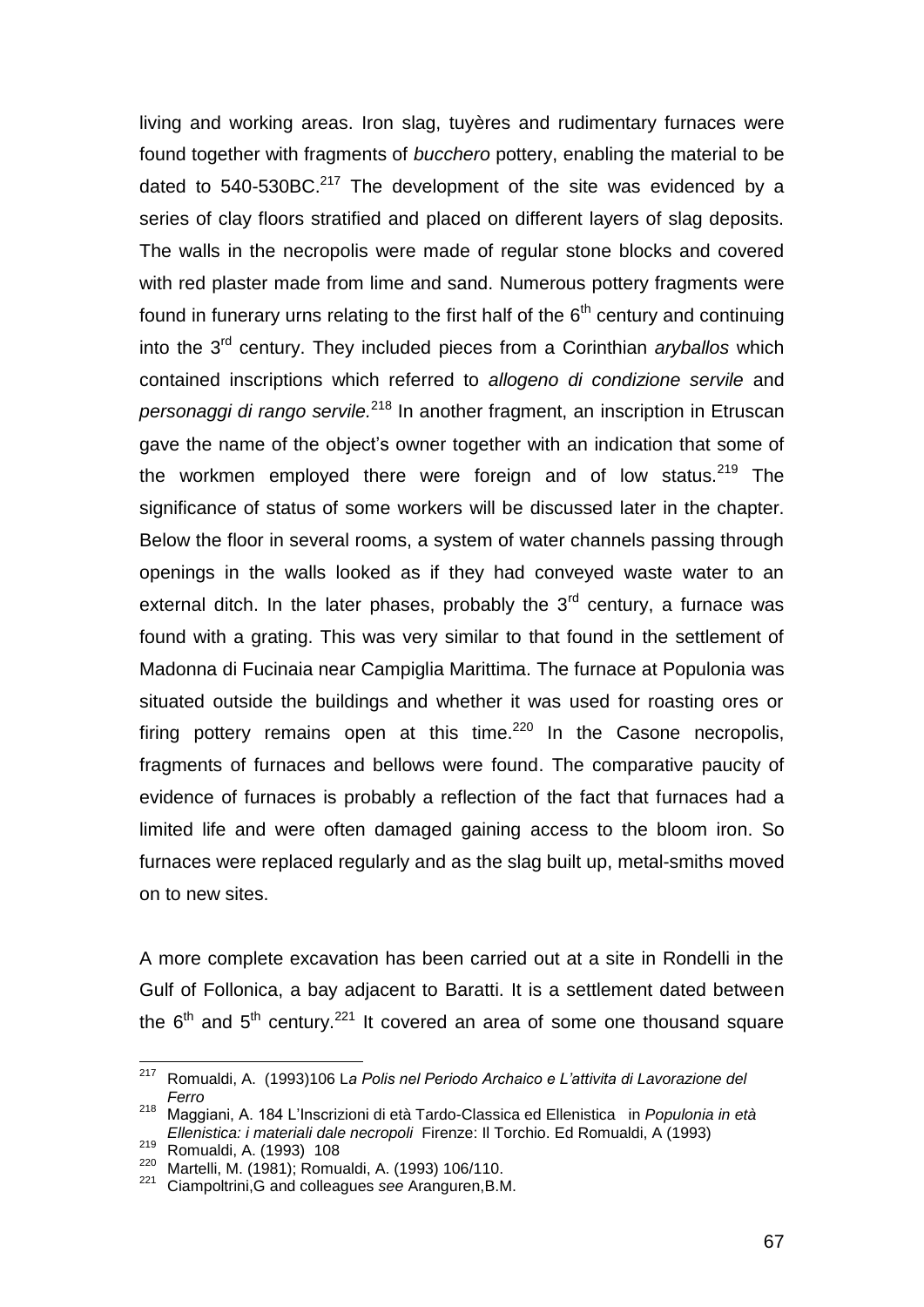metres and was developed in stages. The site was divided into two, the areas being quite clearly defined and adjacent to one another. One area was domestic, a "zona abitativà', the other was a working area - a "zona industriale', where iron processing took place. As far as the living area was concerned, briefly, in the earlier phases the nature of the stake holes indicated that they supported a roof probably covered with perishable materials. There was also evidence of domestic hearths. In the later phases, foundation walls were found which were constructed of cut stone and related to a rectangular building 4.5 metres by 7 metres. Stake holes and ceramic fragments indicated that it was covered with a tiled roof. A variety of artefacts including imported pottery such as Phoenician-Punic amphorae and pieces of black painted Attic ceramics enabled this phase to be dated to the  $5<sup>th</sup>$  century.

Of more interest here, though, is the "zona industriale', an area identified by the presence of furnaces (or at least their bases) and large quantities of slag. Twenty one furnaces were found, although the amount of slag and related fragments and debris indicate the likelihood that there were several more. The furnaces were made from clay set in a foundation made in the ground, some 80 centimetres wide and 30 centimetres deep. A layer of bricks was positioned on the rim of the hole, bound together by sandstone and clay. The body of the furnace was then built on top of this. Fragments of the furnace (normally destroyed after the smelting process) and pieces of air intake tubes, tuyères, were identified in the residues. The furnaces were probably positioned in a battery or line, as is suggested in the later phases where the remains are better conserved. In addition, a large basin 2.5 metres deep and 2.5 metres in circumference, partially excavated from the residue, was found. This is likely to have been used to prepare the clay mixture for the making of the furnaces. In the later phases, furnaces were identified with a raised rim made of stone as well as some with a semicircular section, the straight edge of which was also of stone. By way of background interest, archaeometallurgical analysis of the residue found in one of the furnaces showed incomplete reduction of the iron oxide - an early example of faulty processing. As far as structures were concerned, two types of stake holes were found. The larger type had a diameter of 35 cm and was probably used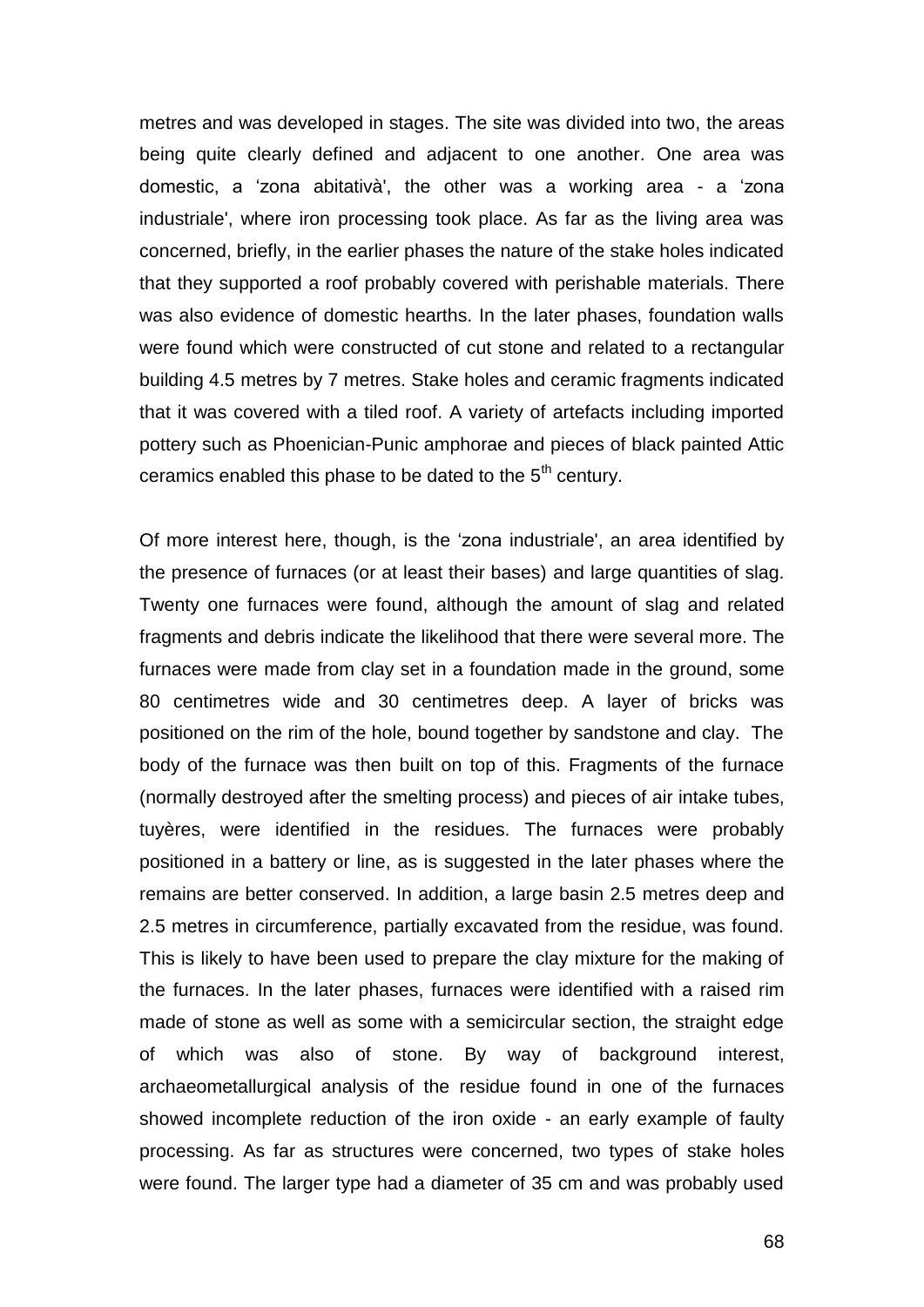for pillars to support a tiled roof. The overall results of the Rondelli excavations indicate a move towards a larger scale of smelting operation; a change from the traditional individual metal-smith working alone to a number of metal-smiths working at a single location. <sup>222</sup>

# 7 Populonia: 4<sup>th</sup> to 2<sup>st</sup> century BC

Early in the  $4<sup>th</sup>$  century, in contrast to a recession in the southern cities of Etruria, Etruria Padana and the more northern parts of Etruria flourished with Populonia playing a singular role exhibiting some aspects of a city from Magna Graecia.  $223$  Between the end of the  $4<sup>th</sup>$  century and the first half of the 3<sup>rd</sup> century, Populonia expanded at an exceptional rate by Etruscan standards, as evidenced by a large increase in population and together with the continuing expansion in ironworking. This in turn was reflected in the size and scale of the necropolis with the wide variety of tombstones. Populonia also became an important distribution centre for goods made in the southern cities of Etruria as well as those from Roman and Faliscan settlements. Monetisation in the form of bronze and then silver coins was introduced probably to aid trading transactions. Numerous pottery fragments from overseas countries were found. These indicated that people from varying social backgrounds came from Greece, Spain and other parts of Etruria as well as Campania, Sardinia and Corsica. <sup>224</sup>

A brief lull in Populonia's progress in the middle of the  $3<sup>rd</sup>$  century was evidenced by a reduction in the number of sepulchres and ceramic fragments relating to that period and the apparent cessation of activity at the iron workings at Poggio della Porcareccia. This 'mini crisis', which coincided with the Roman acquisition of Etruria, was comparatively short lived  $225$  and by 259BC Livy wrote of Etruria supplying iron to help in the building of ships for

<sup>&</sup>lt;sup>222</sup> Subsequent investigation has shown that the operation at Rondelli 'provides a precise archaeological parallel to the commercial network and iron working described in detail by Diodorus, 5,13. Ciampoltrini,G and Firmati, M. (2002/3), 33-36

<sup>223</sup> Romualdi, A.(1993) 118

<sup>224</sup> Romualdi, A (1993) 122-125

<sup>225</sup> Romualdi, A. (1993) 125-126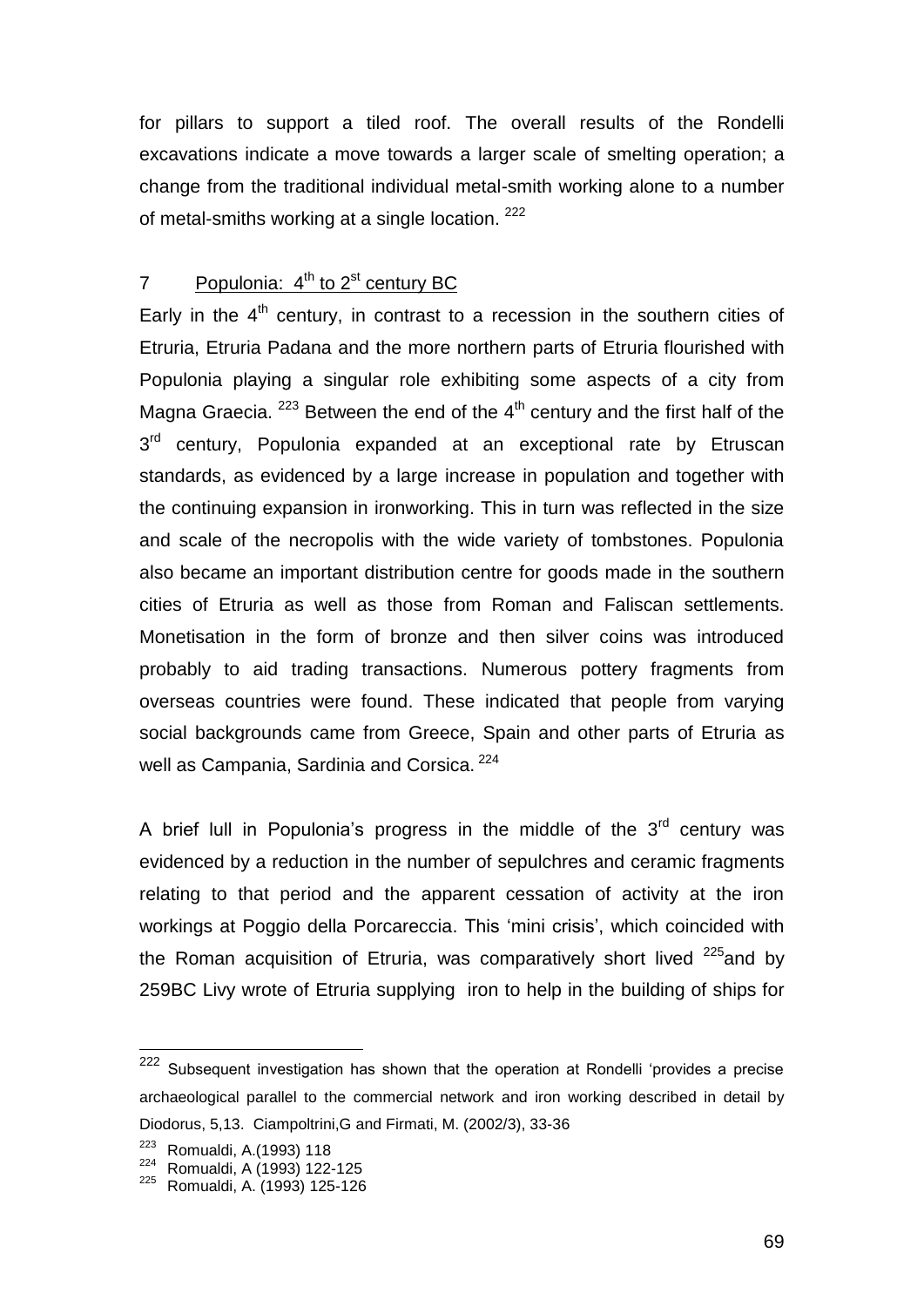the Roman navy.<sup>226</sup> Thereafter, Populonia continued to flourish both economically and socially,  $227$  the benefits of which spread throughout Etruria. It resulted in the reconstruction of a vast urban area and the construction of new buildings. By the end of the  $2<sup>nd</sup>$  century Populonia had become an established maritime trading city.<sup>228</sup> Over the last eight centuries it had been transformed from a Villanovan settlement into a prosperous city.

# 8 Changes in social structures and working patterns

Reference was made in the introductory section to settlements being formed in Etruria in the late Bronze Age and the start of a trend towards urbanisation and centralisation. During the Iron Age many of these settlements grew into centres with urban characteristics, <sup>229</sup> and with this came an increase in craft specialisation. 'inherent in the development of urban centres'.<sup>230</sup> The trend towards workshop production in the overall context of specialisation and 'urban' development applies of course to all crafts with established technologies. In the case of pottery, the evidence in support of this is comparatively widespread, with iron it is more limited.

Outside Etruria in Satricum, there is widespread evidence of workshop production. In Populonia, the changes in social structure and organisation in the 6th century gave rise to the formation of a *polis.* One might conjecture also that a trend towards managers or persons being employed full time to take a more direct role in the running of smelting operation was taking place; that person possibly coming from overseas. $^{231}$  Whether they were experienced

<sup>&</sup>lt;sup>226</sup> Livy, 28,45

<sup>227</sup> At an informal seminar (Sept 2005 ) held in the Parco Archaeolgico di Baratti, a summary of recent work carried out in Etruria was given This included *Indagini archeologiche nel golfo di Baratti, nuovi dati sulla produzione del ferro.* which included a contribution by Guideri, S. Benvenutu, M Chiarantini, L. from the University of Siena. Their view was that metallurgy boomed in the  $2^{nd}$  century BC after the region passed under Roman control and that change implied a change in the way iron production was organised.

<sup>228</sup> Romualdi, A. (1993) 126 & 129

<sup>&</sup>lt;sup>229</sup> Bietti Sestieri, A.M. (1997)<br><sup>230</sup> Nijboor A (1998) 35.37

 $\frac{^{230}}{^{231}}$  Nijboer, A. (1998) 35-37

<sup>231</sup> Romualdi, A. (1993) 105 "Con ogni probabilià invece negli individui sepolti nelle tombe a cassone quel ceto intermedio, formatosi anche con l"apporto di elementi stranieri, greci ed italici, che dovere controllare e gestire I commerci e tutte l"attività manifatturiere, in particulare quella del ferro.'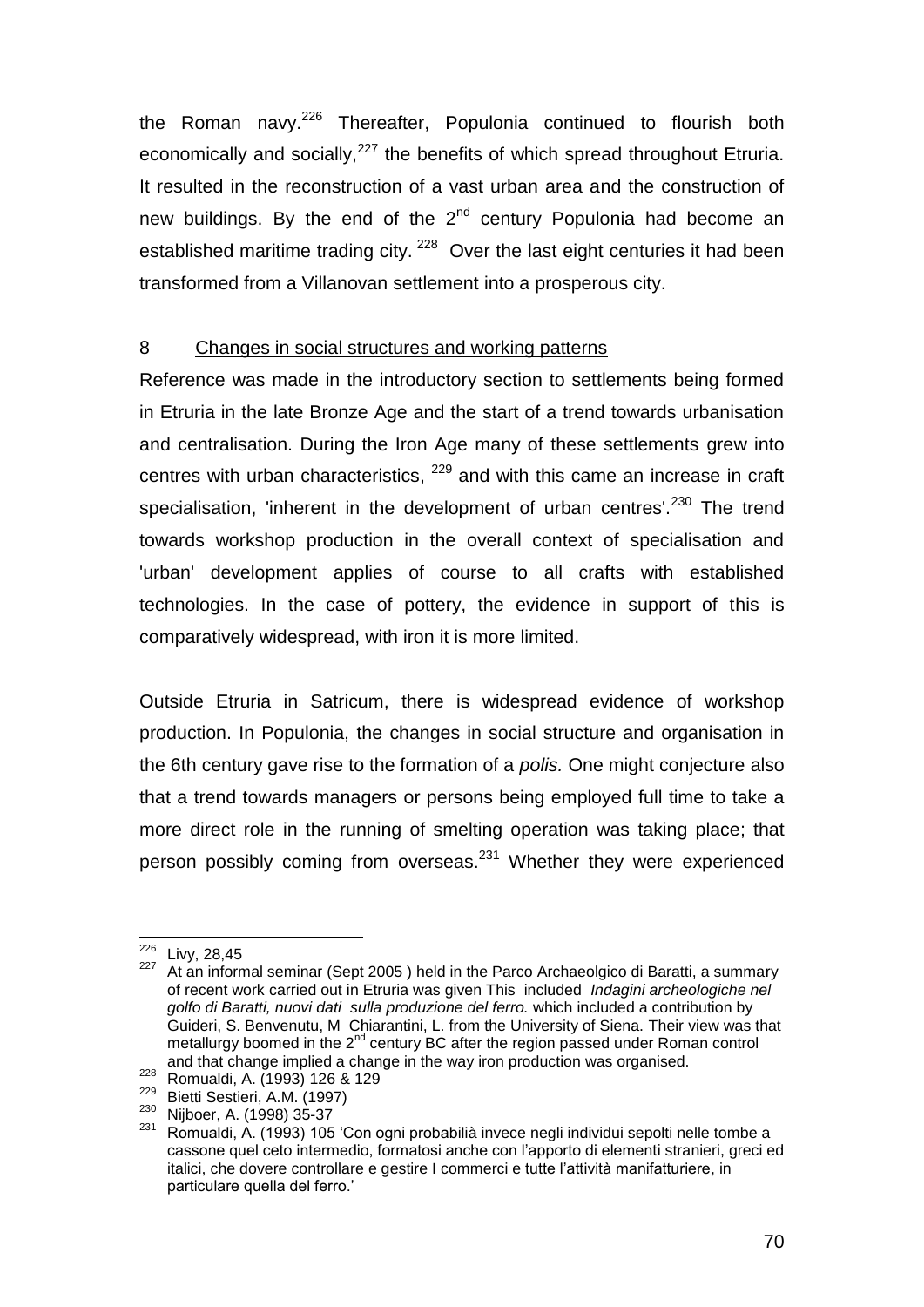metal-smiths or just good organisers we do not know. The inference is that iron making was becoming a more organised activity.

The significance of the excavation work at Rondelli is the identification of adjacent but clearly defined areas of "*industriale*" and *'abitativà'*. This indicates an important trend in the *way* metal-smiths worked; a change from the traditional 'individual' way of working with the experience and expertise closely linked to an individual, the itinerant metal-worker, towards a more communal way of working or at least artisans working side by side. This was not exclusive to Populonia. The work carried out at Satricum, detailed workshop production of iron. Here the transition from copper/bronze to iron took place in late  $8<sup>th</sup>$  century. The separation of living and working quarters was not new either; there is evidence of this in pottery production in Sumerian times. But in the case of iron, it may be considered an important step in the process of making larger quantities. As has been emphasised earlier, iron making involved a series of physically strenuous and critical processes. The proximity of iron workers working together would have facilitated the interchange of ideas and techniques. If they worked communally, it would also have spread the not inconsiderable risk. The investment in terms of ore, charcoal and physical effort was great. A 5-10% conversion rate and little realistic opportunity to recycle incorrectly smelted iron (unlike copper) would seem a powerful incentive to co-operate. All of this may have helped progress the smelting procedures towards a more reliable process. There is some indirect evidence to support this and that is the employment of unskilled or lower grade labour. The more controllable the process, the more an experienced metalsmith can delegate the less critical parts of the process. One may surmise therefore that this development would make it possible for less experienced workers to undertake some of the work. With iron production in ancient times, increases in quantity were obtained not by using bigger furnaces but by increasing the number of furnaces. Given the fact that ore and charcoal were freely available, the availability of experienced metal-smiths may well have been a factor.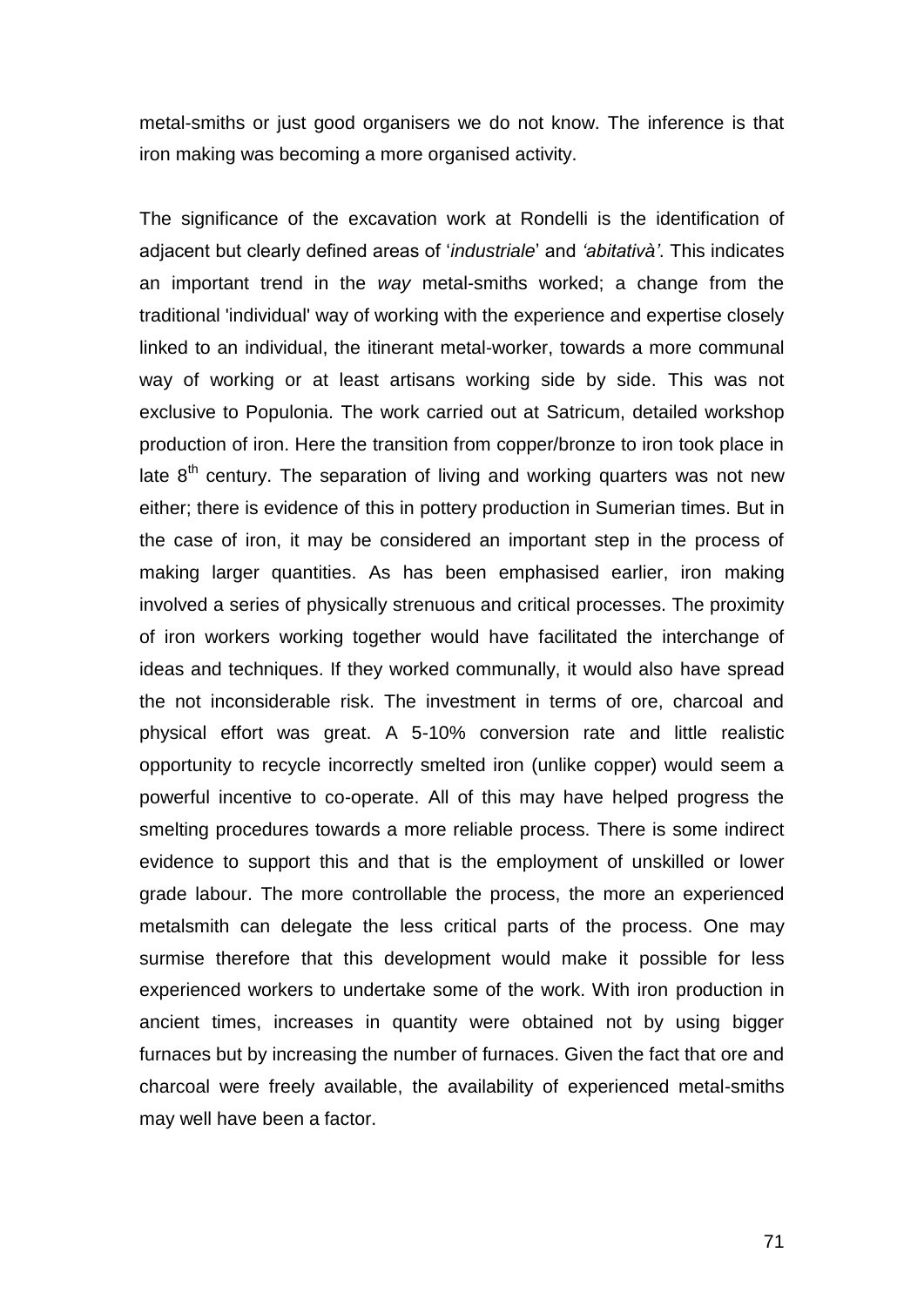# 9 Summary

A critical contribution to the growth of Populonia and its resultant prosperity was its approach. Initially based on making bronze and then iron in volume, it reflected an industrial approach.<sup>232</sup> Populonia became a rich city and successful trading centre. This arose from its ability to harness the plentiful supply of metal ore present in the Colline Metallifere and subsequently iron ore from Elba. It required experienced metal-workers to smelt the ore efficiently. The expertise gained in copper smelting would have been a great benefit in mastering the production of iron. It would also have enabled the transition from bronze to iron to take place comparatively quickly. To this must be added the readiness of local artisans to embrace outside expertise; this, as has been described earlier, was influential. Finally, running alongside this development of technical expertise, was the way in which iron production was organised; more communal working and the introduction of using less skilled labour in the process.

It was these factors which provided a rationale and a sequence of operational steps which resulted in the establishment of a basic iron technology being established; a technology capable of producing usable iron in volume.

The amount of iron produced and the high level of output is, by common consent, the feature which distinguishes Populonia from other western European centres at that time. It is this aspect which will be discussed further in the next chapter.

l  $232$  Scullard, H.H. 144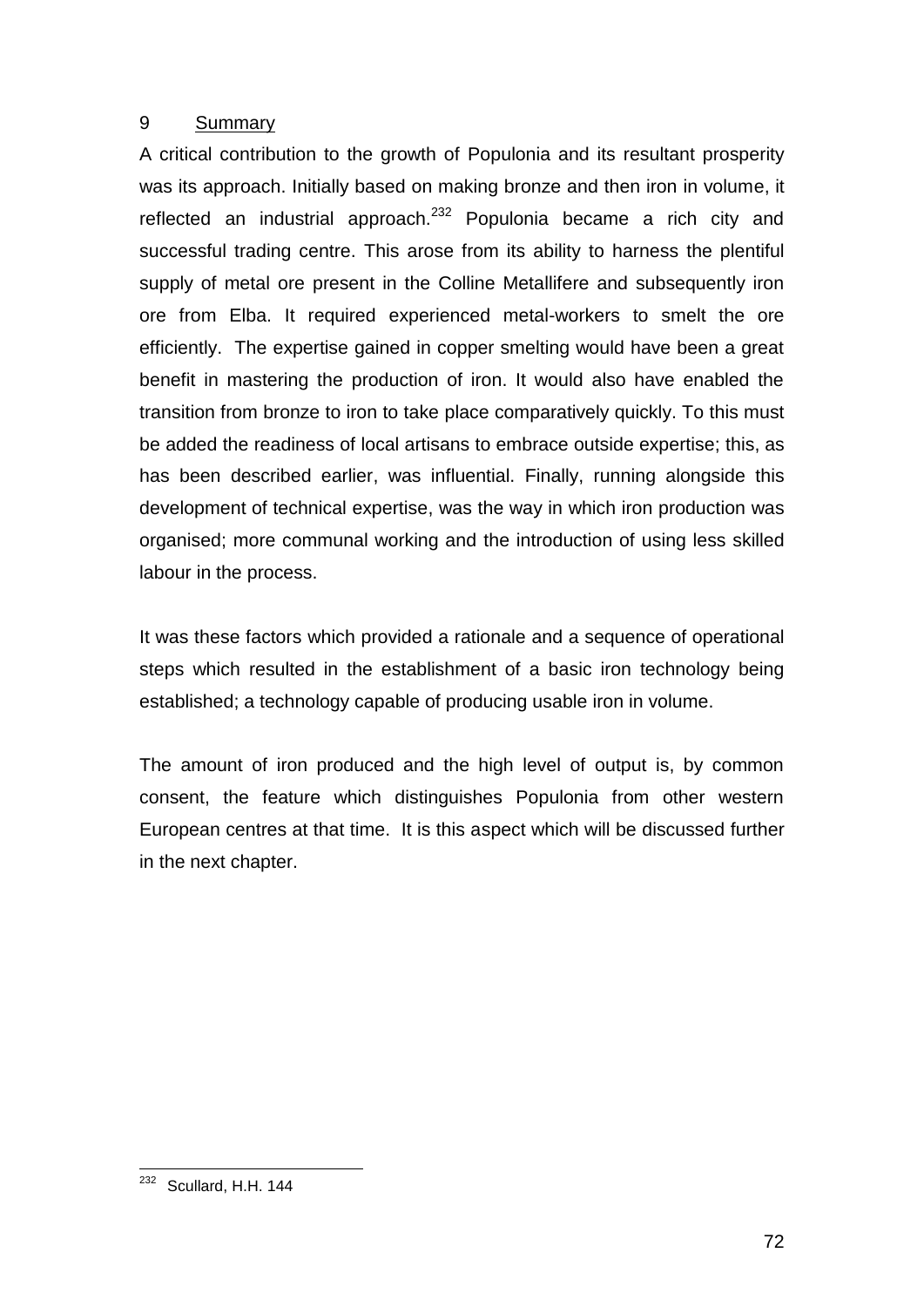### CHAPTER 7 **OUTPUT OF IRON FROM POPULONIA: quantitative aspects**

We now come to the question of amounts of iron produced at Populonia. The evolution of iron technology together with the development of workshop production units was not original or specific to Etruria. What was exceptional, however, was the sheer size and scope of the operations in Populonia over a 500 year period. This can best be illustrated by attempting to estimate the amount of iron produced.

The importance in general terms of Populonia, as an iron making centre, is not in question. It is evidenced by authors such as *Livy 23,45* and *Strabo* V 2.5/6," Populonia was the most important iron making centre until the early empire.' This is supported by the evidence outlined in the previous chapter. Estimates of the amount of iron produced at Populonia, however, have been the subject of debate with estimated outputs ranging from a high figure of 1,000 tons a year to a low of just over one ton a year. The case for the higher figure was put forward by Voss<sup> $233$ </sup> and this estimate was reviewed in an article by Crew <sup>234</sup> which put forward the much lower figure.

All the projected outputs from Populonia are based on the volume and then weight of the slag deposited on the site. It should be noted that both authors acknowledge the imprecise nature of any calculation. Voss comments that the important figure of the total tonnage of slag is not too well documented  $235$  and Crew in his concluding remarks says "Much of this note is clearly speculative, being based on very uncertain evidence and making many assumptions.<sup>236</sup> Notwithstanding that, arguments will be put forward here to suggest a more realistic figure is one that lies between these two figures. Taking account of the comments by Voss and Crew, it suggests an order of magnitude rather than a specific figure.

<sup>233</sup> Voss, O. (1988) 91-100

<sup>&</sup>lt;sup>234</sup> Crew, P. (1991) 109-115

<sup>235</sup> Voss, O. (1988) 92

<sup>236</sup> Voss, O. (1998) 114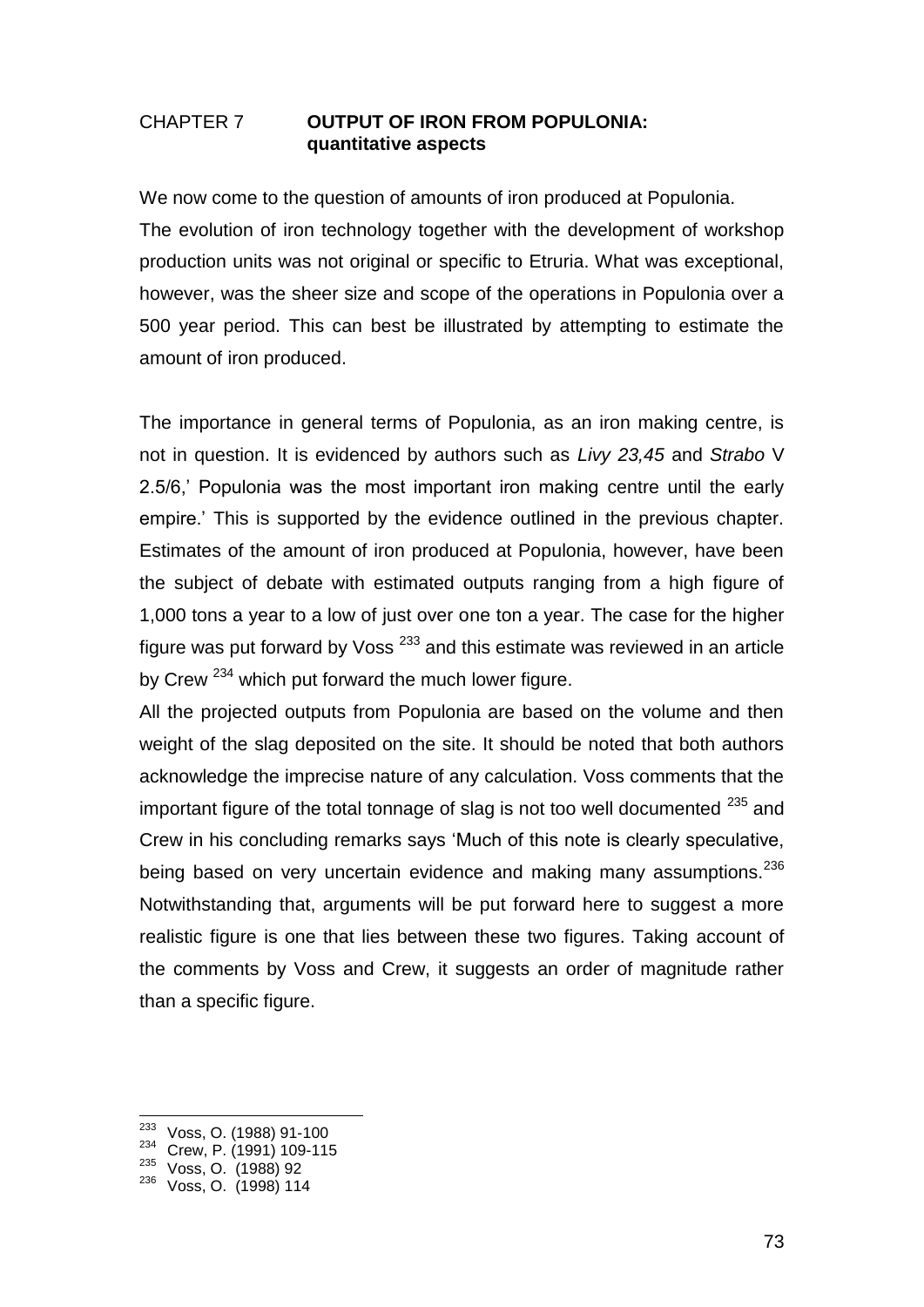The relevant data was obtained by observation and basic measurement which provided an estimate of the overall amount of slag deposited on the site at Baratti. It goes back to the middle of the nineteenth century, when Simonin reported the size of the slag deposit at the Baratti beach as follows; a mountain of slags with an average height of 2 metres over a distance of 600 meters along the beach. $237$  A further assessment of the site and the size of the slag was reported in articles by Dompé, <sup>238</sup> Fossa-Mancini. <sup>239</sup>and D'Archiardi<sup>240</sup> written between 1921 and 1927. These gave an estimate of the area of the site covered by slag of 200,000m² and to a depth of more than 2 meters *in* some places. (my italics)

The basic problem with estimating slag deposit volumes is that from about 1915 and continuing into the 1960"s, substantial quantities of slag were removed for re-smelting at Piombino and beyond. Earlier estimates cannot be checked therefore. So we are faced with the question of accuracy of the estimates of the total volume of slag on the site; it is one of scale.

An assessment of this data together with factors which influence the determination of the total potential weight of iron produced from the volume of slag will be reviewed. Voss's calculations of the total iron output were based on slag deposits of 400,000m<sup>3</sup> (an area of 200,000m<sup>2</sup> and a depth of 2m). The main reasons put forward by Crew to question Voss's output estimate concern two main areas:

- 1 An exaggerated assessment of the total volume of slag/deposit produced during the overall period of smelting activity at Populonia and the subsequent conversion of this into the quantity of iron slag
- 2 Queries about the composition, origin and dating of the slag; the significance of earlier copper smelting

<sup>237</sup> <sup>237</sup> Simonin, M.L.(1858) writes "Sous Populonia, c"est une veritable montagne de scorie de fer, que l"on voir encore aujourdhui vers le ravage et le long du rivarge lui-même, sur une longueur de plus de 600 mètres et un hauteur moyenne de 2 metres, une immense depot de ces scories, que viennent batter les eaux de la mer"

<sup>238</sup> Dompé, L. ( 1921).

<sup>239</sup> Mancini, E. Fossa. (1922)

<sup>240</sup> D"Archardi,G.(1929)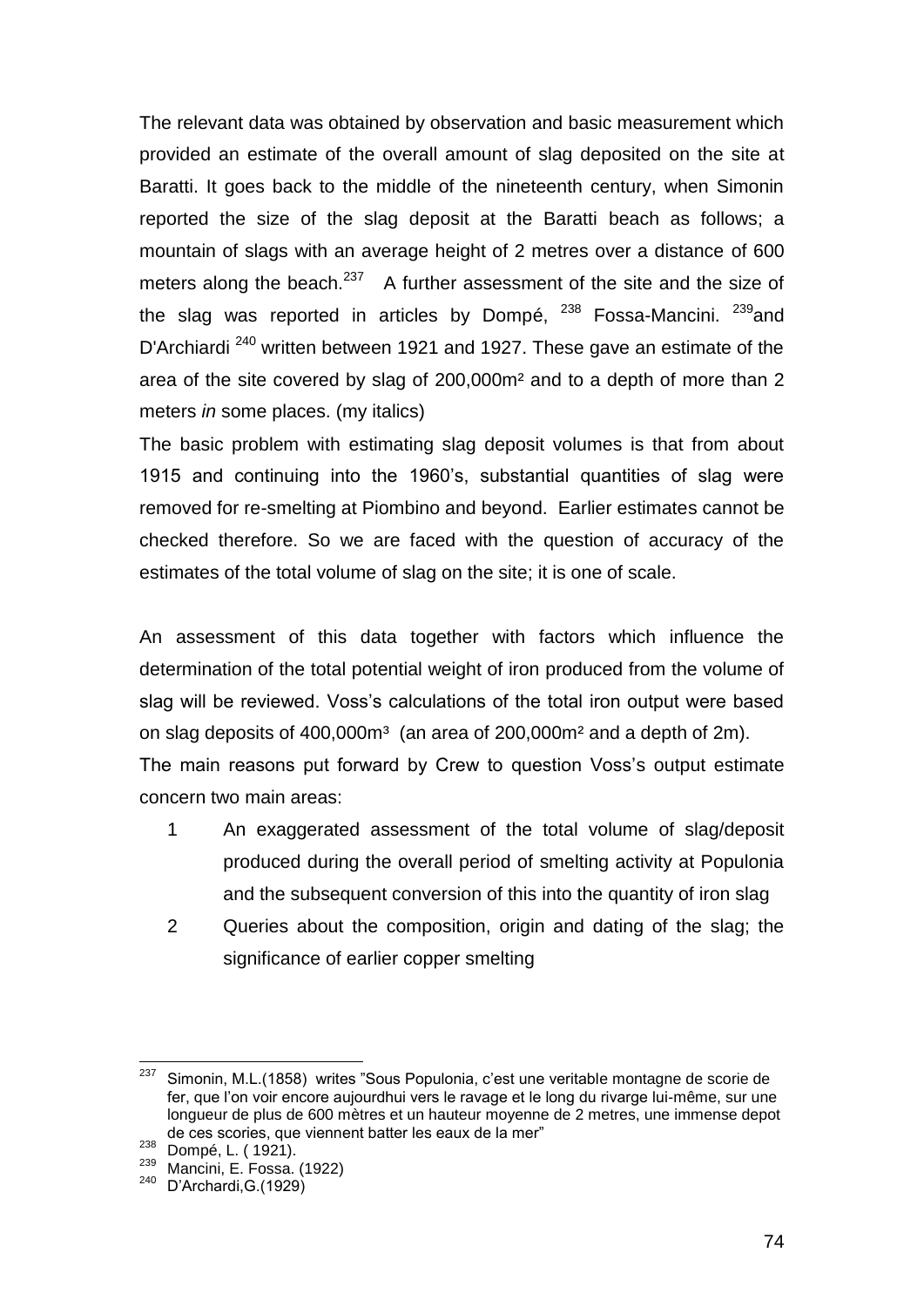This last point will be discussed firstly. The extent of slag arising from copper smelting naturally materially affects the amount of iron produced on the site. This was considered a significant, albeit debatable point, when Crew wrote his article in 1991; it is now far less so. Crew referred in his concluding remarks to the need to clarify uncertainty about the provenance and dating of the different slags. This referred to the relative importance of copper and iron smelting and the appropriate dates, Etrusco-Roman or mediaeval. This aspect has now been largely clarified in the past ten years as a result of extensive analytical work carried out on the site at Baratti<sup>241</sup>by Benvenuti in 2000 and more recently by Chiarantini<sup>242</sup> in 2009

The existence of copper slag together with iron slag does complicate the issue. Its presence is not in question. Copper slags have been recorded in the Porcareccia area.<sup>243</sup> Minto recognised that this related to an earlier phase of copper/bronze production but was superseded in the  $5<sup>th</sup>$  century by iron. There were also indications that a significant proportion of the slag accrued from a relatively later period of metalworking but within the period under review. And indeed, the more structured programme of archaeometallurgical studies mentioned above confirmed this. The results referring to early copper smelting were quoted and discussed in the previous chapter.<sup>244</sup> In brief, the chronological sequence obtained from that data can be summarised as follows: copper smelting 9<sup>th</sup> to the 8<sup>th</sup> centuries BC, copper to iron transition 8<sup>th</sup> -  $7<sup>th</sup>$  centuries BC, mainstream iron smelting from  $6<sup>th</sup>$  century BC onwards. The question of whether some of the slag was of Mediaeval origin was raised by Crew. There is evidence of large copper slags, radiocarbon dated to the  $12<sup>th</sup>$  and  $13<sup>th</sup>$  centuries AD at Madonna di Fucinaia,  $245$  on Elba, and on the coastal region of Tuscany but there is no direct evidence for this mediaeval slag on the Baratti site. Two types of iron slag were identified by Voss which related to radiocarbon dates of 465 and 170 BC both plus or minus 100. Both fall into the category of Etruscan or Etrusco-Roman iron production. Recent

<sup>241</sup> <sup>241</sup> Benvenuti,M *et al* (2000) 67-76

<sup>242</sup> Chiarantini,L.*et al* (2009) 1626-1636

<sup>243</sup> D"Archiardi, G. (1929) Minto, A. *Studi Etruschi 23 291-319;* Martelli, M (1981) and others

Chapter 6, above 59-60

<sup>245</sup> Voss, O (1998) 97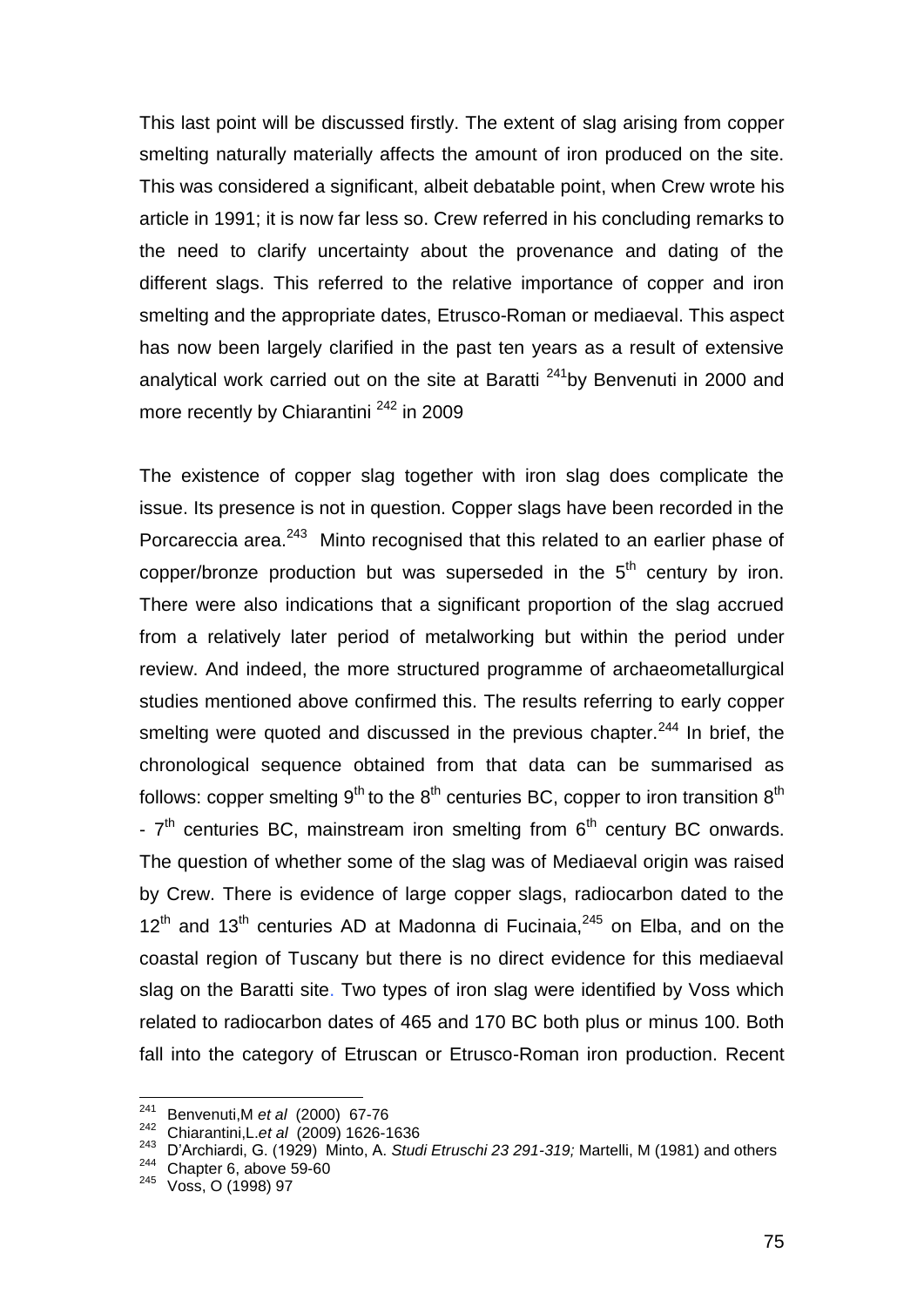work clarifies both the dating issue of the copper smelting, namely  $9<sup>th</sup>$  to  $7<sup>th</sup>$ centuries BC as well as the question of quantity of copper slag. An analysis of the cross section of the various layers of the stratigraphic columns was given. 246 A visual assessment showed the layers attributable to copper based slag were of the order of 5-10% of the total.<sup>247</sup> Crew had earlier estimated this figure could be of the order of 50%. None of the samples tested were dated later than the end of the first millennium.

The next area to consider is the estimate of the overall amount of deposit, then slag and finally iron slag. Voss begins with the estimates reported by Simonin, Dompé, Fossa Mancini and D'Archiardi of 400,000m<sup>3</sup> of slag, covering an overall area of 200,000m². <sup>248</sup> SimonIn"s estimate of 600 metres of beach line covered with slag would, I believe, have been a reasonably accurate one. It should be added though that no depth dimension is given. Similarly, the figure of 200,000m², 20ha, from Dompé *et al* in the 1920's would also have been derived from a reasonably systematic approach. This area was determined after all at a time when the removal of slag for reworking was at its earliest stage. Minto outlines on a scale map two areas as follows; "*Le zone tratteggiate sono riprodotte nelle carte special'* (c25ha) and *'Limite approssimativo della zona industriale con resti dei forni e discarichi di scorie* (c100ha). Although the book and map were published in  $1943$ ,  $249$  Minto had been working on the site since the early 1920"s. It is reasonable to assume then that an area of 20ha may be on the low side. One may comment though on the accuracy of the figure of the mean depth, one of 2 meters over the whole site. Although we are told that there were certainly places where the slag was 2 meters deep and more, an indication of its depth is clearly demonstrated in photographs taken of the site before the major removal of the slag for re-smelting.<sup>250</sup> These showed the slag to be deeper than the height of the tombs which were subsequently brought to light when the slag was removed. However, it would have been very time consuming to have

<sup>246</sup> Chiarantini,L *et al* (2009) 1628 layers, Z and W&Y are predominately copper based slags:

slays,<br><sup>247</sup> Chapter 6 p58 n194

<sup>&</sup>lt;sup>248</sup> Site map and schematic diagram from Crew; see Appendix 1

<sup>249</sup> Minto, A. (1943) maps at the end. See Appendix 2

<sup>250</sup> Minto, A.(1943) TAV VII 1&2 and Wrubel, W. *Studi Etruschi 3* 397-409 TAV XLV-XLVII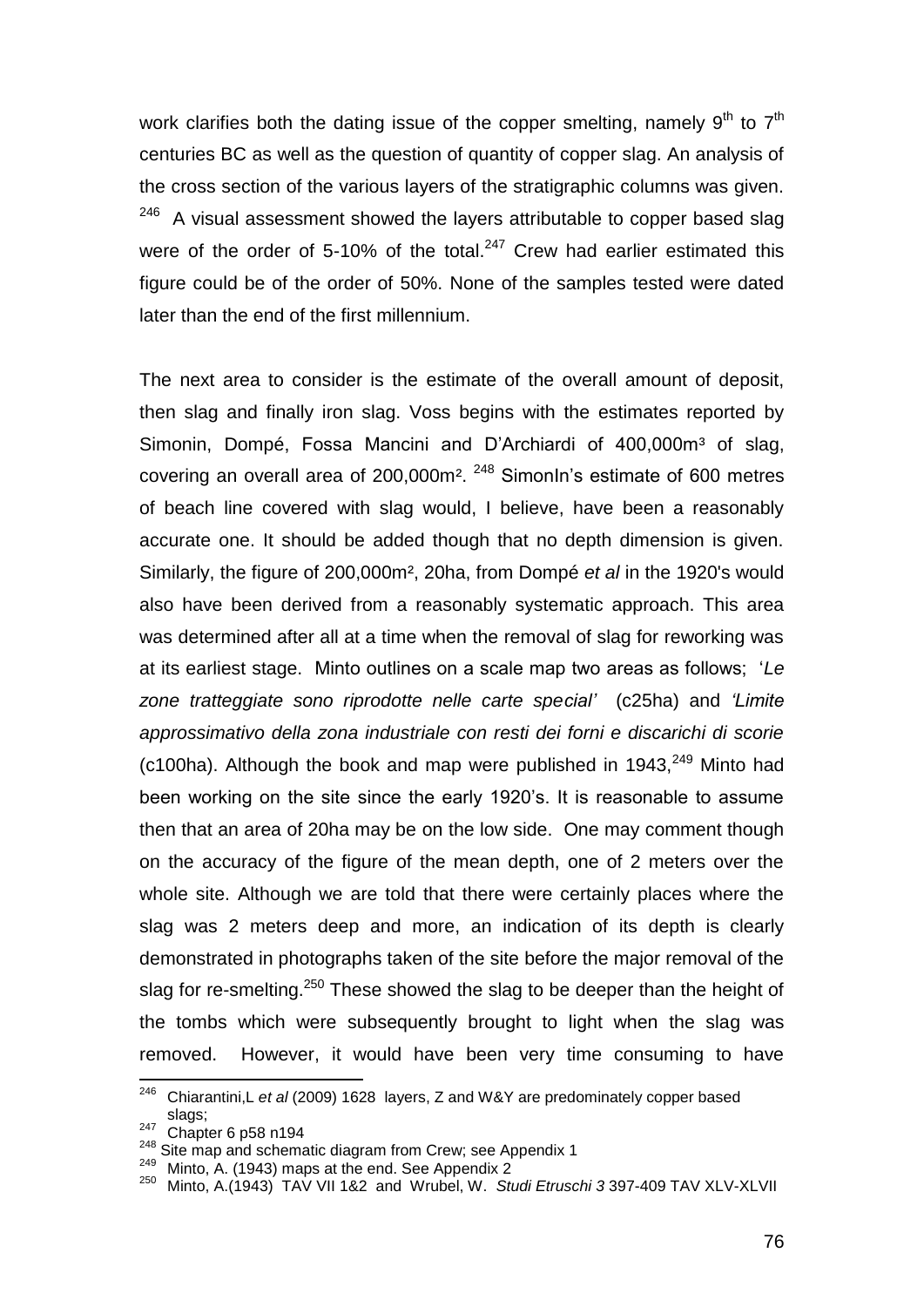assessed the mean depth throughout the whole site and it was after all not a core part of the findings of their work. Also slag may well have been deposited in a series of mounds rather than uniformly spread around the site. On balance therefore allowing for a possible questionable estimate of the slag depth over the whole site, perhaps an average of between one and two metres would represent a more cautious approach. This would equate to total of slag and debris of 300,000m<sup>3</sup>. In any event, whether the reduction is in the depth or area of the site, a reasonable and perhaps conservative assumption would appear to reduce the overall volume of slag/deposit by 25%.

Crew comments that a deposit covering 20Ha would effectively cover the whole site  $251$  and considers the total volume to be just too large. (I believe this point has been adequately covered in the paragraph above.) His comments are based on comparative data of output from early iron working sites in the UK, Sweden and Poland. Crew also makes the point that with at an output of 1,000 tonnes per annum, the result of Voss"s calculations, the resultant impact on the demand for charcoal and therefore woodland would be too severe. This output figure would require a total of 2-3 million tons of charcoal that in turn would require 2-3,000 square km of forest, or every year between 2 and 6 square km. Both factors bring into question the high level of output of 1,000 tonnes a year. To overcome these reservations, Crew restricted his calculations to an area covering San Cerbone and Casone only (2.5% of the total site). Here the slag was known to be of Etruscan origin. From this area, a figure of 9,000 was arrived at, using the basis as outlined in his article, which converts to a production of 1,400 tons of metal over the 500 year period.<sup>252</sup> Whilst this is a valid exercise to estimate the output of this particular area, it cannot be taken as an estimated output of the site as a whole. It represents only 2.5% of the total site, albeit the area we know most about. Therefore the slag on the majority of the site remains unaccounted for. This approach will not be pursued further.

 $251$  An area of 20ha with a beach length of 600m would mean the slag deposits would extend 330m inland. See Appendix 1

<sup>252</sup> Crew, P. (1991) 112-113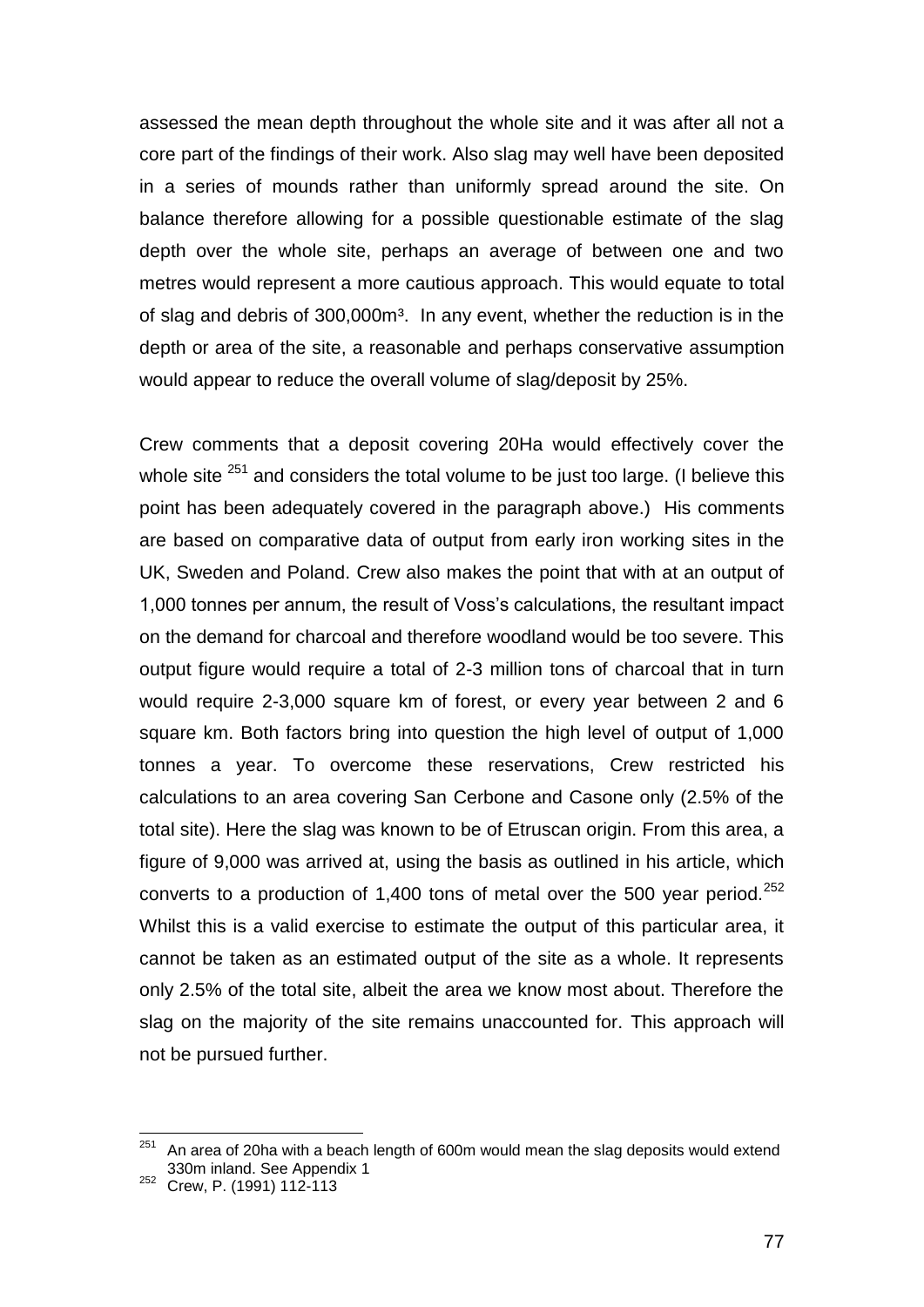To return then to an estimate of the amount of iron produced on the whole site, the first step is to translate the total volume of slag in its broadest form, i.e. true slag and debris into a weight of iron slag. Voss's figure was 400,000m<sup>3</sup> of 'slag'. It is suggested above that this be reduced to 300,000m<sup>3</sup>. In addition, the proportion of copper slag as part of the total slag was mentioned by Crew. This was assessed, rather roughly, as lying between five and ten percent based on recent studies.<sup>253</sup>

A second factor to be taken into account is the percentage of debris in the slag that is charcoal, furnace lining material and large stones from the furnace structures. Voss estimates this at 20% and Crew at 60%. No mention is made in a detailed stratigraphic analysis of the slag  $254$  that over half of the deposit or slag tested was debris. Nor I guess would it have been particularly relevant in a detailed compositional analysis of the slag. The 60% figure is based on a visual assessment of the existing beach. However, more accurate data relating to slag deposits has recently become available and based on experimental work; and a figure of 50% debris in the total deposit has been estimated; this figure will be used.  $255$  I am indebted to Prof Th. Rehnen for providing this information as well as that for a correct density figure to be used (see below). The net result in the total volumes of *iron* slag of these suggested changes are ;

| Original volume assessment                      |         | 400,000 m <sup>3</sup> of slag/debris |
|-------------------------------------------------|---------|---------------------------------------|
| Less 25% for depth adjustment                   | 300,000 | $\overline{\mathbf{1}}$               |
| Less $7\frac{1}{2}\%$ deduction for copper slag | 280,000 | . .                                   |
| Less 50% allowance for debris                   |         | 140,000 $\mathrm{m}^3$ of iron slag   |

This compares with the estimate of  $320,000$  m<sup>3</sup> given by Voss which was based on an initial volume of 400,000m<sup>3</sup> of slag/debris with a 20% allowance for debris and no allowance for copper slag

The density of the iron slag is required to convert its volume into weight. Voss used a figure of 5. Crew put forward a figure of 3.5gm/cc based on work by

<sup>253</sup>  $\frac{253}{254}$  See n 194 above

<sup>&</sup>lt;sup>254</sup> Benvenuti *et al* ; (2000) 72<br><sup>255</sup> Behren Th. (2004), Marca

<sup>255</sup> Rehren, Th. (2001) *Meroe, Iron and Africa* Mitteilungen der Sudanarchaolischen gesellschaft zu Berlin. MittSAG 12,2001, 103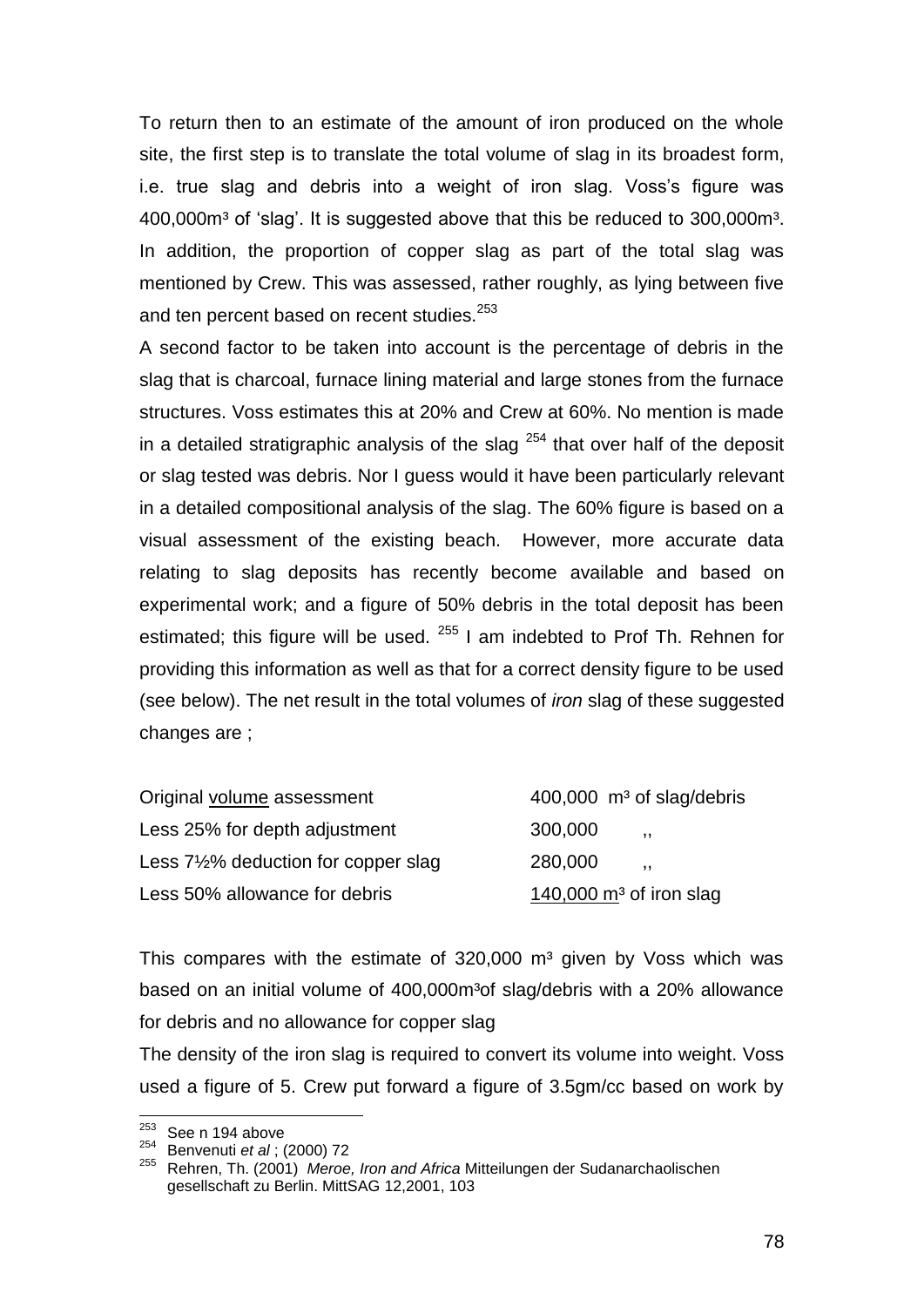Sperl.  $256$  Figures quoted by Benvenuti  $257$  separate the densities (specific gravity) of furnace conglomerates < 3 gm/cc, furnace slags 3-4gm/cc and tapped slags >4 gm/cc. However these figures do not take account of porosity, the amount of material that lies between the pieces of slag. A more accurate overall effective slag heap bulk density figure, based on experimental work, would be 2.<sup>258</sup>

To convert the volume of iron slag into a weight of bloom iron Tylecote's experimental work on conversion rates was used. <sup>259</sup> In addition, Crew has suggested that the result of part smithing could account for 20% of the slag and this has been taken into account.

Following on from the table above;

Total figures for the 500 year period.

| VOLUME of iron slag<br>Less 20% due part smithing                                                      | $140,000 \text{ m}^3$<br>$110,000 \text{ m}^3$ |                                 |  |
|--------------------------------------------------------------------------------------------------------|------------------------------------------------|---------------------------------|--|
| <b>WEIGHT</b><br>Weight of iron slag; density $@$ 2<br>Conversion of slag to bloom iron $\div 4^{260}$ |                                                | 220,000 tonnes<br>55,000 tonnes |  |
| Bloom iron > IRON                                                                                      | less25%                                        | 40,000 tonnes                   |  |
| Average annual output -500 year period                                                                 |                                                | 80 tonnes per annum             |  |

The 25% reduction figure used is to convert bloom iron into bar iron, a suitable state for transfer to the smithing operation. At that stage, a further loss will be sustained at the smithing stage may be as much as 25% but for the purposes of determining amounts of usable iron" available to satisfy the market, the loss will be off set by incorporating reusable iron. It should be stressed that these proportions and amounts reflect orders of magnitude only.

<sup>256</sup>  $\frac{256}{257}$  Sperl, G. (1980) 13 in Crew, P. (1991) 110

<sup>257</sup> Benvenuti,M. *et al* (2000) 69

<sup>258</sup> Florisch, N., Llubes, M., Téreygeol, F., Ghorbani, A., Roblet, P. communication through Th. Rehren

<sup>&</sup>lt;sup>259</sup> Voss:88 and Crew, 110 Tylecote's 'Mechanism of the Bloomery Process in Shaft Furnaces' 1971 yielded a slag to iron ration of 3.2:1.and a later result in Denmark but for 2<sup>nd</sup> to 3<sup>rd</sup> century AD 5.3:1

<sup>260</sup> Ref footnote 259 above; a figure of 4 has been used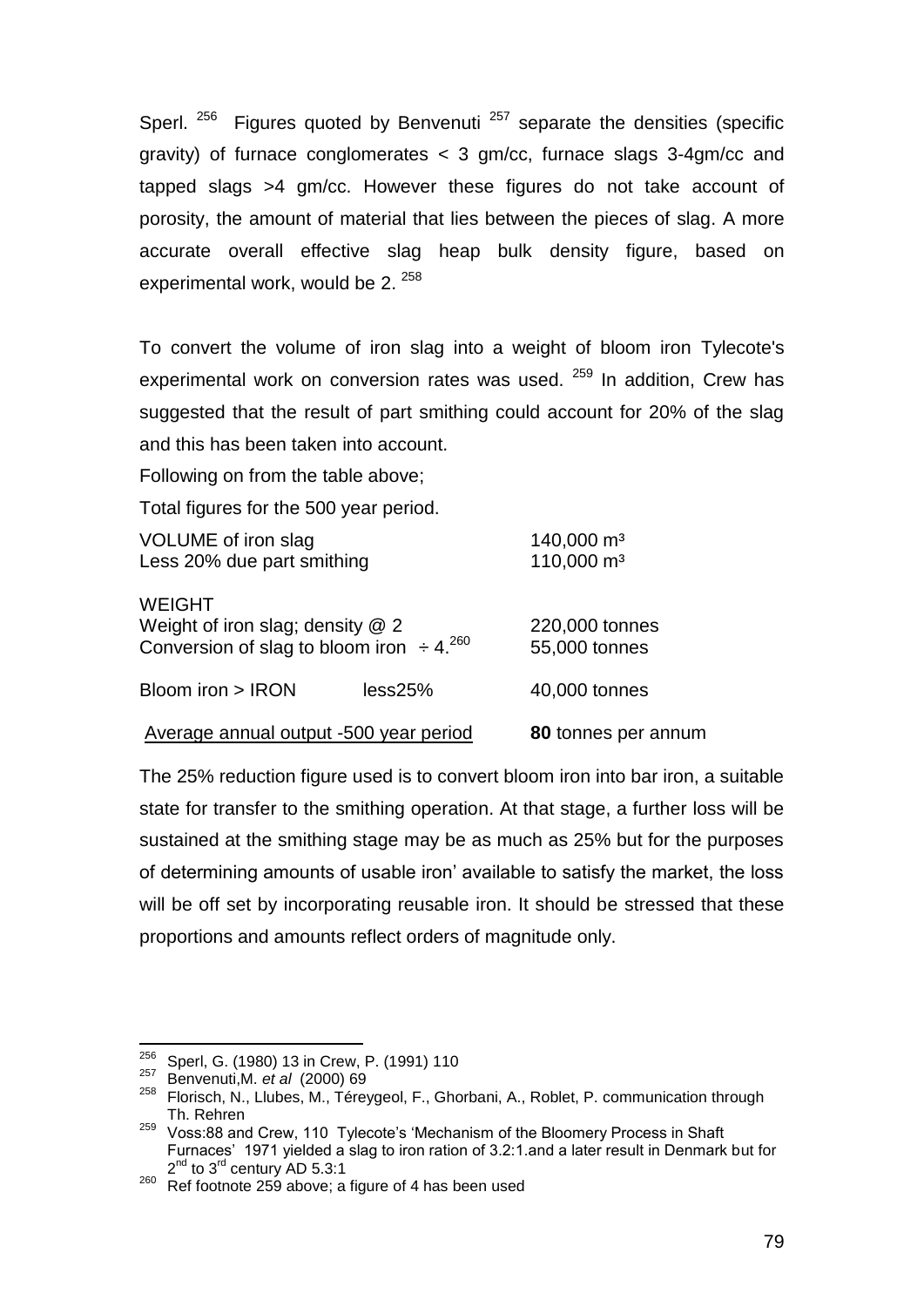All 6 digit figures have been rounded to the nearest 10,000 but adjustments made on the original figure

This estimate of output over a 500 year period equates to an average annual output of 80 tonnes a year. An average annual output figure is also helpful in that it enables the output at the latter part of the period to be arrived at. The output began effectively from a very low level in the  $6<sup>th</sup>$  century and reached its peak during the  $3<sup>rd</sup>$  century.<sup>261</sup> The highest output would therefore be roughly double the average figure or about **150 tonnes pa.**

Another approach to translate slag weight into iron weight is based on purely theoretical considerations of unknown ore quality and analysed slag chemistry.

A theoretical conversion rate based on an actual slag analysis, FeO 70%:  $SiO<sub>2</sub>$  30% and estimates of the ore composition of 80:20 and 85:15 FeO: $SiO<sub>2</sub>$ gave a conversion rate, 100Kg slag to 39 or 78 Kg of iron depending on the quality of ore. **<sup>262</sup>** That is 3 to 6 times greater than conversion of 13kg from 100kg slag arrived at by the estimated determined above. Significantly though, Rehren"s calculations illustrate the massive effect that ore quality has

Using a slag composition of 70:30 FeO: $SiO<sub>2</sub>$  being derived from using two grades of ore; one 80% FeO, 20% SiO<sub>2</sub> and the other 85%FeO.15% SiO<sub>2</sub>, the theoretical amount of iron resulting from these combinations can be calculated relating to 100 Kg slag

| <b>ORE</b>                                     | FeO | SiO <sub>2</sub> | <b>SLAG</b> | FeO | SiO <sub>2</sub> |  |
|------------------------------------------------|-----|------------------|-------------|-----|------------------|--|
| $\left( \begin{matrix} 1 \end{matrix} \right)$ | 80  | 20               |             | 70  | 30               |  |
|                                                | 120 | 30               |             | 70  | 30               |  |
| net FeO; 120 - 70 = 50 FeO x 0.778 > 39        |     |                  |             |     |                  |  |
| 100kg of slag is equivalent to 39kg Iron       |     |                  |             |     |                  |  |
| 2)                                             | 85  | 15               |             | 70  | 30               |  |
|                                                | 170 | 30               |             | 70  | 30               |  |
| net FeO 170-70=100 x 0.7778 >> 78 kg iron      |     |                  |             |     |                  |  |
| 100kg of slag is equivalent to 78Kg Iron       |     |                  |             |     |                  |  |

In the calculations above: based on 220,000 tonnes slag, this yielded 40.000 tonnes of iron Or 100 kg slag yielded 18kg iron

<sup>261</sup> <sup>261</sup> Romualdi, A. (1993) & an unpublished paper Guideri, S., Benvenuti, M., Chirantini,L. given at a seminar at Populonia (2005)

 $262$  These calculations are based on a model designed by Prof Th Rehnen For comparative purposes, we may calculate an optimum conversion from slag to metal using compositional data from slag from the Baratti site and two grades of ore; good and meduim. Details of the analysis of both tapped and furnace slag from three parts of the site, poggio della Porcareccia, Casone, and Baratti beach deposit, gave an average FeO % of 72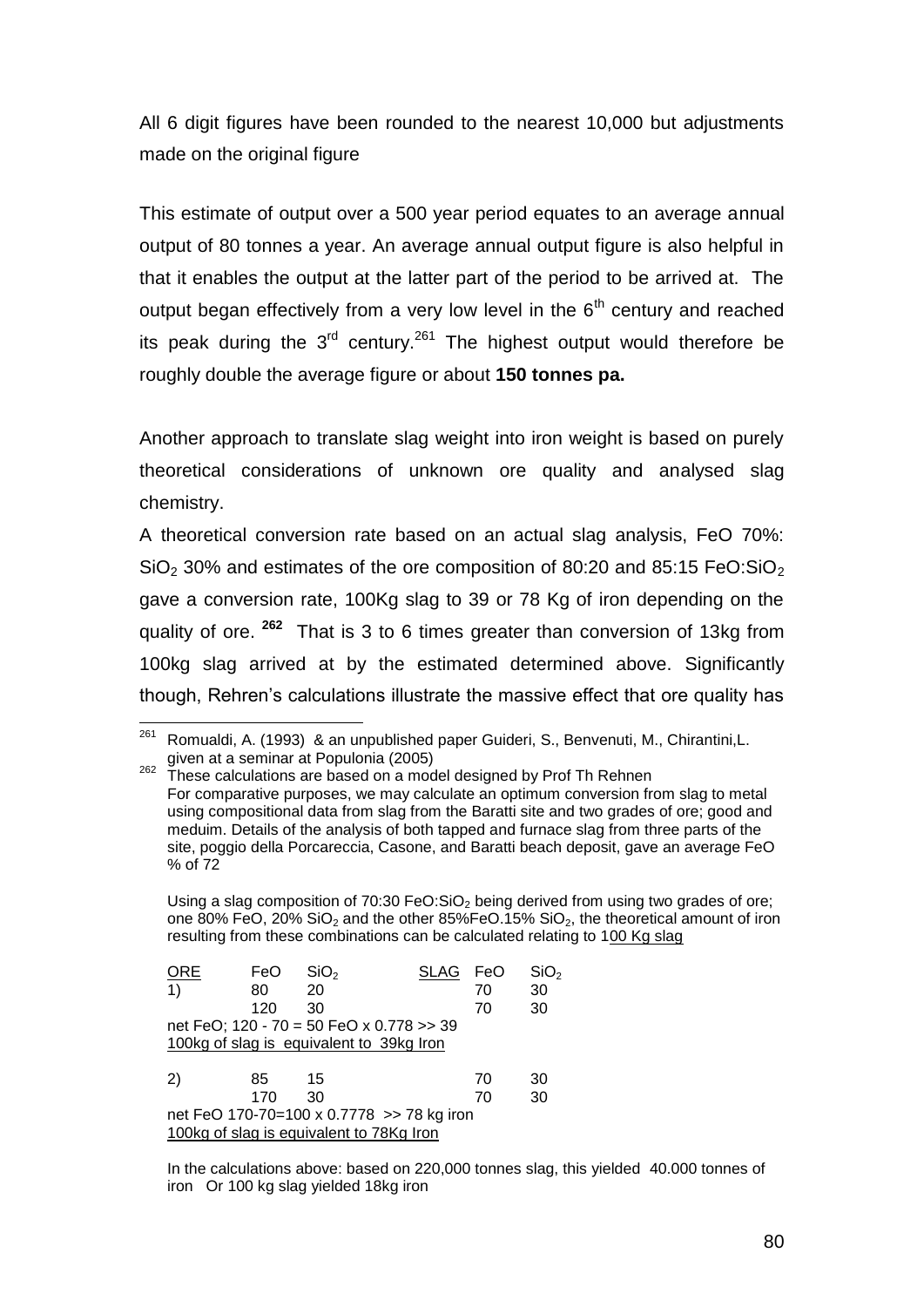on iron yield, which may well have been a major reason for selecting the rich ore from Elba as the basis of this industry. Richer ore not only implies higher metal yield, but also a much better ore to fuel ratio due to the lower amount of slag that needs to be formed and melted. <sup>263</sup>

The average output figure of 80 tonnes per annum could therefore be viewed as being on the low side

It would be correct also to mention other factors which would have impacted on the output at Populonia but about which to date no reliable information is available. These may be summarised as follows:

- although the details of the area and volume of the slag/debris cannot be checked, at least tolerance levels can be introduced. The extensive metallurgical data however has been taken from only one part of the site.
- no account has been taken, in terms of output, of the 80 metre stretch of beach which is now underwater due to a rise in the sea level of some 2 – 2.5 metres.
- It is believed that significant quantities of bloom iron were taken from the site for smithing elsewhere.
- Importantly, as has been stressed, the estimates have been used in calculations, some more speculative than others so the derived output figure of 150 tonnes pa must be seen as one that reflects an order of magnitude.

One way of assessing whether such an output figure is reasonable or not is to estimate the facilities required to produce such an amount. The charcoal required to produce Voss's original total estimate of 600-1,000 tons pa (300- 500,000 tons total output) was 4-5,000 tons. The reduced estimate of 150 tons of iron production would then require 800-1000 tons pa of charcoal, still a considerable quantity but one that could be supplied from about one half of a

<sup>&</sup>lt;sup>263</sup> Rehren, Th. private communication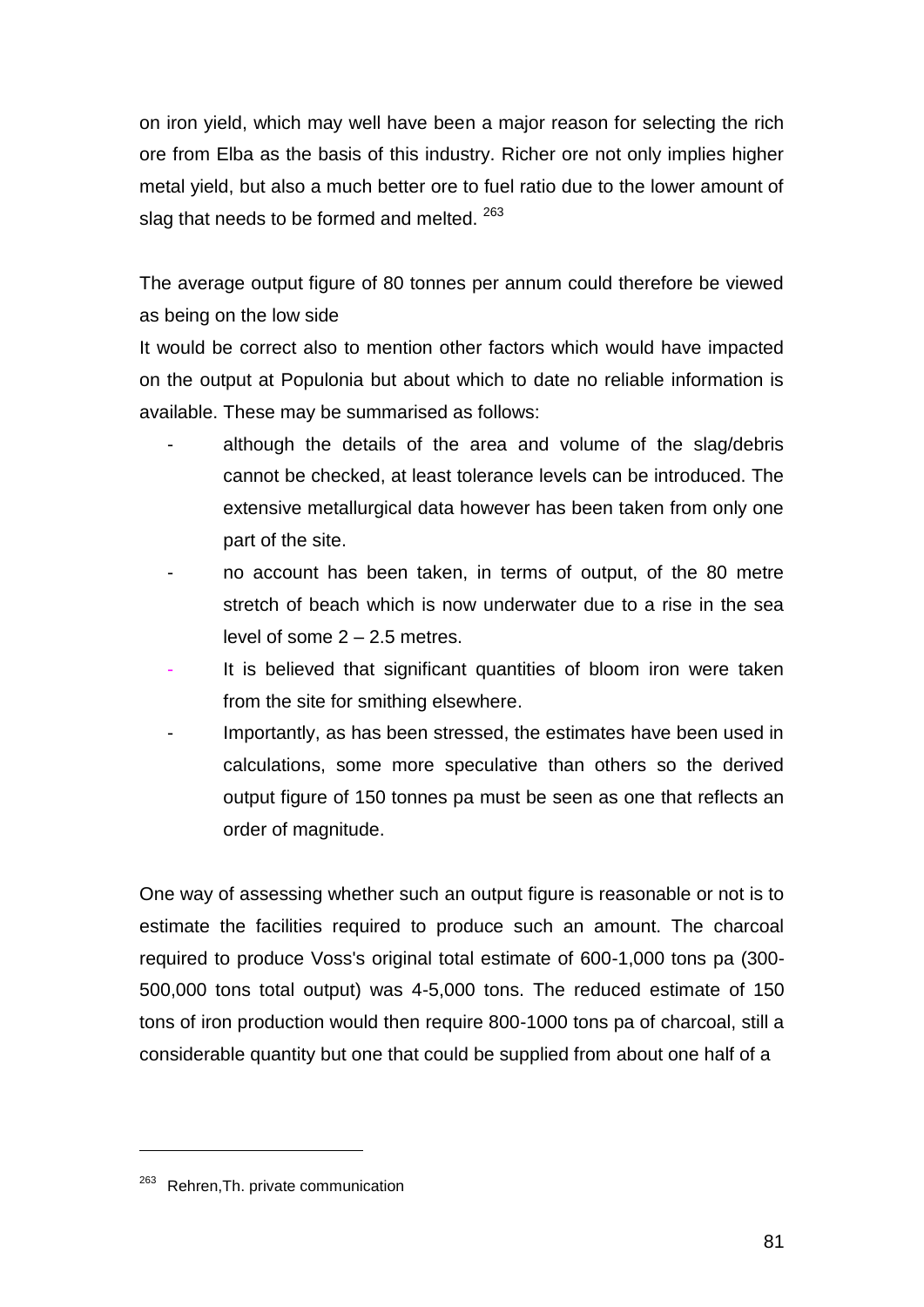square km of woodland.<sup>264</sup> The other resource is, of course, production capacity or the number of furnaces required. Although we are dealing with large scale production by ancient standards, the production unit was a batch of smelted iron from one furnace, a comparatively small figure. Rough estimates can be given as follows; a furnace (slag tapped) can be loaded three times for each smelt. This would yield some 3x5 kg or 15Kg of iron. If the furnace operates say 2-3 times a week and for 45 weeks a year it would produce 1.7 tons pa. This may be on the high side as it assumes efficient operation but on that basis an annual output of 150 tons a year would require 80-90 furnaces. This would equate to 4-5 workshops using the figure of 20 furnaces per workshop (21 were found at Rondelli). At the end of the period at Populonia, with the output at its maximum of 150 tonnes a year, 90 furnaces in 4-5 such workshops would be required; not an insuperable number.

These output figures are large by any standards in ancient times. In the  $17<sup>th</sup>$ century, the output of iron and steel in the present day United Kingdom was some 25,000 tons a year.<sup>265</sup> And the population, at that time, was five and a half million. An output in the low hundreds some 1800 years earlier must count as a major achievement.

In Populonia, to achieve that level of production, advancement in two critical areas would have been necessary. Firstly, a reliable and practical process would need to have been in place, an integral part of which will have entailed an understanding of key practical elements necessary to exercise control of the process. The development of such a technology would have been a basic prerequisite to enable iron to be produced in volume, a transformation from a speciality craft activity into a high volume (comparatively) commodity enterprise. Not that the iron produced was uniform and consistent in to-day's terms. Surveys have been carried out which showed the carbon contents

<sup>264</sup> <sup>264</sup> Voss, O. (1988) 98 Averages of the quoted figures have been used in this summary. For an iron output figure of 400,000 tons, the charcoal usage is 2.5 m tons over a 500 year period. This gives an annual figure of 1,250 tons of charcoal being required in the production of 100 tons of iron. 1ha of woodland can produce 20 tons of charcoal. So 45 Ha (1/2 km²) of woodland would be required each year On a regenerative period of 60 years, this is sustainable.

<sup>265</sup> years, uns is successive.<br><sup>265</sup> Aiano, R. in White, K.D. (1984) 216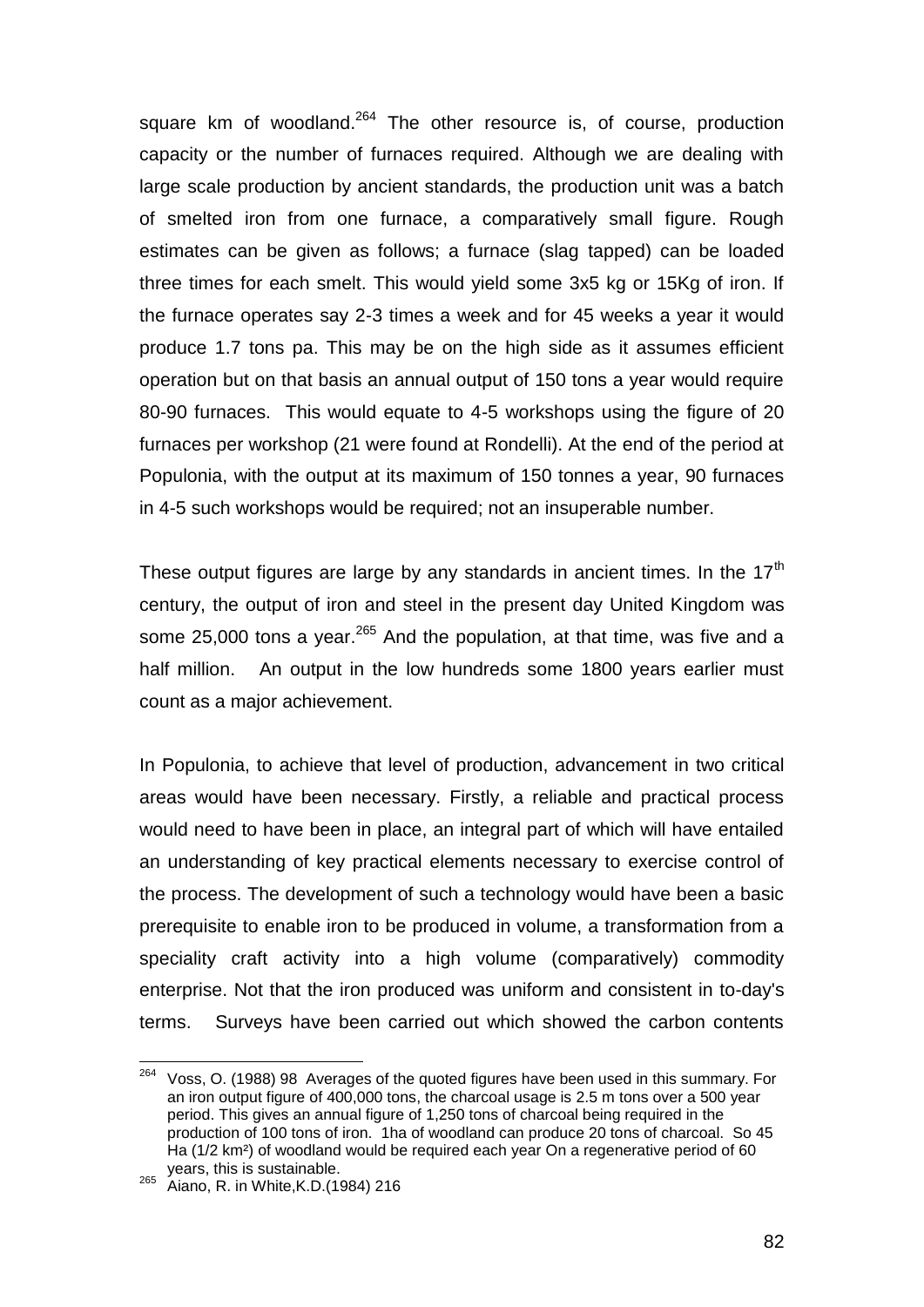covered a wide range,  $266$  evidence therefore that the carbon content of iron produced was variable. <sup>267</sup> However, production in Populonia was sustained over a 500 year period suggesting the iron produced was usable and satisfied a demand.

The second area where changes are likely to have taken place was in the way production was organised. As has been mentioned earlier here, we have evidence of semi-skilled or unskilled workers, "foreign and of low grade" being used  $268$  perhaps to perform the less critical parts of the process, bloomsmithing for example. One could surmise for example that a skilled metal-smith would then have more time to concentrate on the more critical aspects of the process and/or cope with the increasing production requirements.

The Roman acquisition of Etruria and certainly in Populonia appeared to have an impact. A marked increase in the amount of iron production coincided with the new Roman presence and was reflected by an expansion of new buildings. The improvement in the social and economic conditions has been attributed in part to the increased activity in iron production and in turn to a change in the organisational system. $269$  The rise in production levels during the 3<sup>rd</sup> and 2<sup>nd</sup> centuries BC implied a major reorganisation.<sup>270</sup> That the Romans would take an active interest in mining and smelting operations is not too surprising. The demand for iron was increasing and they rightly considered the supply of metals to be of strategic importance. Evidence is available of attested appointments for officers to control or manage mining operations. In particular, "*procurators ferrariarum'* were senior Imperial officials and for privately leased ironworks "*conductores ferrariarum'* <sup>271</sup> Whilst these appointments refer to operations outside mainland Italy and were attested during the early years of the Empire, they demonstrate the importance

<sup>266</sup> The carbon content, degree of carburisation, is an important factor determining the physical properties of the iron and illustrates the

<sup>267</sup> Rehder, J.E. (2000) 131-132

<sup>&</sup>lt;sup>268</sup> Maggianni, A.4 see previous chapter p67 n215; Romualdi, A. (1993) 108

 $\frac{269}{270}$  Romualdi, A. (1993) 126.

<sup>&</sup>lt;sup>270</sup> Guideri.S. Benvenuti,M, Chiarantini,L (2005) unpublished; Seminar at Populonia..<br><sup>271</sup> Bobder J.E. (2000) 44

Rehder, J.E. (2000) 41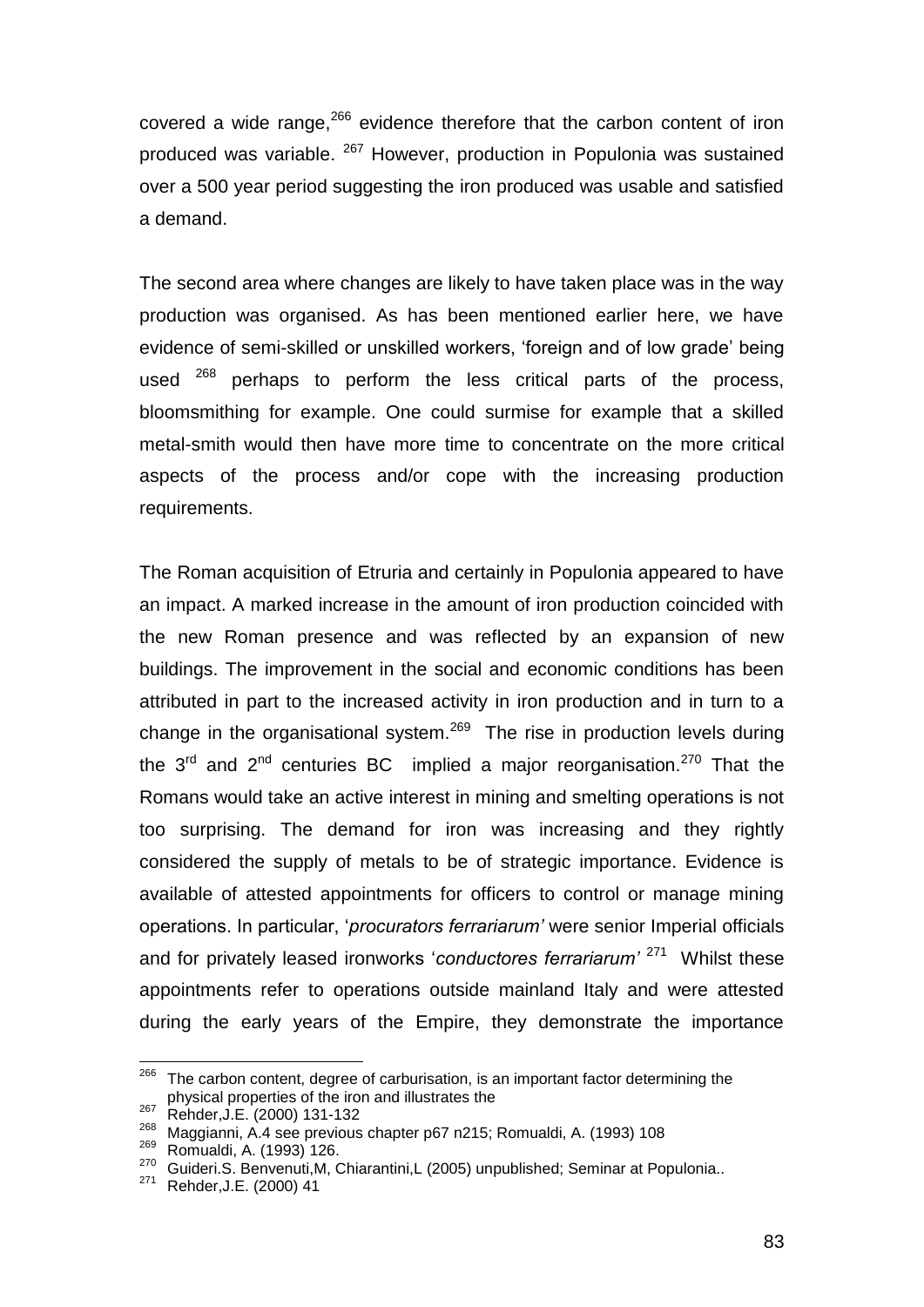attached to mining by the Romans. It is likely therefore, that Rome took an active interest in the overall management at Populonia including, for example co-ordinating the supply of ore and charcoal. Their ability to manage sizeable projects is not in doubt.<sup>272</sup> There is no evidence, however, of their involvement in any of the technical aspects.

To conclude, it is perhaps this first in 'industrial' scale operations in a technically difficult field that is one of the Etruscans' most noteworthy achievements. Building on their metallurgical expertise gained with their copper/bronze working background and the material benefits arising from that, they exploited initially local and then Elban ore resources. This background expertise will have contributed in the development of an iron smelting process comparatively quickly and effectively. Whilst being open to outside help and advice from overseas artisans, they retained full control over the whole operation despite active overseas interest in the earlier days from Greece and the Phoenicians. As the iron activities expanded, so did the wealth of Populonia. Etruria and Populonia were by no means first in the early stages in iron technology development, in fact they lagged behind Greece by some 200 years and probably even more so with Cyprus, but Populonia was the largest iron producer in western Europe at that time for which we have evidence.

Reverting finally to part of the introduction of this dissertation, namely the development of technologies, what the Etruscans achieved fulfilled the three criteria required to establish a technology, namely the successful bringing together of a supply of accessible raw material, the availability of basic skills and a demand. The establishment of iron technology in Etruria can justifiably be described as a major achievement and this is demonstrated by the ability to produce in volume on a sustainable basis. It provided the important link between a supply of good raw material and an ever increasing demand. The demand, an important stimulus, will be covered in some detail in the next chapter.

<sup>&</sup>lt;sup>272</sup> In mining for example Magdalensburg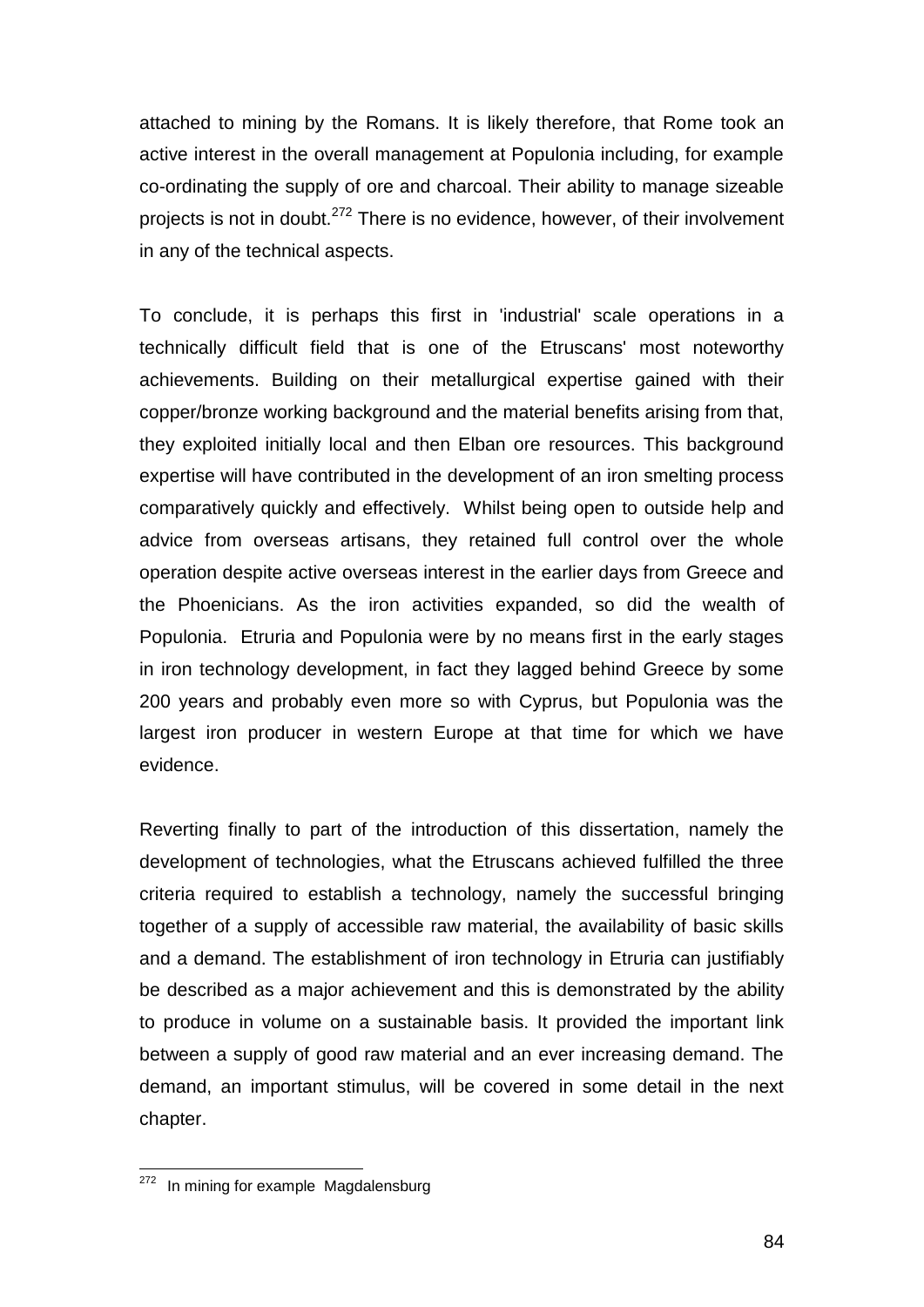# CHAPTER 8 **THE DEMAND FOR IRON: the economic background**

**Introduction** In the last chapter an estimate of the production of iron at Populonia was put forward. Populonia is acknowledged as one of the most important ironworking centres in Europe in the first millennium BC. $273$  What makes this achievement particularly noteworthy was the fact that availability of iron grew from effectively small amounts in the  $6<sup>th</sup>$  century to a peak, in Populonia in any event, by the end of the  $3<sup>rd</sup>$  century. The iron used in the earlier centuries,  $8<sup>th</sup>$  to  $6<sup>th</sup>$  was mainly for prestige artefacts as evidenced by those found in tombs. Where did all this 'new' iron go, what was it used for, and what were the circumstances which resulted in iron changing from a prestige metal to a basic commodity item? To try and explain this and give some credibility to an output figure of c150 tonnes a year, an assessment will be made to determine the potential amount of iron used by the end of the 3rd century. This assessment will start with an overall view of the economy.

**1 The Ancient Economy** This economy was first and foremost based on agriculture and one which was, during the latter half of the first millennium BC, a time both of economic expansion and of an increase in population. Between 800BC and AD200 the population in the Mediterranean basin rose from 20m to 40m, with some regions including Italy experiencing a more rapid growth.<sup>274</sup> As far as mainland Italy was concerned, a number of factors contributed to the growth in the economy. These included overseas conquests, a consequent increase in the use of slave labour, urbanisation and the development of trading networks. Increases in productivity did not figure highly. Nearly fifty years ago, Finley argued that the concern for citizen status put a break on the development of markets in land, labour, and capital, and therefore on technology and trade.  $275$  In the 1980's Hopkins reiterated the overriding importance of agriculture and referred to "cellular self sufficiency"

<sup>273</sup> Benvenuti *et al* ( 2000) 67. Also, "Populonia became a major industrial centre in the Hellenistic period once the iron ore of nearby Elba was mined on a large scale' Humphrey,J.W., Oleson,J.O., Sherwood, A.N. (1998) 219.

<sup>&</sup>lt;sup>274</sup> CEH, 'Introduction' 9-10

<sup>&</sup>lt;sup>275</sup> Finley, M.L. ( 1965) 11-35.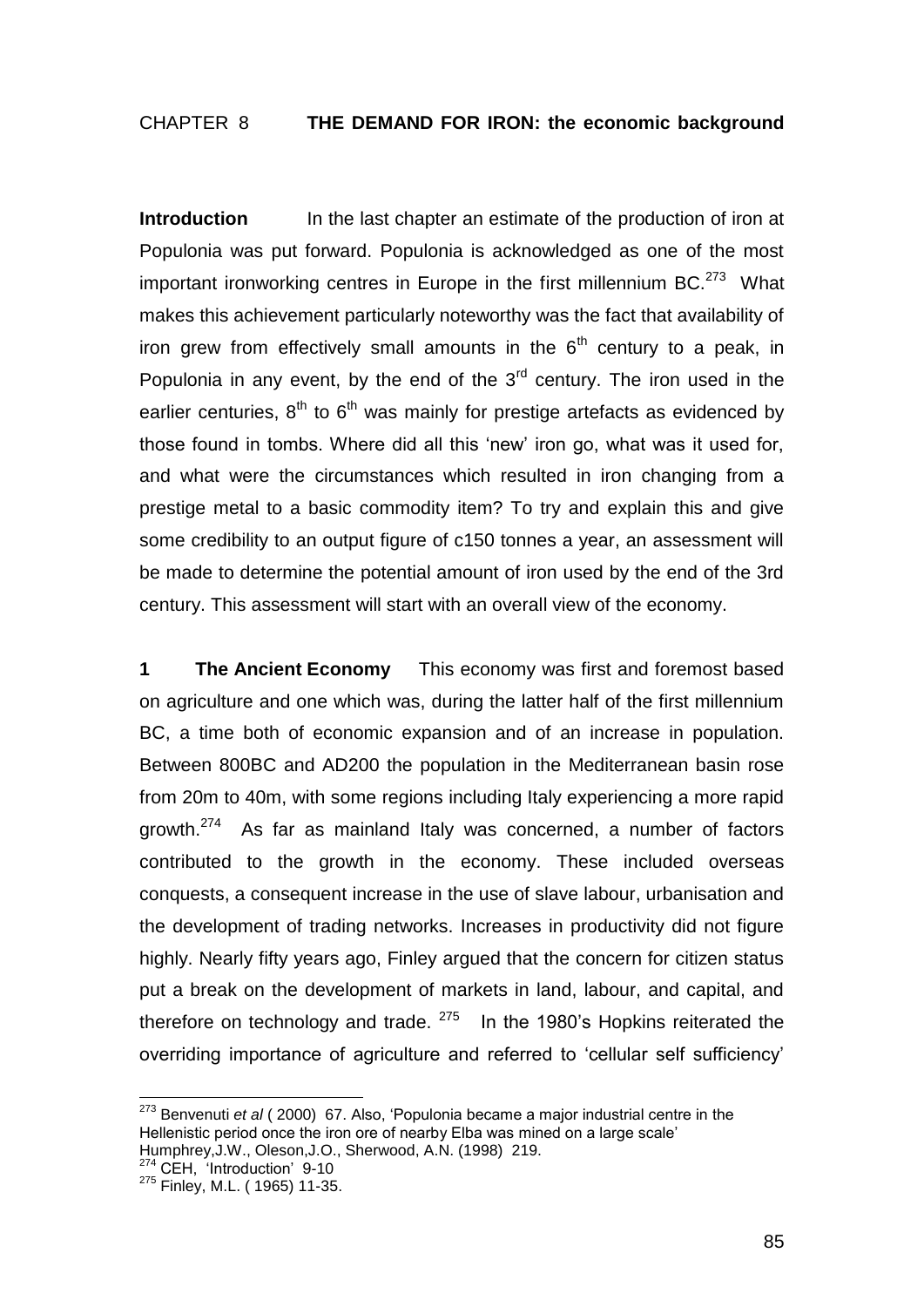with each farm, district and region growing and supplying their basic needs. This marginalised the importance of trade and the status of traders. However, in a wider context of things, during the first millennium BC and the first half of the first millennium AD, the size of the agricultural surplus increased slowly whilst the proportion of the total population engaged in non-agricultural production and services also grew. So during the early centuries AD, food producers were growing proportionately more food to allow for more nonagricultural workers. This modest increase in productivity was brought about by political change and social and technical innovation. <sup>276</sup> Since then the debate has moved on to encompass the area of economic performance more widely. "The ancient Italian economy did not just support a small elite in luxury; it raised living standards to well above subsistence level for millions of peasants and city dwellers. People lived longer, ate better, occupied more comfortable homes, and enjoyed more numerous, more varied and higher quality goods than their prehistoric forebears ..." <sup>277</sup>

Hitherto, discussion has centred round Etruria, but the overall geographical area of consumption is naturally greater than just Etruria. At the beginning of the fifth century BC, Etruria was independent with a league of twelve cities in some form of association. By the  $2^{nd}$  century BC however, most of mainland Italy was subject to Rome and this is the area which will be covered here. The Italian economy will be reviewed to provide a framework to assess the changes in consumption or demand and following that, to discuss how any such changes may have influenced the overall requirement for iron.

# **2 The Italian economy: 400 BC- AD 100.**

Changes in population, productivity and living standards will be analysed to provide evidence for evaluating the economy and consumption in general, but before that, a selective summary of events between the  $4<sup>th</sup>$  century and the time of Augustus will be given. This summary is divided into three periods; mid  $4<sup>th</sup>$  century –end 3<sup>rd</sup> century, 200-133 and 133 to the time of Augustus. This is designed to illustrate any underlying factors which may have influenced the

<sup>&</sup>lt;sup>276</sup> Hopkins, K. (1983 ) 'Introduction' xi-xii.

<sup>&</sup>lt;sup>277</sup> CEH. 'Introduction' 6.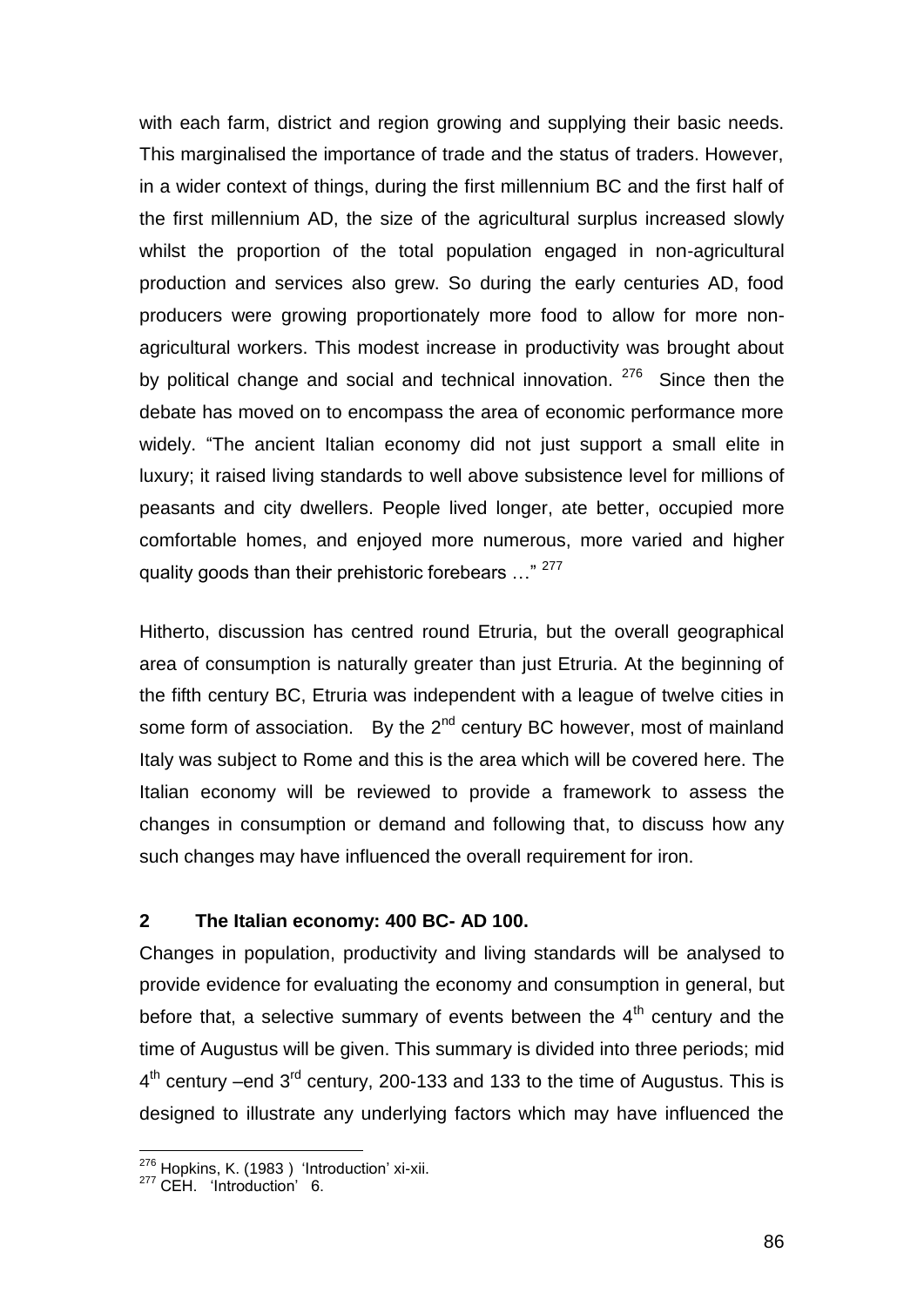important balance between satisfying demand at a time of increasing living standards and a possible increase in population. New technology or simply an increase in productivity will enable living standards to increase at a time of increasing population. Technology appeared to play only a small if not insignificant role in the ancient economy.  $278$  I suggest though that during this period an increase in productivity did play a role, essentially developments based on improving traditional techniques.

A brief and rather selective summary follows. It is based on general sources with an emphasis on the economy. $279$ 

Mid  $4<sup>th</sup>$  Century –end  $3<sup>rd</sup>$  Century. This period is characterised by the Romanisation of Italy which was essentially completed by the end of the 3<sup>rd</sup> century. As a result of the conquest or colonisation of Magna Graecia and Etruria "societies that were certainly brilliant and prosperous were henceforth increasingly weak relative to Rome. This period profoundly transformed Roman political and social structures exemplified by the appearance of coinage and more general economic change." <sup>280</sup> These acquisitions also resulted in development in agriculture and trade. Agriculture remained the main engine of the economy and the *ager Romanus* grew from 5,000 to 27,000 km<sup>2</sup> between 338 and 264BC.  $281$  The addition of 'new' land was achieved by conquest, or retrieval of marginal land by improved drainage; In addition, the production and export of wine in newly designed "Greco-Italic" amphorae added value to the agricultural base. Craft related activity, although less important than agriculture, was becoming more evident. Good quality pottery was being exported to Marseilles and Carthage and their respective zones of influence, opening up trade in the Mediterranean. This followed the manufacture and export to Greece of *bucchero nero* from Caere during the second half of the  $4<sup>th</sup>$  century. Although Italian craft production flourished, large scale export had barely begun to develop and its volume was not

 $278$  Finley, M.L. (1965a) : 29-43 and more recently Schneider, H. (2007) CEH, 144. although Wikander, suggests that position is not as clear cut as that; in Wikander, O. (1984) *Exploitation of Wind Power or Technological stagnation?*

<sup>279</sup> Crawford, M.H. (1992). Morel, J-P. (2007) 487-510.

<sup>280</sup> Pedroni, L. (1993) 13-16 in Morel. J-P.(2007) 497

<sup>281</sup> Morel, J-P. (2007) 499.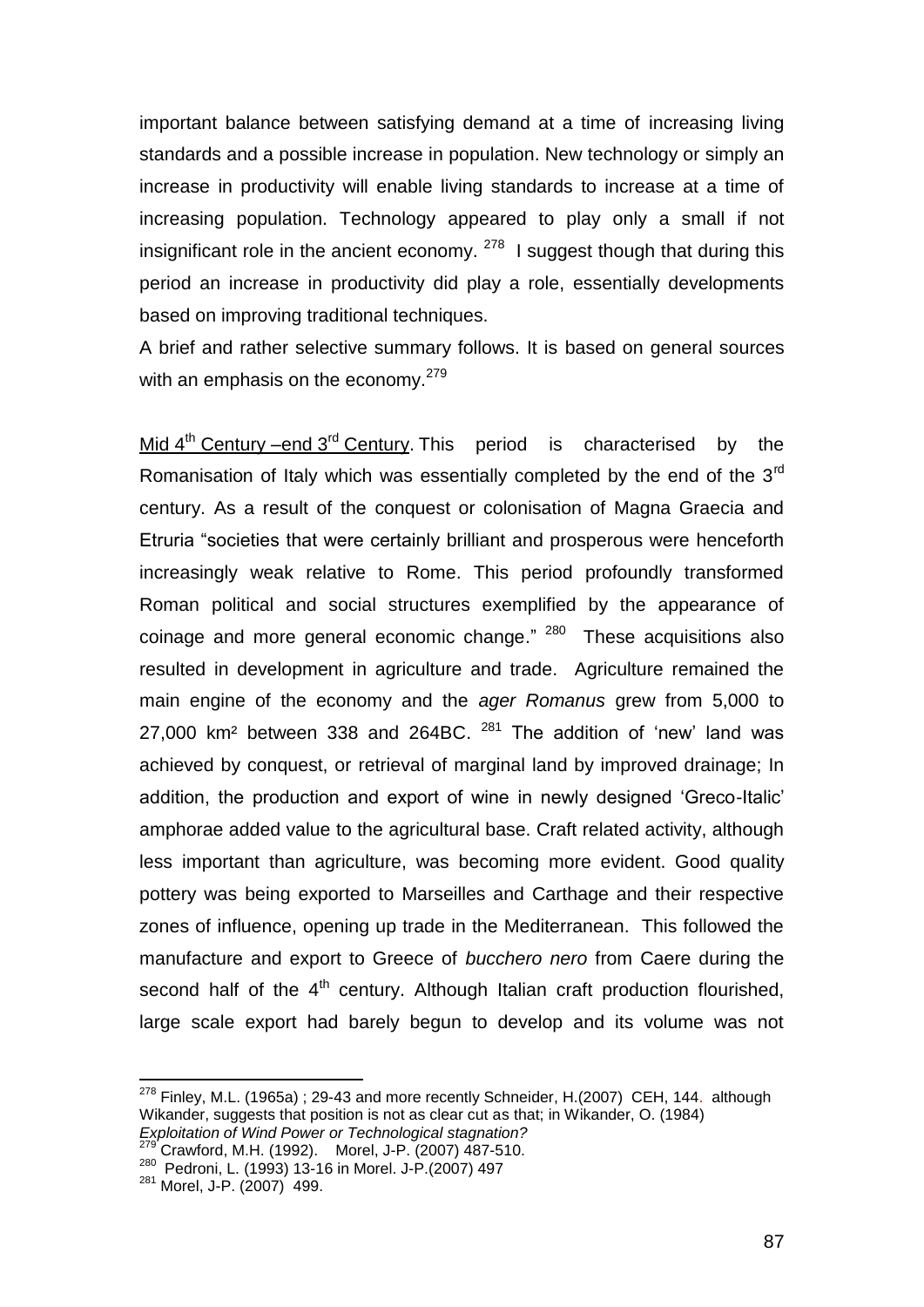comparable to the massive increase which occurred during the following period.

200-133BC This was a period of great change in which Rome conquered basically the entire Mediterranean basin and acquired rich assets and tribute from overseas. It also acquired an influx of slaves in addition to free specialists, artists, skilled craftsmen and technicians. Slaves were generally unskilled and were employed under strict supervision. The production processes became standardised as evidenced by large workshops producing pottery. These wares were mass produced and their ranges narrowed to encompass more basic utilitarian goods with a minimum of artistic input. Working conditions for slaves and free workers converged as the craft element of production became less and was incorporated into the process control of large scale production work. This utilised the skills learnt controlling temperatures and the nature of the atmosphere in kilns. Better control led to more clearly defined parameters, reducing risks and making the production of larger quantities practical. The majority of the articles produced were effectively commodity products and many were exported. This approach, sometimes referred to as the slave mode of production, undeniably stimulated the economy.

But agriculture continued to lead the economy. Landowners involved in subsistence farming introduced olives and wine as cash crops, some helped by a treatise by Mago, a Carthaginian agronomist, on olive cultivation and viticulture. New roads opened up parts of central Etruria previously inaccessible; a naturally fertile area, which was developed extensively. In 133BC problems arose with insufficient land being available for distribution to veterans returning from service. The dissatisfaction and ensuing strife came to a head with the assassination of Tiberius Gracchus. "However, the long period of factional strife that was about to commence would not change the economic structures that were formed during the period.<sup>' 282</sup>

<sup>&</sup>lt;sup>282</sup> Morel, J-P. (2007) 499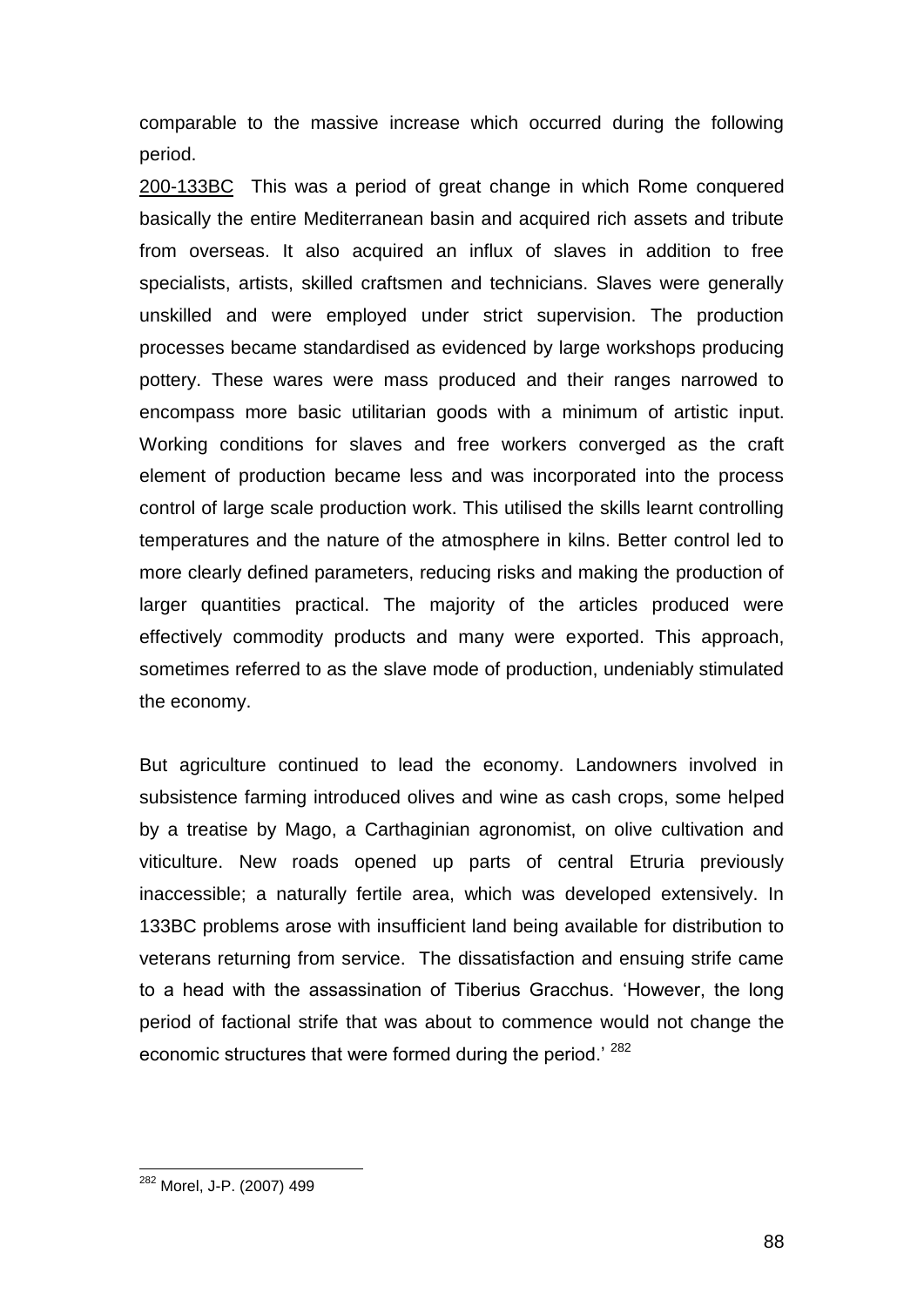Late Republic The period from 133BC to the time of Augustus was one of social and economic expansion despite or perhaps because of the upheavals of the Social War with the resultant granting of citizenship to the Italian allies. The wealth flowing into Italy from conquests in the Mediterranean and later North Africa was immense. Higher living standards stimulated demand for products such as wine and olive oil and with that an increase in agricultural productivity.<sup>283</sup> Trade accelerated rapidly in the mid-second century.<sup>284</sup> Overseas trading grew further, led by exports in wine, olive oil, and commodity pottery, evidenced also by the number of shipwrecks found in the Mediterranean. A graph of dated shipwrecks from the Mediterranean shows this clearly. <sup>285</sup> With specific reference to that data, Hopkins writes 'In the

period of imperial expansion and in the High Empire (200BC - AD200), there was more seaborne trade in the Mediterranean than ever before, and more than there was for the next one thousand



*Mediterranean shipwrcks by century, using mid-points of date ranges (Parker 1992, Fig. 3)*

years." <sup>286</sup> The demand for more food brought about by changes in living standards and some increase in population was met in part by imports of large quantities of grain from places such as Sicily. 287 But the output from domestic agriculture also grew. Some of the increased wealth of the elite was directed towards the acquisition of land. Not that this increase in the provision

<sup>&</sup>lt;sup>283</sup> Kron, K.G. (2008) 86-97

<sup>284</sup> Harris, W.V. (2007) 533.

 $285$  Parker, A.J. (1992) 549 fig 3 above shows the number of shipwrecks in the Mediterranean in each of the years from 200BC to 200AD was more than double those for the preceding or succeeding years

<sup>286</sup> Hopkins, K. (1980) 105-6. and Jongman, W.M. (2007) 612

<sup>287</sup> Tenney Frank in *ESAR* Vol, 69 referring to the third century BC " Although the vast imports of grain from Sicily sufficed to feed the army and the urban poor of Rome, it left the rest of Italy to provide for itself,."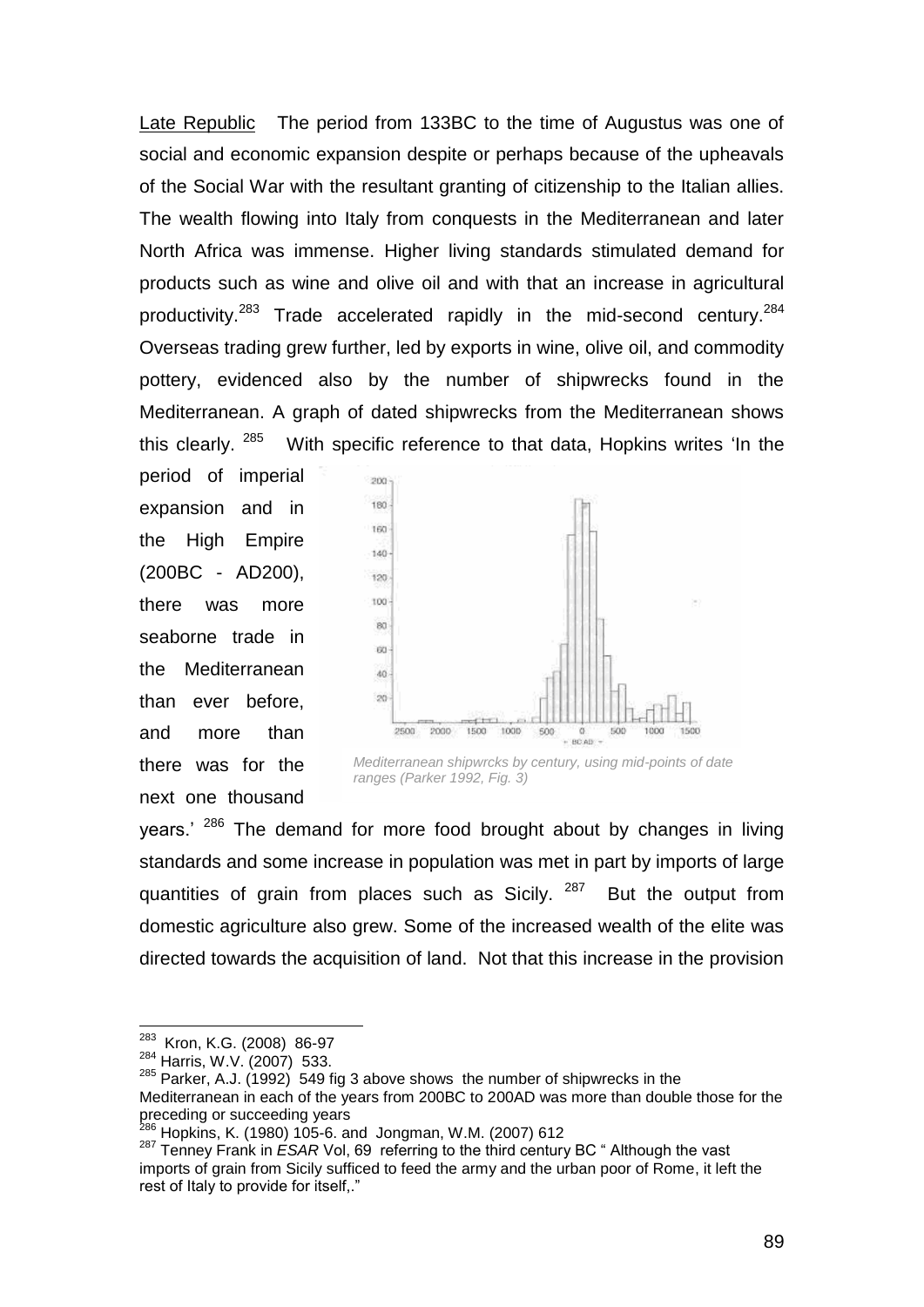of food was limited to large estates: a recent study and archaeological field work has highlighted the important contribution made by the smaller farmer.<sup>288</sup>

**3 Factors indicating growth.** Three factors have been chosen to demonstrate growth in the Italian economy; size of population, living standards, and productivity/technology.

Size of population There are still on-going differences of opinion about this topic. Most estimates start with the official census figures, the collection of which was an important formal part of Roman government. The debate is not so much about the actual census figures, it is more about defining who was actually included in those figures. Secondly, following from that, queries arise as to how best to take account of those excluded. The resultant overall total population is dependant then on a variety of issues, the resolution of which requires detailed and professional assessment. Here though is an outline of this work designed to give an estimate of the increase in population which occurred in the previous 500 years and the size of the overall population at the turn of the millennium. Underlying the different approaches, the query about the census figures is more about their interpretation rather than the actual figure; this applies to the censuses taken in 265/4 and those following. Figures before that are unreliable,  $289$  but are quoted here to give a rough order of magnitude. The earliest originates from the  $6<sup>th</sup>$  century, in the reign of King Servius Tullus, being 80,000. Dionysius then gives totals for adult males as follows;

498BC, 150,700;<sup>290</sup> 493BC, 110,000;<sup>291</sup> 474BC; 103,000.<sup>292</sup> The first of the more reliable census figures, collected in 265/4, was 292,000. The average of this and the next three censuses is  $273,000$ .<sup>293</sup> There is no

significance in choosing four census years; it is designed just to give a figure

l <sup>288</sup> Rathbone, D.W. (2008) 305-332 and Kron, J.G. (2008) 71-120.

<sup>289</sup> Brunt, P.A. (1987) 3-120

<sup>290</sup> DH 5.75.3

 $291$  DH 6.96.4 A comparison of the figures for 498BC and 493BC makes it difficult not to conclude that the figures represent different census populations. Elio Lo Cascio *People, Land and Politics, n* 54;205.

 $292$  DH 9.36.3

<sup>293</sup> 265/4: 292,000. 252: 298,000; 247/6: 242,000. 241/0: 260,000 Average 273,000.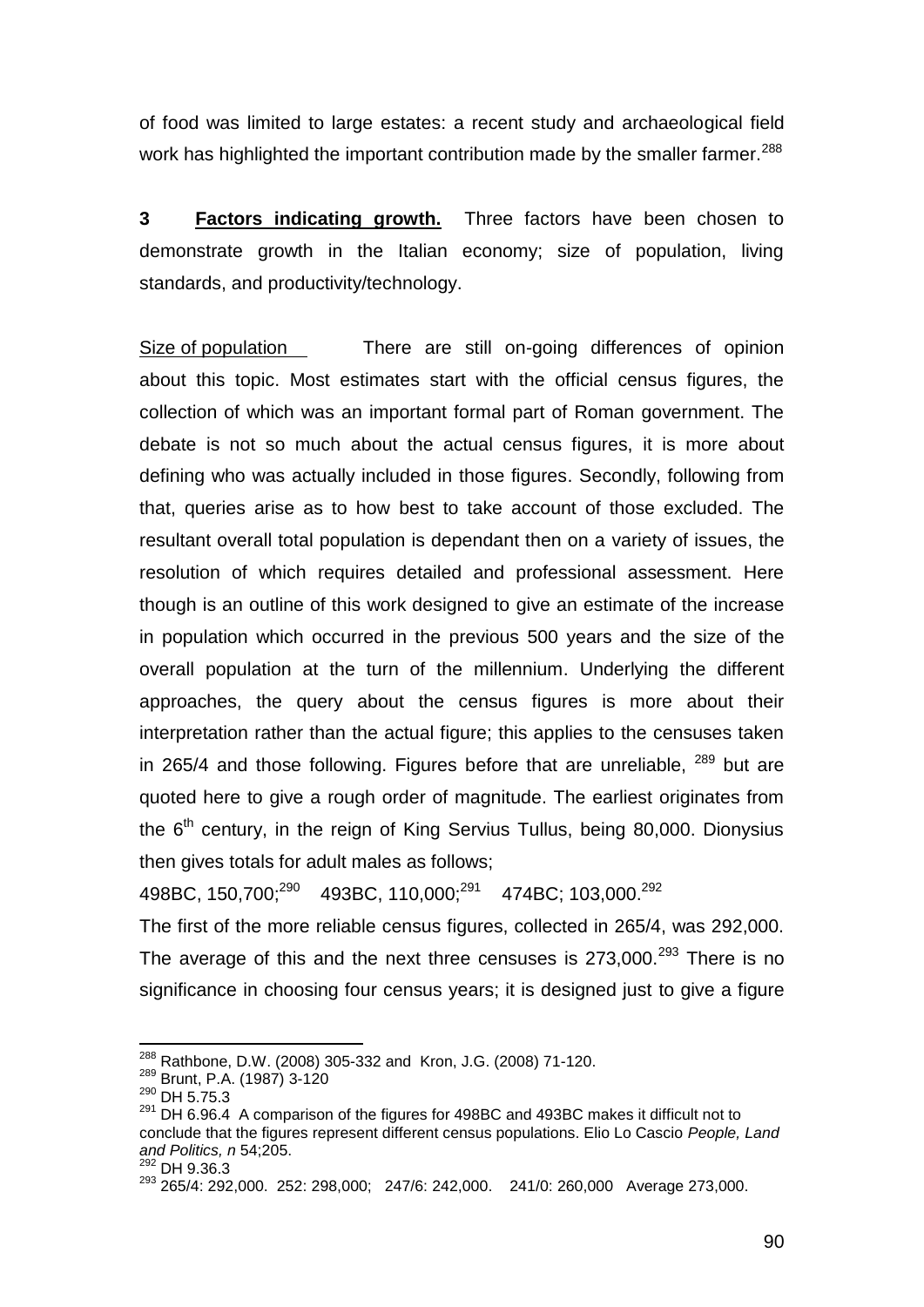representing the number of adult male Roman citizens in the mid  $3<sup>rd</sup>$  century. By the end of the  $2^{nd}$  century the average figure was close to 400,000 (394,000 in 115/4BC and 463,000 in 86/85BC). This difference of some 125,000 or 45%, which appears significant, is generally explained by the number of allies being incorporated as Roman citizens. Things appear to change markedly between 86/85BC and 70-69BC

| 147/6-131/0 average 322,500 |         |
|-----------------------------|---------|
| 125/4                       | 394,736 |
| 115/4                       | 394,336 |
| 86/85                       | 463,000 |
| 70/69                       | 910,000 |

The significant increase in the census total for 70/69 is generally taken as the result of the partial inclusion of the Latins and Allies enfranchised after 90BC. I will not attempt to summarise let alone explain the various steps involved in arriving at an estimated total population. These are well presented in *People, Land and Politics.* <sup>294</sup> However, for the purposes of the argument here, two factors emerge, on which there appears to be general agreement. Firstly, the population of mainland Italy was large at the time of the turn of the millennium with estimates ranging from 5-12 million, perhaps from 6-10 million. $^{295}$ Secondly, the population rose between 500BC and the time of Augustus particularly in the last two centuries BC in the view of the "high counters".

In most post-industrial revolution economies, the gross domestic product and per capita income have tended to increase with population growth. The fact that the economy and income may actually increase rather than just keep pace with population growth is made possible essentially by improvements in technology in its widest sense. Pre-industrial economies did not normally achieve this. Their growth was slow and either in line with population changes or was achieved at the expense of the living standards of the mass of the population. During the latter part of the first millennium, given some increase

<sup>&</sup>lt;sup>294</sup> Brill, Leiden. (2008) abbreviated here as PLP

<sup>&</sup>lt;sup>295</sup> Low counters: demographic stagnation or decline in the free citizen population of Roman Italy; 5-6m. High counters: Political and social development, background of population increase; 10-12m.

Moderate/compromise estimate : 7½m ; PLP, 187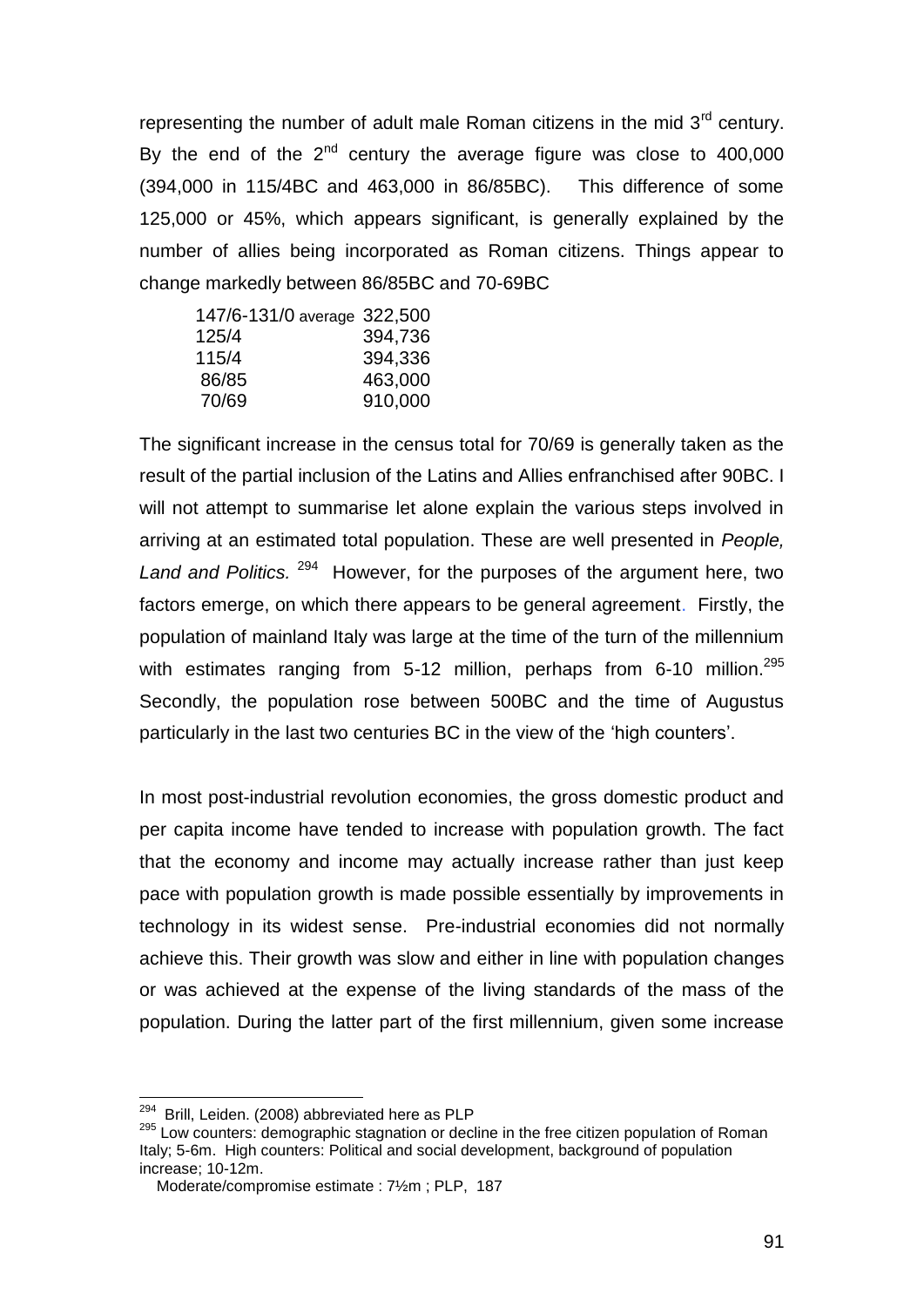in population, what evidence is there for believing this was translated into an increase in the size of the economy and in per capita income?

Living standards**.** The following basic data lends support to the premise put forward that in spite of some increase in population, the overall standard of living increased. The mean height of Roman males has been estimated as approximately 168 $cm<sup>296</sup>$  (5'6"), implying a relatively high level of nutrition. By comparison, the average height of males at the present time is some 175 cms (5'9"). Another measure indicating increased living standards and prosperity is meat consumption. Jongman suggests meat consumption as a suitable indicator rather than cereals where a decline in grain consumption might imply an increased standard of living because of a shift away from a basic foodstuff. Similarly, an increase in the consumption of luxuries might be caused by an intensification of social inequality. Meat would have been too expensive for the very poor, but attractive and affordable for those living above subsistence levels and not subject to excessive consumption by the very rich. <sup>297</sup> As such therefore, it is a sensible item to choose to reflect general prosperity. Data obtained from mammal bone depositions showed that levels reached a peak in the first century AD with levels increasing from the  $2^{nd}$  century BC and declining again in the  $2^{nd}$  and  $3^{rd}$  centuries AD. Comparable data from mammal bones in the Provinces of the Roman Empire shows an even more marked increase from the  $2<sup>nd</sup>$  century BC, peaking at the 2<sup>nd</sup> century AD. <sup>298</sup> Whilst we do not have comparable data for earlier periods, pre 200BC, I think it is a reasonable assumption to say these trends reflect growth at that time.

Two other factors illustrate growth in the size of the economy. Firstly, there was an increase in urbanisation with the many associated activities which accompanied it. These included not only major building projects but also the provision of an infrastructure required to provide the necessary basic facilities. Secondly, there was an increase in trade during the first century BC and the

<sup>296</sup> Kron, K.G. (2008) 80/81

<sup>&</sup>lt;sup>297</sup> Jongman, W. M. (2007) 613

<sup>298</sup> King, A. (1999) 168-30*2* (figs 22.1-22.2)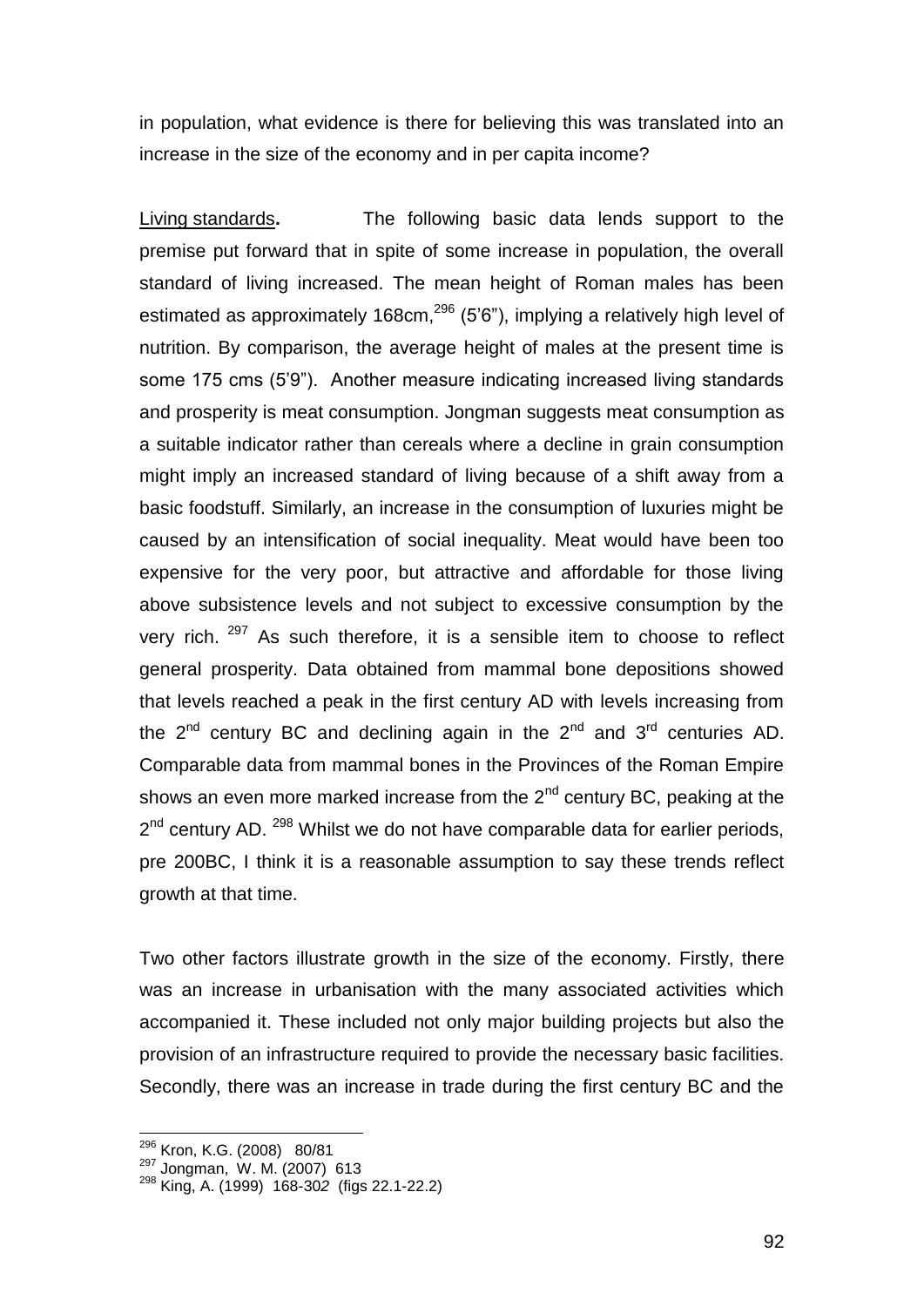first century AD as evidenced by the number of shipwrecks found in the Mediterranean relating to that period.  $299$  "Increased trade contributes to economic growth through increasing the effective size of the market reached by producers, enabling economies of scale and division of labour; …It also facilitates urbanisation and the growth of cities beyond the capacity of their immediate hinterlands to supply them." 300

These indicators support the notion of the Italian economy expanding as described earlier with increasing wealth and trade. In addition the agricultural base was not only capable of sustaining an increased population but also providing some increase in living standards.

Productivity and Technology The development of basic technologies was described in Chapters two to four, and referred to pottery, textile and metals, iron in particular. By the end of the third and the beginning of the second century BC, iron became a metal available in comparatively large quantities, as shown in Populonia, In any review of general factors which influence economic growth; an increase in productivity remains an important factor in enabling growth to be sustainable alongside *per capita* income*.* 

By way of background, there has been general agreement that both the Greeks and the Romans were slow in translating the acknowledged achievements of Greek science and mathematics into practical and effective technologies. In Greece, during the latter part of the first millennium, the influence exerted by Socrates and Plato led to the understanding that it was the acquisition of knowledge above all else which was important as opposed to the practical application of such knowledge, which was viewed as an inferior activity. There are many examples of this, the most well known are the absence of harnessing wind and water to provide power and the geared press. In practice, when the need arose, innovative technology was in fact used to solve problems. The use of the catapult in the defence of Syracuse and the use of the pulley in the construction of large buildings are examples. The Romans admired and embraced much of Greek culture. A balanced view of the transition and utilisation of innovation in the Graeco-Roman world can

<sup>&</sup>lt;sup>299</sup> Parker, A.J. (1992) 49

 $300$  Bowman, A.. and Wilson, A.. (2009) 'Introduction: Approaches' 30-31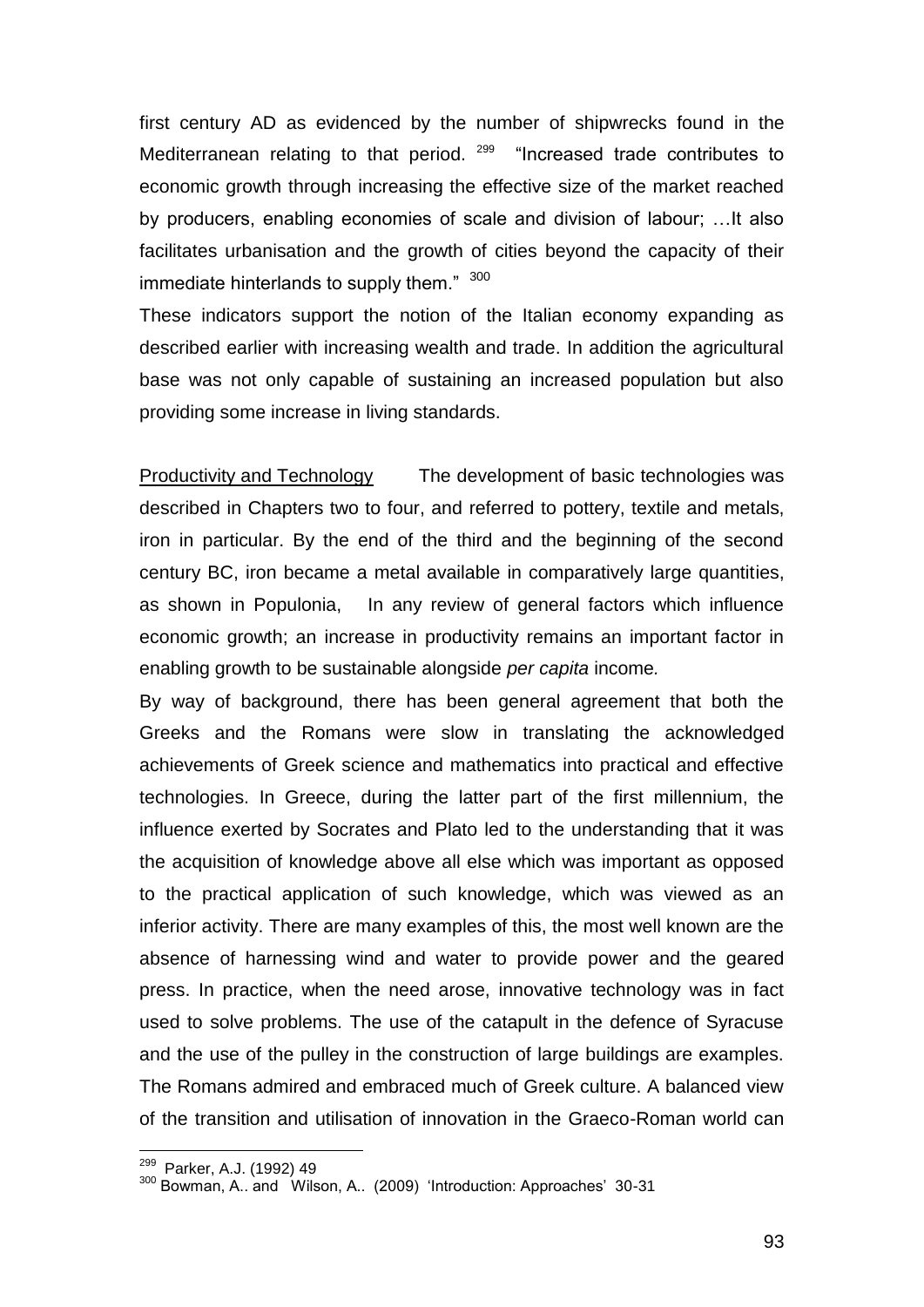perhaps be summarised as follows; the Greeks" interest in science and philosophy was directed towards understanding the rational order of things rather than their use in solving practical problems (with certain important exceptions). The Romans on the other hand excelled in building and developing the contribution of others and their society thrived on organisation and improving its effectiveness.  $301$  Views that the contribution of ancient technology did not compare with those of literature, philosophy and medicine are and have been widely held.

In the 1960"s, M Finley gave a list of technical innovations including amongst others the cog wheel, screw, wind and water mill, screw press, ….and torsion catapult adding the comment that it did not add up to very much. <sup>302</sup> However, this view underestimates the contribution made by technology. The Archimedes screw and gearing were used in mining to remove water from below ground and in agriculture for irrigation. The introduction of gearing enabled power generated by flowing water to be transferred for use in grinding grain. The press employed in the production of olive oil and wine initially exerted pressure directly by the use of a lever. This was subsequently improved again early in the first millennium using a screw to facilitate controlled exertion of pressure via the lever. More recently (1980-2000) much evidence has been found bringing forward the use of wind and water in Roman times, from the  $5<sup>th</sup>$  and  $6<sup>th</sup>$  centuries to the  $2<sup>nd</sup>$  and  $3<sup>rd</sup>$  century AD. O. Wikander published a study in 1984<sup>303</sup> which effectively queried the earlier commonly accepted view, that although the ancient world knew about the water mill, it was not until the early middle ages that its use became common. There is evidence attesting its use in the  $1<sup>st</sup>$  centuries BC and AD based on archaeological finds with some literary sources. <sup>304</sup>

<sup>&</sup>lt;sup>301</sup> Humphrey J.W. Oleson, J.P. and Sherwood, A.N.' Introduction' xvii

<sup>302</sup> Finley, M.L. (1965a). in 'Technical Innovation and economic progress in the ancient world.' <sup>303</sup> Wikander,O. (1984)

<sup>304</sup> See 303 above Also, it is interesting or reassuring that the use of wind and water power were not entirely absent in the earlier Roman times. For whatever reason, if it transpires that its usage was limited , the question remains as to why the demand was limited. The question of availability of cheap/slave labour has been put forward, but that does seem to agree with the critical approach taken by owners of orchards/vineyards to the use of labour.(see next chapter).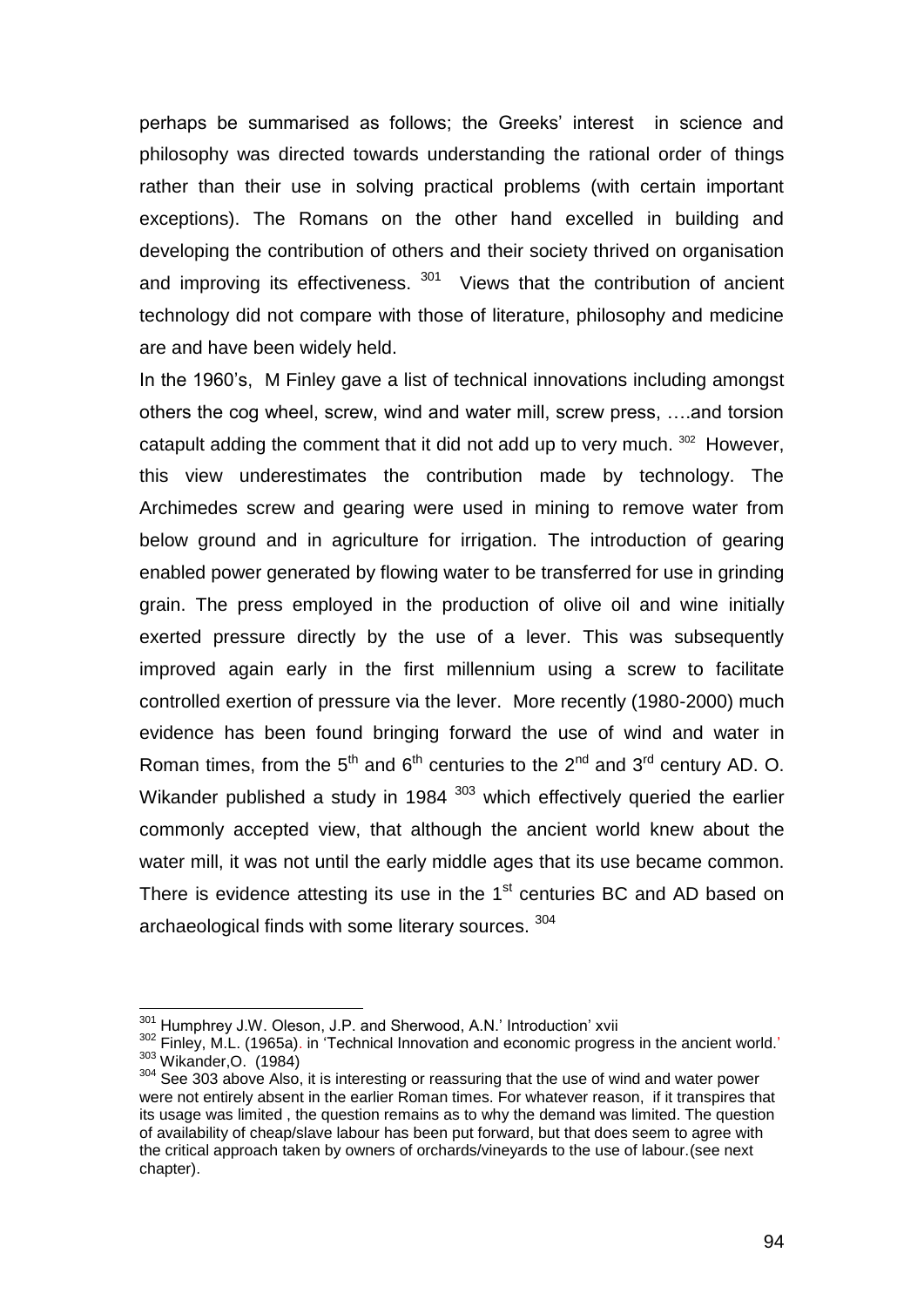Whilst it may appear that the introduction of latent technologies and their uptake, did not appear as rapid as one might have expected with post industrial hindsight, it would seem this was not entirely the case. For example water power was harnessed some two centuries earlier than previously thought and perhaps earlier than that. In effect, the implication here is that the introduction of these technologies, with a resultant increase in productivity, has been under-valued in the past. Whilst recognising that this does not alter the fundamental view that technology/productivity was not a substantive issue in the ancient economy, nonetheless, it may be put forward as being of some significance. Limited improvements in productivity can influence the fine balance between per capita growth and a stagnant economy. Efficiency gains were not restricted to the introduction of 'new' technologies; basic improvements in productivity also played a part. These were achieved by developing existing technologies further and/or by making better use of existing resources. Evidence is available of improvements in labour usage and farm management.

Much of the newly acquired wealth of the elite was directed towards acquisition of land resulting in a shift to larger estates. Although operating in the main as absentee landlords, their interest did not stop with the status of ownership and a great deal of capital, labour and care was spent on every iugerum.<sup>305</sup> Important contributing factors included the improvement in more effective organisation of labourers. These were often slave labour with freedmen as overseers. Crop rotation and mixed farming was a major contributor in bringing about the better use of land. Cato wrote about the importance of regular visits by the landowners as follows;

When the proprietor has arrived at the farmhouse and has paid his respects to the protective deity of the household, he should tour the farm that same day if he can; if not then at least on the following day. Once he has ascertained how the farm has been tended, what projects have been carried out and what still remain, he should summon his overseer the next day and ask him what work has been done what is left to be done; whether the tasks have been completed on time; whether the remaining work can be finished; what is the yield of wine and grain and all other products. From this information he should then make up an account of the number of workmen and

 $\overline{a}$ 

<sup>305</sup> Kron, J. G. (2008) 89 citing Pliny *NH .*14.49.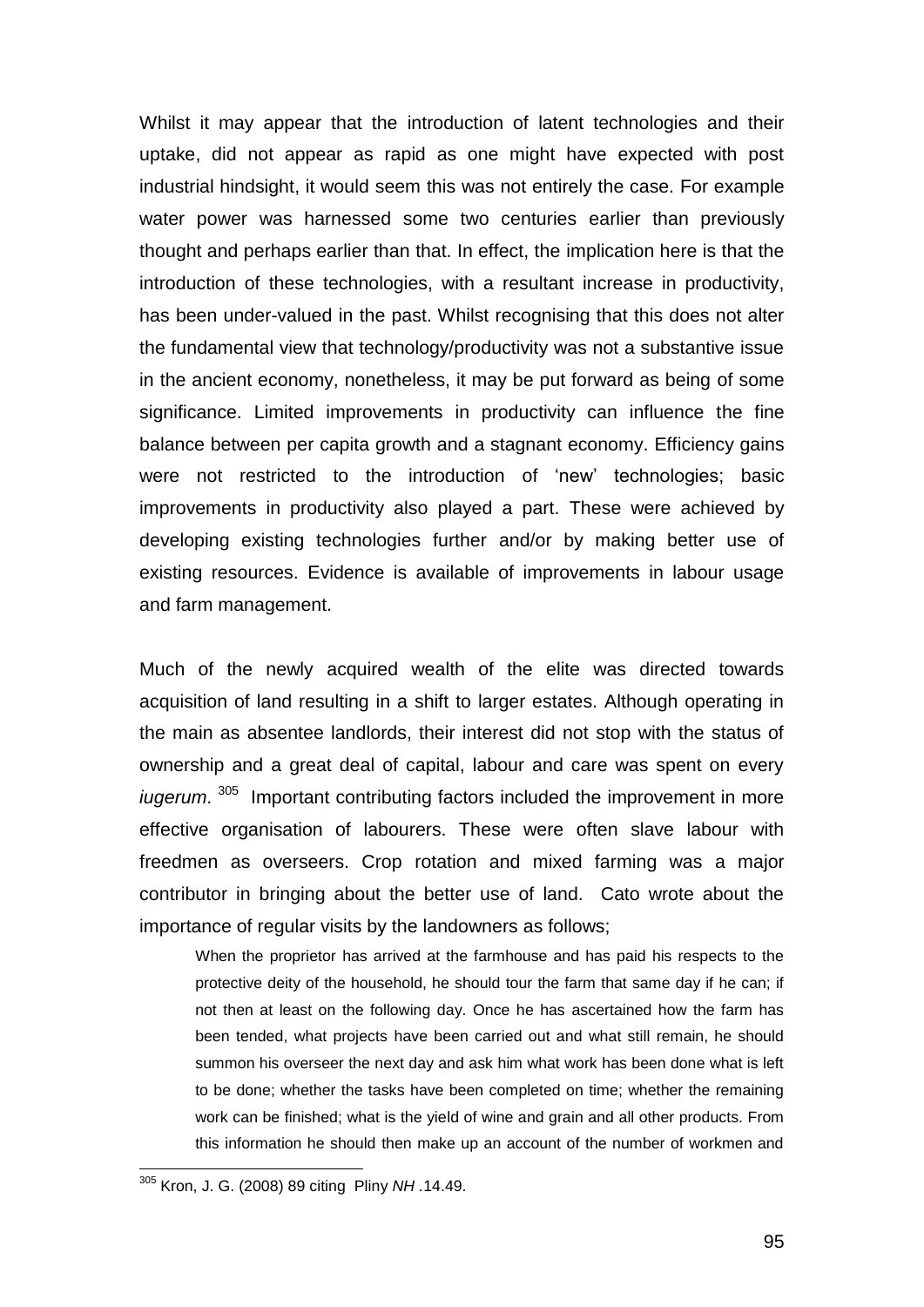the number of working days. If the results are not evident, and the overseer claims that *he* has been diligent but the slaves have not been healthy, the weather has been poor there were public works to take care of – when he has made these and a thousand other excuses, refer him to your calculation of work done and number of hands. <sup>306</sup>

He then continued to list jobs which could be done in wet weather. This detailed and businesslike approach would not disgrace a modern management consultant. It also implied that some land owners were well versed in the details of managing land which indeed Cato was. Finally, the general improvement in the physical strength of all males, following an increase a rise in living standards, led to a stronger and hence more productive worker; changes in diet stimulating agricultural production. Pliny *NH* 18. 39-43 says the landowner "led in his farm servants, sturdy people, all well clad and well cared-for.'  $307$  Cato advises getting rid of items such as "slaves past their prime or prone to illness, time worn oxen and cattle, wool, hides and obsolete wagons. It would seem therefore that better management and labour utilisation together with improved land reclamation and crop selection were key elements in improving the running of a farm.

**SUMMARY** Improvements in agricultural output generated by an increase in productivity, with or without new technology, seemed to have squared the circle of balancing an increase of population on the one hand and providing sufficient food on the other. 308 It was such that it not only maintained basic subsistence levels and but also led to an increase in living standards and hence economic growth. This is rightly recognised as a major achievement.

What part did iron play in this development and what role if any did it have in contributing to overall economic growth? I suggest that the production of usable iron in quantity can be described as a technological advance in its own right. Iron was available at a much earlier date but not, it appears, in any great

<sup>306</sup> Cato. *On Agriculture* 2.

<sup>&</sup>lt;sup>307</sup> Perhaps taking a romantic view of the past.

<sup>&</sup>lt;sup>308</sup> Kron, J.G. (2008) 88. 'I do agree with Toynbee on an important point. He is surely right that Italian agriculture was booming in the second century BC.'.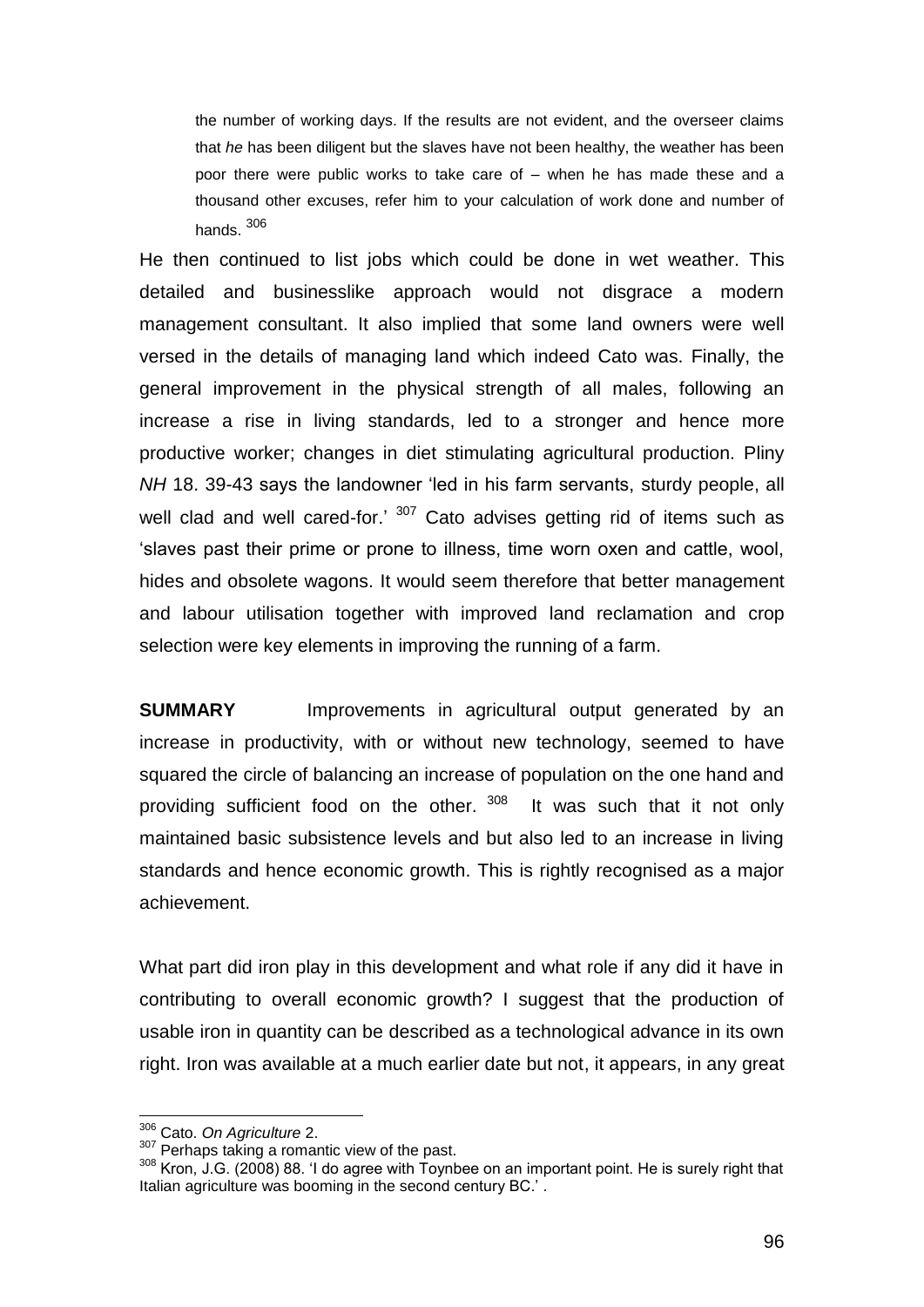quantity or at least not backed with sufficient evidence. The Etruscans using their metallurgical expertise in conjunction with a ready supply of ore from Elba developed a practical technology with the result that by the end of the  $3<sup>rd</sup>$ century, substantial quantities of iron were being produced. Sometimes nascent technologies precede their requirement or practical use. In this case, I suggest it was a general increase in demand, outlined above, which provided the stimulus for the increase in the requirement for iron and hence its supply. Cato discusses in *On Agriculture,* 2*.* the procurement of next year"s requirements and the sale of superfluous items. Amongst a list of the latter, is a reference to *'Iron tools not worth saving'.* The significance of the worn-out iron tools would seem to be that iron tools were straightforward replaceable commodity items.

What is clear then is that by the beginning of the first century BC, iron had become an established commodity material; one which was widely used as a basic tool in routine applications and replaced when necessary. In an important sense, therefore the production and usage of substantial quantities of iron can be described as a technological development, albeit one of degree, not kind. The introduction of iron on this scale led to improvements in productivity, either directly or indirectly, resulting in more effective use of resources. Examples include the use of iron tools in agriculture, dagger blades in weaponry and clamps and nails in construction. Such productivity improvements are difficult to quantify; they are not as spectacular as those that arose from the industrial revolution, but they are nevertheless real and, as has been indicated above, likely to have been significant in terms of the economy at the time. An important field of modern research is the interdependency of technological and economic development in the ancient world. <sup>309</sup> This is a wide and very relevant topic, a detailed discussion of which lies outside the scope of this dissertation, but I believe that iron does play a part in such a study. However in general terms though, it would appear that it is essential demand which determines the rate of technological change and its rate of up-take. Important reference has been made to demand and by

l <sup>309</sup> Schneider, H. (2007) CEH, 147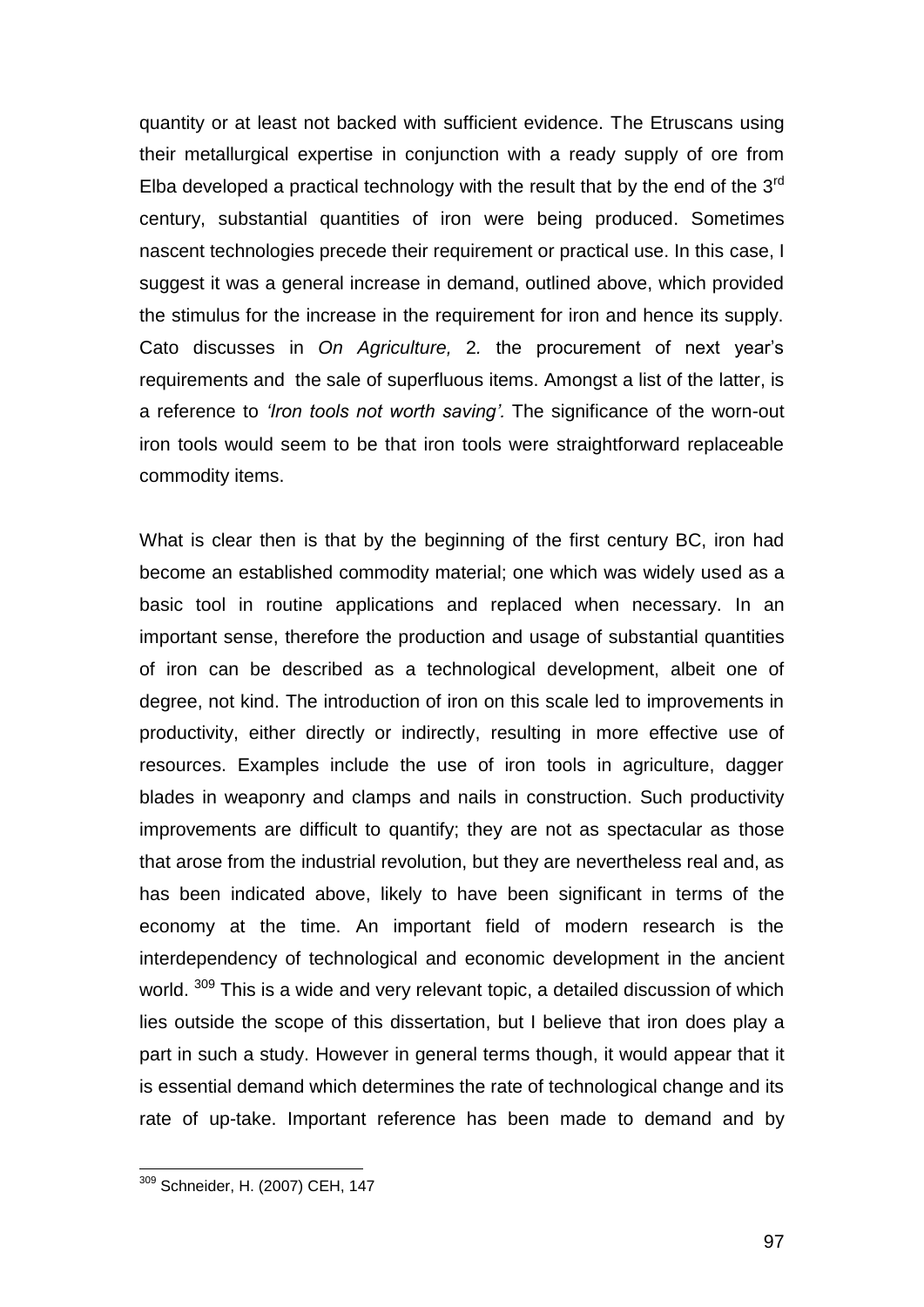inference the demand for iron in particular. Applications of iron need to be identified and the main users subjected to more detailed scrutiny to try and establish an order of magnitude of the quantity of iron being used towards the end of the 3rd century. An assessment of where iron was used follows in the next chapter.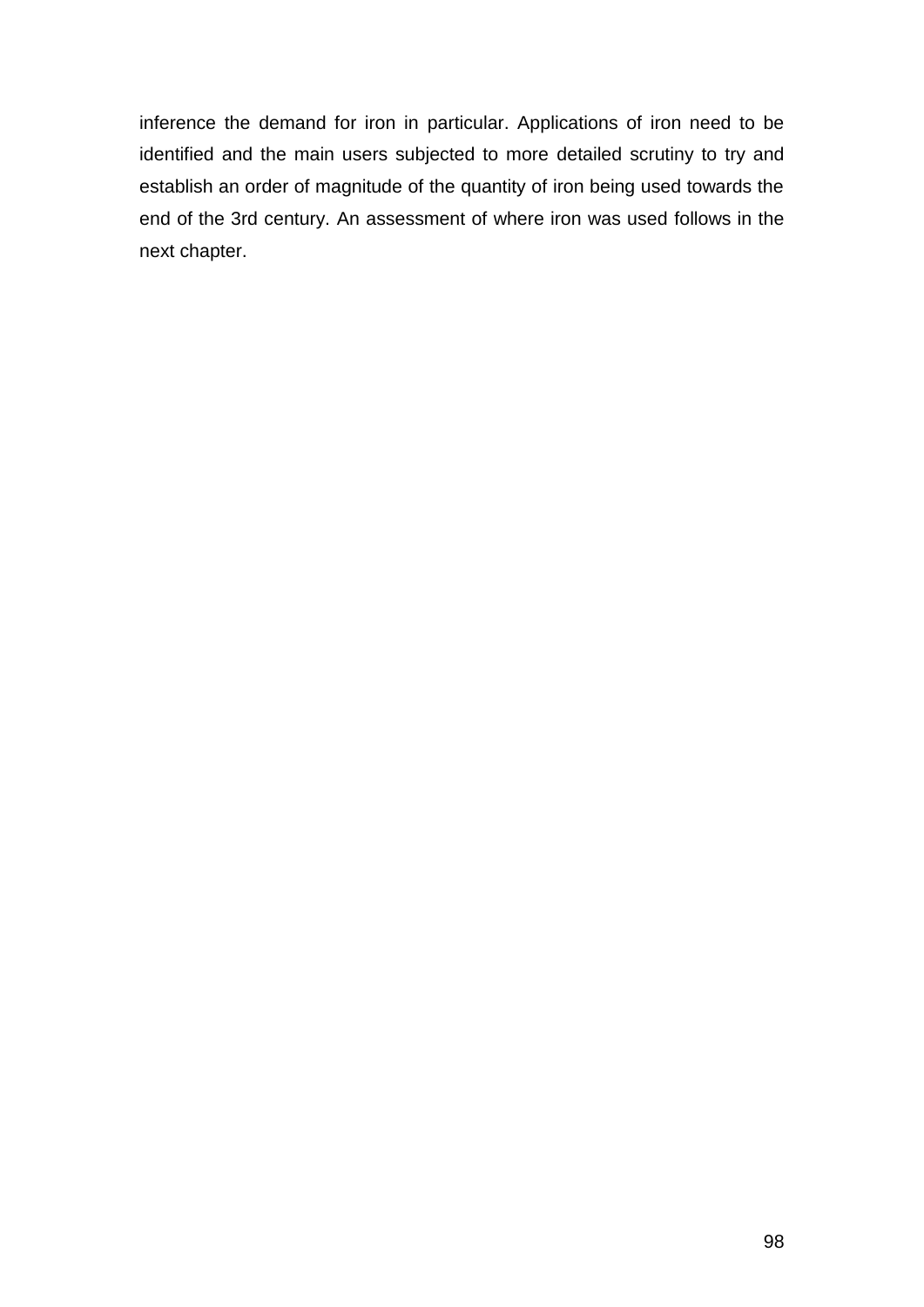# Chapter 9 **APPLICATIONS for IRON: 300-100BC <sup>310</sup>**

**Introduction** In the previous chapter, a general economic background was put forward which included comments on technology and productivity together with their potential influence on growth. This chapter examines the main applications of iron. In doing so, it illustrates and confirms the wide variety of end-uses and the comparatively quick up-take and acceptance of the metal. It also covers the impact resulting from that transition. Five principal areas of iron application will be looked at from which the two sectors, representing the greater amount of iron used, will be chosen. Then in the following chapter, the total amount of iron used will be estimated.

Evidence from contemporary authors and a limited number of artefacts exists on the types of artefacts being used during this period. For military equipment, Polybius is the principal source quoted in this discussion with archaeological evidence available in the form of weapons. Cato and Varro writing in the first century BC and Pliny and Columella in the first century AD provide detailed information about both the type and in some cases the numbers of implements used in agriculture.

By way of introduction, an extract from Pliny, is quoted written in connection with mining but it mentions *inter alia* an extensive range of iron applications.

Next, an account must be given of the mines producing iron, a substance which serves the best and worst part of the apparatus of living. Indeed, with iron we plough the earth, plant trees, trim the living vine props, compel the vines to renew their youth yearly by trimming them of spent growth. With iron we construct buildings, quarry stone, and we use it for every other useful application *NH.* 34.138-13

The principal areas of application will be divided as follows:

l

Weaponry and Military equipment **Agriculture Construction** Mining

 $310$  References to ancient authors writing in the 1<sup>st</sup> century AD are made. These are considered relevant because the applications of iron about which they write will have not have changed significantly since the previous century.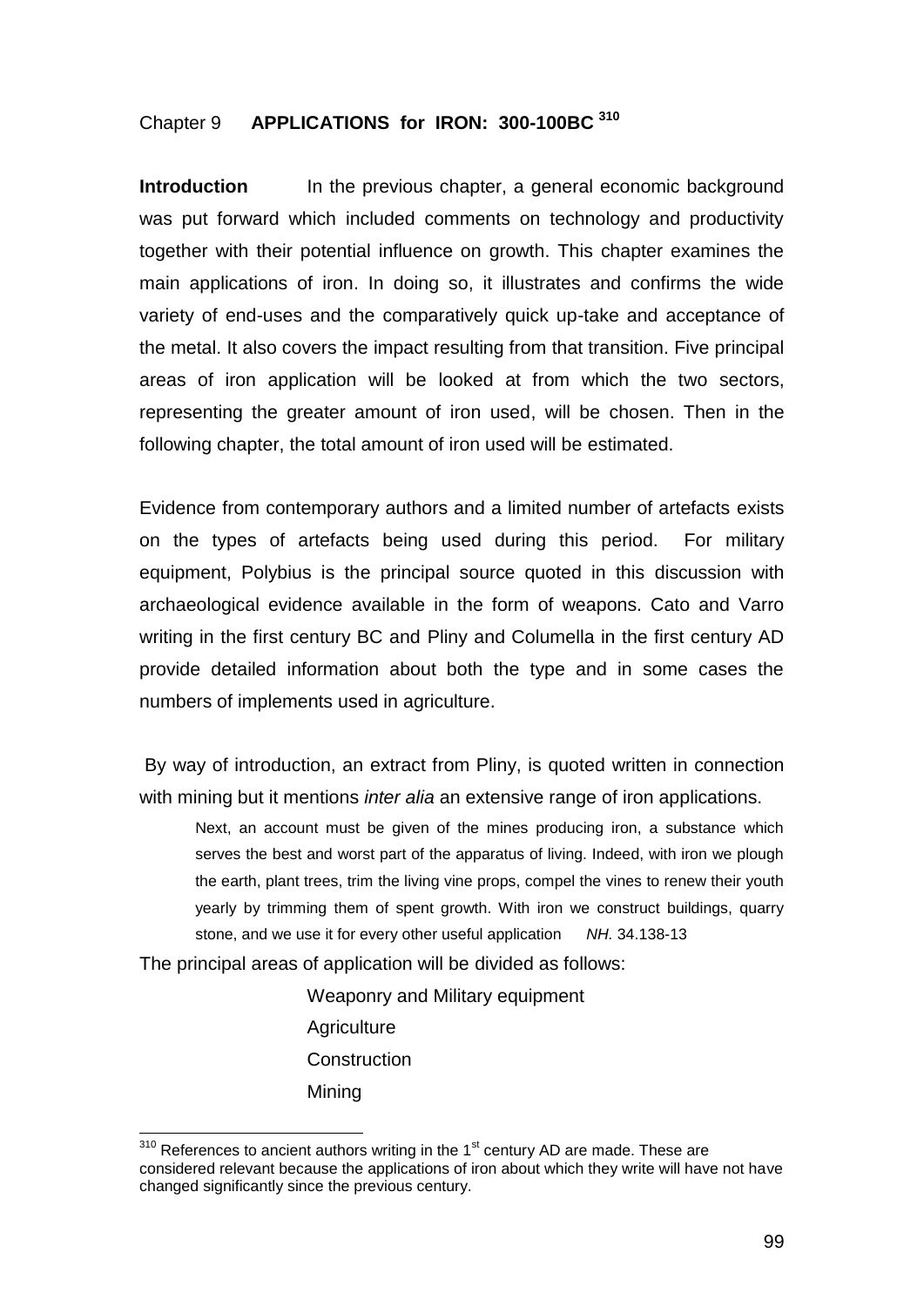#### **Weaponry and Military equipment**

**Introduction** Evidence of the types of military equipment used in Republican times, particularly around the end of  $3<sup>rd</sup>$  century BC and the beginning of the 2<sup>nd</sup>, derives mainly from the writings of Polybius. Some archaeological evidence comes from  $2^{nd}$  and  $1^{st}$ century BC sites such as Numantia (133BC) and the siege of Alesia (50/49BC) but more evidence is available from the  $1<sup>st</sup>$  century AD. Major changes took place in the Roman army after the  $2^{nd}$  Punic war in both size and organisation. The conventional size of the army was four legions, two per consul, but that would have been increased in times of war, as would have been the case during the conflict with the allies and then Carthage. It reached some 30 legions at the battle of Pharsalus between Caesar and Pompey and peaked at some 60 legions at Actium, before returning to 30 early under the control of Octavian. Some of the evidence which will be put forward relates to these later periods, but I suggest the overall impact on the amount of iron used in the basic items of equipment was dependent more on the size of the army than any changes arising from the design or application of new equipment. Where that did arise, it can readily be identified and will not be included in any quantitative analysis. In determining numbers of armed soldiers, account has to be taken of allied troops as well as legionaries. It should be recognised that, at the turn of the millennium, it was likely that an army on the move would try and ensure the availability of more local sources of iron. This would be in the form of iron billets The army had their own blacksmiths. 311

In this analysis, reference will be made to artefacts made from iron at the earliest date generally available for which we have evidence. The basic description and evidence of the equipment is based largely on the text in MC Bishop and JCN Coulston's Roman Military Equipment.<sup>312</sup> The sectors covered are: the *pilum/*spear , the sword/dagger , body armour, and ancillary equipment.

<sup>&</sup>lt;sup>311</sup> Sim, D. (1998) 64-65

<sup>&</sup>lt;sup>312</sup> Bishop, M.C. & Coulston, J.C.N. ((2006) 2nd Edition, Oxbow Books, Oxford.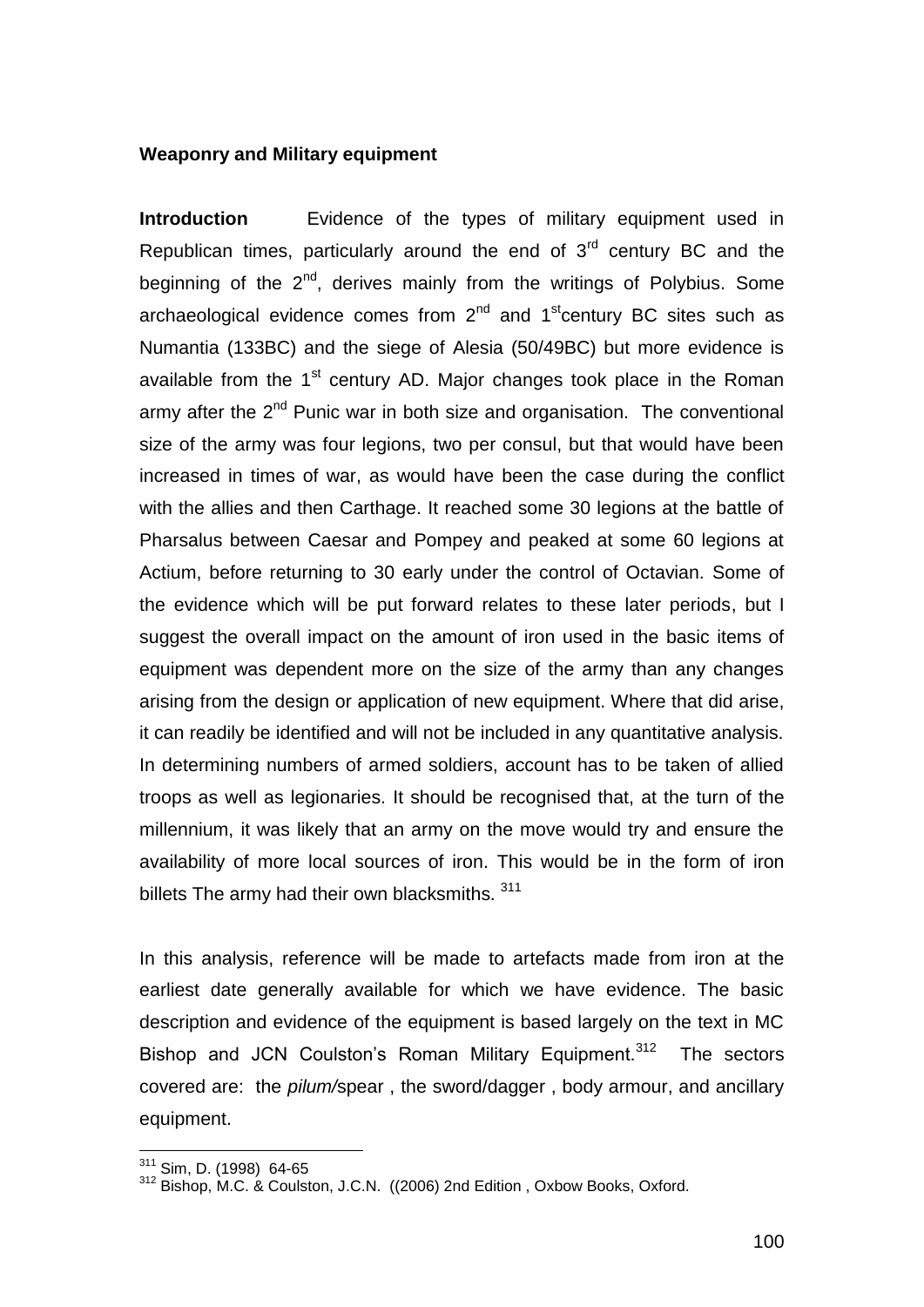### **Applications**

P*ila/* Spears The *pilum* was designed as a close range javelin to penetrate the enemy armour by virtue of the directly applied force of a thrust rather than its velocity. Its construction consisted of a wooden shaft to which an iron shank was attached and finally a barbed metal head.<sup>313</sup> The iron shank (some 50cms long) bent on impact. This proved an advantage in preventing its re-use by the enemy; an aspect which was improved by Marius and refined by Julius Caesar. Examples have been found on a number of sites, the earliest possibly being dated to the last quarter of the  $3<sup>rd</sup>$  century.<sup>314</sup> The *pilum* existed in both light and heavy forms. Spears were primarily designed as for close-order fighting, "ubiquitous in any period and notoriously difficult to classify."<sup>315</sup> It consisted of a barbed iron head, a wooden shaft and an iron butt <sup>316</sup> but unlike the *pilum,* not designed to be thrown.<sup>317</sup> The *triarii* , or veteran troops, were armed with spears rather than *pila.*<sup>318</sup>

Swords/daggers: The sword, *gladius,* was part of the basic issue for a Roman legionary. Polybius refers to the *Spanish Sword,* as encountered initially in Spain by the Roman army and subsequently adopted by them. 319 An early example was found at Šmihel (in present day Slovenia) with a suggested date of 175BC.<sup>320</sup>

Daggers: It is quite possible that the dagger was not in general use in the Roman army until the 1<sup>st</sup> century BC. It is not mentioned in Polbyius but some evidence has been found at the site of Alesia. $321$  The blades of both swords and daggers that were available, were made from iron. $322$ 

<sup>&</sup>lt;sup>313</sup> Polybius VI, 23

<sup>314</sup> Bishop, M.C. and Coulston, J.C.N. (2006) 52-53

<sup>315</sup> *Supra* ; 76

<sup>316</sup> Polybius VI, 23

<sup>&</sup>lt;sup>317</sup> Bishop, M.C. and Coulston, J.C.N. 53

<sup>318</sup> Polybius VI, 23

<sup>319</sup> Polybius III, 114; and Connolly, P.(1975) 18

<sup>320</sup> Bishop, M.C. and Coulston, J.C.N. 56

<sup>321</sup> *Supra* 57

<sup>&</sup>lt;sup>322</sup> Confirmation from JCN Coulston by private communication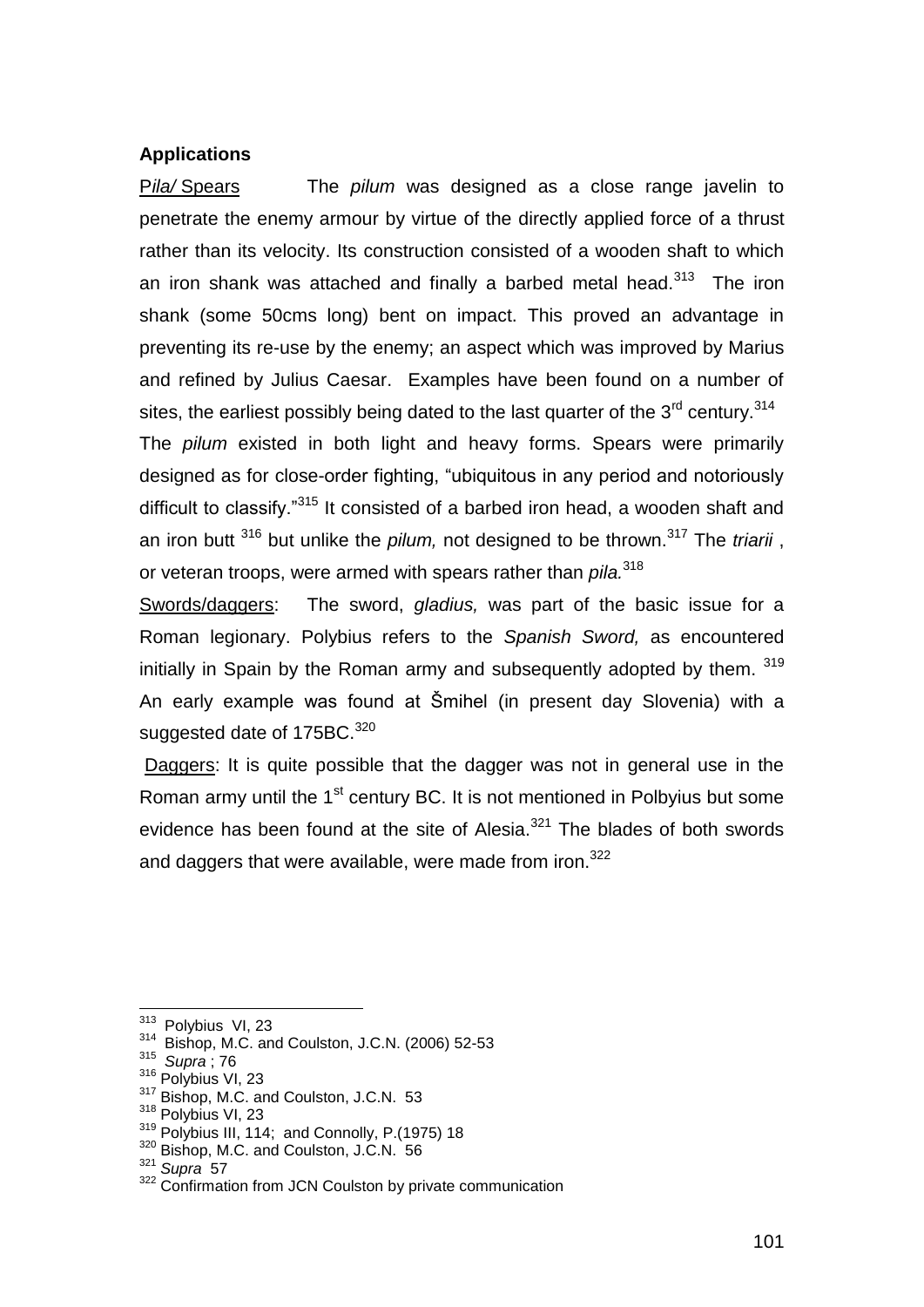Body armour The shield was protected against sword attack by an iron rim attached along the top and bottom. $323$  Livy stated that was first adopted during the Latin wars of the  $4<sup>th</sup>$  century BC.  $324$ 

Cuirass: Bronze mail and small sheets were used in Republican times and the bronze cuirass continued to be used by legionaries and auxiliaries in the first century AD. However during that century, the "*lorica segmentata'* was introduced. It consisted of strips of iron articulated on leather straps.<sup>325</sup>

Helmets: As with the cuirass, they were made from bronze in Republican times but iron was introduced in the Imperial Gallic helmet which was then used, although not exclusively. With a stylised eyebrow trimmed with brass piping decorated with brass bosses, they were described as the finest helmets produced by the Romans. This was a complimentary reference which probably had more to do with the decorative additions than the fact the helmet was made from iron. The iron content in body armour, the cuirass and helmets was negligible at that time.

Ancillary uses Iron implements were used in the construction of camps; the work carried out being the preparation of the site and the provision of necessary facilities. Quite simply the implements required are not too different from some of those used in agriculture, namely clearing a site, digging a defence ditch and providing drainage. The tools used were therefore, essentially, spades, shovels, pick axes, mattocks, axes and saws. The procedure for setting up a Roman camp was laid down in great detail and included the precise configuration of the tents and the open spaces.<sup>326</sup> Part of the installation was the construction of a ditch, *fossa,* one metre deep and a stockade, *agger,* of at least two metres wide which ran around the complete perimeter of the camp, a length of 800 meters per side for a camp of two legions. This work was shared between the Roman legionaries and the allied troops, two sides each. Digging such a ditch around the camp entailed removing some 1600 m<sup>3</sup> of earth with the forming of an associated rampart, all of which would have been quite an arduous task and would have required the

<sup>&</sup>lt;sup>323</sup> Polybius VI, 23.

 $324$  Livy VIII, 8.

<sup>325</sup> Bishop, M.C. and Coulston, J.C.N. 9.

<sup>326</sup> Polybius VI, 27-32.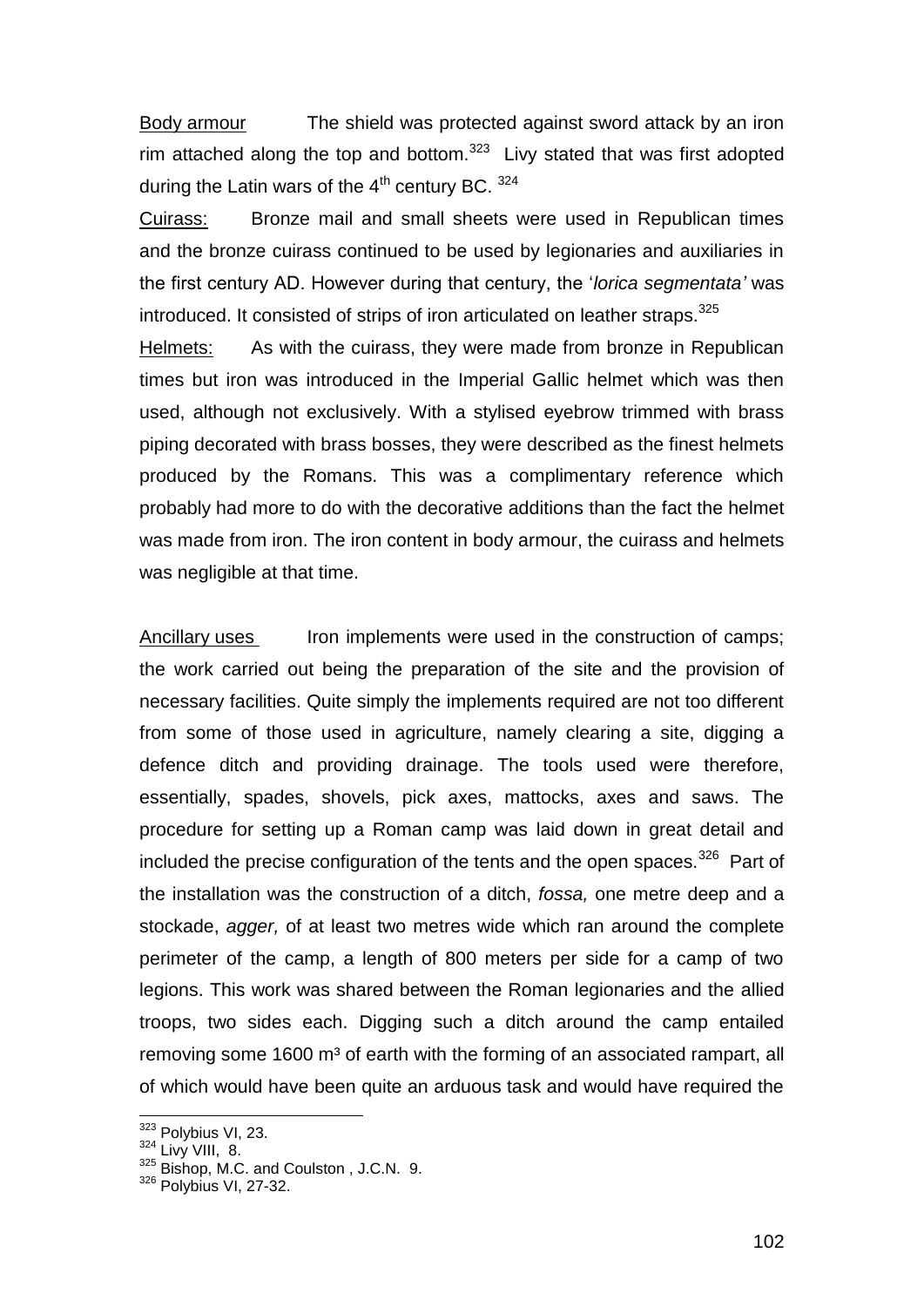appropriate earth moving tools. For regular camp construction, three main tools have been put forward; a pickaxe or *dolabra,* a turf cutter and a trenching tool.<sup>327</sup> These are based on archaeological finds but not associated with a specific period. However, the *dolabra* is mentioned as a classic military tool  $328$  and referred to, albeit in a later period, the early  $2<sup>nd</sup>$  century AD, in a letter from a naval recruit with aspirations to join a legion. He requests from his father a *dolabra,* amongst other things, and repeats the request in a subsequent letter because the original one had been taken from him by the *optio*. <sup>329</sup> It was used not only in digging but also tree felling and log splitting.<sup>330</sup> Polybius writes about the detailed procedure involved in setting up a camp as follows "The Romans …. prefer to undergo the fatigue of digging and other defensive preparations for the sake of having a consistent and uniform plan for a camp which is familiar to everyone.<sup> $331$ </sup>

Tethering pegs: These items were comparatively common in Republican times and can be described as sturdy iron spikes, some 330gms in weight, with loops through which a ring is attached. Their use is likely to have been as tethering pegs for horses or mules. They are evidenced by finds in Numantia. <sup>332</sup>

Tent pole attachments: Given the fact there were eight to ten legionaries billeted in each tent, a legion would require sixty tents. To this one would need to add tents for officers as well as those for functional and administrative purposes. The number of tents would therefore be significant and, with some two to three poles per tent, the number of tent poles more so. The reference for this is rather late and is contained in Diocletian"s Prices Edict as follows:

Tent pole with iron fittings 400 denarii<br>Tent pole without iron fittings 200 denarii Tent pole without iron fittings This was at a time when the lowest wage for a labourer was 25 denarii. 333

<sup>&</sup>lt;sup>327</sup> Connolly, P.(1975) 33

 $328$  Bishop, M.C. and Coulston, J.C.N. 116-117. Evidence of wooden pegs from Newstead (AD) "often identified as tent pegs, they are more plausible as tethering pegs for animals for as Schulten pointed out, a legion would have needed 35 pack animals just to carry them" but see also footnote 60 below

<sup>&</sup>lt;sup>329</sup> Connolly, P.(1975) 18 and Youtie, H.C. and Winter, J.G. (1951)

<sup>330</sup> Wright, K,D. (1967) 64

<sup>&</sup>lt;sup>331</sup> Polybius VI, 42

<sup>332</sup> Bishop, M.C. and Coulston, J.C.N.; 69. refers to iron pegs being used sometimes

<sup>333</sup> Details as provided by Prof M Crawford from the Diocletian Edict c300AD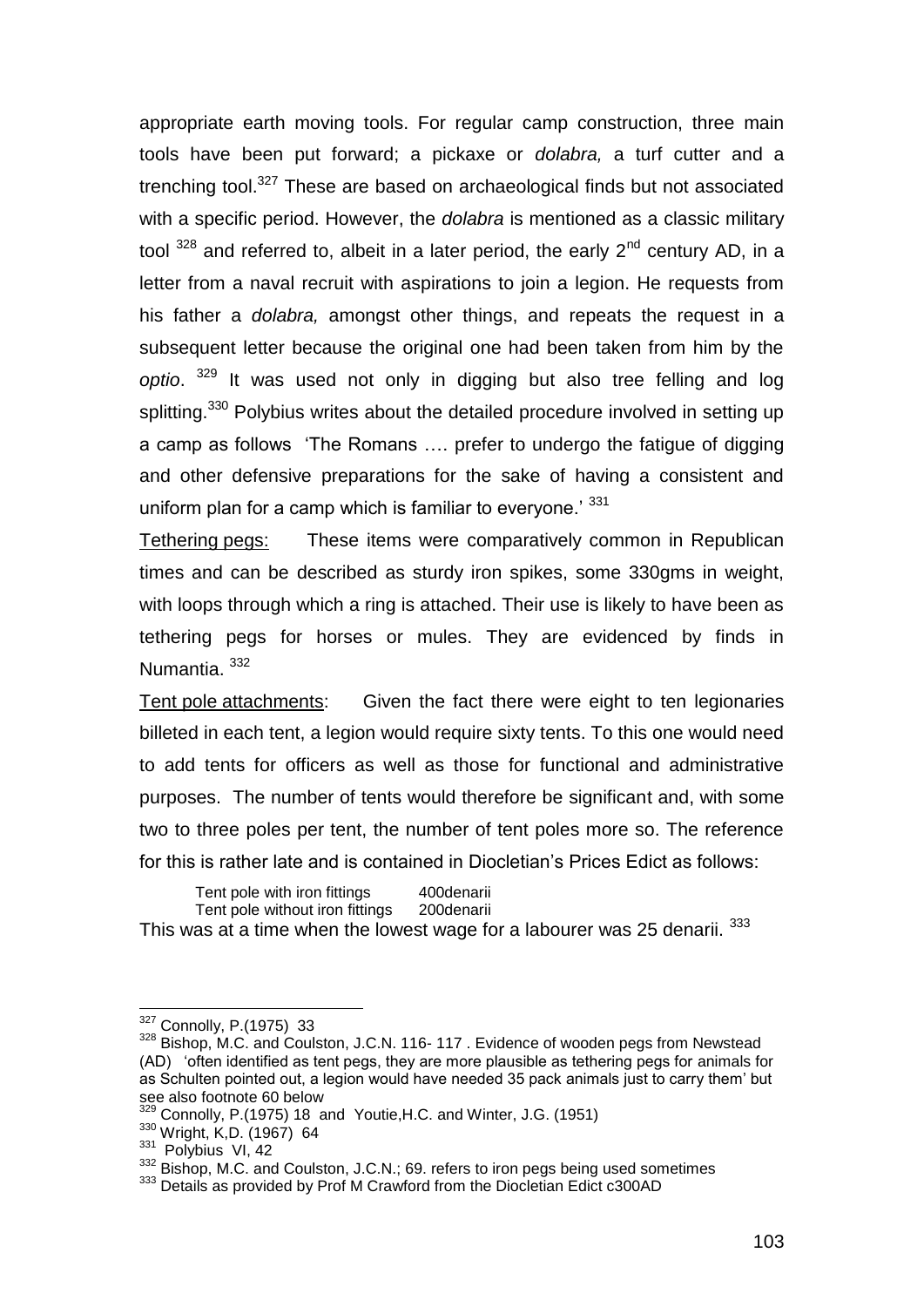This would imply that tent poles with iron fittings were in use at that time and perhaps that the extra benefits and properties of the iron fitting were worth the additional cost. However the practicalities would mean the availability of local sources of iron could well have been the deciding factor.

**Naval Construction** During the middle of the third century between 264 and 241BC, the Roman Navy became established and gained control of the Mediterranean Sea. (which it retained throughout the time of the Empire). The establishment of the fleet underwent an initial learning curve, success followed by a major setback caused by design failure and finally the overwhelming defeat of the Carthaginian fleet. Many ships were built during that 25 year period, of the order of some 400-500, 200 of which were constructed in preparation for the final battle within three months following the loss of 270 wrecked at sea. Iron was not used in the building of the ships' frames; wooden planks were joined together by means of morticed joints and dowels. Iron may well have been used for re-enforcing rams, and it was certainly used for general carpentry work. There is widespread evidence for numerous iron nails found in shipwrecks but they refer mainly to their use in general joining applications but not, it would seem, in the construction of the main frame.

# **Impact**

Factors affecting change*:* The key issue here is one of replacement of bronze by iron for use in blades and spear heads. The better physical properties of iron would have been a compelling reason for this transition to take place. Polybius refers to the inadequacy of enemy weapons in that the blades of Celtic swords were ineffective after only one slash whereas the Romans were advised, well as it turned out, to use the point of their weapons.  $334$  This indicates that the edge retention of blades of neither side was noteworthy. However, some recent analysis of Roman weapons has been done which indicated that the weapons of the early Principate were not complex in their construction, Some Roman sword smiths were able to carburise iron and

l <sup>334</sup> Polybius II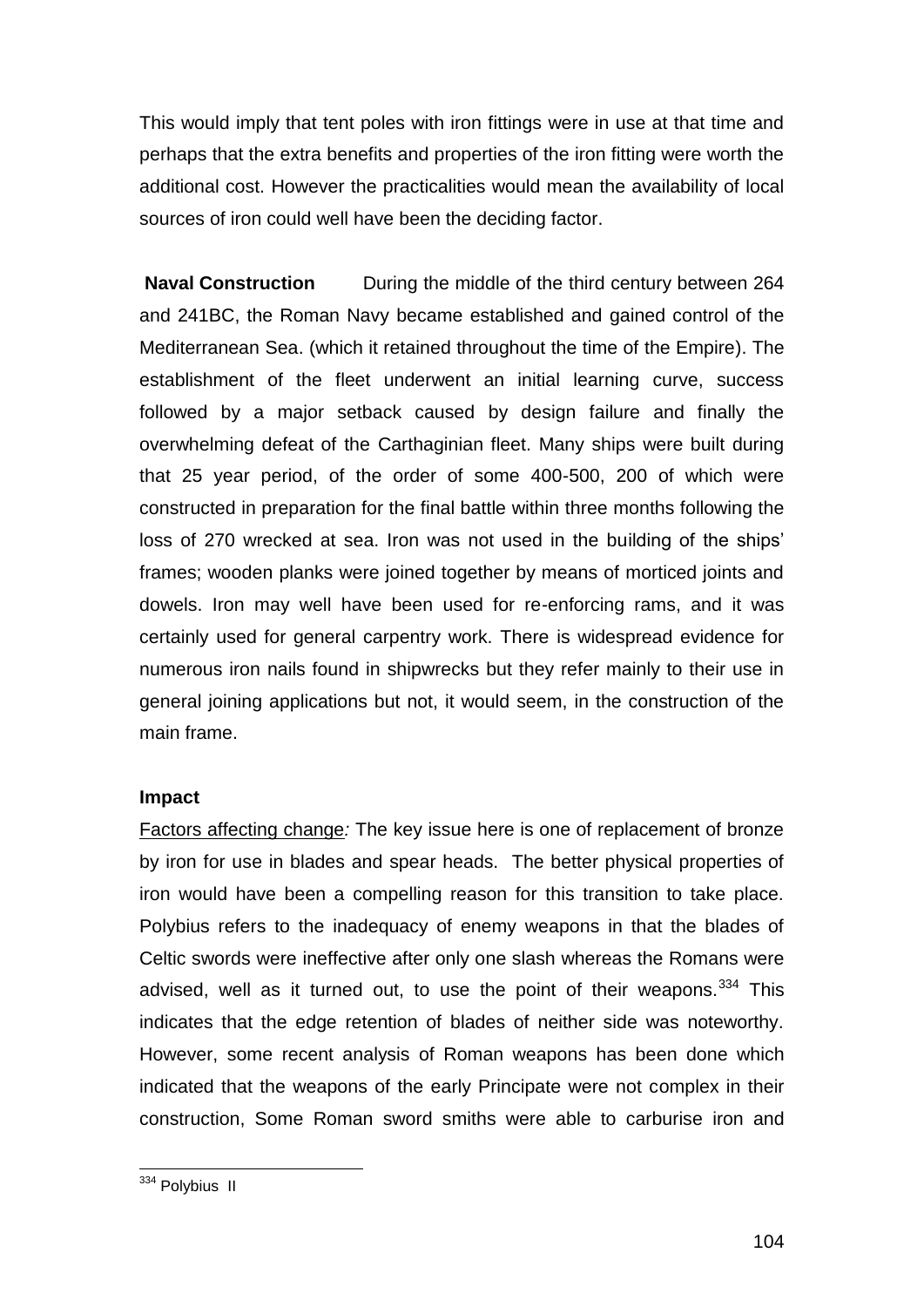quench it for hardening and (possibly) temper. <sup>335</sup> The substitution of iron for bronze may also have played some part in the Roman Army"s ability to expand as needs dictated; this, as has been shown, was sometimes rapid. It would be hard though to imagine the Army being denied supplies of a material such as bronze if its shortage limited its expansion. The fact that blades of swords and daggers were principally made from iron in Republican times 336 indicates the up-take of iron was significant.

The use of iron in tools employed in the construction of the camps would have been as a replacement for wooden tools. Time constraints may have been an important consideration in camp construction so the fact that iron was a more effective material than wood may possibly have provided an incentive to change, subject to local iron availability.

# **Agriculture**

**Introduction** The approach will be the same as in the previous sector where the various uses of iron will be examined. Initially, a brief description of the tools used in the day to day cultivation of land will be given. This covers land used for the production of grain and domestic horticultural applications as well for vineyards and olive orchards. The literary sources available are detailed and informative describing the tools employed and how they were used, particularly in the case of viticulture. The principal authors are Cato, Varro, Pliny, Columella and Palladius. The overall impression is one of diversity; a wide variety of tools designed for a particular purpose often reflecting the requirements of different ground conditions.

**Applications** The tools being considered were all involved in basic land husbandry, the clearing and cultivation of land to produce food, and at the heart of this lay good husbandry including careful tillage of precious top soil. The tools are referred to by one or more of the above authors and for

 $335$  Bishop, M.C. and Coulston, J.C.N. (2006) 241;

<sup>336</sup> See note 319 above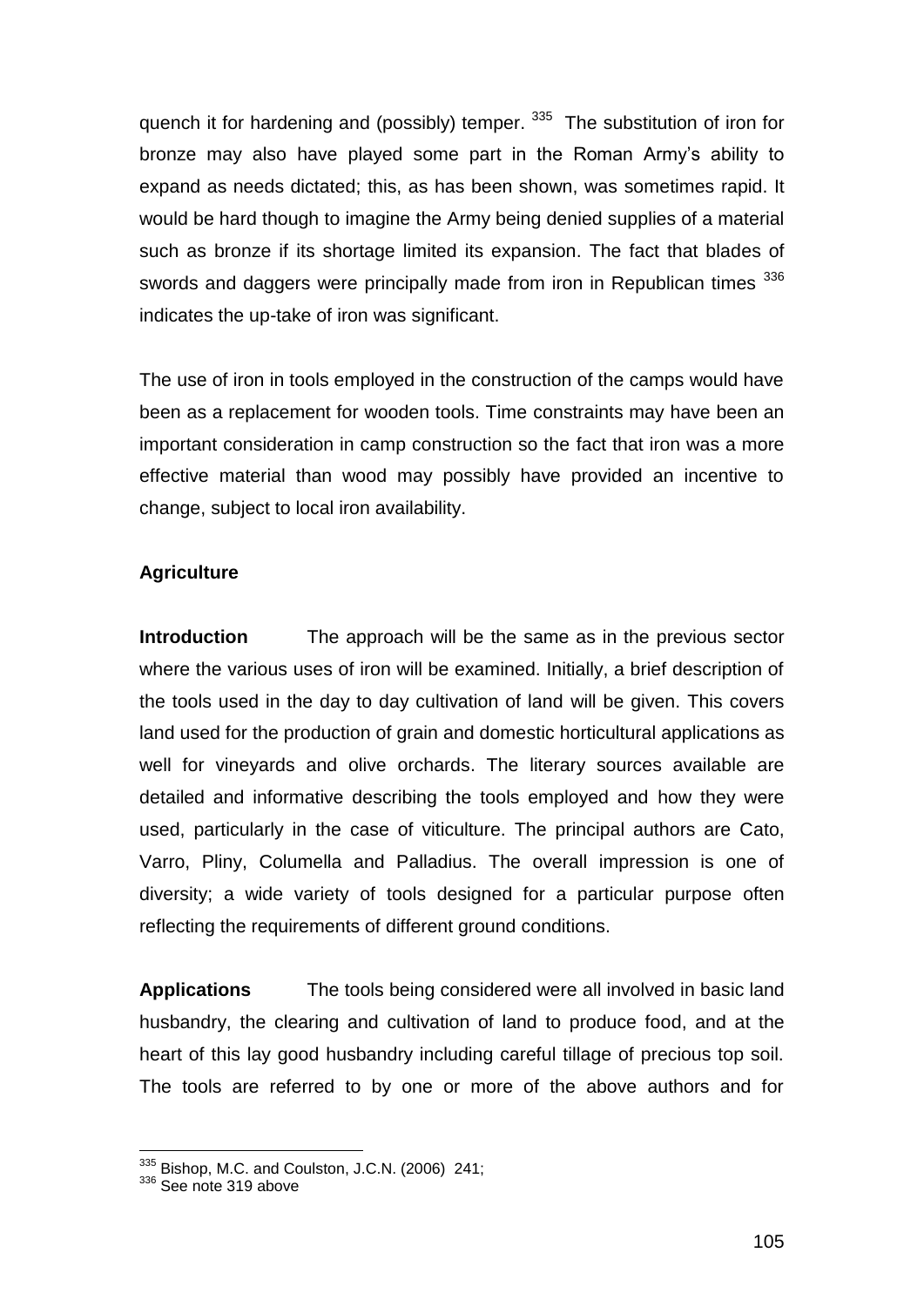convenience they will be divided into three groups, although several items overlap.

1 Tilling and preparation of the top soil as a seed bed or for planting trees/vines and ensuring areas are weed free: spade/shovel, lighter weight rake/hoe.

2 Annual fallowing, preparation of site or change of crop.

The ox-drawn plough was an essential part of the farmers' equipment in the small holding economy of early Rome.<sup>337</sup> But the breaking up of clods of earth after ploughing or digging was carried out by heavier weight spades, hoes, forks or mattocks do*labrae. S*aws and axes were used for more basic land clearance work of trees and scrubs.

3 Harvesting: Sickles and scythes,

Cato, in *On Agriculture* 10-11, specifically mentions iron tools in a full inventory given for what was considered necessary to run a 240 *iugera* sized olive orchard. These included the following,

*Iron tools:* 8 iron forks, 8 hoes, 4 spades, 5 shovels, 2 four-pronged drag hoes, 8 mowing scythes, 5 reaping sickles, 5 pruning hooks, 3 axes, 3 wedges, 1 mortar for grain, 2 tongs, 1 oven rake, 2 braziers

The list covers a range of presses, livestock and associated equipment.

It also gives a list of the equipment needed for a 100 *iugera* sized vineyard, and whilst the number of presses, livestock and their ancillary equipment is reduced more or less proportionally, the remainder of the list including iron tools is quoted as being similar to the larger olive orchard. <sup>338</sup> The list also includes forty wooden shovels (or scoops). <sup>339</sup> In this context, these *palae lignae* seem likely to refer to short handled trowels used to plant vines. Wooden shovels were largely used for shifting grain and were cheap, 4 denarii in Diocletian"s *Edict.* <sup>340</sup> The strong indication here is that iron was used when physical demands or soil conditions warranted it and wooden tools used where practical or where there were financial constraints. However, we do not have comparative price data.

<sup>&</sup>lt;sup>337</sup> White, K.D. (1967) 13

<sup>338</sup> Humphrey, J.W., Oleson, J.P., Sherwood, A.N. (1998) 85

<sup>339</sup> Cato 11.5

<sup>340</sup> In White, K.D. (1967) 31:8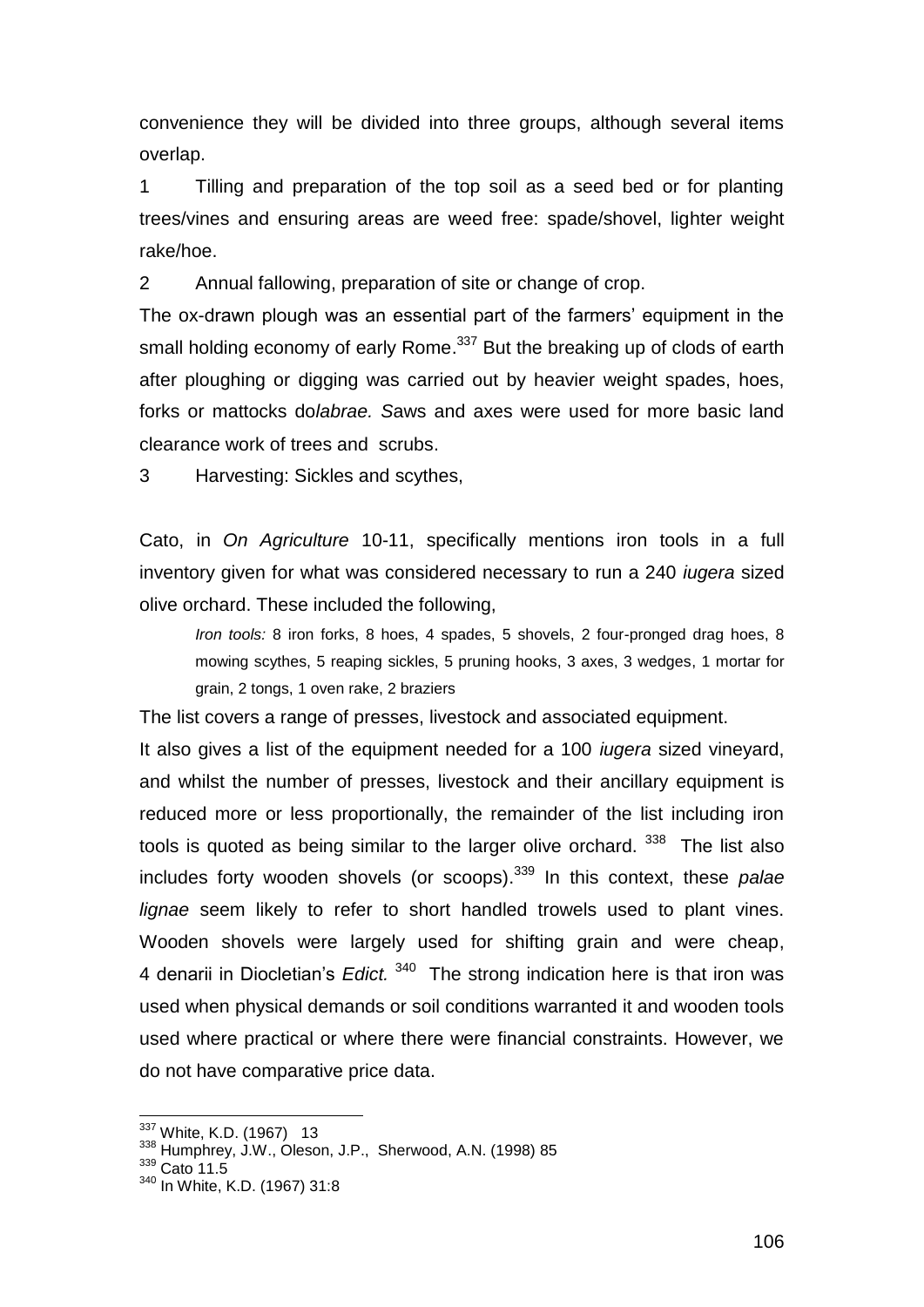As regards harvesting and haymaking, references are made to scythes and sickles with iron blades. For harvesting, "grain was reaped by using a balanced sickle with an iron blade." <sup>341</sup> For haymaking, *Pliny* (*NH,* 18. 258- 263) refers to "whetstones that can be used with water for keeping the iron sharp" and to two sorts of scythe, a shorter one (Italian) for easier manipulation and a longer one for use on the larger estates. Saws can be included here. These latter applications utilise the cutting edge properties as referred to earlier. For axes, adzes, pick-axes, mattocks, hatchets and hoes, the advantages of iron are clear cut; head weight and an edge. To-day"s design differs little from those used at that time.

**Impact** Land was being cultivated and food produced, albeit on a subsistence basis, long before iron was used. There is evidence of bronze still being used for tools at the end of the first millennium but, from the limited archaeological evidence available, not extensively so. Iron was different; its advantages were recognised essentially because of its superior physical properties. These gave iron tools an advantage over wooden ones. As a result, labour could be used more efficiently and yields increased by better husbandry (deeper plough furrows and finer tilth).

While much of the detailed evidence refers to larger farms and hence to landowners who had the resources and motivation to improve farming methods, Pliny wrote about the prejudice directed at the efficiency with which Gaius Furius Chresimus, a liberated slave, ran his modest farm (facing a potential conviction for sorcery). In his defence. Chresimus gave one of his reasons for efficiency as "splendidly made iron tools, ponderous ploughshares and well-fed oxen. the substantial mattocks…" *NH* 18. 39-43. <sup>342</sup>

In this case, and contrary to the general view that farmers of smallholdings were conservative and resistant to innovation, Chresimus, by obtaining more bountiful crops from his farm than his neighbours did from their very large estates, demonstrated the contribution iron tools could make. This will be referred to further when the rate of up-take of iron tools is discussed in the

<sup>&</sup>lt;sup>341</sup> White, K.D. (1967) 107

<sup>342</sup> White, K.D. (1967) 92-93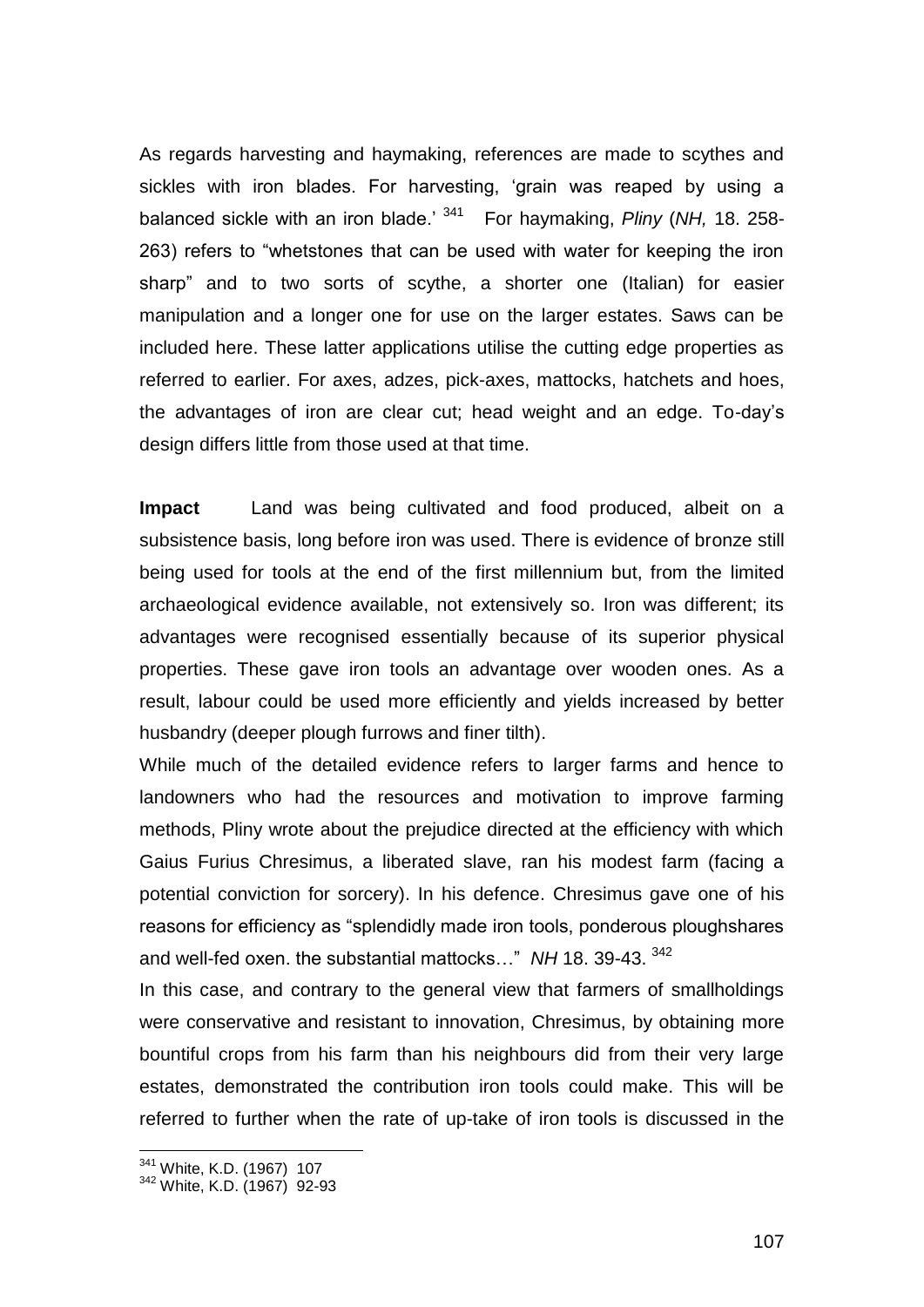next chapter. Suffice to say that here is evidence from two types of farmer writing positively about the effect of iron tools on the overall efficiency of their land cultivation.

**Construction** The undertaking of major civil building projects, associated with extensive urban development, entailed significant activity in general construction work. Associated with this was the provision of a necessary supply of water and other ancillary services to conurbations, often in the form of aqueducts and roads. The Pont du Gard, which enabled water to be supplied to Nimes, was built in the first century AD and is still virtually intact. It is a fine example of Roman civil engineering. In all projects where large blocks of stone were an integral part of the construction, iron clamps were used to locate and secure the blocks. Their position was then consolidated by pouring molten lead down holes drilled with an iron drill between the stone blocks.<sup>343</sup> Physical evidence of such usage can still be seen on many ancient Roman building sites.

There are other references for the application of iron in building work. In a contract for the temple of Serapis in Puteoli in the late second century BC, reference is made to a construction in front of the Temple in *CIL* 1.698=*ILS 5317* in column ½ as follows; "Above let him attach the decorated sima with iron. Above the topping beams let him place fir cross beams, 0.5 foot thick each way, and let him fasten them with iron' and later in the same column, 'Let him fasten all the lower rows of roof tiles to the facing with iron.'  $344$  We have little indication or evidence as to which applications were the major users of iron; building clamps certainly and basic nails would have been a major end use. Nails were used widely in carpentry in both civil and domestic applications. Sources from the ancient writers include a very detailed passage outlining the construction for the Arsenal of Philon in Athens in the later part of

l <sup>343</sup> IG 2/3<sup>2</sup> 1666.38FF (fragmentary) ' The metopes are to be made......and bound with clamps and secured with dowels and then lead is to be poured all around…" in Humphrey, J.W, Oleson, J.P. Sherwood, A.N. (1998) 266

<sup>344</sup> *Supra* 269-270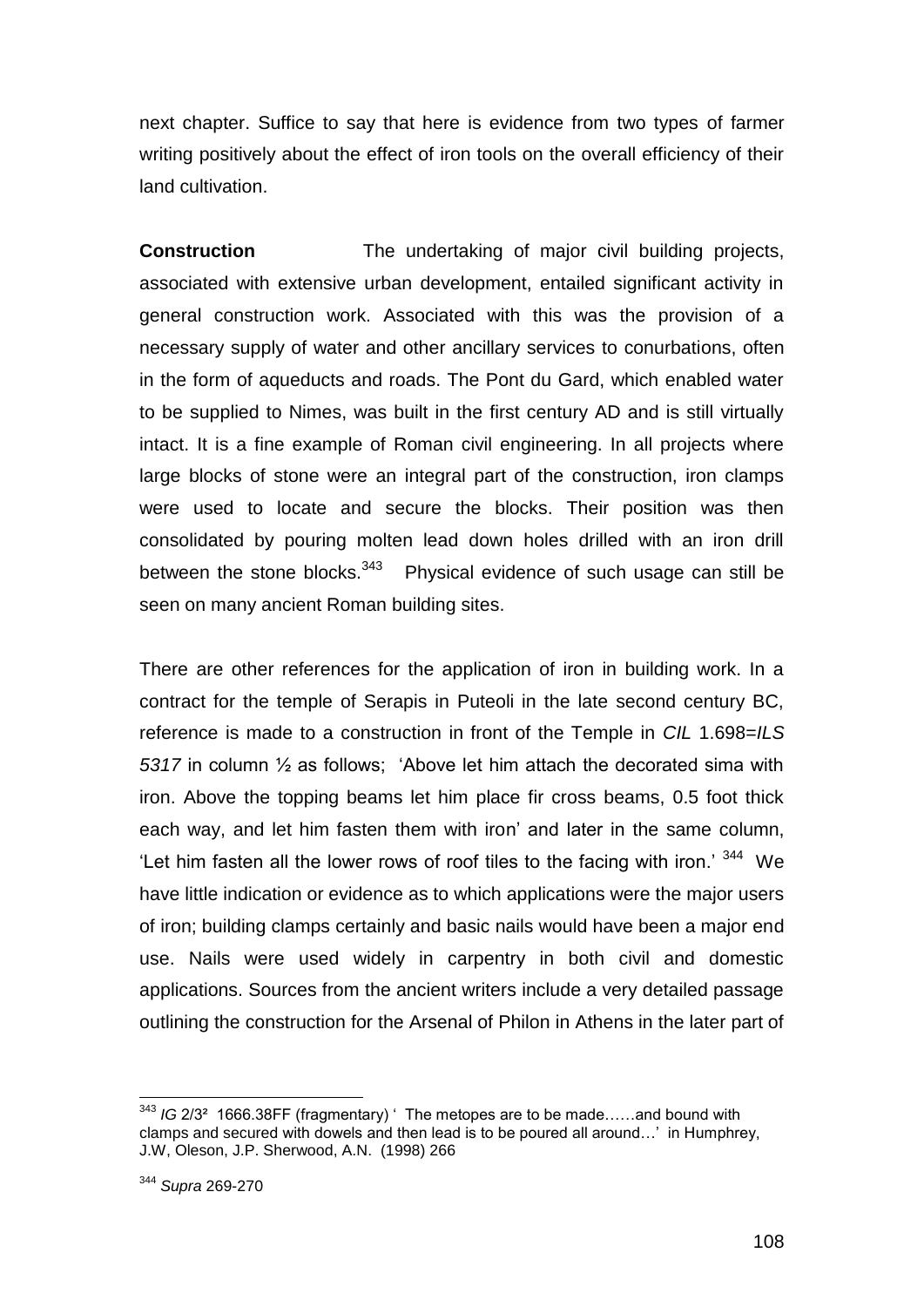the fourth century. This section is part of the specification for a roof in *IG* 2² 1668;

He shall place planks on top, 0.5 feet wide, and 2 *dactyls* thick, fastening them with iron nails…

and in a commentary of the importance of carpentry for making vaults from Vitruvious, *On Architecture,* 7.3. 1-2

These lathes, once they have been arranged into a curved shape, are to be secured to the floor above or to a roof by fastening them to wooden ties with many iron nails.

Finally, to illustrate usage by default, a reference by Pliny (*NH* 36 36.100) is made to a vault 'with rafters that have no iron nails ... they 'are arranged in such a manner that the beams can be removed and put back without the aid of scaffolding".

To generalise therefore, in construction, iron was used very much for basic items such as nails and clamps; important applications with widespread uses. There are very few references to iron being used to exploit its tensile strength properties.<sup>345</sup> Columns of brick, stone or sometimes bronze and lintels of wood and again sometimes of bronze were the materials used in the main. Pleiner does refer to the use of "huge iron beams as supports in the construction of *Thermae*. The heavy iron beams are made of iron which is unconsolidated and spongy at the centre.<sup> $346$ </sup> (There is no date attached to this reference and perhaps should it be given too much weight). The small number of literary references and the limited archaeological evidence available would indicate its application, in this context, was small. However for nails, there is ample archaeological evidence in museums in Etruria (and elsewhere) to-day. Covering a period from the  $6<sup>th</sup>$  to the  $4<sup>th</sup>$  century, some eighty nails are on display at the Bologna Museo Civico Archeologico as part of its normal collection. They are displayed mainly in groups of four or eight and are in varying condition. Included are eight large nails in good condition dated 460 BC and used in a coffin. $347$  The eighty nails should not be taken to indicate the total quantity of these iron artefacts; they are but a small

<sup>&</sup>lt;sup>345</sup> Humphrey, J.W. Oleson, JP. Sherwood, A.N. (1998) 276 Examples of where iron is used as a lintel are in the Propylia at Athens and in the temple of Zeus Olympius at Agrigento. <sup>346</sup> Pleiner, R. I*ron in Archaeology* 271

<sup>&</sup>lt;sup>347</sup> Bologna museum; the eighty objects are from Certosa, Tomba 228, Cippo funerario, n157 and Certosa, Sepulcro Savenna in which the coffin nails are in case 114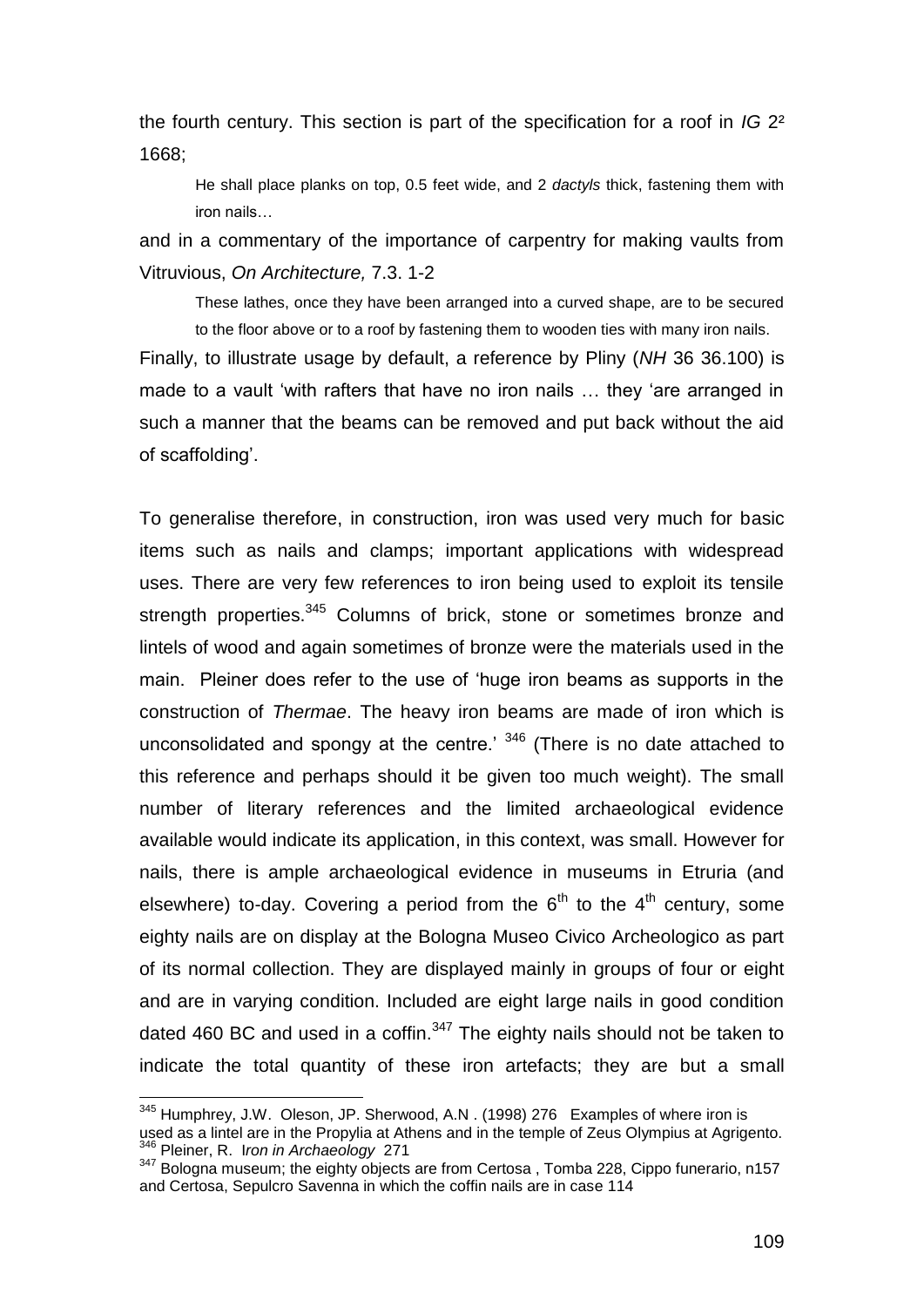representation with the remainder carefully housed in store. I suspect the same is true in the majority of museums. Iron artefacts, even those not corroded, are not intrinsically attractive to the casual visitor and as a result are not widely displayed. Evidence, both literary and archaeological, is available for quite extensive iron usage for nails and clamps. However in such an exercise such as this, the quantity used is extremely difficult to estimate;

**Mining** This sector is another major part of the wider Italian economy. As with construction, iron was used to a large extent in the more basic tools; those needed in the actual mining operation, essentially for shovels and pick-axes used in the extraction of the ore from the mine face. They were also used to break down the ore and help separate the gangue as far as possible; a very labour intensive part of the process. The weight and shape of iron mortars and other tools depended on the nature of the ore. The significant technological input in mining was the removal of underground water by the use of the Archimedes screw.

### **Other sources of evidence; cargoes from Shipwrecks**

This item has been included to give some indication of the form and extent to which iron was transported and traded overseas. The graph shown on page 89 above showed a peak in the number of shipwrecks between 150BC and 150AD which reflected the marked increase in Mediterranean trading.<sup>348</sup> Out of an overall total of some 1200 shipwrecks, 36% were found in "Italian waters" and 23% near the southern coast of France. Analysis by cargo type showed by far the greatest number of items found was amphorae. These accounted for some 70% of the total whereas metals accounted for 8% and of this figure, iron was 10% (ie just less than 1% of the total). $349$  In essence therefore, even taking into account the extensive corrosion that occurred to iron objects in sea water, the evidence of the overseas exchange of iron at that time (400-0BC) was limited. The evidence we do have consists mainly of iron bars. A shipwreck found off the coast of southern France and dated 110-100BC,

 348 Parker, A.J. (1992) 549 fig 3 shows the number of shipwrecks in the Mediterranean in each of the years from 200BC to 200AD. See Chapter 8 p89 above.

<sup>&</sup>lt;sup>349</sup> It should be noted that these figures relate to quantities not value.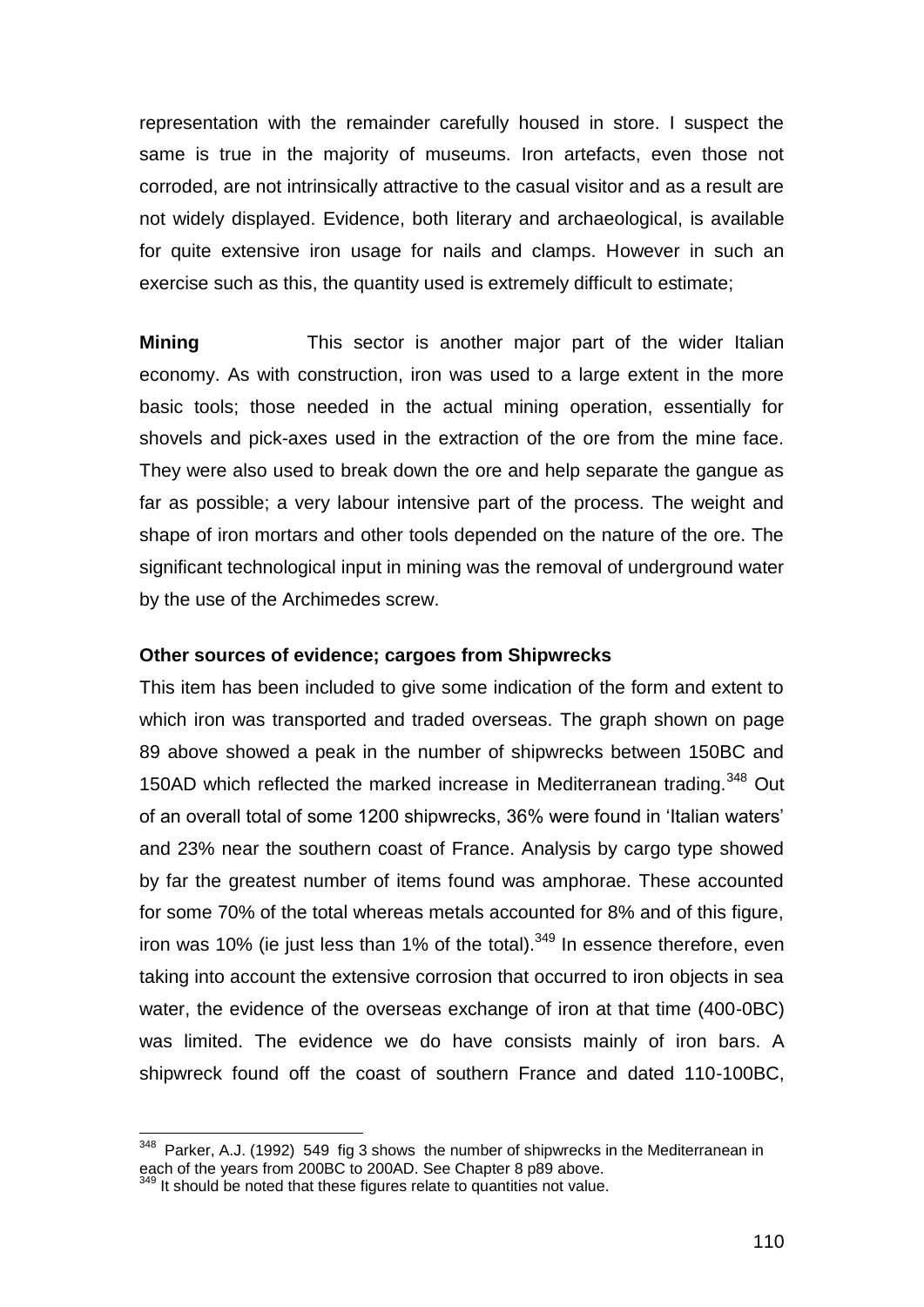contained five to ten tons of iron bars with an average weight of thirty kilos.  $350$ Another in a similar location and dated in the late  $2<sup>nd</sup>$  century contained fifty long iron bars. <sup>351</sup> Although there were a high density of shipwrecks around the coasts of Sardinia, Corsica and north-west Italy, only a few contained iron as part of their cargo. There is one, dated 75-25 BC and located at Capo Testa. Part of the cargo was again in the form of iron bars. $352$ 

Hence the iron artefacts which have been found were mainly in the form of iron bars; available for conversion into finished articles? Their use as iron pillars or lintels is unlikely because they do not appear to be made with specific dimensions in mind. However, the quantity appears limited. This may have been due to natural corrosion but even metals such as copper and bronze only account for some five to ten percent of the total number of objects found; that compares with the figure for amphorae of some seventy per cent. The transport of iron ore is outside the scope of this analysis.

**SUMMARY** This analysis of iron usage and its applications illustrates there is evidence to support the fact that iron was widely used and accepted by the 1<sup>st</sup> century BC.

For military equipment, the advantages of iron are more readily recognisable. They centre round the ability to provide and retain a cutting edge for swords and daggers. And there were other more utilitarian uses as have been described. Polybius writes clearly about the weaponry of the Roman legionaries during the Italian wars and the subsequent Punic campaigns. Etruria"s contribution of iron to Rome to help in the building of ships for the navy at the time of the Punic War(s) was suitably acknowledged. $353$ 

Archaeological evidence stems mainly from the  $1<sup>st</sup>$  century BC and the  $1<sup>st</sup>$ century AD. It is unlikely that any major new weaponry relating to the latter period will have been developed and not to have been referred to by the ancient authors.

<sup>&</sup>lt;sup>350</sup> Parker, A.J. (1992) 77

<sup>351</sup> *supra* 373

<sup>352</sup> *supra*. 258

<sup>353</sup> Livy XXVII.45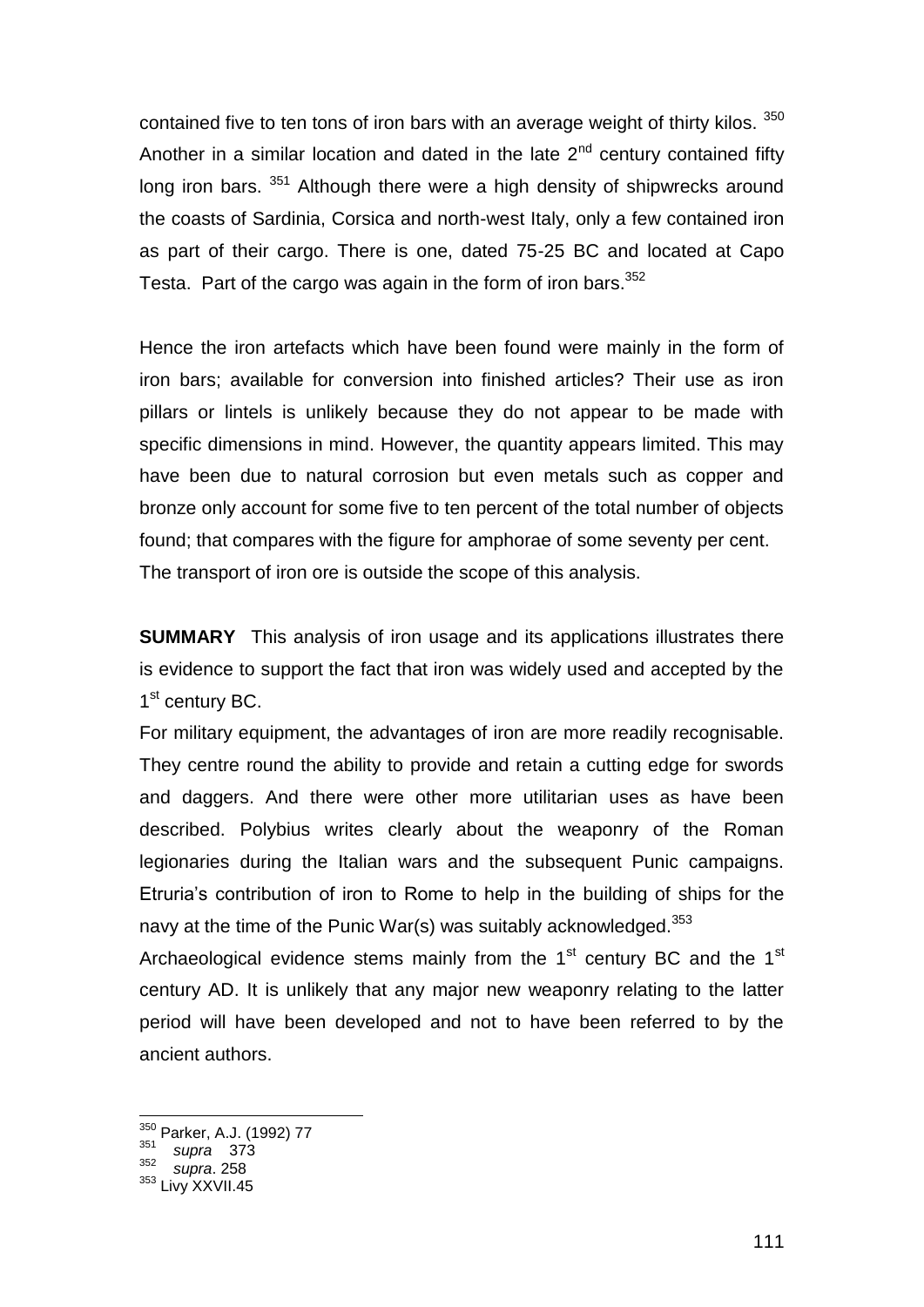As far as agriculture was concerned, the iron tools made were basic ones and their usage indicated that there were advantages in using iron, essentially replacing wood and bronze. By the time Cato and Varro were writing, certainly by the end of the  $2<sup>nd</sup>$  and the beginning of the 1<sup>st</sup>century, iron seemed to have been accepted as a practical and useful material, a normal component for basic implements. We do not know whether the transition to iron took place without drama or major setbacks. There are no references to this in the literature.  $354$  In the case of military weaponry, there is no mention of difficulties in supply or shortcomings in physical properties. In reality though, such introductions are never as quite straightforward as such a statement would imply

The transition to iron would have been influenced by the availability of bronze and iron"s improved physical properties. At the same time, the overall economy was growing and with that the demand for metal artefacts including basic agricultural tools. The strength of the Roman army continued to grow in importance as the major instrument in acquiring or conquering new territories. All of which will have stimulated the overall demand for iron. Critically, a "reliable" supply of iron would play an integral role in enabling this expansion to take place.

Following this initial analysis there are two areas which indicated the amount of iron used was greater than the others, in military equipment and agriculture. It is these two sectors which will be looked at in more detail in the next chapter.

<sup>354</sup> A negative reference but making a completely unrelated point.:-Pliny"s *Natural History* 34. 138-139 was given on p13 illustrating the many uses of iron in mining and agriculture. The passage however goes on say " But we employ iron as well for war, slaughter, and banditry, not only in hand to hand combat, but also on a winged missile, now fired from catapults, now thrown by the arm, now actually fletched with feathers. I think this last to be the most criminal artifice of human integrity, in as much as we have taught iron to fly and given it wings so that death might reach a man more quickly."

However, this adds nothing to the debate and can perhaps be viewed as moralising.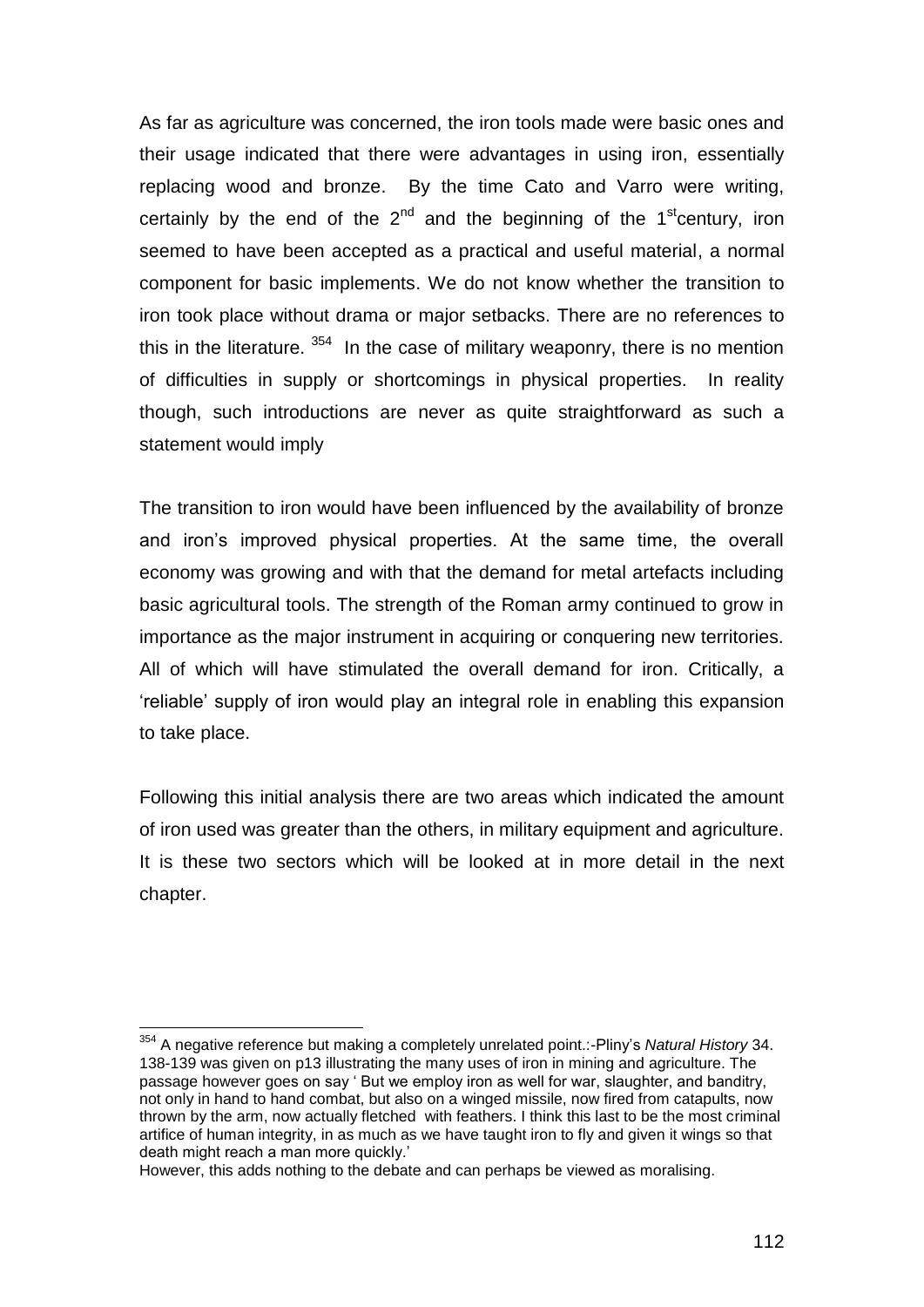# Chapter 10 **QUANTITIES: an assessment of the annual iron usage at the end of the 3rd and beginning of the 2 nd centuries BC.**

**Introduction** An attempt will be made in this chapter to estimate the total annual amount of iron which was used towards the end of the second century BC. This assessment follows on from the previous chapter where the main applications of iron usage were identified. The rationale behind this approach is to see how widely and in what quantity iron was used and it is the latter, quantities, which will be tackled in this chapter

By ancient standards, the output of iron at Populonia is acknowledged as noteworthy and significant. Although the actual output calculations, as we have seen, are based on slag heaps over 2000 years old, I believe the approach taken to arrive an output figure given in chapter 7 is valid. Should the estimated quantity of iron *usage* be of the same order of magnitude as the estimated *output* figure, then these two figures would go some way towards explaining how and why this comparatively rapid transition to iron took place.

**Outline approach** I should stress at this stage that the computations which follow are designed to give a 'global' figure; this exercise is not a thorough or detailed market survey. Although detailed figures are in fact used in the initial calculations, they are used to provide an accurate a basis as possible from which further extrapolation can sensibly be made. The assumptions made are many but they are noted and explained. In some cases, they are compensating and therefore less significant than they may appear at first sight.

An overriding factor in such an exercise is the assessment of the *rate* at which iron replaces other materials. In addition, growth in any particular sector must also be considered. The basic advantages of iron have been described in some detail but they do differ in the different areas of application; these will be covered within the discussion of the individual sectors. The two principal areas which appeared to account for the largest amount of iron usage will now be analysed further. These are Military Equipment and Agriculture and the analysis of each sector will be done in three parts.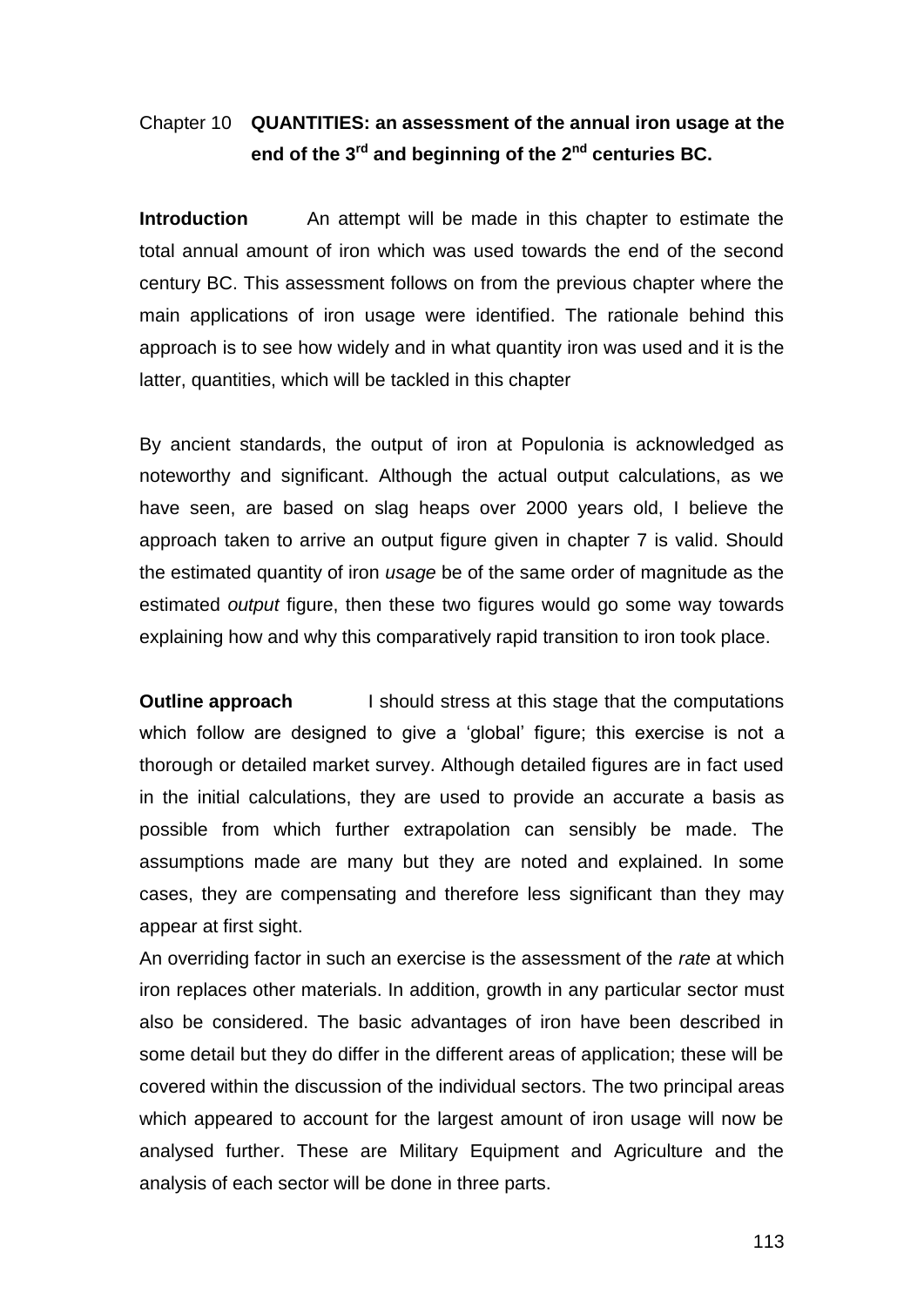a) Scope of analysis: Identifying and defining the overall size of the relevant area and within that area, the various factors which will have influenced the rate of substitution.

b) Equipment: Determining the type and then number of the particular iron implements involved and their annual usage. This takes into account the "expected" life of the equipment. For example an axe will have a longer life than a hoe and this is reflected in the depreciation rate attributed to the article. c) Quantities: Assessing the weight of each implement or piece of equipment and then combining it with the appropriate frequency of use to give the total amount of iron used by each sector.

### **Military weapons and equipment**

Scope of analysis Livy wrote, at the time 340BC, "There were usually about four legions enlisted, each with 5,000 foot soldiers and 300 horses to each legion."  $355$  So the size of the Roman army in the second half of the  $4<sup>th</sup>$  century was therefore about 20,000 soldiers and 1,200 cavalry.

However at times of conflict and war, the number of legions would be increased and with that an additional number of allies would be called upon to fight. More detailed figures are available for the period of 225BC and after.

PA Brunt"s in *Italian Manpower* quotes figures from Livy <sup>356</sup> commenting that they seem to be trustworthy; as follows:  $357$ 

|               | Infantry |        | Cavalry |        |  |  |
|---------------|----------|--------|---------|--------|--|--|
| Army          | Romans   | Allies | Romans  | Allies |  |  |
| Ti Sempronius | 8,000    | 16,000 | 600     | 1,800  |  |  |
| P Scipio      | 8,000    | 14,000 | 600     | 1,600  |  |  |
| Gallic        | 8,000    | 10,000 | 600     | 1,000  |  |  |
| Total         | 24,000   | 40,000 | 1,800   | 4.400  |  |  |

This gives us a total of some 70,000 men and a ratio of Romans to allies of approximately 1:2. It also shows the proportions varied from army to army. Earlier figures from *Polybius* refer to a 1:1 ratio so an army of 4 legions, being equivalent to some 20,000 legionaries, would total some 40,000 men. The number of legions varied greatly, particularly during the Hannibalic War, where the number raised varied from six in 218BC, rising to twenty-five in

<sup>&</sup>lt;sup>355</sup> Livy;VIII, 8.

<sup>356</sup> Livy, XXI,17 in Brunt, P.A. (1987)

<sup>357</sup> Brunt, P.A. (1987) 678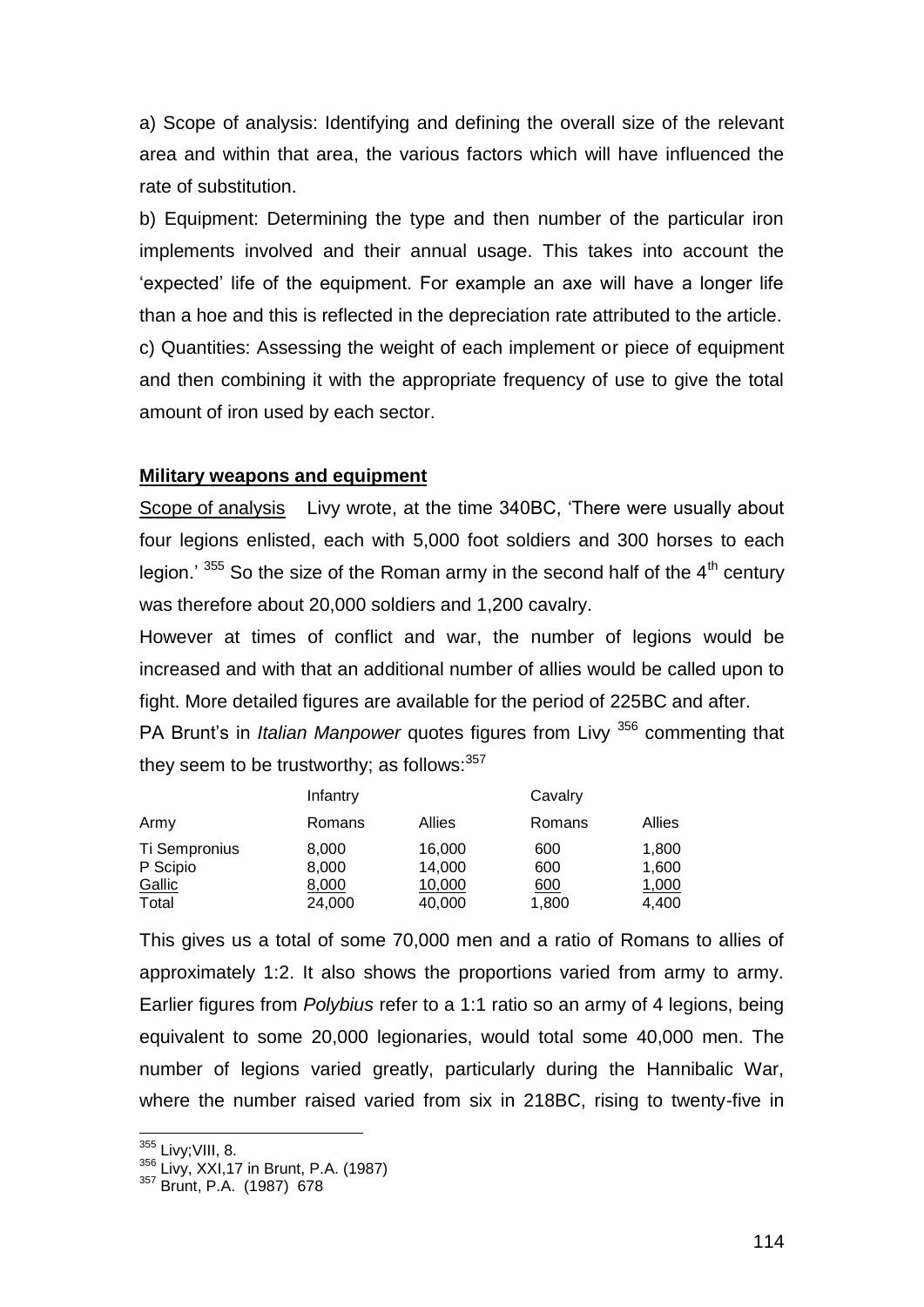212-211 BC and then returning to fourteen in 201BC.<sup>358</sup> Between 200BC and 170BC the army"s strength varied between six and twelve legions but mostly fell between eight and ten legions with a total manpower ranging from 120,000 to 170,000. <sup>359</sup>

With all this in mind, these figures represent the total manpower in the army reflecting the many changes which took place.

| 350-300BC Livy VIII, 8 'standard' 4 legions 1:1 ratio Romans: Allies |                 |     |                          | 40.000  |
|----------------------------------------------------------------------|-----------------|-----|--------------------------|---------|
| 218BC Livy XI 7                                                      | see table above | 1:2 | $\overline{\phantom{a}}$ | 70.000  |
| 200-170BC                                                            | average figure  |     |                          | 145.000 |
|                                                                      |                 |     |                          |         |

For this exercise, the manpower figure of 70,000 will be used.

Equipment Until around the late  $2^{nd}$  century, each soldier equipped himself with a helmet, a sword or *gladius,* 2 *pila,* a shield, and some form of body armour. The basic personal weaponry carried by each legionary is therefore not too difficult to define. However, in addition to their traditional weaponry, an earth moving tool, such as a sturdy spade/shovel and/or a *dolebra,* the latter described as a classic military tool, $360$  would form part of the infantry's equipment. When the army was on the move, the setting up a new camp required digging new defensive ditches and ramparts. Shovels and pickaxes would have been needed to do this. As far as the availability of the iron required for the equipment was concerned, during the later overseas campaigns, in Spain and Gaul, it is possible that locally resourced materials would have been obtained to supply an army of increasing numbers. We know that the Romans learnt about the *gladius Hispaniensis* in Spain and incorporated its advantages.

As described in the previous chapter, helmets were made from bronze; iron helmets were only introduced gradually in the  $1<sup>st</sup>$  century AD. With body armour, bronze began to be substituted by iron in the *lorica segmatata,* again over a period of time during the  $1<sup>st</sup>$  century AD. Iron was used in part of the shield and was adopted already in the  $4<sup>th</sup>$  century BC,  $361$  but this only

<sup>&</sup>lt;sup>358</sup>Brunt, P.A. (1987) 418

<sup>359</sup> *supra* 424

<sup>360</sup> Bishop , M. C. and Coulston , J.C.N. (2006) 117

<sup>361</sup> Livy VIII, 8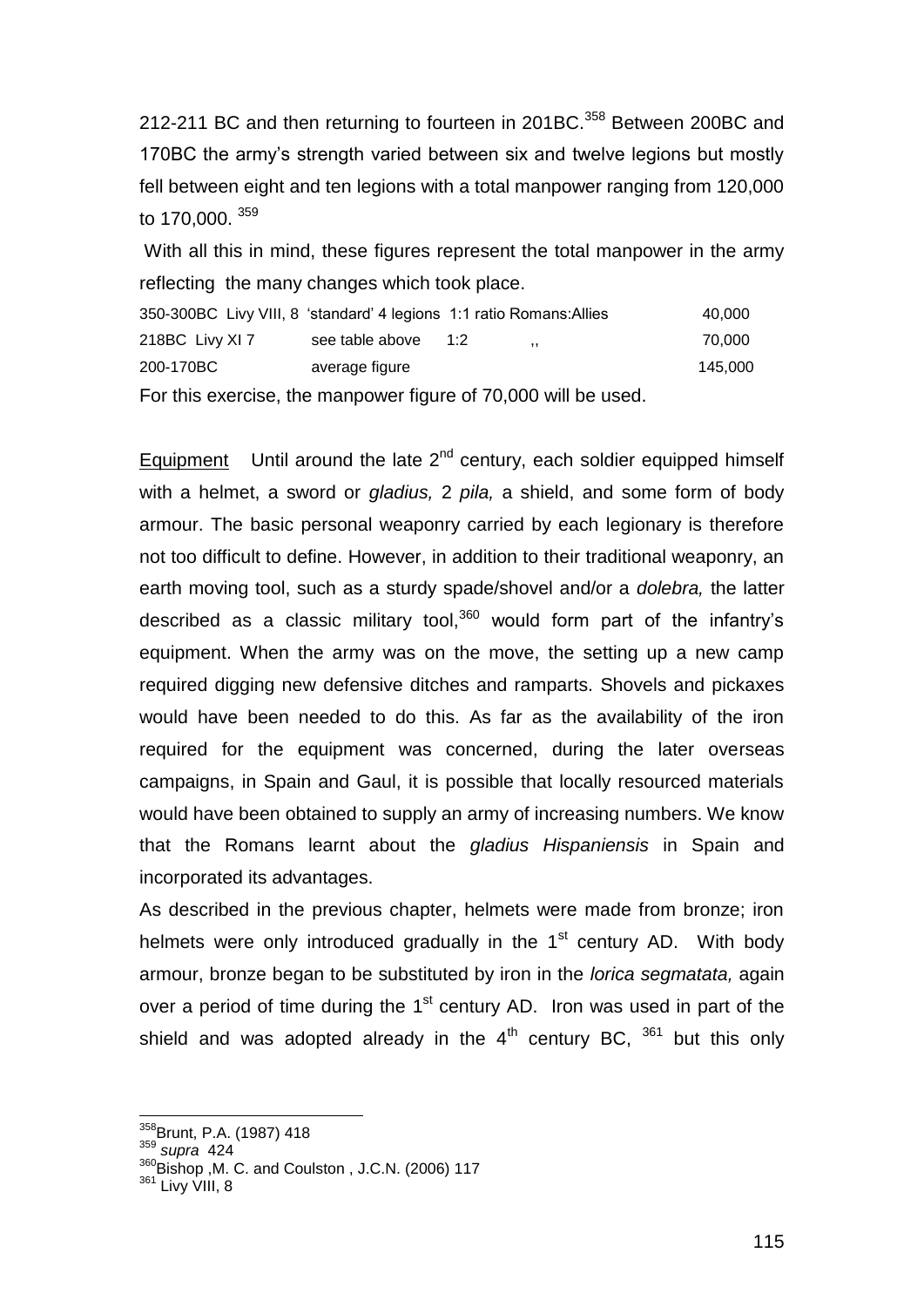consisted of a rim attached to the top and bottom. The amount of iron involved here was probably too small to affect this overall assessment.

**Quantities** These is based on usage for swords, *pilae* and shovels/pickaxes and is calculated on the basis of, for ease of comparison, kilograms of iron per soldier. The dimensions used are taken where possible from Bishop and Coulston, *Roman Military Equipment.* However information on thickness is difficult to find. Of the limited number of artefacts I have examined, many were badly corroded and I have made a best guess. However, in general terms the greater the thickness assigned to an article, the longer it will last, so in terms of annual usage the resultant effect is not quite as critical as it might first seem. Using the dimensions given or estimated, the volume of the implement was calculated and this then was converted into weight using the specific gravity figure for iron, 7.8. A depreciation rate is estimated to reflect the length of time the article will last before it needs to be replaced.

L -length; W-width: t-thickness: D- diameter

| Sword blade      | Size: : L 60-70cm; W-45-50mm; t 5 mm 362<br>Weight: 1.2 kg                    |
|------------------|-------------------------------------------------------------------------------|
| Depreciation:    | 2 years: $363$                                                                |
|                  | Annual weight of iron required to equip a soldier for blades<br>$0.6$ kg      |
|                  |                                                                               |
| Pilum            | Shaft (iron element): L 30-50cm; Diam; 10mm <sup>364</sup>                    |
|                  | Weight: ¼ kg<br>Usage; each soldier issued with 2 pilae and because they were |
|                  | designed to deform on use; total usage 4 pa                                   |
|                  | Annual weight of iron required to equip a soldier for pila; 1kg               |
| Shovels (Rutrum) | Roman shovel-shaped spade; L 24cm W 24 cms but tapering 365                   |
|                  | assume to half the maximum width giving an average 'width' of 18cm            |
|                  | thickness; assume 5mm with a two year life.                                   |
|                  | weight for Rutrum/Dolabra: 11/2 kg                                            |
| Dolabra          | an equivalent weight; needs to be of 'reasonable' weight to be                |
|                  | effective – assume same weight as Rutrum                                      |
| Weight           | $1\frac{1}{2}$ kg $366$                                                       |
| Depreciation     | 4 years                                                                       |
|                  |                                                                               |

Annual weight of iron required to equip a soldier for shovels/mattocks; 0.4kg

l  $362$  Bishop, M.C. and Coulston, J.C.N. Dimensions: length and width – p 55 fig 25

 $363$  A comparatively long depreciation rate is applied  $-$  2years.. It takes account of the extreme penalty of the legionary losing his sword Livy VI,37 "Again, those who have lost a shield or a sword or any other weapon on the battlefield often hurl themselves upon the enemy hoping they will either recover the weapon they have lost, or else escape by death from the inevitable disgrace and the humiliations they would suffer at home."

<sup>&</sup>lt;sup>364</sup> Bishop, M.C. and Coulston, J.C.N. 53 Dimensions, fig23

<sup>365</sup> White, K.D. (1967) ; 177/8

<sup>366</sup> White, K.D. (1967) 64 I have assumed one *dolabra* type of tool or spade per legionary.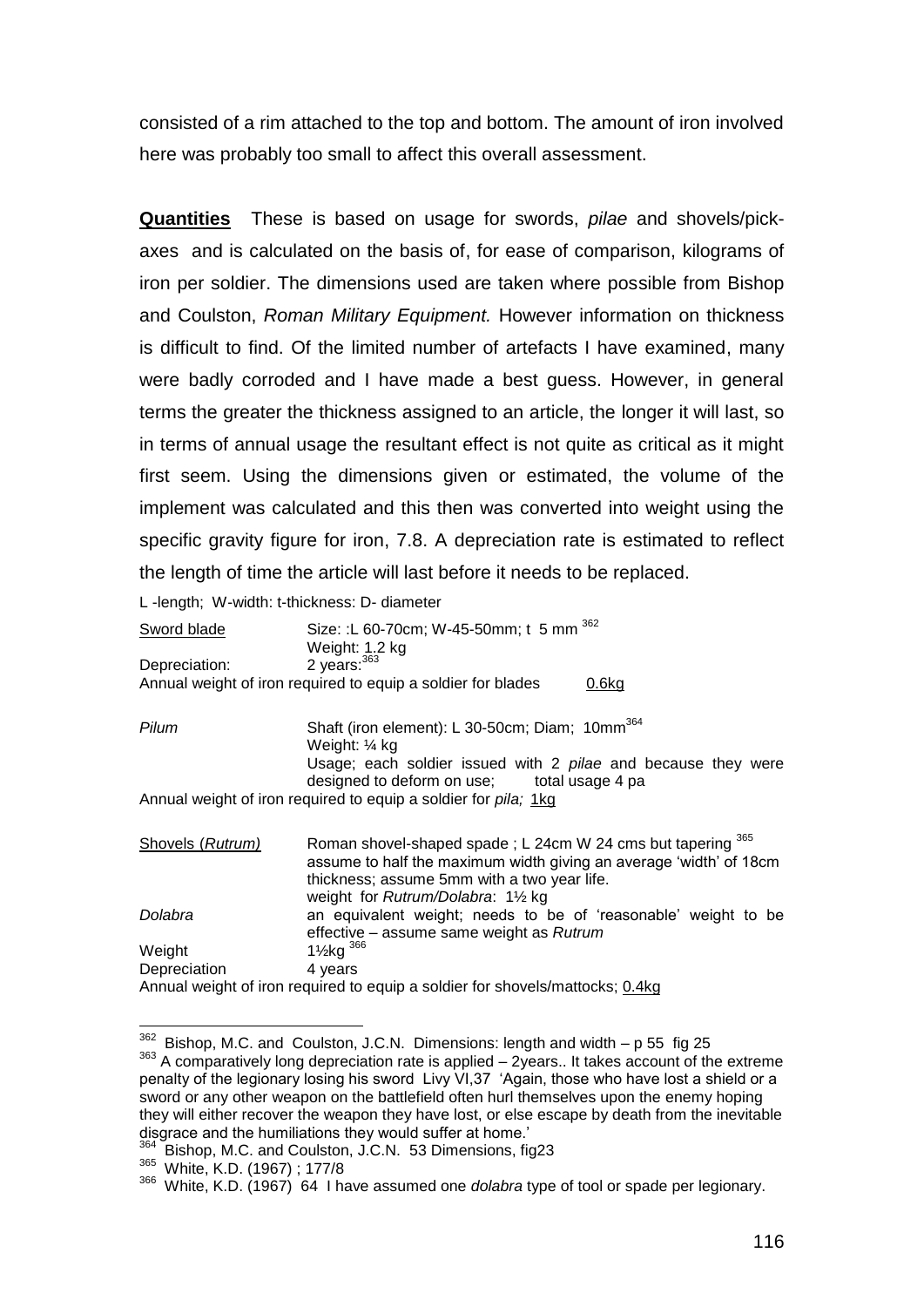#### **Total weight of iron required to equip a soldier,** (0.6+1+0.4) **2 kg**

Total amount of iron to required to equip 70,000 legionaries would be **140 tonnes.**  By comparison, the equivalent figure for 40,000 and 145,000 legionaries would be 80 and 290 tonnes

There are several factors which indicate these figures may be on the high side. During this period, it was the responsibility of individual legionaries to arm themselves, so whether iron was universally used, particularly in the earlier times, is perhaps debateable. Also, we do not know whether allied troops were armed to the same level as legionaries. We do know however iron had advantages over bronze, that iron was definitely used for *pilae* and that it made sense to use iron in tools in the construction of camps. From this, one can reasonably surmise that the switch to iron would have been driven by advantages which were both beneficial and apparent to the users. The total amount of iron required to equip an army of 70,000 men on a yearly basis is therefore estimated at 140 tonnes on an on-going annual basis but it does assume a 100% substitution of iron for bronze or other materials. All of which would indicate that even if these calculations are high by as much as a factor of two, military weaponry would have been a significant user of iron and equally, the size of the army was an obvious determining factor.

# **Agriculture**

Scope of analysis The estimates are based on information both literary and archaeological. Those for the type and, number of implements come, as has been stated earlier, from the writings of Cato (late  $2^{nd}$  century), Polybius ( $2^{nd}$ century), Varro ( $1^{ST}$  century) and Pliny ( $1^{st}$  century AD). I have assumed that there was no essential change in the way those implements, as described in the first century AD, were used perhaps one hundred years earlier.<sup>367</sup> So the descriptive data has been taken into account but quantitative data relating to the later periods has not been used. The design and shape of the tools comes from archaeological data.

 367 Cato *On Agriculture* and Pliny *NH* 34. 138-13 wrote as if the iron tools were standard implements; tried and accepted .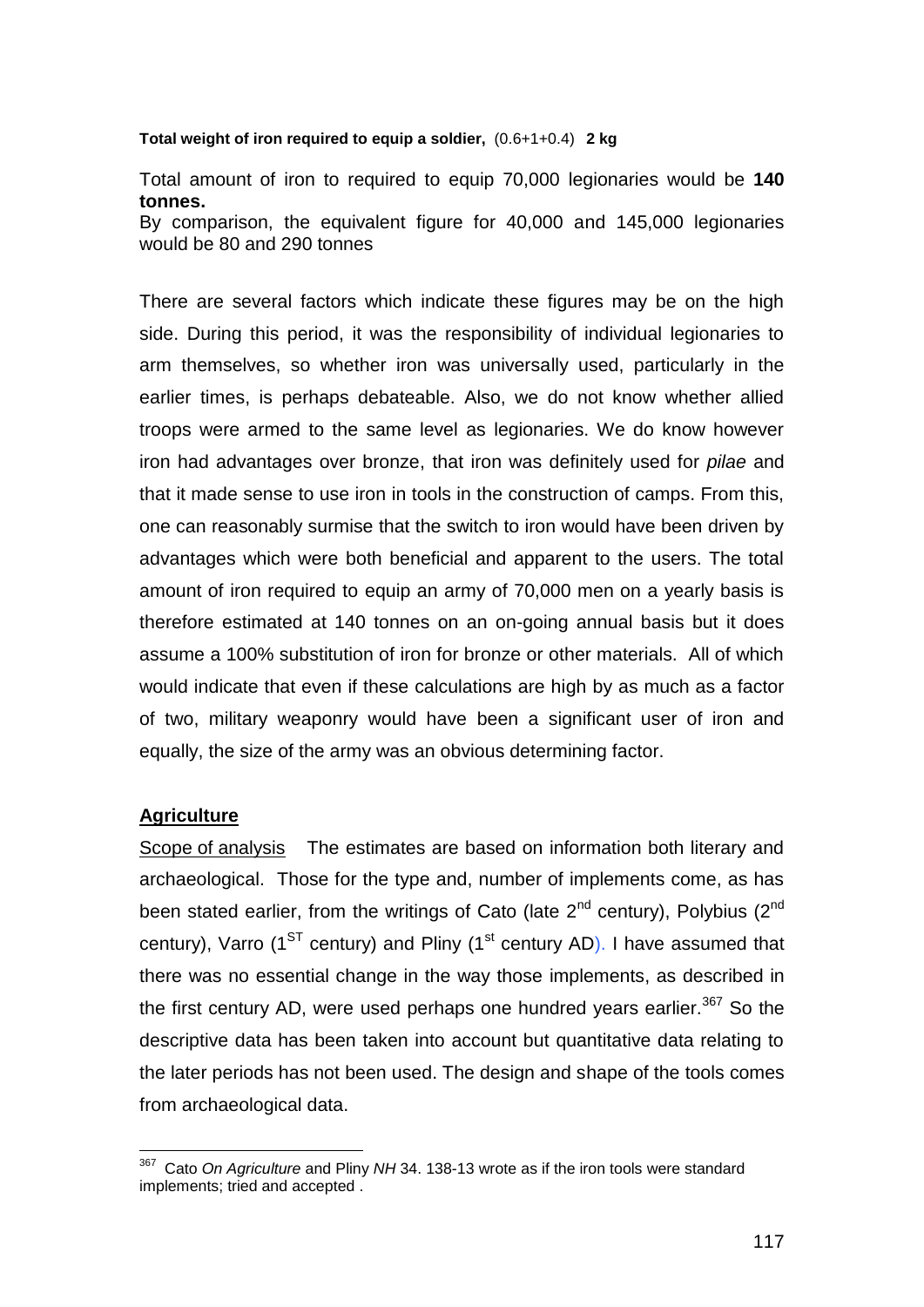It is important to say at the beginning that the rate at which other materials were substituted by iron is an overriding issue. Land had been cultivated and food produced for many generations before iron was available. More detailed evidence will lead to at least some indication of the extent of this substitution. This will be discussed at a later stage.

To progress further, three key factors need to be resolved; firstly the total area of land being considered, secondly the weight, or at least the iron content, of individual implements and lastly, within that total area, the types of farm being used in the cultivation of the land.

1 The area of land under consideration. The total area of the *ager Romanus* in 264BC was 27,000km² having expanded from 5,500km² in 338BC.  $368$  It expanded further to 160,000 km<sup>2</sup> in the first half of the 1<sup>st</sup> century.<sup>369</sup> This significant rise in area of the *ager Romanus* does not mean of course that additional land was created but that existing cultivated land was incorporated into the total figure of land owned by Roman citizens. This is probably related to the Roman census figures and property qualification,

Figures are available for the number of free inhabitants of Italy in 225BC by group together with the area occupied by each group and can be summarised as follows from table below, Free Inhabitants of Italy in 225BC 370

| All free persons                     | Population                                 | Territory / Km <sup>2</sup>          | Density |
|--------------------------------------|--------------------------------------------|--------------------------------------|---------|
| Romans<br>Latins<br><b>Etruscans</b> | 923,000<br>431,000<br>274,000<br>1,628,000 | 25,615<br>10,630<br>19,085<br>55,340 | 29.5    |
| Balance+                             | 1,124,000                                  | 52,300                               | 21.5    |
| Total                                |                                            | 107,810                              |         |

+Samnites, Apulians, Abruzzi peoples, Umbrians, Lucanians

<sup>&</sup>lt;sup>368</sup>Morel, J-P. (2007) 499

<sup>&</sup>lt;sup>369</sup> Lo Cascio, È. (2008) 245

<sup>370</sup> Afzelius, I. 98-106, 133-5 in Brunt, P.A.(1987) 54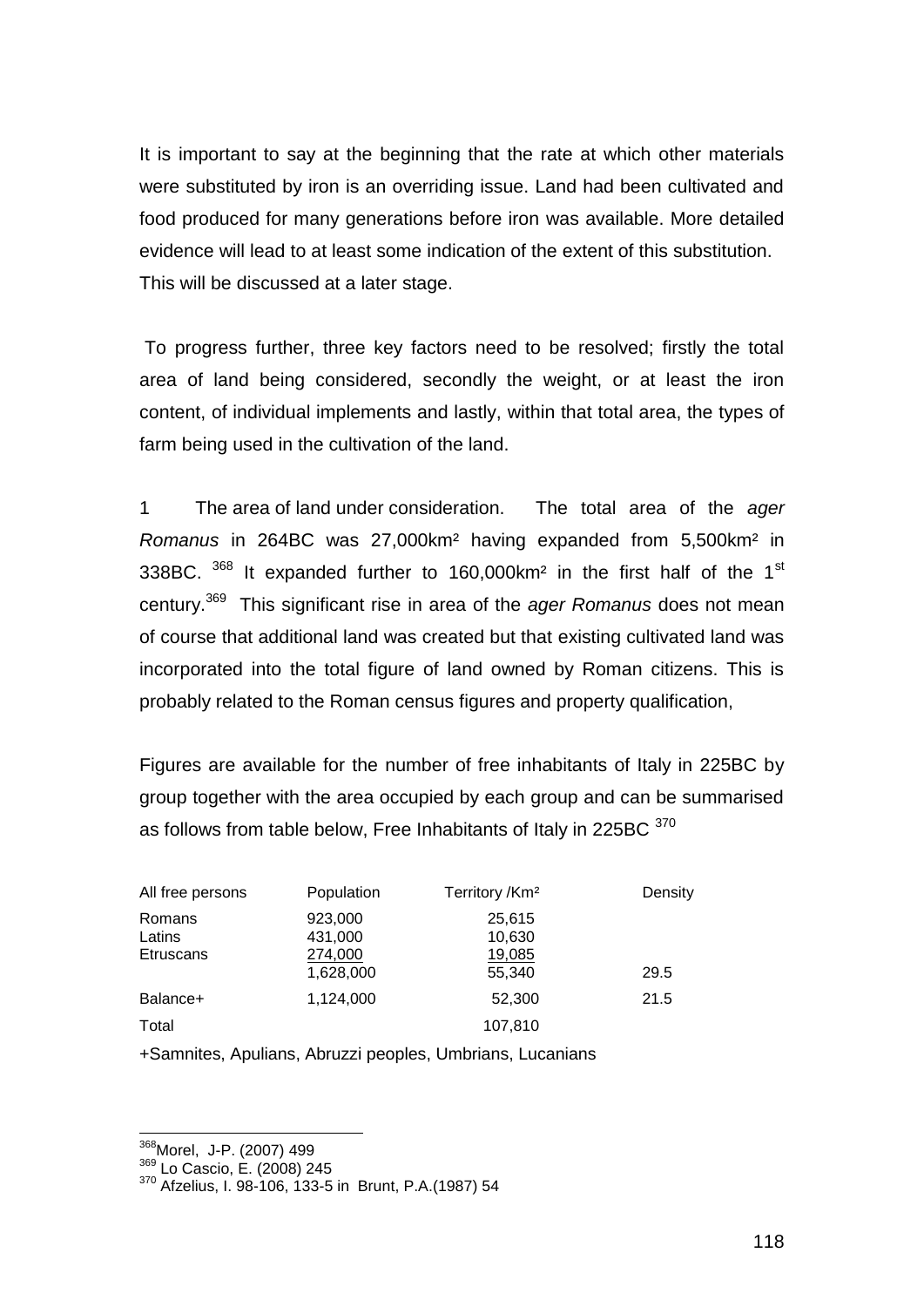This period, the last quarter of the 3<sup>rd</sup> century, is the period of particular interest here. Within those figures, the total area of the subsection covering the Romans, Latins and the Etruscans is 55,340 km², but for the purposes of this exercise a base figure of 50,000km² would seem a reasonable starting point.

Equipment A full description of agricultural implements is clearly described in KD White"s *Agricultural Implements of the Roman World.<sup>371</sup>*  Whilst most physical dimensions are available, thickness measurements are not and estimates have been used. The initial impression gained is how small the cultivating tools, like the spade, fork,

and hoe, appear in comparison with sin...... <br>articles of to-day. This is illustrated by models of agricultural Etruscan tools from the Museo Archeologica

in Florence.

Fig 1

l

*Palae* (fig 2) Whereas a modern light spade or fork



weighs some 1½ kg, one would guess the ancient equivalent, which is pointed and still used in southern Italy to-day, to be no more than half of that if not



Figure 69 Etruscan models of agricultural tools (from a votive deposit at Talamonaccio), Above: hoes and mattocks. Below: a yoke and a sickle. Different scales. (Photograph: Museo Archeologico, Florence, Soprintendenza Archeologica per la Toscana)

#### **DESCRIPTION**

(b) Extant specimens. Flinders Petric,<sup>1</sup> Tools and Weapons, pl. 67, fig. G 21, features a large pala with a shield-shaped blade and an internal socket-block, which may be that of a bipalium (see pp. 21 f.). The Saint-Germain collection contains several good specimens, including a broad, shield-shaped pala with a sharp point for stony ground (Reinach, Cat. Ill. fig. 277, no. 17806 - provenance unknown). The Naples collection includes a pala of unusual shape (no. 71749). The blade is square and slightly wider than it is long, and there is an iron sleeve for the haft. Daremberg-Saglio (t. tv, 1, s.v. 'pala') show cuts of three extant specimens, all from Pompeii, and now in the Naples museum; only the first of these is a pala, the other two are sarcula.

Fig 2

<sup>371</sup> White, K.D. (1967)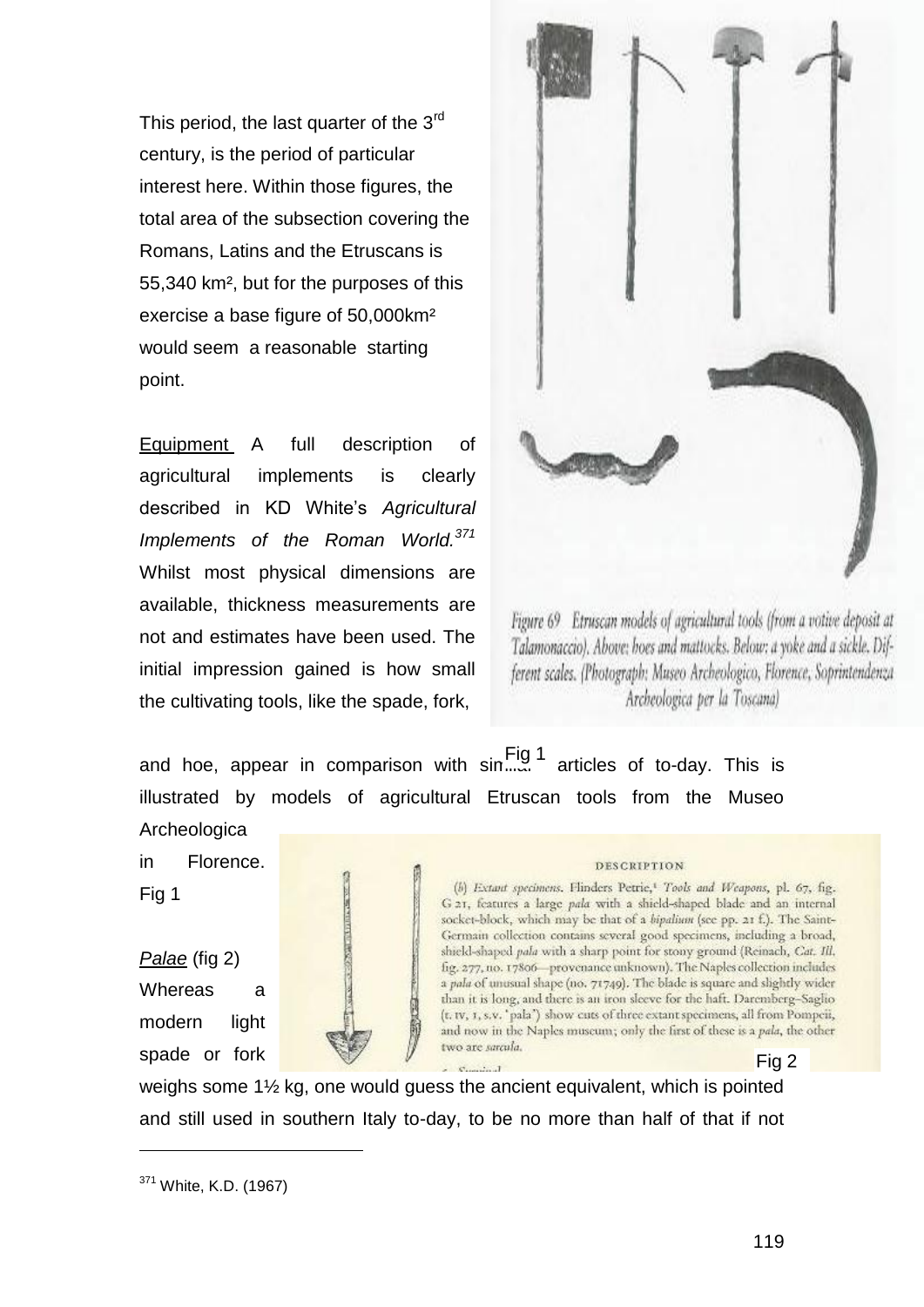less. <sup>372</sup> An estimate based on quoted dimensions confirms this. For the purposes therefore of estimating a total overall weight of iron used, an average weight in a spade or shovel has been taken as  $\frac{1}{2}$  kg.  $\frac{373}{2}$ 

Hoes and forks. Detailed descriptions are available <sup>374</sup> and illustrations of Etruscan examples shown in Fig 1 above. They appear to be very light weight and a figure of ¼ kg estimated. They are assumed to have been used for top soil preparation rather than the more arduous function of clod breaking.



### Fig 3 re sickles

Scythes and sickles. Data available on the length of the cutting edge blade has been used together with actual weight measurements obtained from the two examples of sickles, 63390 and 63391 examined in the Petrie museum and illustrated in Fig 3. 63390 weighed 54 grams but it was heavily corroded; 63391 is in good condition and weighed 120 grams. It was in fact a sleeve in which a saw would have been inserted. To estimate the weight of the blades for scythes, as opposed to sickles, a thickness gradient from 1.5mm to 0.5mm has been assumed. This results in an 'average' estimated blade weight of ¼kg for scythes and 1/8 kg for sickles.

Axe-heads, mattocks, pick-axes/*dolabrae.* Although a wide variety of these implements are well illustrated in KD White's book,  $375$  any form of detailed calculation remains difficult. However, two examples of an axe heads, both in excellent condition, were examined and weighed 1 kg each. Modern mattocks

l  $372$  The Roman trenching spade, referred to in the analysis, appears heavier.

<sup>373</sup> I have taken an average of the weights calculated from the dimensions for the *palae*  described on p177 n90 for items 1 & 2. item 1 made of two plates "for trenching and turning over the soil" and item 2 as shown in Fig 2. normally used for turning over light soils., especially in gardens and orchards.

<sup>&</sup>lt;sup>374'</sup> White, K.D. (1967) 37-40

<sup>375</sup> White, K.D (1967) 59-68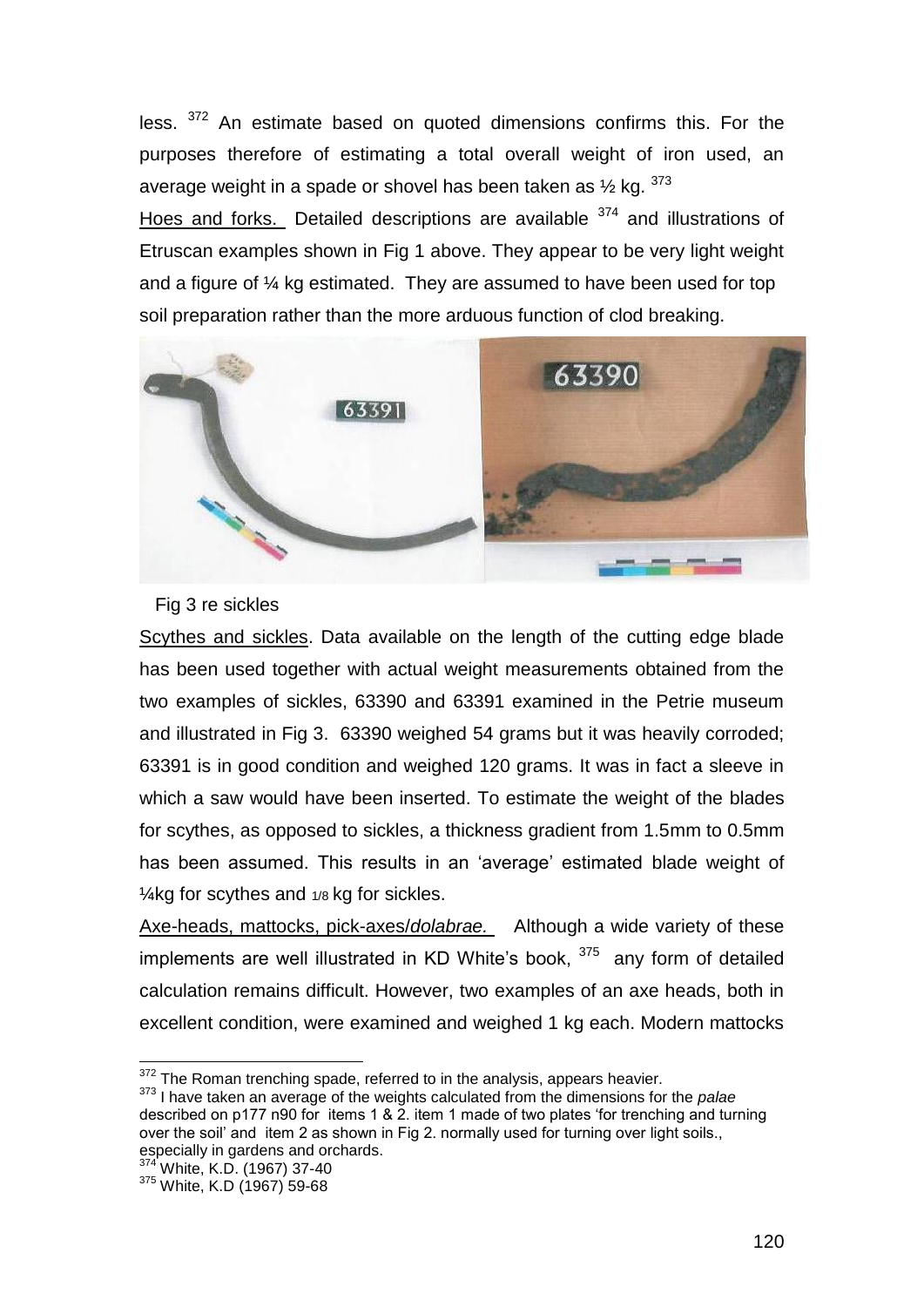and axe head weigh up to 3kg. But for the reasons given above, namely that ancient agricultural tools appear lighter, a figure of 1kg is used. 376

To sum up this section therefore, available archaeological evidence and some reasoned guesswork has been used therefore to arrive at estimated weights of the iron content in the various tools. These are as follows;

spades and shovels,  $\frac{1}{2}$  kg; hoes, forks and scythes  $\frac{1}{4}$  kg and sickles  $\frac{1}{8}$  kg. In terms of "life expectancy" or the depreciation of the tools in question, to-day one would expect such tools to last for up to 10 years or more, whereas it is not unreasonable to assume these ancient ones would have had a more limited life. The tools will have been made by hammering the iron into sheet form rather than by moulding and appeared thinner than the modern equivalent With this in mind, a four year life has been assumed for spades, and shovels, and two years for forks, hoes and scythes/sickles. Repeating a point made earlier, the greater the thickness ascribed to these implements, the heavier they will be but the longer they will last. For axes, wedges and mattocks, being sturdier, a life of up to ten years has been assumed,

Quantities The number and proportion of the different farm implements is dependent on the farm size and the type of farm. With this in mind, two types have been chosen for more detailed analysis. Firstly, a medium sized orchard and a vineyard and secondly a small holding, essentially a subsistence farm.

1 240 *iugera* olive orchard. . This particular example has been chosen because very detailed descriptions of the equipment, and in particular *iron*  equipment, are given by Cato. 377 They are as follows:

8 iron forks, 8 hoes, 4 spades, 5 shovels, 2 four-pronged-drag-hoes,

l

Using the unit weights, determined above and applying them to Cato"s list, an overall figure of iron usage is calculated. This is summarised in kg per *iugerum* for ease in making comparisons.

<sup>8</sup> mowing scythes, 5 reaping sickles, 5 pruning hooks, 3 axes,

<sup>3</sup> wedges, I mortar for grain, 2 tongs, I oven rake, 2 braziers.

 $376$  Note this differs from that ascribed to the military version; the latter assessed as being heavier for reasons of type and frequency of use.

<sup>&</sup>lt;sup>7</sup> Cato *On Agriculture* 10-11Cato was an land owner with estate management experience.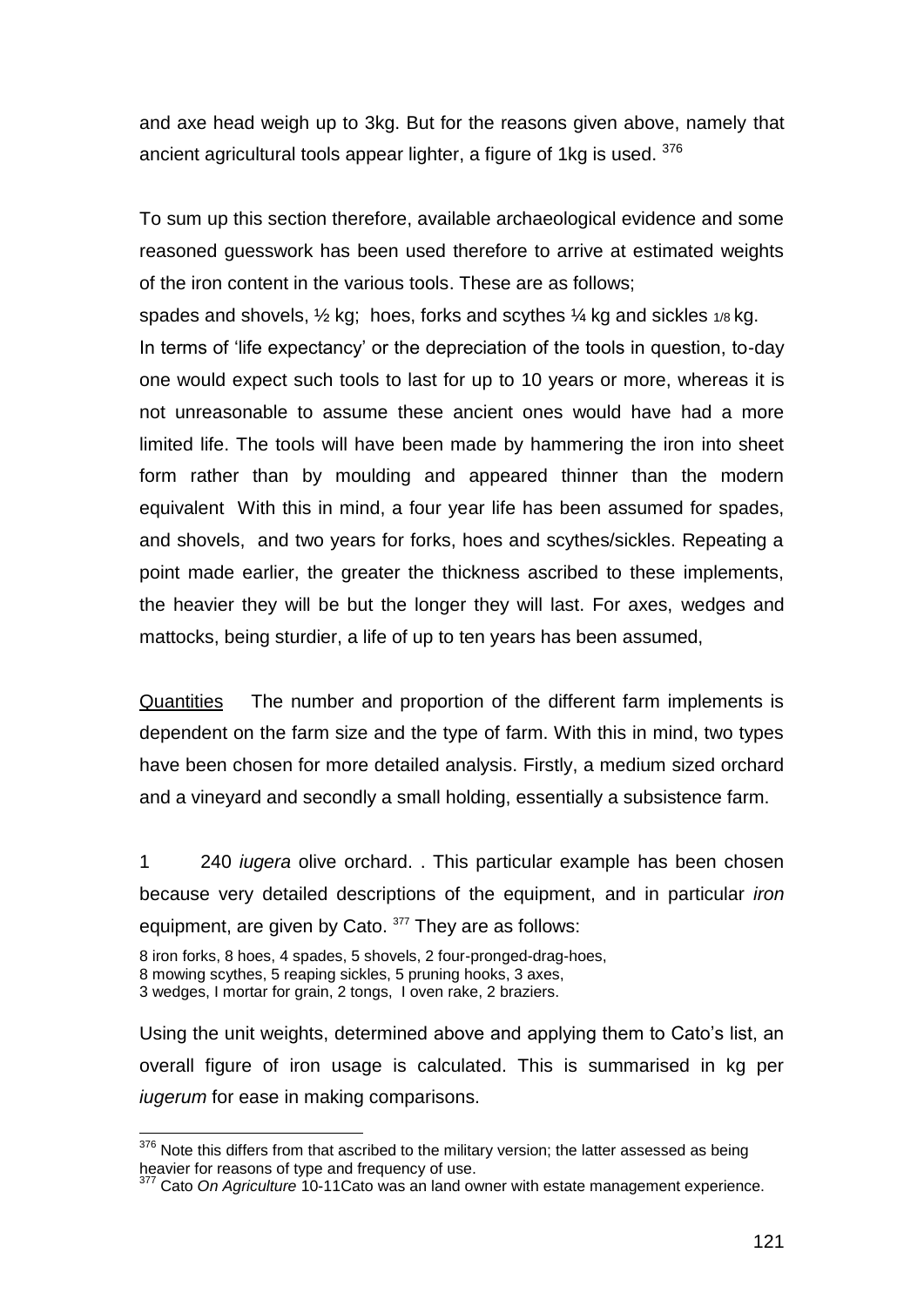For the 240 *iugera* orchard we have;

|                            |   | Кg            | Kg                             |                                                | years usage          | net kg/pa     |
|----------------------------|---|---------------|--------------------------------|------------------------------------------------|----------------------|---------------|
| 4 spades                   | @ | ⅓             |                                |                                                |                      |               |
| 5 shovels                  | @ | $\frac{1}{2}$ | $9x\frac{1}{2} > 4\frac{1}{2}$ |                                                | 4                    |               |
| 8 forks                    | @ | $\frac{1}{4}$ |                                |                                                |                      |               |
| 10 hoes                    | @ | $\frac{1}{4}$ |                                | $31x\frac{1}{4}$ 7 <sup>3</sup> / <sub>4</sub> | 2                    |               |
| $13$ scythes/sickles $378$ | @ | $\frac{1}{4}$ |                                |                                                |                      |               |
| 3 wedges                   | @ | $\frac{1}{2}$ |                                | $3x\frac{1}{2} > 1\frac{1}{2}$                 | 10                   |               |
| $3$ axes                   | @ |               |                                | 3x1 > 3                                        | $\lq$                | $\frac{1}{2}$ |
| 46                         |   |               |                                |                                                |                      |               |
|                            |   | Total         |                                |                                                | 51/2 Kg / 240 iugera |               |
|                            |   | Or            |                                |                                                | 0.02Kg per iugerum   |               |
|                            |   |               |                                |                                                |                      |               |

The estimated iron content of implements used to cultivate this kind of property is therefore 0.02 kg/*iugerum.*

For a 100 *iugera* vineyard: An equivalent general list is put forward with the major items scaled down, however, for vessels and furniture, *iron tools* and miscellaneous items they are similar to the equipment for an olive orchard. $379$  In fact reviewing Cato's list  $380$  for the vineyard in more detail, proportionally more iron tools are used resulting in a significantly higher iron/*iugera* figure.

|                |   | Kg            | Kg                   | years usage       | netkg/pa       |
|----------------|---|---------------|----------------------|-------------------|----------------|
| 6 spades       | @ | $\frac{1}{2}$ | $10x\frac{1}{2}$ 5   | 4                 | 1              |
| 4 shovels      | @ | $\frac{1}{2}$ |                      |                   |                |
| 10 forks       | @ | $\frac{1}{4}$ | $12x\frac{1}{4} > 3$ | 2                 | $1\frac{1}{2}$ |
| 2 drag hoes    | @ | $\frac{1}{4}$ |                      |                   |                |
| 50 sickles     | @ | 1/8           | 64x1/8 > 8           | 2                 | 4              |
| 14 knives misc | @ | 1/8           |                      |                   |                |
| 4 wedges       | @ | ⅓             | $4x^2 > 2$           | 10)               | $\frac{3}{4}$  |
| 5 axes         | @ | 1             | 5x1 > 5              | 10)               |                |
|                |   | Total         |                      | 71/4kg/100 iugera |                |
|                |   | Or            |                      | 0.07 kg/iugera    |                |

On this reckoning, there does seem to be a large difference between the two but it is recognised that the operation of a vineyard is far more labour intensive and hence a requirement for more equipment

l  $378$  Using ¼kg rather than 1/8 kg for each of the 5 sickles does not make a significant difference to the final figure.

<sup>379</sup> Humphrey, J.W., Olsen, J.P., and Sherwood , A.N. 85 Ref Cato *On Agriculture* 10-11 <sup>380</sup> Cato *On Agriculture* 2, 11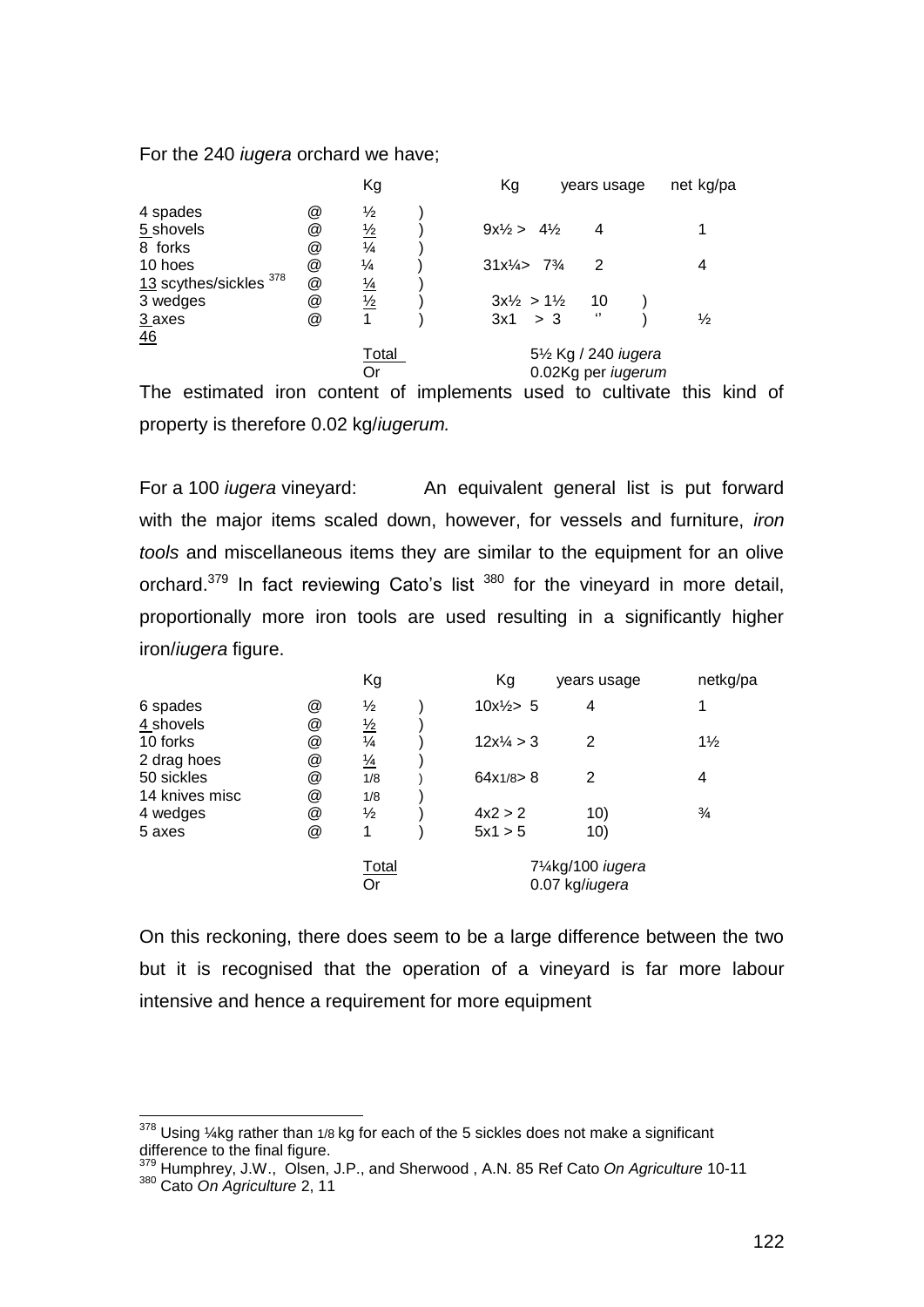The iron content of implements to required to cultivate an even split of olive orchards and vineyards is therefore the average of these two figures, 0.02 and 0.07 namely 0.045, or effectively 0.05 kg/*iugera* or 50 gms.

# 2 Small basic Farm

With regard to the equipment needed to cultivate arable land for the production of grain, hay and basic domestic produce, we have fairly detailed archaeological evidence about the types of tools being used but no literary references as to the number employed. Within reason, the essentials will not have changed fundamentally between that time and feudal times or in fact to any period of heavily labour based farming. The differences in equipment are probably more related to the type of soil being cultivated. In addition, for such a general evaluation such as this, the effect of overall size of farm or estate should not affect the amount of equipment required per *iugerum* too greatly; there are few benefits of scale for this type of farming.

The amount of equipment needed to cultivate arable land is less than that for vineyards and orchards, with the plough being the major contributor. In the 390"s BC, a typical citizen allotment was 7 deemed to be *iugera* and in the early 2<sup>nd</sup> century, the majority of attested citizen allotment sizes ranged between 5 to 10 *iugera.*<sup>381</sup> There were of course many farms between 10 and 100 *iugera* in size, the larger of which would have been involved in growing a variety of crops and creating surplus produce for onward sale. However a typical small sized farm of say 15 *iugera* (approximately 9 acres) which could be run typically by a family and whose main aim was the production of food for the family has been chosen.

Farms of this size will have been run with simple equipment and be based on the plough undertaking the basic tilling of the ground with spades or hoes being used for the final preparation of the soil for seeding. Harrowing could be done by using wooden planks with protruding nails drawn by oxen or mules. The tools required are therefore related to preparing the ground after ploughing. In addition, for the harvesting of grain and hay, sickles and scythes

l <sup>381</sup> Rathbone, D.W. (2008) 307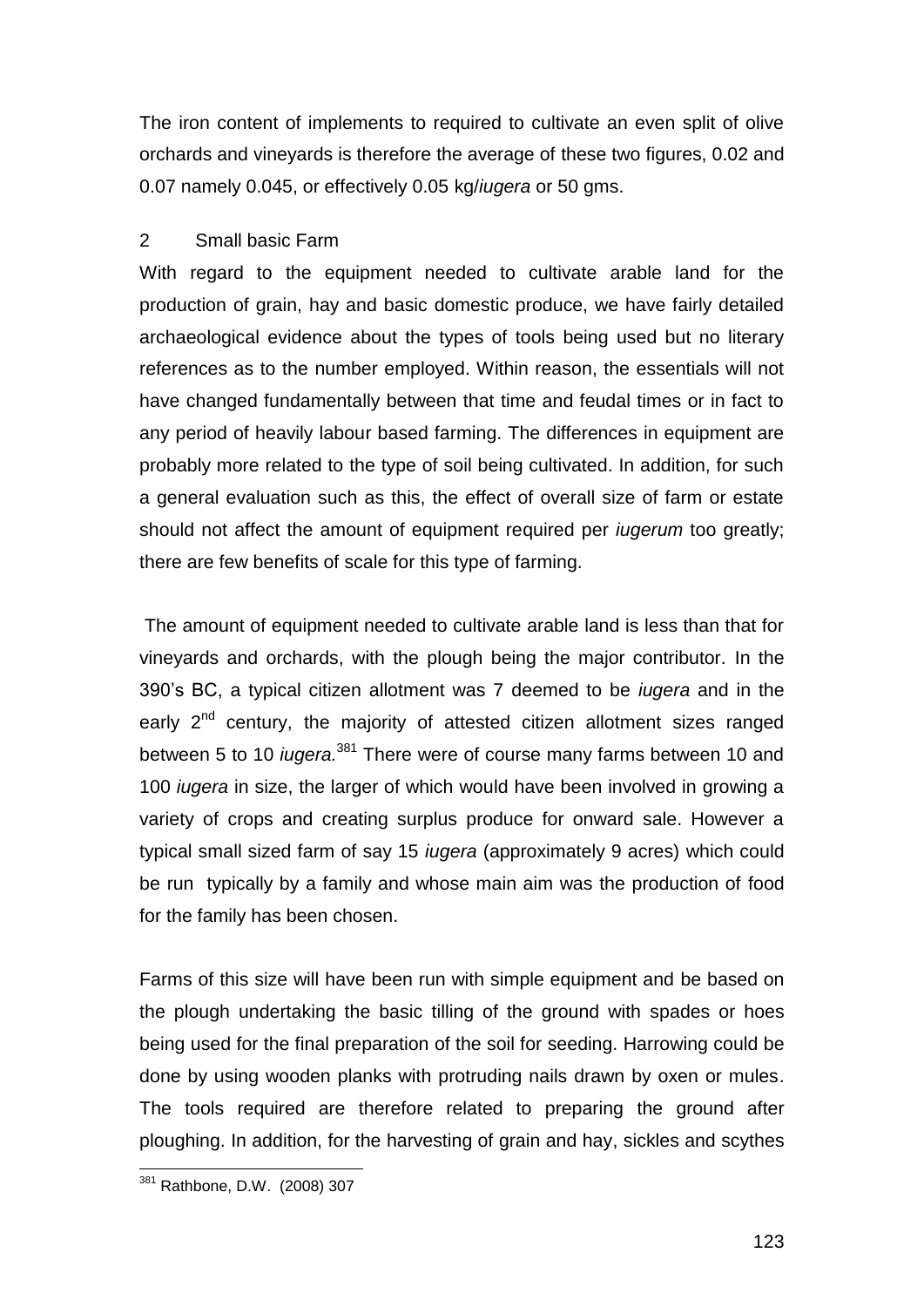would have been needed. Given these tasks, the number of tools is most likely to have been related to the number of labourers required, in this case the small holder and family. A mattock or an axe will have been needed.

The weights of the iron content of the tools are as those used in the calculations for an orchard with the addition of the ard of a plough, The tools requirement may be then be broken down as follows;

|   |                     |   | Κg<br>unit                   | total | Kg Depreciation<br>years | kg/pa            |
|---|---------------------|---|------------------------------|-------|--------------------------|------------------|
| 2 | Spades/shovels/hoes | @ | ⅛                            |       | 4                        | $\frac{1}{4}$    |
| 2 | <b>Sickles</b>      | @ | 1/8                          | ¼     | 2                        | 1/8              |
| 1 | <b>Mattock</b>      | @ |                              |       | 10                       | 0.1              |
| 1 | Plough ard          | @ | ⅓                            | ⅓     | 2                        | ¼                |
|   |                     |   | Total/15 <i>iugera</i> farm: |       |                          | $\frac{3}{4}$ kg |

Total: 0.05 kg/*iugerum*

The fact that the rate of iron usage has turned out to be of the same order for both types of farm should not be taken as significant. The orchard/vineyard figure is based on more reliable data for tools used. In arriving at a figure for the small holding, more assumptions relating to the type of soil and hence choice of tool and the general organisation of the plot had to be made. But looking at the broader picture, as far as agriculture is concerned, one can at least put forward a figure of the amount of iron used in the cultivation of a *iugerum* , reflecting both estate and subsistence farms, as being of the order of 0.05 $kq$  or 50 grams.<sup>382</sup>

### Rate of substitution; bronze or wood to iron

l

There remains, in this assessment, the most critical factor to be determined and that is the rate of uptake in the use of iron.

Estates The evidence on the use of iron tools and their quantity relies almost exclusively on Cato"s *On Agriculture.* When deciding how much emphasis one should place on his contribution, one should bear in mind that Cato was a man of great and proven ability, competitive, determined and

 $382$  This detail is given to aid following the computations, not to reflect a degree of accuracy.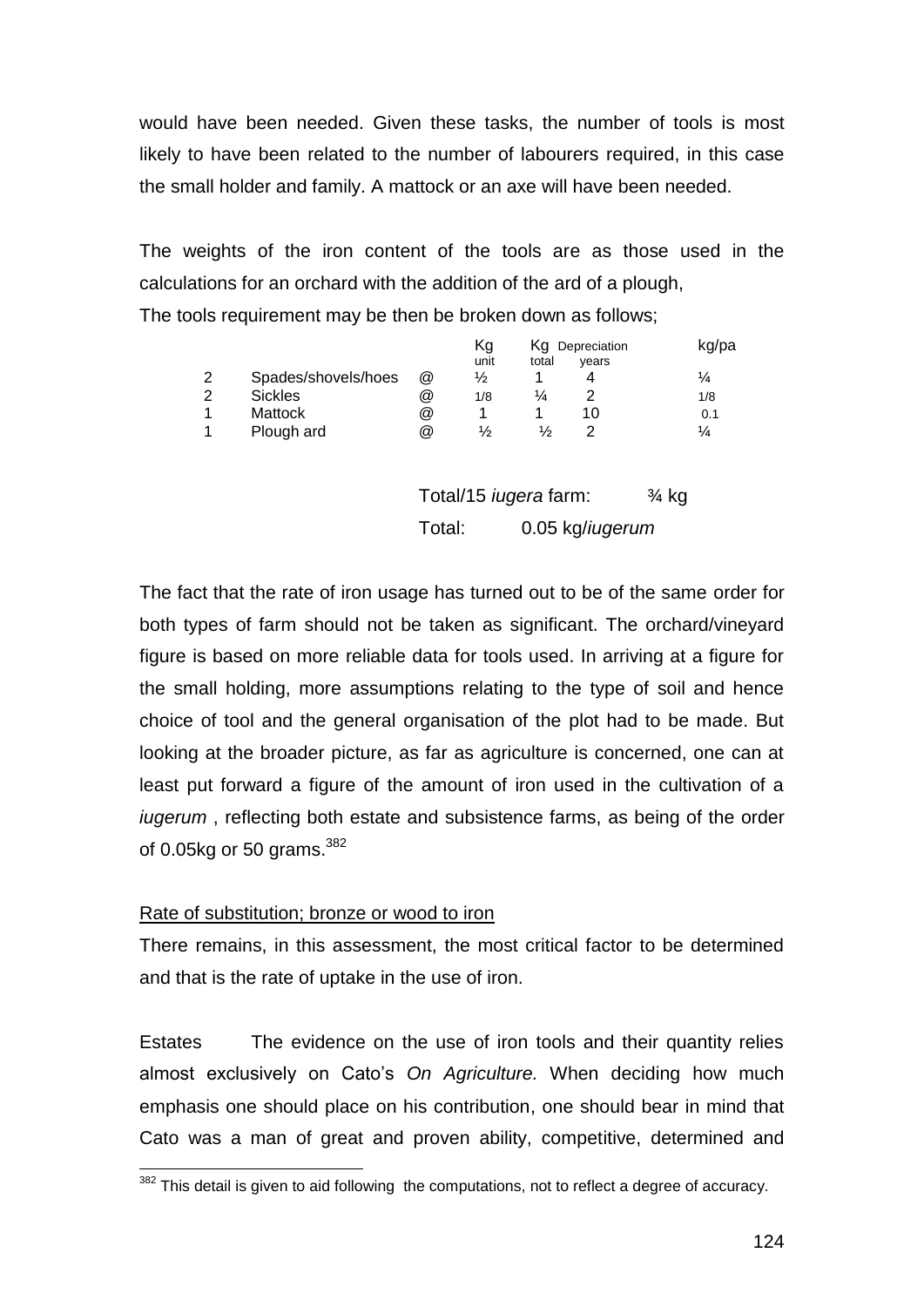successful in both political and military fields. On the other hand one might query how typical his views were. Importantly though in this context, he had a sound background knowledge in estate management. This is demonstrated in *On Agriculture,* 2. Cato was quite clear of the advantages of iron in the improvement in the running of his estate. He wrote of the importance of a supply of good iron tools although not in excess of those required. He differentiates between iron tools, particularly spades/shovels, and wooden ones. The proportion of comparatively small number of iron *palae,* four, against six ploughs and forty wooden shovels tells us he was aware of the effectiveness of equipment in general. For him, iron tools were not just a status symbol. That Cato would comment upon iron, not only in this way, but also by making additional comments such as mentioning the best places to acquire particular iron tools and the fact that it was worth replacing them after signs of wear lends credence to this view. Overall, all of this suggests strongly his aim was to maximise his return on investment; selling surplus, as appropriate, and keeping production costs to a minimum. Much of the sense of *On Agriculture* is still relevant to-day. The question remains though is how far sighted were other estate owners or how quickly did they respond to the advantages of iron? We have one piece of evidence possibly suggesting that the adoption of iron may not have been as quick as that for Cato. The particular case of Gaius Furius Chresimus, implied that his neighbours with their large estates were less efficient. $383$  We do not know in this case whether an element of jealousy existed, or how inefficient they were, or even the extent iron tools were used on these estates. So on balance, because labour was a direct cost for the larger estates and not cheap comparatively speaking, one would have thought that the use of iron tools to improve efficiency would have been a sufficiently attractive incentive for most of them.

To put forward a rate of up-take of iron implements can only be highly speculative. Accepting the point that, in the running of estates where in fact vineyards were a highly profitable activity, owners had the resources to make best use of their properties, a case may be made for an estimated up-take

 $\overline{a}$ 

<sup>383</sup> Pliny *NH* 18.39-43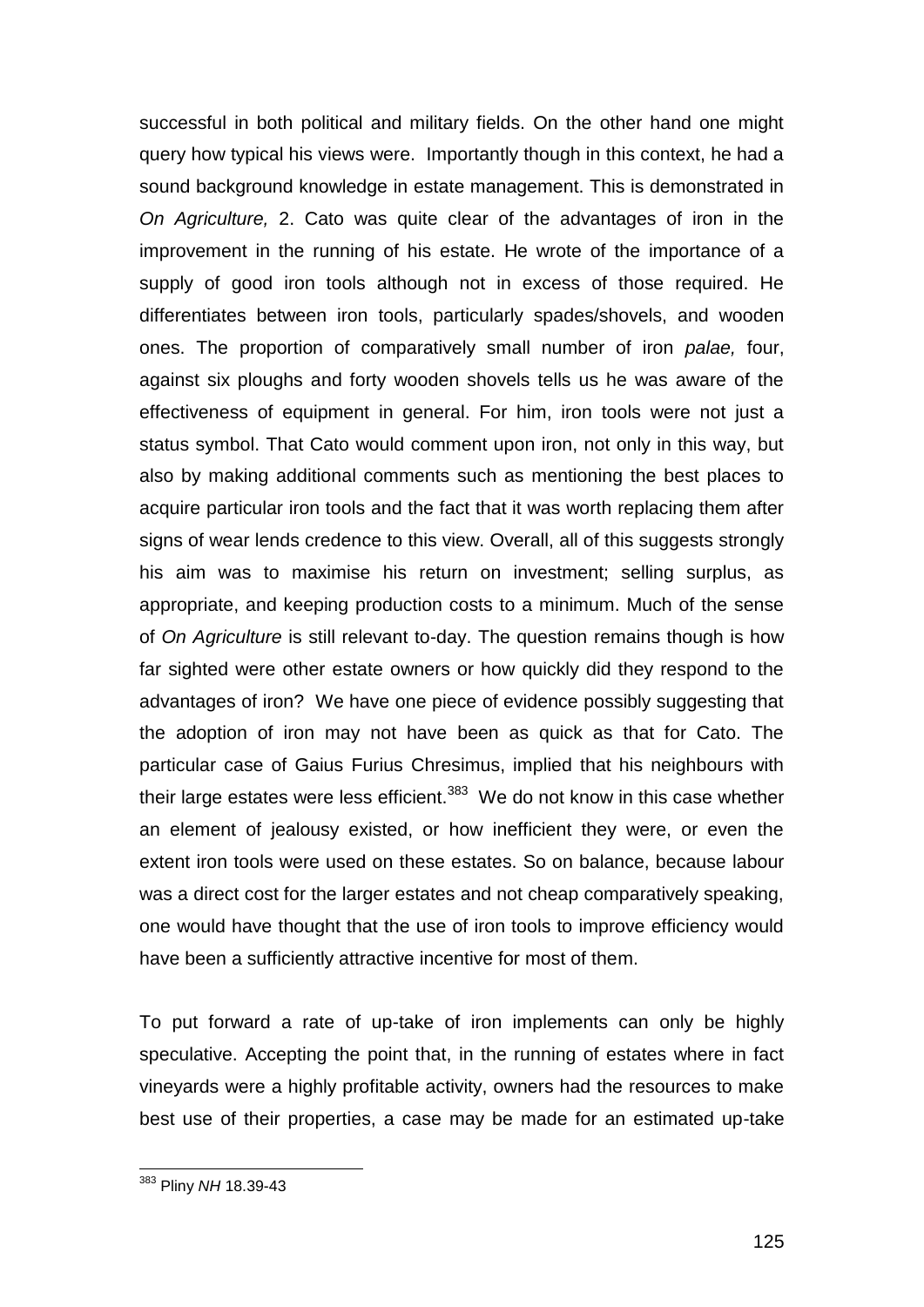rate of say two-thirds referring to the period of the end of the  $3<sup>rd</sup>$  century and the beginning of the  $2<sup>nd</sup>$  century BC. This will be put forward for the initial calculations of quantities. In effect, two thirds of the amounts of iron extrapolated from the list of iron tools put forward by Cato.

#### Small holdings

In contrast to the 'acceptance' of iron implements in estates, the up-take in the small holdings would probably have been quite different and is likely to have been slower. As background, earliest evidence concerning early settlements indicated that of the fairly large population, the majority was engaged in subsistence farming on small holdings.<sup>384</sup> The need to maximise productivity on such limited sized plots accentuated the importance of working the soil with speed and ingenuity, in effect promoting an intensive small holding farm economy. <sup>385</sup> Gains would probably have arisen in improved crop yields; better working of the soil, deeper plough furrows. In terms of written evidence, we have the strong endorsement for iron given in the evidence from the enlightened Chresimus. Here iron tools played a part in improving productivity in farms of modest size.<sup>386</sup> The farm employed 'sturdy people' to achieve this and presumably it resulted in increased goods for sale. Recent research has shown that there is evidence in productivity gains for small holdings. We also have good reason to believe that a small farmer/allotment owner was working the land efficiently. 387

Whilst the evidence indicated that the use of iron tools generally provided an advantage over wood and bronze, its acceptance and the realisation of these advantages may not have been so immediately clear cut or appreciated by the small holder. Agriculture was, and remained well into the Middle Ages, a very conservative business. The peasant farmer has been described as conservative in outlook and averse to innovation. So the benefits, particularly for a family farm, may not have been so readily apparent. Labour savings tended to be realised only when labour outside the family was needed. Also,

<sup>&</sup>lt;sup>384</sup> Kron, J.G. (2008) 87-97

<sup>385</sup> White, K.D. (1970) 1

<sup>386</sup> Pliny *NH* 18.39-43.

<sup>387</sup> Kron, J.G. (2008) 97-107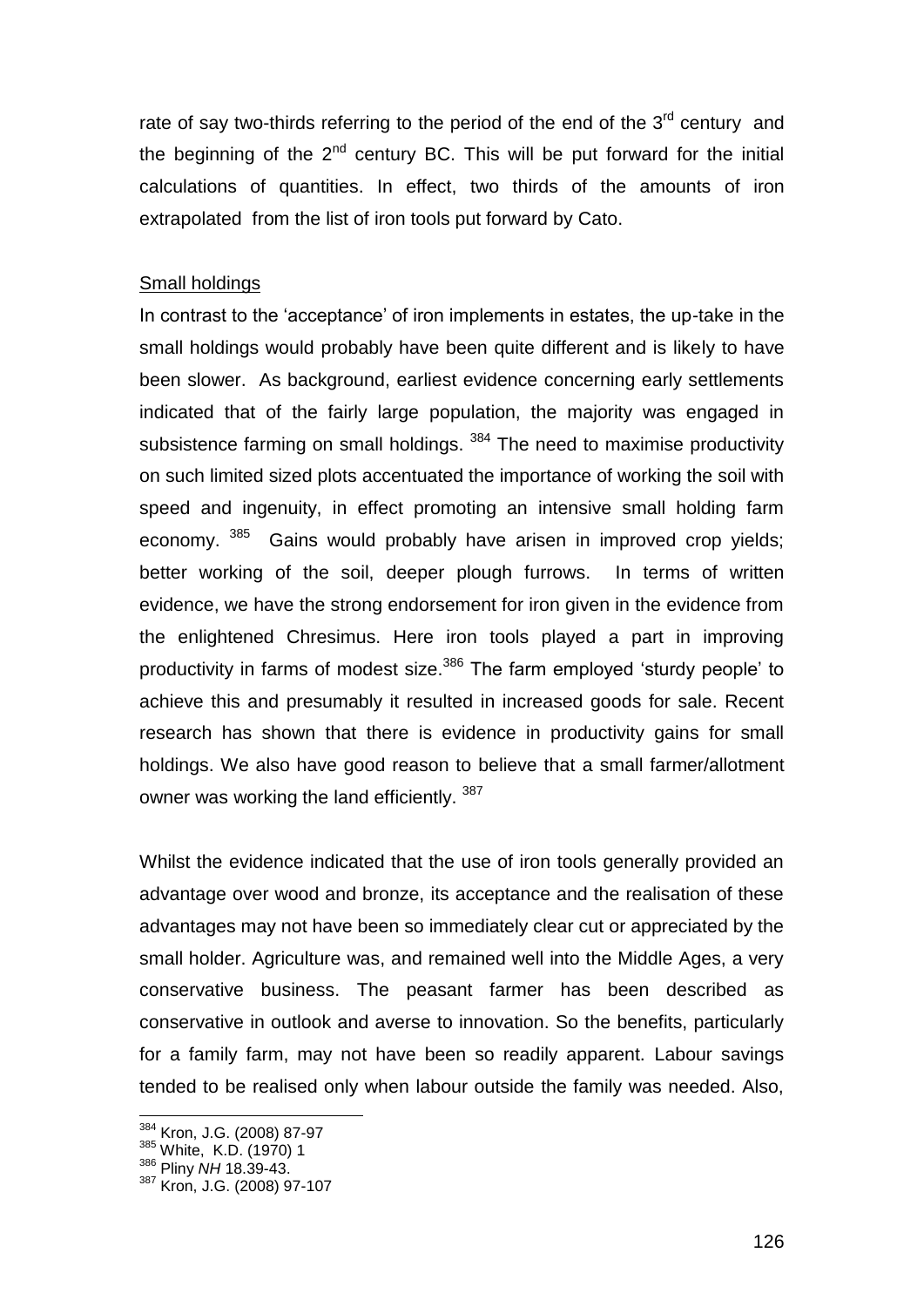in the case of spades, shovels and maybe hoes, existing wooden tools had served them well in the past. The wooden spades, *palae lignea* would have been cheaper <sup>388</sup> and effective under certain circumstances and wooden shovel blades, shod with iron, *pala cum ferro*, <sup>389</sup> were available providing a practical compromise tool.

On balance therefore, it is I believe reasonable to assume that the up-take by the small farmer was significantly lower than by the estate owner and with that a much lower rate of substitution. With this in mind an initial figure of 20% transition to iron based implements will be put forward. In effect, during a year in the period under consideration, end of the  $3<sup>rd</sup>$  to the beginning  $2<sup>nd</sup>$  centuries, 20% of the tools used would be of iron.

Before extrapolating this data into tonnes of iron used, let me first apologise for quoting figures to the second place of decimals (albeit kilograms). They derive from weight estimates of individual implements and as explained are designed to show that, when converted into tonnes by more speculative multipliers such as size of sector, rate of up-take, life of implements etc, the resultant total will demonstrate an *order of magnitude* of usage. Secondly, the fact that the iron usage per *iugerum* is essentially the same irrespective of the type of farm at 0.05 kg/*iugeum* is not significant. For estates, it is an average figure per *iugerum* of 0.02Kg for orchards and 0.08kg for vineyards  $^{390}$  and for small holdings, the 0.05kg figure is a straight estimate. $^{391}$ 

Because the rates of up-take are significantly different between estates and small holdings, namely  $2/3$ rds for estates and  $1/5<sup>th</sup>$  for small holdings, an estimate the total area of each category is required. Taking into account of the period in question, and the very limited data available, an estimate of the division of the land in question of 20% estates and 80% small holding ratio will be used The iron usage figure therefore will be derived, essentially for a

<sup>388</sup> A. Fenton, (*Proc. Soc,. Ant. Soc.,* XCVI, 1962-3,264F.) notes that wooden digging spades were being imported into Scotland from Norway, and sold for 5d each. In White KD 1967 p31 <sup>389</sup> White, K.D. (1967) 27

 $390$  p118 above

 $391$  P119 above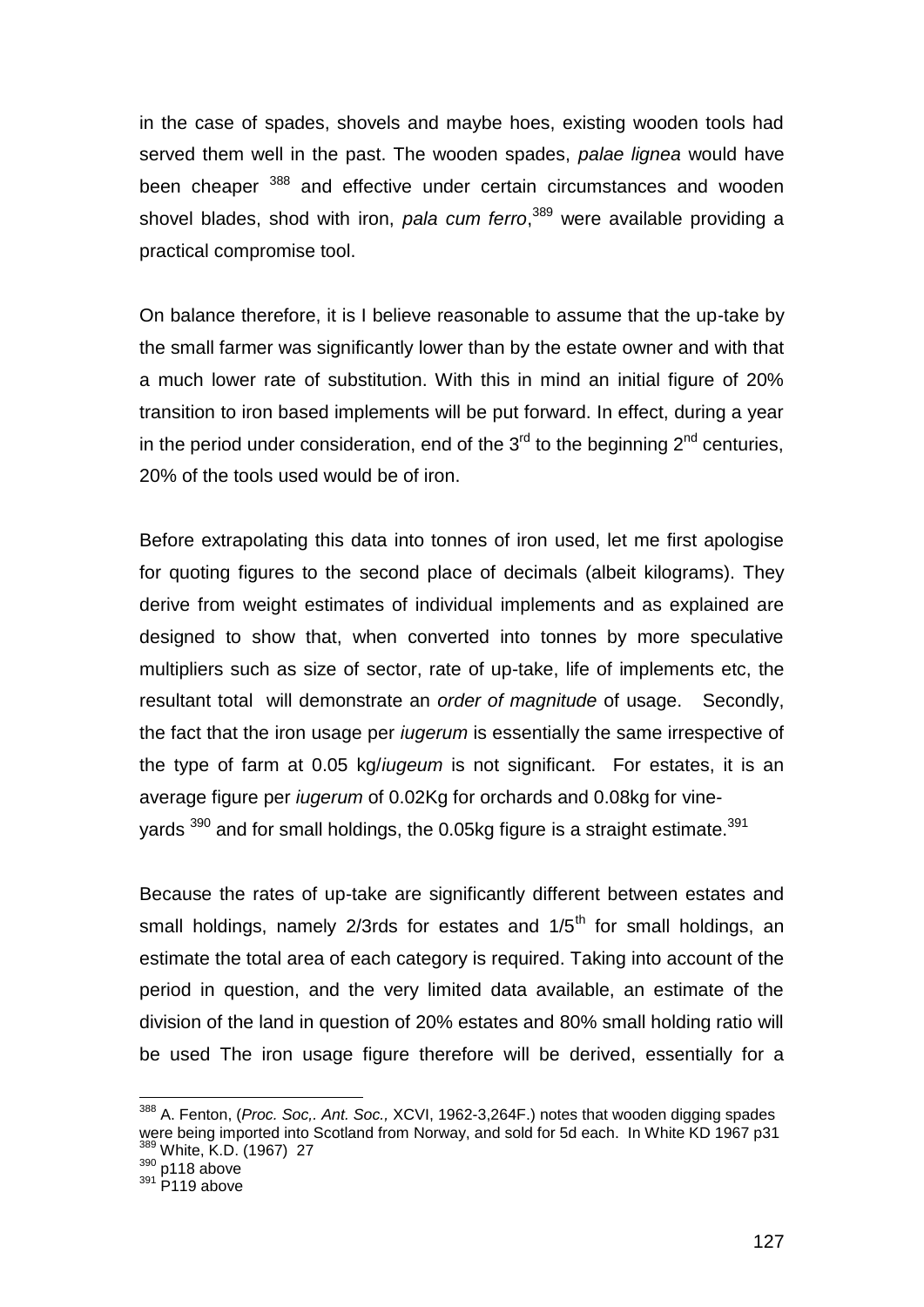typical year for the period under consideration, using the up-take of iron tools for estates or small holdings as given above. It will represent an annual usage.

### **OVERALL TOTAL**

|                                                                         | TOTAL for a land area of 50,000 km <sup>2</sup> area                                       | 290 tonnes |  |  |  |
|-------------------------------------------------------------------------|--------------------------------------------------------------------------------------------|------------|--|--|--|
| Up-take                                                                 | 67%                                                                                        | 130 tonnes |  |  |  |
|                                                                         | 4m $i\mu$ g. @ 0.05 kg/iug =                                                               | 200 tonnes |  |  |  |
| Estates                                                                 | area 20% of 50,000 km <sup>2</sup> > 10,000 km <sup>2</sup> > 4m <i>iugera</i>             |            |  |  |  |
| Up-take                                                                 | $20\%$ :                                                                                   | 160 tonnes |  |  |  |
|                                                                         | 16miug.@0.05kg/iug. =                                                                      | 800tonnes  |  |  |  |
| Small holding                                                           | area 80% of 50,000 km <sup>2</sup> > 40,000 km <sup>2</sup> > 16 m <i>iugera</i>           |            |  |  |  |
|                                                                         | $1 \text{km}^2 = 100 \text{Ha} = 400 \text{ i} \text{u}$ gera (1ha equivalent to 4 iugera) |            |  |  |  |
| Agricultural section for an area of 50,000km <sup>2</sup> (see pp113/4) |                                                                                            |            |  |  |  |

### 2 Military weaponry total is:

Total weight of iron required to equip a soldier 2 kg

| Total amount of iron pa | 70,000 legionaries | 140 tonnes |  |
|-------------------------|--------------------|------------|--|
| required to equip:      |                    |            |  |

Therefore, the overall total is 290 + 140, **430 tonnes**.

Computations of this kind tend to over estimate figures; the higher figure being too optimistic an estimate of up-take of iron being assumed. From a purely subjective point of view, the use in agriculture seems high in relation to the use in weaponry. We know little about price or for that matter availability of iron implements save for the reference from Cato as to the best places to buy them.<sup>392</sup> One could perhaps argue for a more gradual uptake. Some of the data used is soundly based as in the type and design of iron artefact used, but some of the data or assumptions are perhaps less so as in the weight of iron in each artefact type. The weight of implements and their life span were if anything estimated at the lower end, at least for the agricultural sector. Some of these assumptions balance one another. The weight of individual implements, axes excluded, is not too great, so the impact of the balance of the proportion of the different tools chosen is therefore not too significant. Overall, a range of the usage of iron can be estimated as being of the order of

 $\overline{a}$ <sup>392</sup> Cato, *On Agriculture* 135.1-2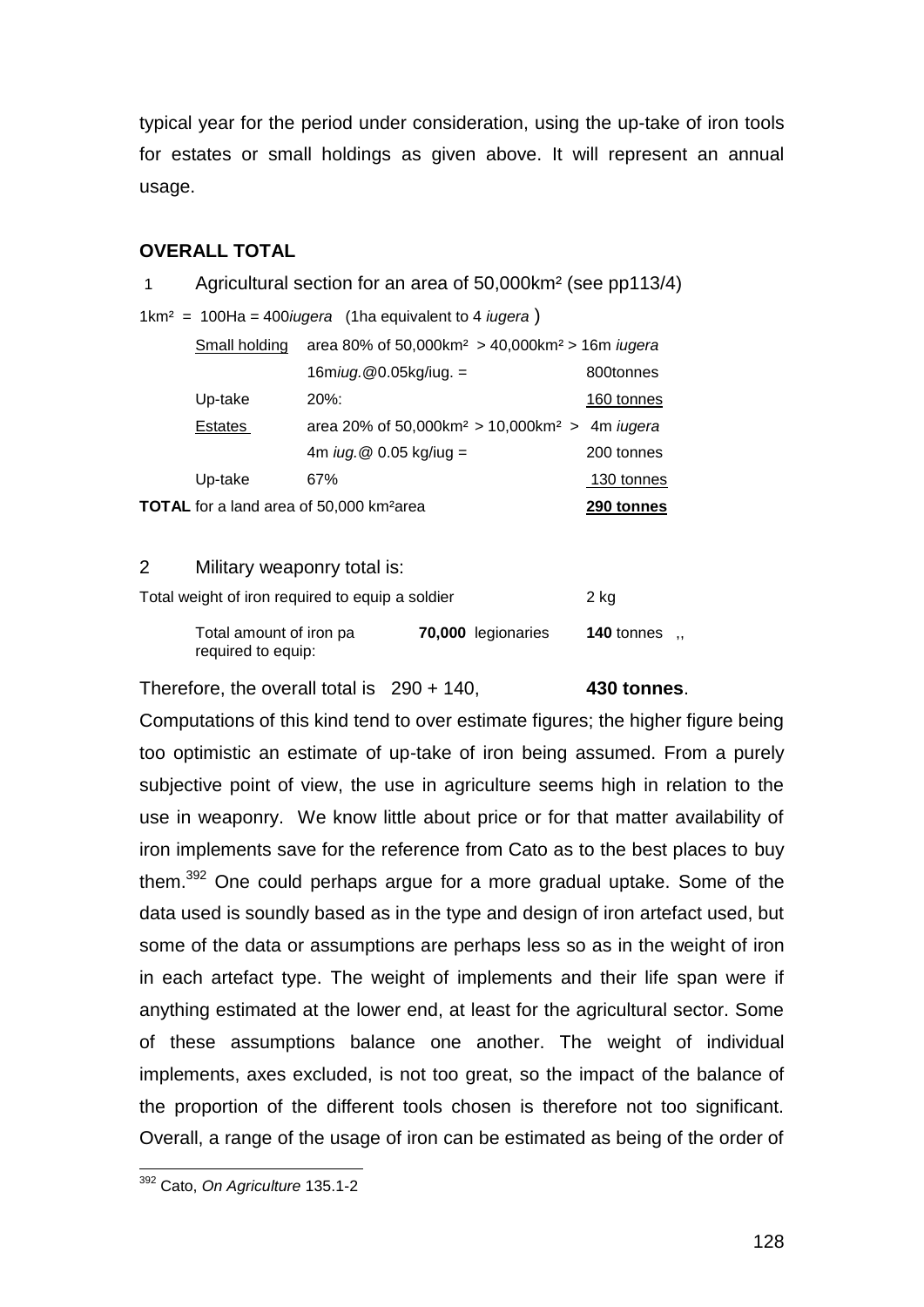between 300 and 500 tonnes a year. These figures do not take into account the iron used in construction and the many other ancillary uses.

However, what this total estimate of 300 – 500 tonnes pa. does illustrate is that the usage of iron was such that the proposed output from Populonia, at 100-200 tonnes pa., although lower, is of a comparable order of magnitude in an exercise such as this. No allowance has been made of other possible sources of iron although there is no evidence of any very large other source in Italy.<sup>393</sup> These figures show, if nothing else, that there was a requirement for the output at Populonia.

# **Summary**

l

So in conclusion, the specific argument being put forward in these last three chapters is that the estimated amount of iron being used towards the end of the  $3<sup>rd</sup>$  century was of the order of 300-500 tonnes pa. and that this estimated usage was more realistically at the lower end of the spread. But given the nature of these estimates and the assumptions made both in the output and usage figures, they are of the same order of magnitude. What has also been established I believe is that,

- By the end of the  $3<sup>rd</sup>$  century and the first half of the  $2<sup>nd</sup>$  century BC, iron had become an established commodity material and it was available
- It was widely used in a range of basic implements and applications
- By implication, the iron produced was usable  $-$  'fit for purpose' the modern euphemism for quality
- The estimated output of iron from Populonia was large but the estimated usage of iron was even greater
- The widespread use of iron will have played some part in improving productivity and contributed to economic growth

The contribution to improving productivity was achieved by making labour more effective; in agricultural terms by introducing better husbandry, in

<sup>&</sup>lt;sup>393</sup> Although recent evidence has discovered a source in Apulia and supplies from Magdalensberg towards to the end of the millennium would have contributed.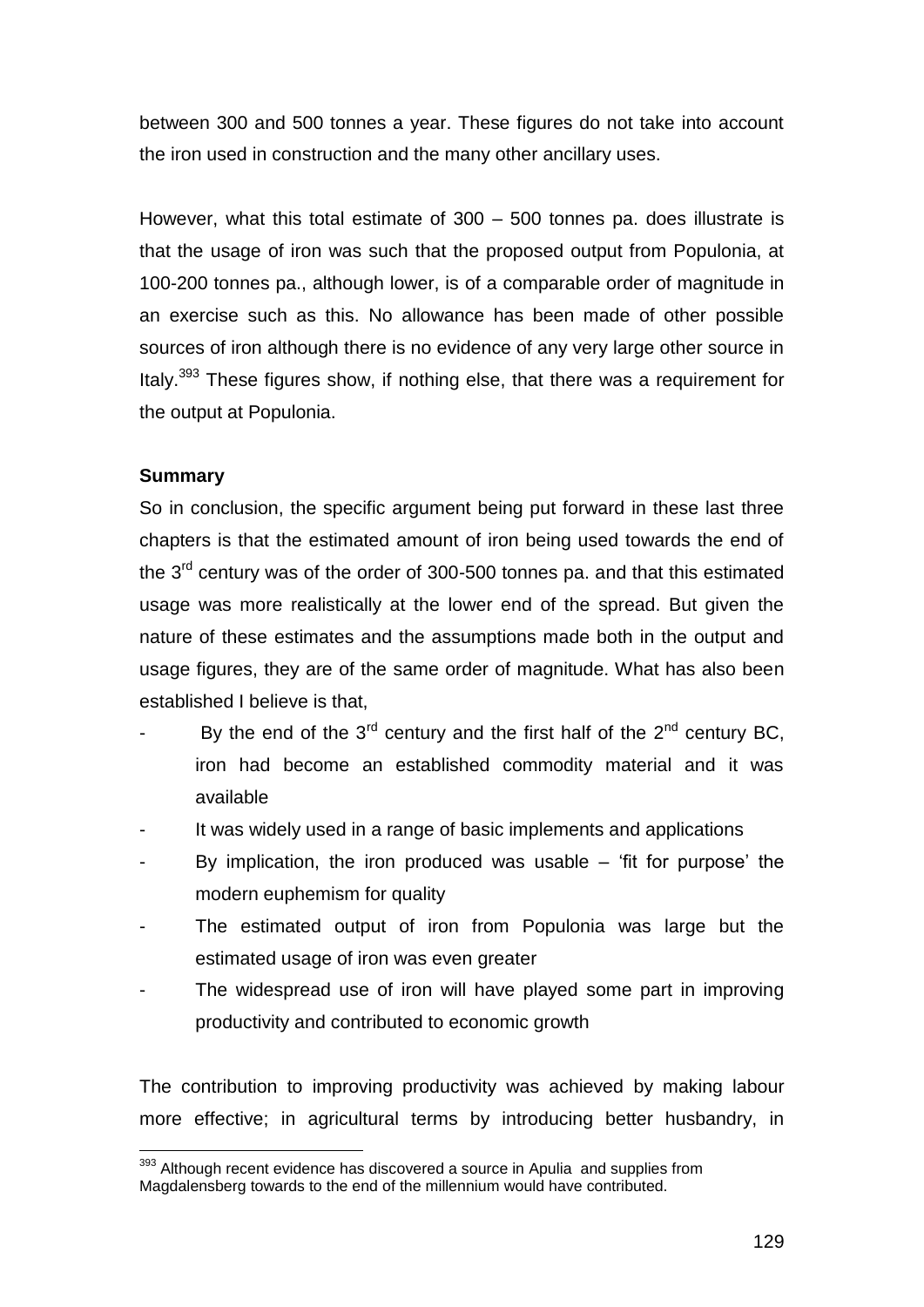construction and basic building by the use of clamps and nails. For weaponry, iron was a suitable material, it was available and its supply, it would seem, could respond to rapid increases in demand.

.

The technical achievement to produce iron in these quantities lay in the ability to produce usable iron. Iron"s widespread and continuing use made it clear that there was a definite demand. Its usage, albeit often to provide basic implements, would have in turn have stimulated further improvements in iron technology. Iron production, at least in Populonia, accelerated from effectively small amounts in the  $6<sup>th</sup>$  century to the large quantity by the end of the 3<sup>rd</sup> century. This we have seen was matched by a significant increase in demand and suggests that the availability and use of iron had some impact on the rate of the economic expansion which occurred.

How this technology was transferred and developed from essentially a specialist craft to a technically controlled and comparatively reliable process will be discussed in the next chapter.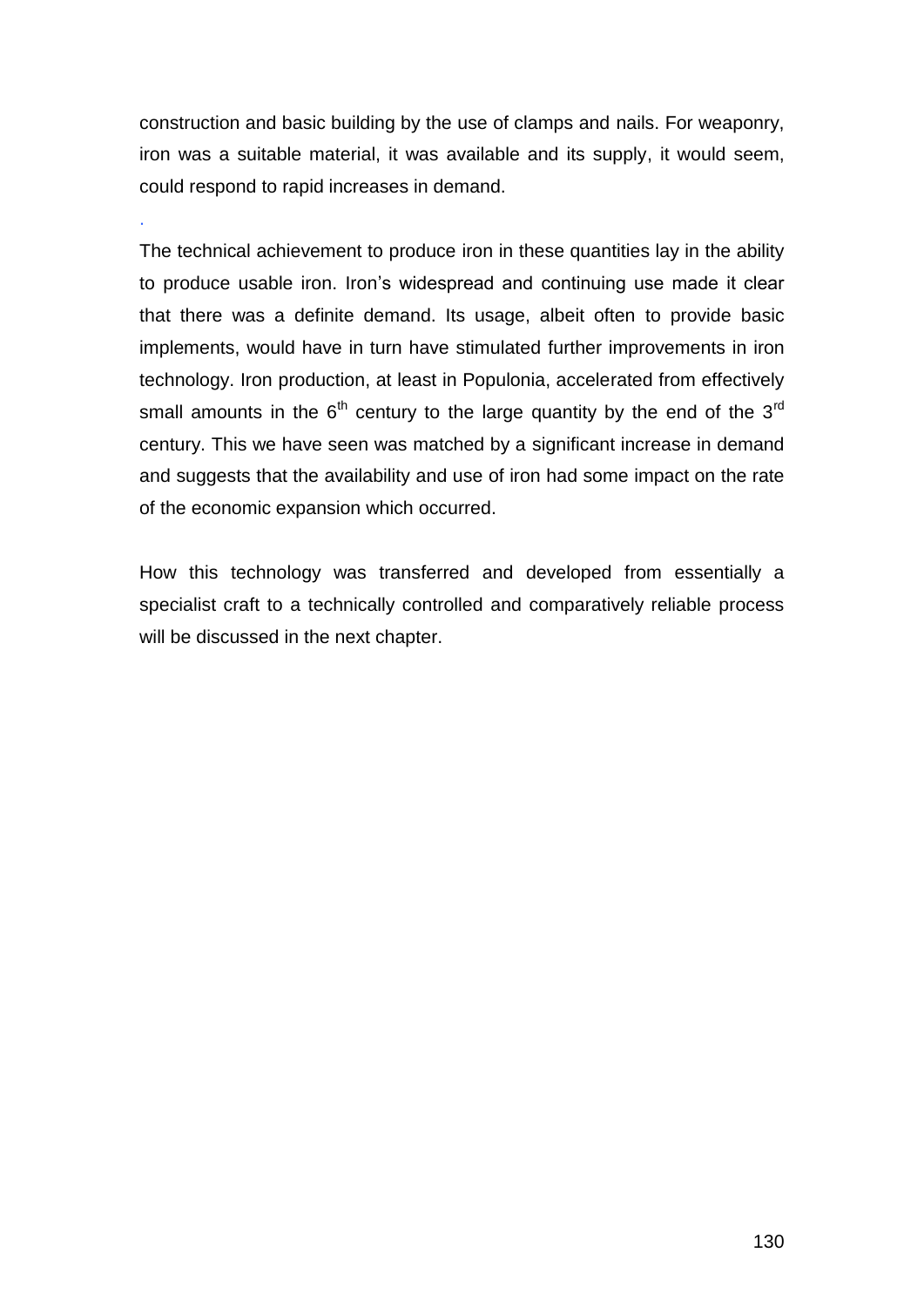# Chapter 11 **THE TRANSFER OF TECHNOLOGY**

Previous chapters have followed the progress of some ancient technologies with prominence given to metals and iron in particular. This historical sequence of where and when the changes took place has given an insight into their development. A feature of the rate at which the technology of iron progressed was the length of time it took to develop into an established process. The earliest finds date back to c 5000 BC and were probably meteoric or telluric. This was followed by some evidence of smelted iron in 3,000 BC, <sup>394</sup> and thereafter, its development continued into the later part of the 1<sup>st</sup> millennium. Two general factors influence this rate of technological development; firstly, the ability to master the necessary techniques and secondly, the impact of the demand or requirement for the results of the technology. It is the first aspect which will be discussed here.

As with most ancient technologies, it progressed in a step by step approach achieving success either by design or chance. It relied on the artisan"s individual skills of observation and their ability to identify important changes in conditions or materials, in fact anything that affected the outcome. Reference will be made here solely to iron. The smelting and smithing of iron, as explained in the earlier chapters, is quite a complex sequence of operations following on, as it did, from copper and bronze technology. There is no written evidence about the smelting of iron in the ancient texts and only a little about smithing, although frequent reference is made about the physical demands on the ironworker. Like many crafts, techniques were presumably passed from father to son working alongside one another over a period of time. Improvements were obtained empirically by noting conditions and variables which led to better processing.

We now know that, in conditions prevalent in those times, factors contributing to better control included firstly, the grade of ore used (iron oxide content),  $395$ secondly, the ratio of the weight of ore to charcoal which affects furnace

<sup>394</sup> Craddock, P.T. (1995)

<sup>395</sup> Ores from specific areas make a significant contribution to the final properties of the smelted iron. The presence of manganese in the ore in the Magdalensburg region and nickel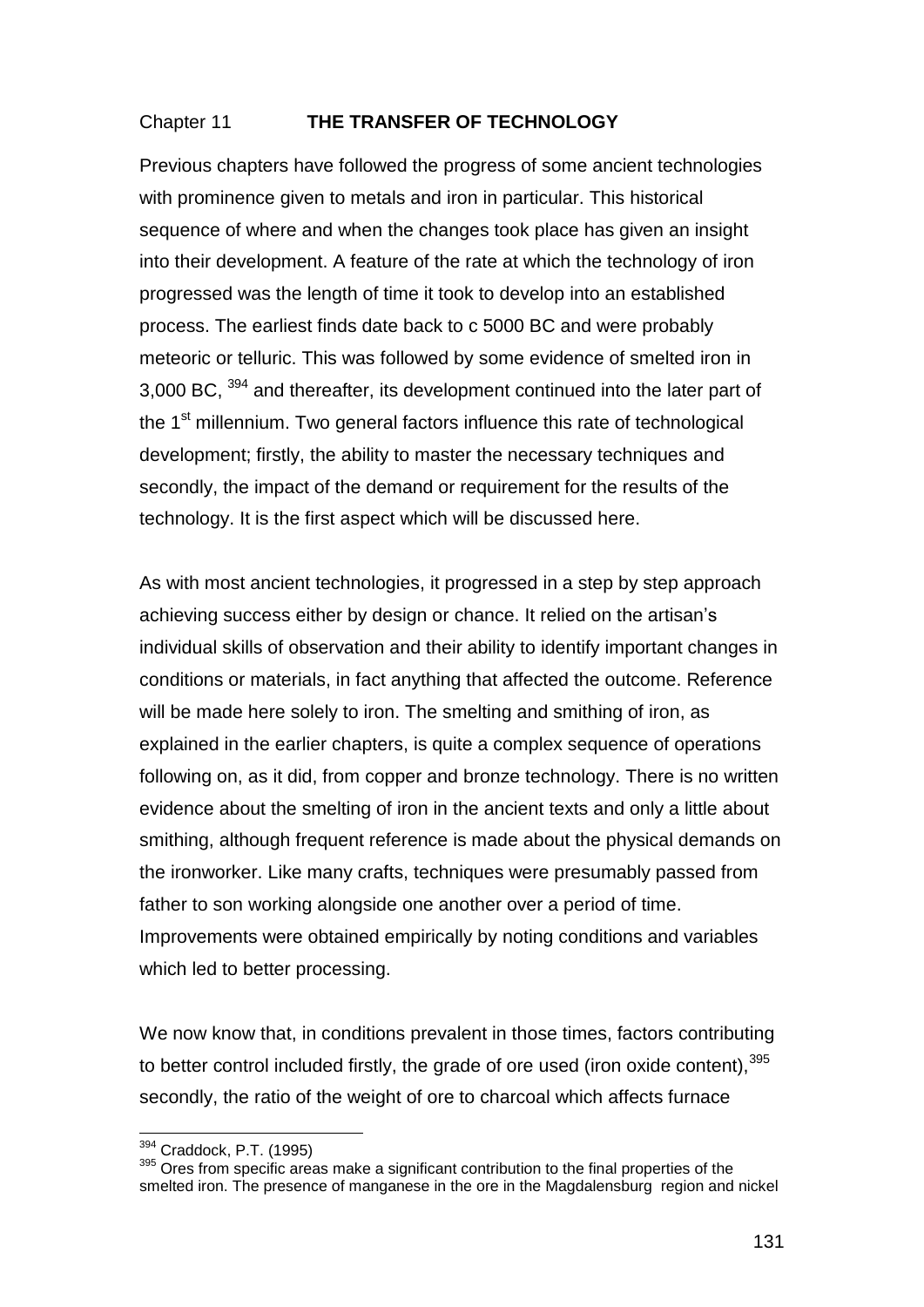temperatures and carbon uptake.<sup>396</sup> The step by step improvement in control over the furnace operation and the identification of what was important led to a more consistent process; a basic mechanism of transfer. In effect, the more clearly the operations were defined, the more readily the process could be transferred.

The mechanism by which expertise could become more widely distributed has been summarised by K.D. White illustrating the various ways such information was transmitted. Migration, trade, and war and conquest are reviewed. 397 Much literary evidence in the form of legends is available to support the concept of itinerant craftsmen and the smith is figured in high esteem. Smiths were well known as being travellers and their mobility acknowledged.

The transfer of technology using trade routes is essentially one way whereby the artisan could migrate. In the second half of the second millennium, trading in ores and metals took place in the eastern Mediterranean and included countries and communities such as the Hittites, Mycenae, Cyprus, and Crete as well as Jordan. In the late  $13<sup>th</sup>$  century the major political powers in the Near East collapsed as did that of Mycenae in the  $12<sup>th</sup>$  century BC. Accompanying that, and following the rise of the Assyrian empire, a realignment of trading routes was established towards the western Mediterranean. The Phoenicians acted as middle men in organising and facilitating trade between Assyria and Egypt including supplying the Assyrians with significant quantities of iron. In the late eighth century, Assyrian expansion into the Syrian states resulted in their taking a more controlling role, and this in turn led to the Phoenicians extending their trading network well beyond their traditional eastern Mediterranean into the more westerly Mediterranean. <sup>398</sup> This initiated new routes, with the movement of people, skills and technologies, with the Phoenicians taking the lead beginning in the late  $8<sup>th</sup>$  and early  $7<sup>th</sup>$  centuries. Phoenician traders were highly successful in

1

in the ore from Euboea both yielded iron of good quality as defined by their physical properties.

 $3$  Rehder, J.E. (2000) 122-144

<sup>397</sup> White, K.D. (1984) 10-12

<sup>398</sup> Kuhrt, A. (1995) 409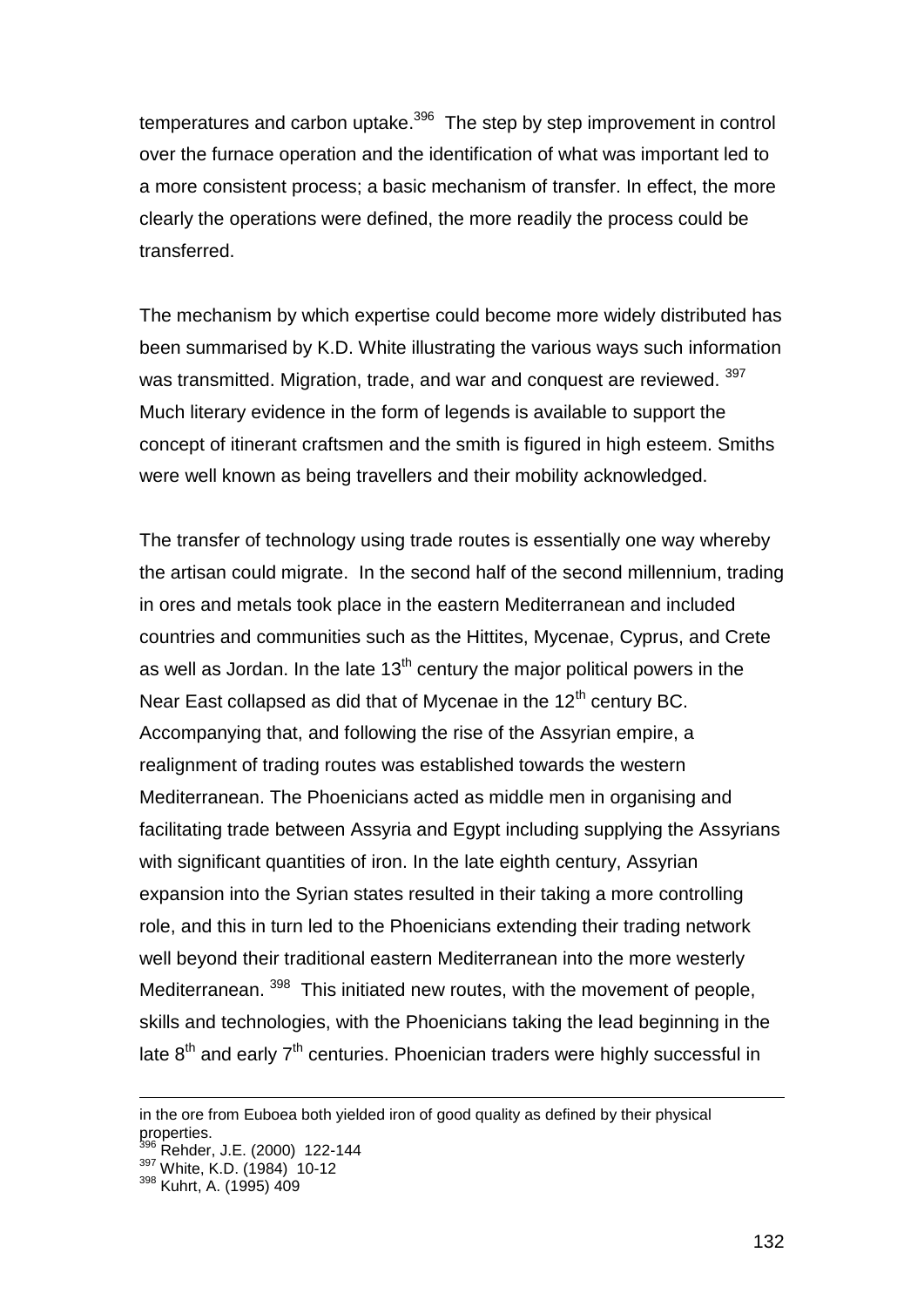developing exchanges of luxury "oriental" goods in exchange for amongst other things metal and ore. Their areas of influence were widespread and covered the coasts of Spain, S Italy, Sardinia, Corsica and the south of France. Trading vessels would therefore provide a natural mechanism for artisans to gain access to "new" countries. This applied to many types of craftsmen. The influence of potters is well known but in the case of metalsmiths, the attraction of communities with metal resources was also clear. The result of their contribution is evident in their influence which brought about improvements in both craft techniques and design. Several Italic communities changed substantially their social and economic life because of these overseas trade exchanges.<sup>399</sup> In Etruria, there is evidence of Sardinian, Phoenician and Greek individuals being integrated within Etruscan society.<sup>400</sup> At the turn of the  $2^{nd}$  to the 1<sup>st</sup> millennium, the introduction of new trading routes was undoubtedly a major factor in transfer of technology by mobile artisans.

Another method of the transmission of techniques can occur as a result of war or conquest. During the Assyrian empire, the temples were an important source for attracting skilled craftsmen of all trades. The artisans, now subjects after conquest, were transported to Ashur to work there. <sup>401</sup> Also in 2 Kings 24.14 describing the overthrow of Judah by Nebuchadnezzar "And he carried away all the mighty men of valour.... and all the craftsmen and smiths; ...'

So far the narrative, adopted here of the development of iron, has been a chronological and geographical one. It has followed iron making activities through evaluation of artefacts and provided a natural sequence of development.

The itinerant metal-smith fits in well with that sequence and the evidence provided in the near eastern and eastern Mediterranean countries, and the *available* evidence to date would then support that. But during the 1<sup>st</sup>

<sup>399</sup> Vianello, A. (2009) 49-50

<sup>400</sup> Torelli, 132-137

<sup>401</sup> Kuhrt,A. 533-4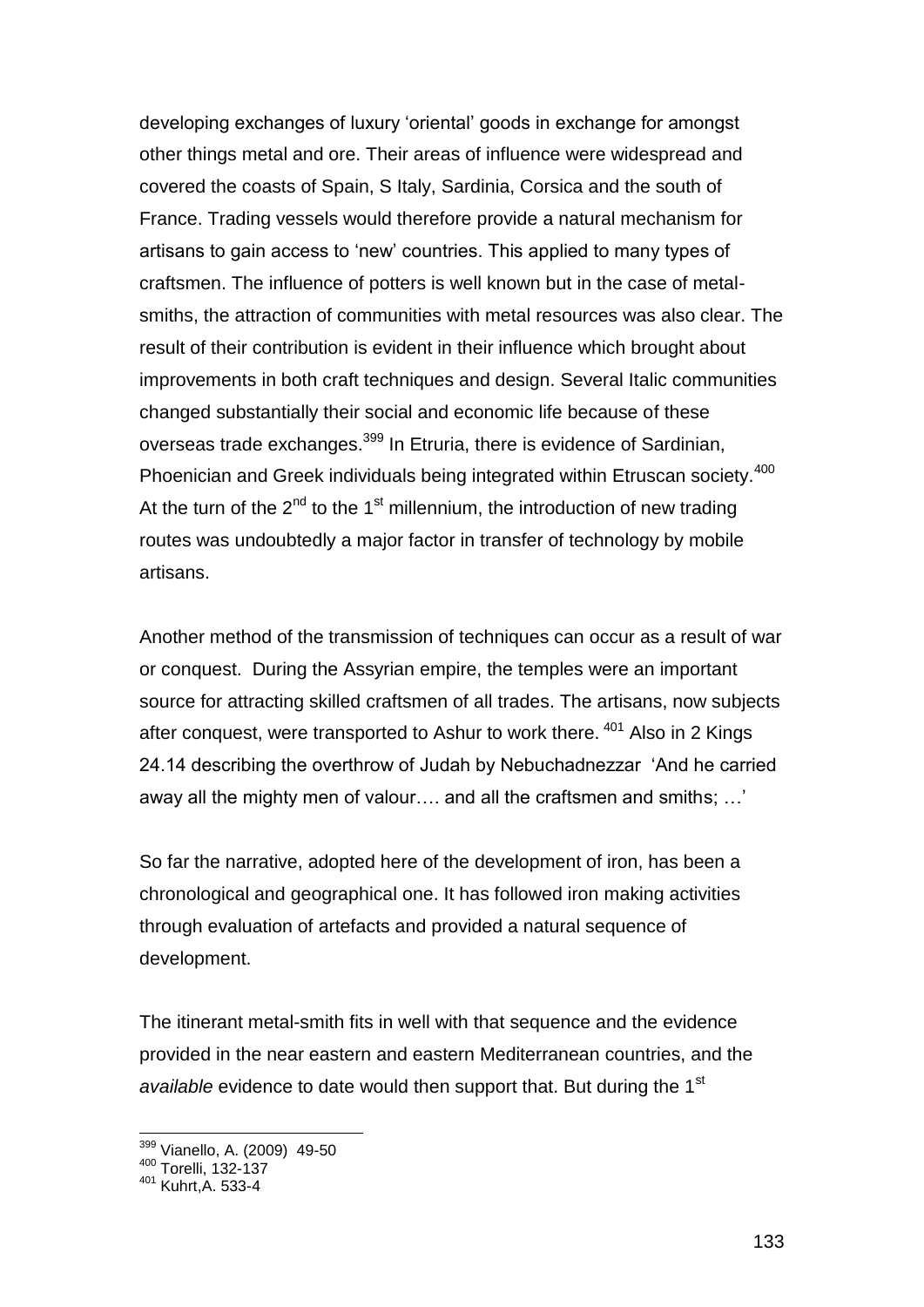millennium more places of iron making in Western Europe have become known and the production of iron, together with the presence of iron artefacts, albeit on a more sporadic basis, is described in chapter 4. Much of the transfer followed the general flow of information in its widest sense from east to west leading to improved techniques as movement progressed.

The logical development from the Near East to the western Mediterranean is based on sound archaeological evidence. But that was not necessarily the only route. The development of iron making almost certainly took place independently in other places such as Africa and the Americas or even parts of northern Europe, but detailed evidence is limited. Iron working developed from copper working with many of the details of the furnace operation being a common factor. Those skills were acquired by trial and error; there was no magic formula involved. After all, ancient technologies derive from practical experimentation. There is good reason to believe iron technology developed "independently" in various parts of the world. So expertise could have been acquired either through experienced itinerant metal-smiths, empirical trial and error or a mixture of both. What was different in the final development of iron smelting in the second half of the first millennium in Europe, was the rate at which the necessary experience was acquired and used successfully.

The end result of this long gestation period of iron production was a process capable of making large quantities of iron. Evidence of this is the comparatively large output of usable iron achieved at Populonia realising the mantra 'more reliability, less risk. <sup>402</sup>

Most new technologies associated with significant increases in volume are often related to fundamental changes in method or technique. In the case of iron, this was not the case or at least was not the case until in fact the 1700"s. The basic unit of production remained the simple furnace, the operation of which continued in the hands of the skilled metalworker. But, a more reliable

 402 Scale is not the only way to demonstrate reliability. There are other advances in technology which relate to specialised techniques. The combination of science and technology provides a fruitful avenue for innovative technologies. These can be applied to particular applications.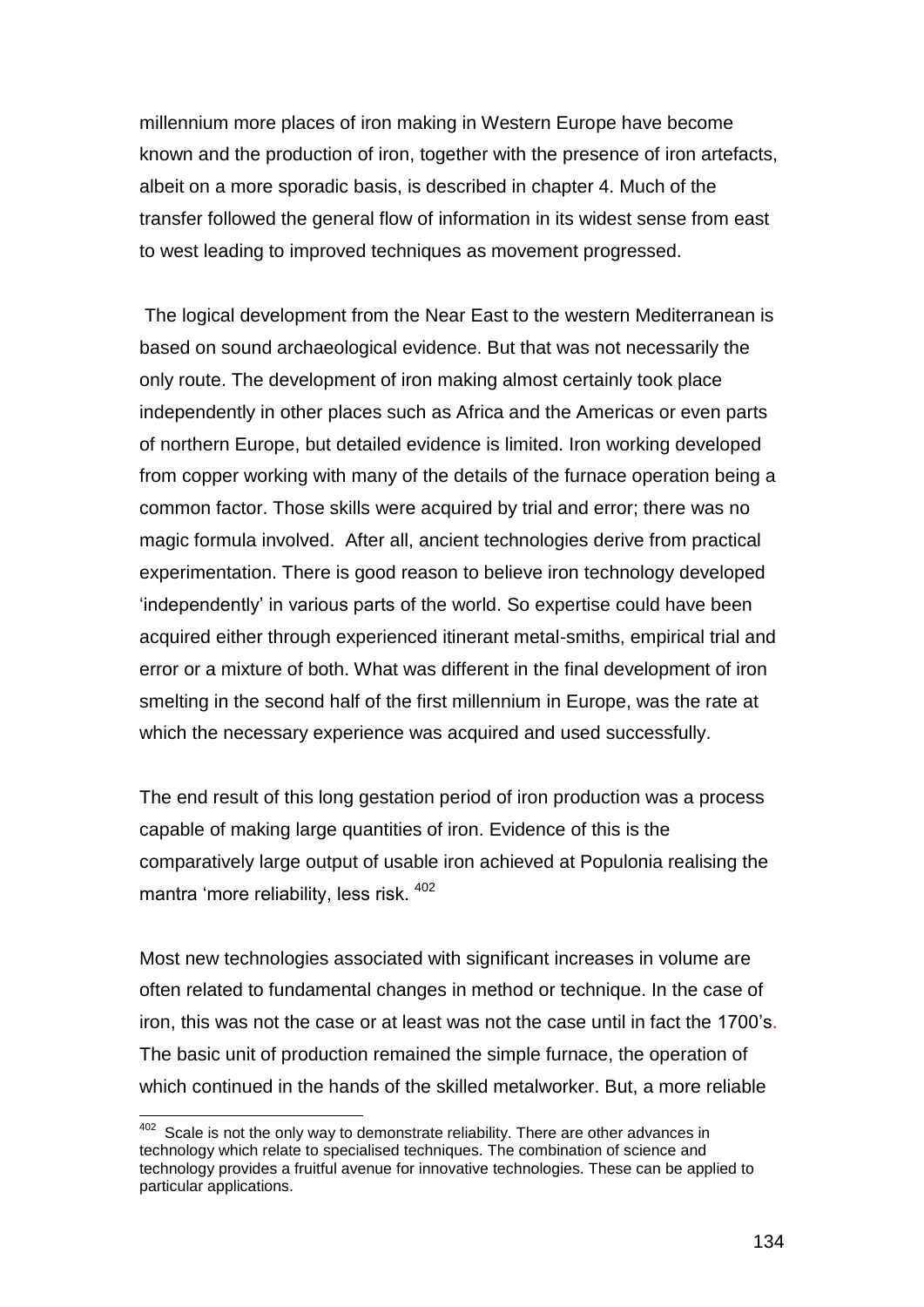process indicated that the necessary expertise could become more readily transferable; and, with a more controllable process, changes in the structure and organisation could be introduced to improve output levels. The utilisation of semi-skilled and menial labour lends some support to this. We also know that at the time of the Roman acquisition of Etruria, there was a brief lull in iron production followed by a significant increase in production. We can surmise from this that the Romans applied their acknowledged organisational skills to increase output and ensure optimum output levels were achieved.

Given the significant production levels achieved in Populonia and taking into account the widespread increase in the production and use of iron throughout Europe, I believe we can confidently say that a process for smelting and smithing iron had been established.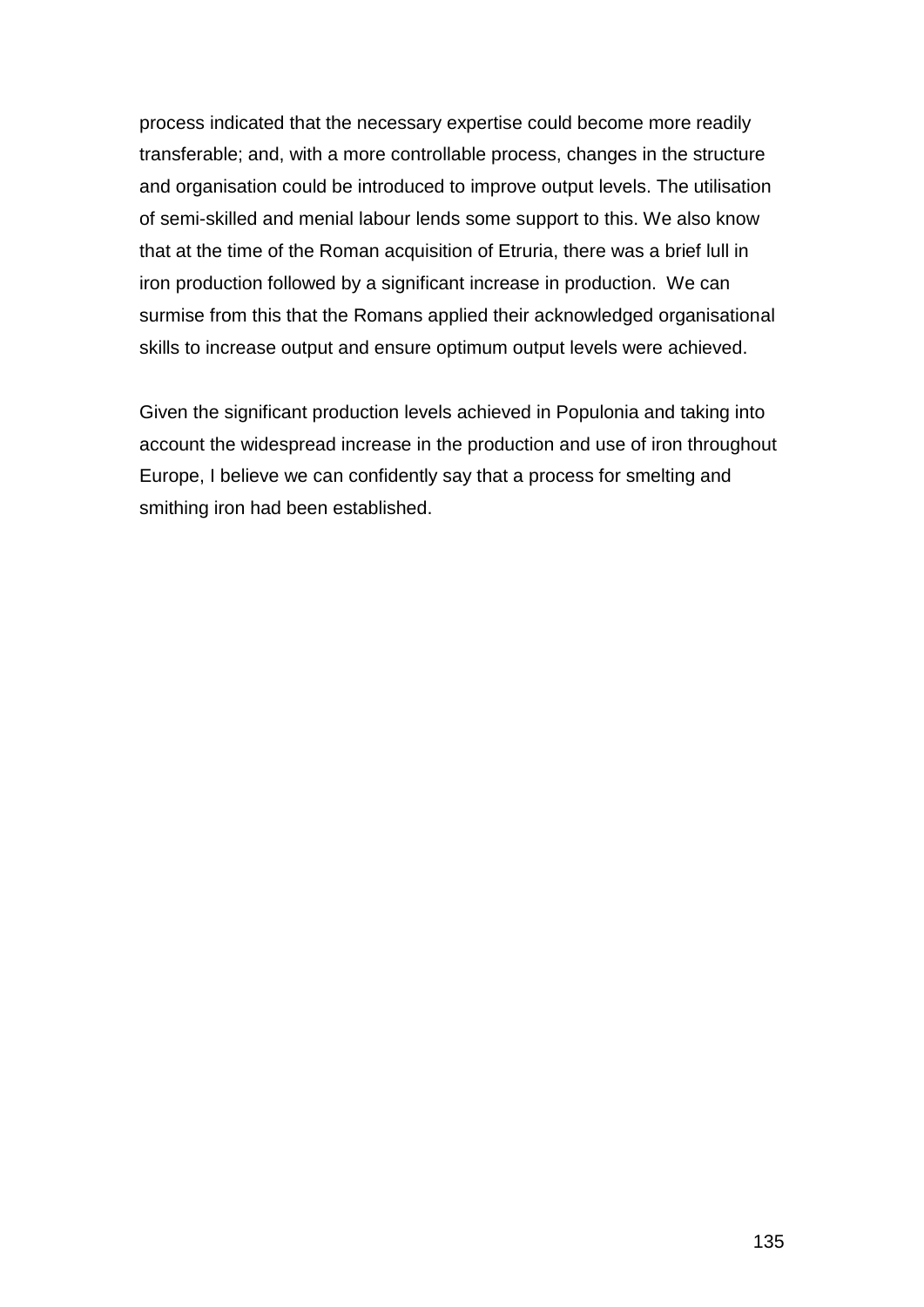# CHAPTER 12 **SUMMARY and CONCLUSIONS**

This dissertation summarises changes which took place in Etruria during the 1<sup>st</sup> millennium BC. It has endeavoured to show a link between the technical advances and the socio-economic development of Etruria. These advances were made initially in copper/bronze and then in iron. Etruria's natural resources of abundant fertile land and access to the sea were significant advantages contributing to their underlying prosperity but they were not exclusive to Etruria. The Etruscans had established themselves as a community with a more stable social structure than neighbouring communities already in the Late Bronze Age.<sup>403</sup> However, their natural sources of metallic ores in the Colline Metallifere and subsequently, a plentiful supply of iron ore in Elba were exclusive and significant. But it was the way in which these resources were used to generate great impact, both politically and economically, which made it notable. In addition it was the expertise, both technical and organisational, required to produce iron in large volumes (by ancient standards) which established Populonia as a major "industrial" provider of iron. This was, I believe, exceptional.

Technology has been given some prominence here because it can provide a link between some of the socio-economic changes, which took place principally in the late  $2^{nd}$  and 1st millennia, and advances made in metallurgy. The rate at which technologies progress are generally influenced by the combination of two factors, 1) the ability to master the basic technologies necessary to produce an article or service and 2) a demand or need, actual or potential, for the technology.

At the heart of the technologies of pottery and metals was fire or the effect of heat. For pottery, it was the kiln, preceded by the hearth and for metals, the furnace, preceded by the crucible. The initial demand for pottery was purely practical, vessels to store food. The basic requirements for producing simple pottery in larger numbers sufficient to supply more than one household, centred round creating uniform temperature conditions in the kiln. Thereafter,

l <sup>403</sup> Bietti Sestieri, A. M. (1973)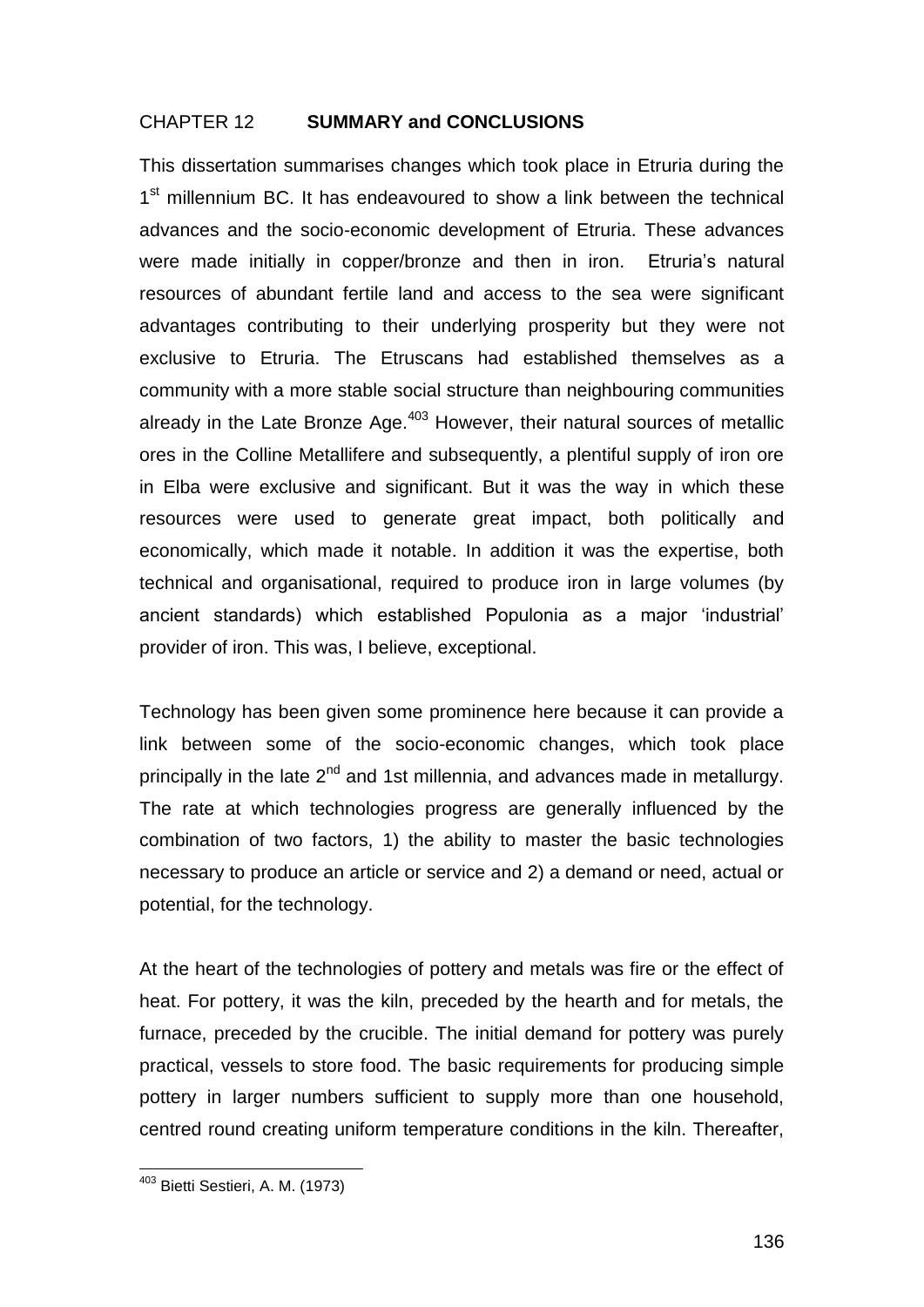the provision of contrasting coloured effects was made possible by control in the kiln of oxidising and reducing conditions coupled with the correct choice of clay. Pottery, stylishly designed with attractive colour combinations then became a "fashion" object. Technical advances were subsequently geared towards these effects, e.g. *bucchero nero* pottery.

From the beginning, the attraction of metals lay in their colour and tactile properties. This applied to copper and later bronze. This attraction was helped by their limited supply and their usage was understandably geared towards the making of jewellery and luxury items. Early technology was geared towards the utilisation of a wider range of ores. In addition, improved smelting and smithing techniques, and the use of alloys delivered better physical properties, such as hardness as well as working characteristics like mouldability. Luxury items, including daggers and swords, remained the main usage of bronze, the latter perhaps as much as a status symbol as an offensive weapon. Both sectors advanced by way of better control of furnaces and kilns and an appreciation of what an oxidising or reducing atmosphere can achieve. The effects of subsequent mechanical treatments on the end physical properties were appreciated and used to widen the applications of bronze.

Reverting now to Etruria, it has a long history of copper-working going back originally to the Copper Age. Although it was not extensively evidenced in the  $3<sup>rd</sup>$  and  $2<sup>nd</sup>$  millennia, it was clearly attested in Populonia from the 9<sup>th</sup> century onwards and this has now been shown by stratigraphic analysis of slags in the Bay of Baratti. The Etruscans appeared to have retained control over the full range of the operations from the mining of ore, through to smelting and smithing, to the making of finished artefacts. Copper/bronze was traded in any of those states, i.e. ore, blistered copper, metallic copper or artefacts. It was the increase in wealth of the elite, arising from their involvement with metals, that enabled them to acquire luxury goods from abroad. This provided the elite with important outward visual symbols enabling them to demonstrate their social status. Importantly they retained control.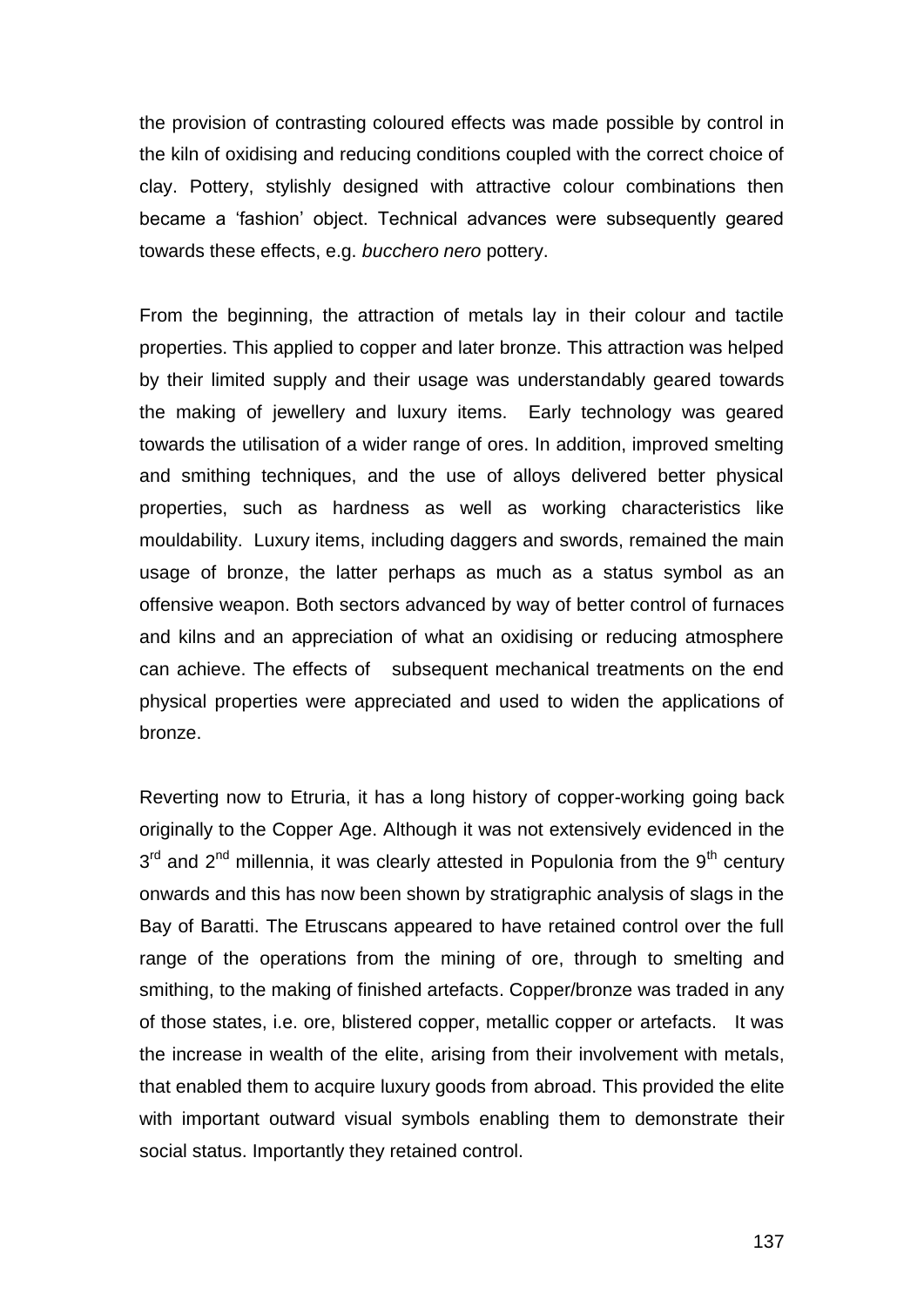Skilled workers from overseas brought with them specific expertise and were made welcome. As a result of increasing commercial activity, trading routes were protected and expanded, sometimes in the face of the opposition from the Phoenicians. Trading activities were not limited to metals, a thriving trade in pottery and wine with Marseille, and the coastal communities in between, developed in the  $6<sup>th</sup>$  century. Overall though, it was the exploitation of the metallic ores which contributed to Etruria's success, made possible by the outward looking and entrepreneurial attitude of the Etruscans. This provided the stimulus for the overall creation of wealth in Etruria. Indeed, one might argue that Etruria was at its most influential during the  $6<sup>th</sup>$  and  $5<sup>th</sup>$  centuries.

I do not argue that metallurgical advances were the most important element in the social changes which took place in Etruria. Evidently, the establishment of elite classes and urbanisation would have occurred anyway, However, I believe the advances in metallurgy contributed significantly to both the extent and influence of those changes. Exchange was the basic mechanism for establishing trading networks and trade was instrumental in contributing to both political and economic influence. Metallurgy provided added value to basic ores by the production of basic metals, intermediate products and finished artefacts.

Iron does not fit so readily into such a neat chronological sequence as copper and bronze. Recognised as a different material, probably meteoritic, back in the  $5<sup>th</sup>$  millennium, it was acknowledged in Anatolia in the middle Bronze Age, when its value exceeded that of gold. During the  $12<sup>th</sup>$  to  $10<sup>th</sup>$  centuries, the number and types of artefacts increased significantly in the eastern Mediterranean region. In Etruria, the transition from bronze to iron took place between the Villanovan and Orientalising periods as evidenced by the comparison of bronze and iron funerary artefacts. Metallurgical analyses of stratigraphical samples taken from the slag heaps at Populonia date the transition from copper to iron working during the  $8<sup>th</sup>$  to the  $7<sup>th</sup>$  centuries BC. Thereafter, from the  $6<sup>th</sup>$  century onwards, iron was produced at Populonia reaching peak levels in the  $3<sup>rd</sup>$  and  $2<sup>nd</sup>$  centuries BC.

138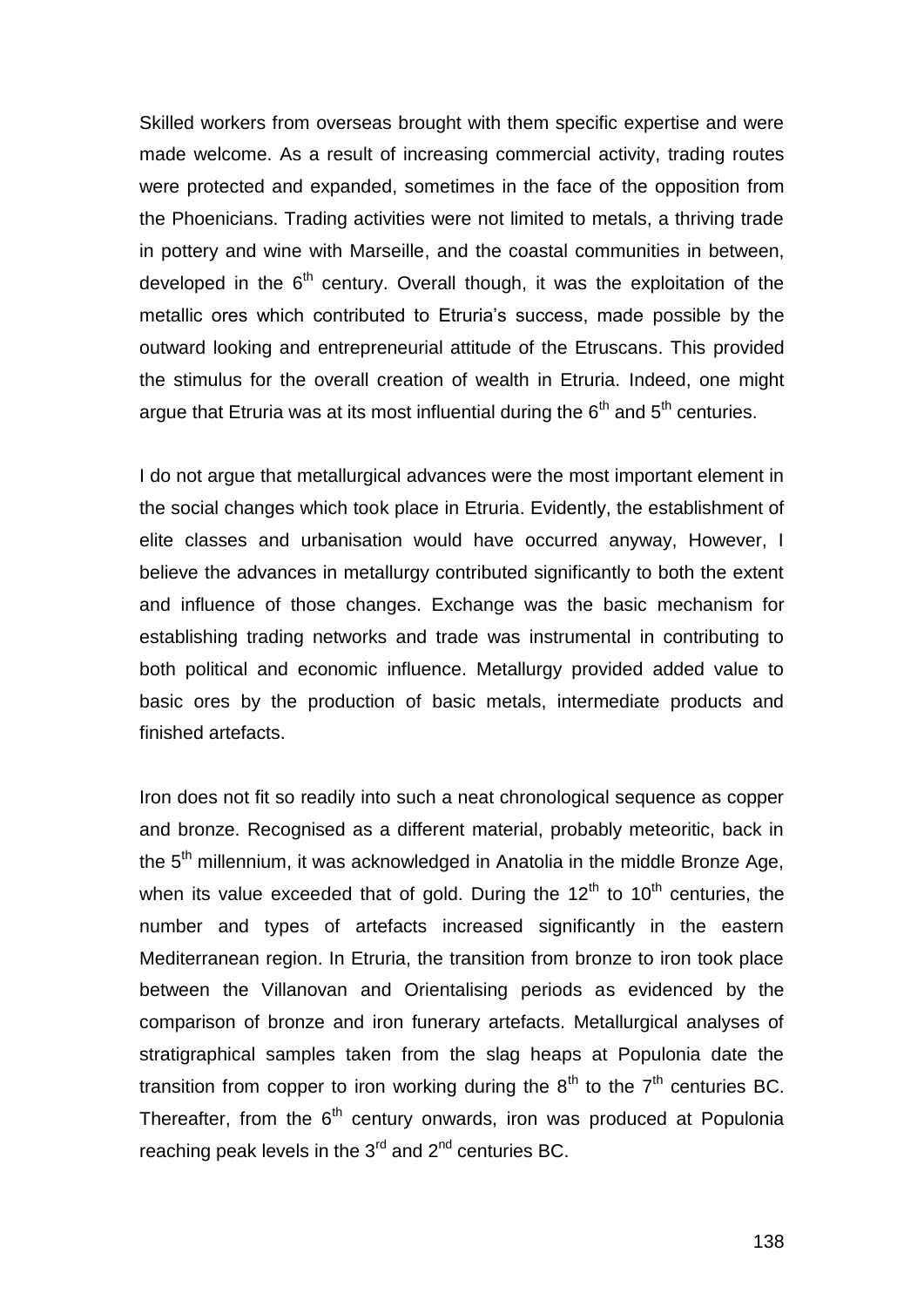The social changes which took place were reflected in the size and style of the tombs and sepulchres. At the end of the  $8<sup>th</sup>$  century, new types of tomb were evident reflecting the status of an aristocratic elite. In the  $6<sup>th</sup>$  century, changes in the layout of the necropolis suggested that with the structural changes taking place, some tombs excavated were for middle-class individuals associated with controlling production operations relating to iron. Early in the  $4<sup>th</sup>$  century, Etruria flourished. That the growth of Populonia and an increase in wealth was due in large measure to iron making activities is not too surprising. Allied to this was the fact that Populonia had by then become an important distribution centre for goods including those not related to iron. By the end of the  $2^{nd}$  century, it had become an established maritime trading city. What though initiated this steep increase in the production of iron during the  $3<sup>rd</sup>$  and  $2<sup>nd</sup>$  centuries? It was instigated. I believe, by the rise in demand, a demand related to weaponry, agriculture and construction. The need for iron to equip an expanding and ever active Roman army is easy to understand. The size of the army at various times during the period in question is well documented as is their equipment, so the iron used on an annual basis can be estimated. Iron usage for tools in agriculture is not quite so straight forward in that whilst the tools themselves are well documented; their usage depended on the type of farm and the degree of substitution of iron for bronze or wood. The advantage of using iron tools was acknowledged by the ancient authors, Cato in particular, and by the end of the  $2<sup>nd</sup>$  century, iron was considered a commodity material. Construction and general building work was an important sector but no attempt has been made to try and estimate the weight of iron used. The main usage will have been in basic nails and any estimate would have been no more than pure conjecture.<sup>404</sup> One can only say that about half the nails would have come from reused iron.

The total annual usage of iron for weaponry and in agriculture, as outlined in the chapter 10 was estimated at about 300-500 tonnes a year. The annual output at Populonia was estimated to be about 100-200 tonnes. Factors contributing to the difference are firstly that Populonia, whilst being the largest

 $404$  30 of to-day's 150mm nails weigh 1 kg. So, 30, 000 nails would weigh one tonne.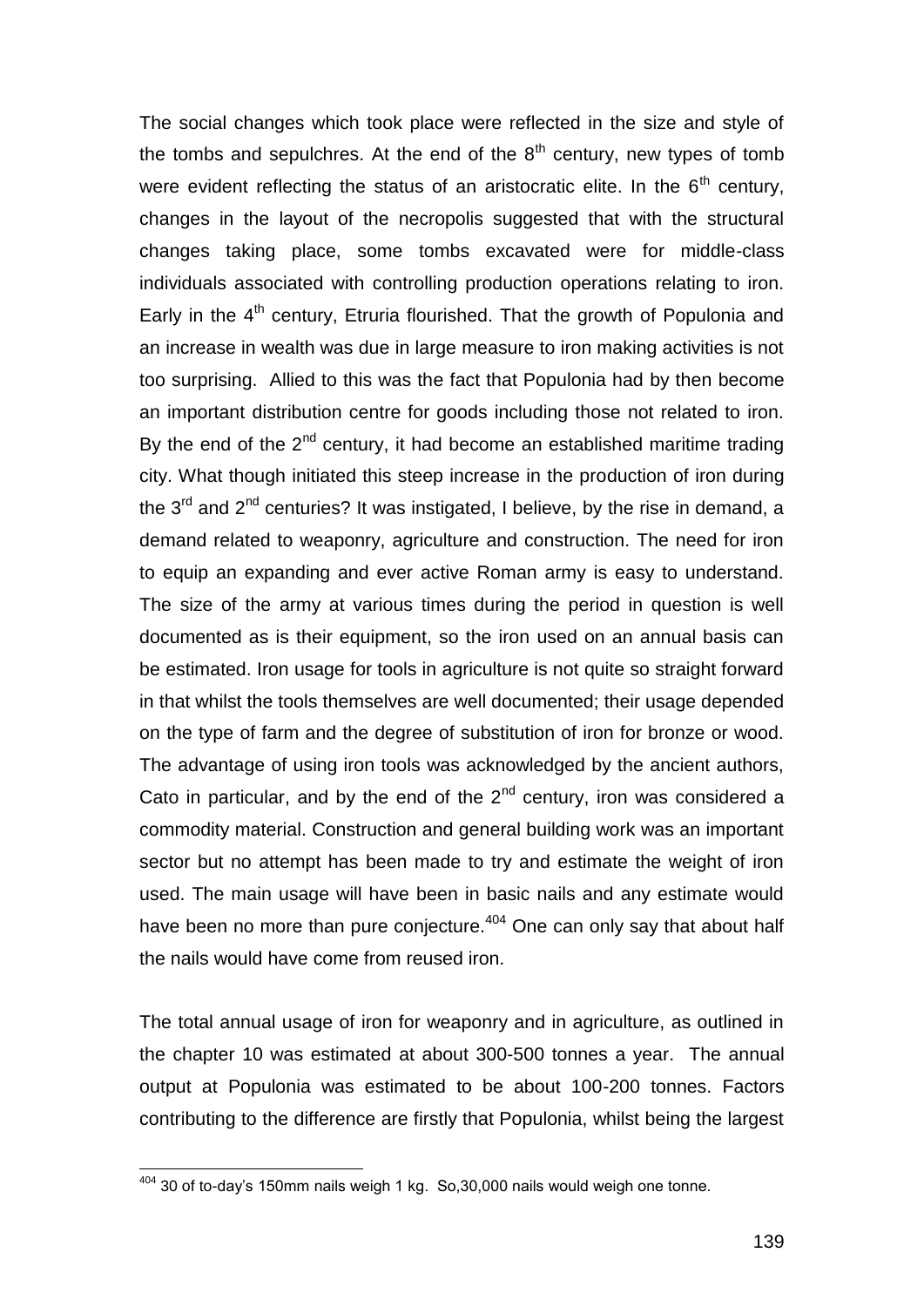attested site to date, was not necessarily, or even likely to have been, the sole source of available iron. Secondly, some of the variables relating to the uptake of iron may be optimistic. The important point is that the estimated output from Populonia does not seem excessive in relation to overall estimated usage at that time. As has been stressed throughout, these estimates reflect an order of magnitude. The significance of the estimated output figures is the rapid rise in production over the 500 year period and in particular during the period after the Roman acquisition of Etruria.<sup>405</sup>

A salient feature arising from this is that demand was a major factor in effecting the increase in supply. In doing so it influenced the rate of development of iron technology, because to achieve those levels of output, a tried and trusted method of smelting and bloomsmithing would have had to have been in place. The relationship between the rate of development of the technology and demand may go some way to explaining the rather long and erratic development of iron but that is the nature of technology. The influence of the complex nature of smelting is another factor which forms a part of this dissertation. Of its complexity, Rehder writes that "the uncertainties involved in controlling the operation of a smelting furnace …seems to account for the long development period that the archaeological record shows for the smelting of iron" <sup>406</sup>

The evidence is present in Populonia for the transition from bronze to iron, which was then followed by the production of iron starting with small quantities in the  $6<sup>th</sup>$  century BC and building up to an estimated 150 tonnes a year in the 3<sup>rd</sup> century. The important point is not the exact amount of iron produced but that it was sufficiently large to require an established process to be in place to produce usable iron. The basic process elements may not have been new but the production in such large attested amounts was. The importance of Populonia is that it provided *evidence* of that.

 $405$  This increase in output occurred at various stages in other parts of western Europe too and was usually geared to the arrival of Roman influence.

<sup>406</sup> Rehder, J.E. (2000) 143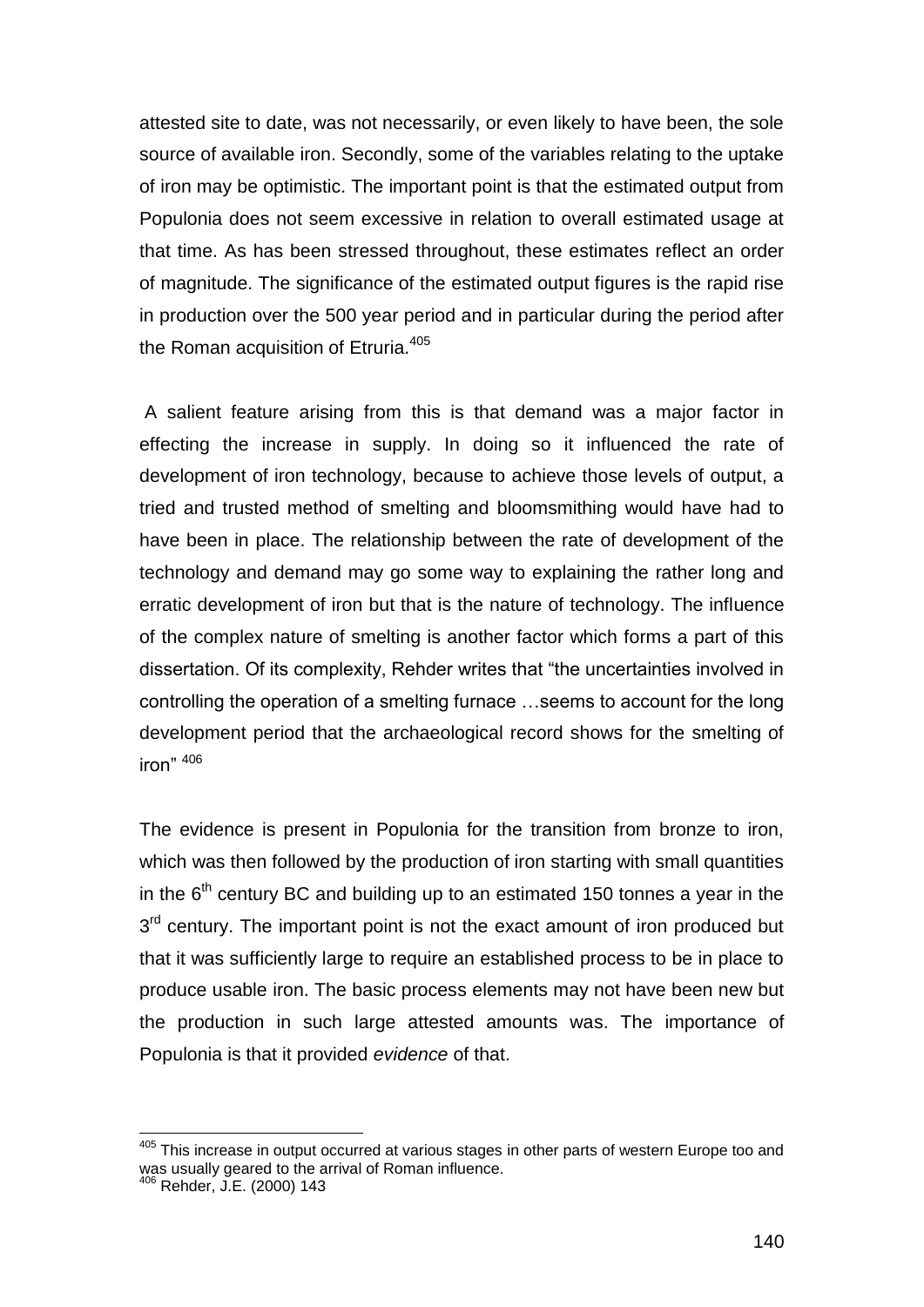The availability of iron on such a scale made an impact and provided a significant contribution in key areas during the initial period of the Roman Empire. It quickly became the most widespread metal, and a commodity which influenced the lives of most people. However, the availability of iron, both its scale and the speed of its introduction, appears almost without mention in the literature, both ancient and contemporary. This contrasts with extensive references to science and comments on the delay in which science was applied. The Greeks expressed some distaste for banausic occupations and with it the view that manual or technical activities were unnecessary and in fact undesirable. Some of this prejudice may have filtered down the ages.<sup>407</sup> But be that as it may, I believe the achievement at Populonia was a major one

# **Conclusions.**

- 1 Metallurgy did influence Etruscan civilisation, in terms of its political and economic nature. A notable aspect of the Etruscans was that their natural resources were fully exploited and used amongst other things to develop strong overseas trading networks supported by a maritime force.
- 2 An analysis of the size and composition of the slag heaps gave an estimated annual output of 100-200 tonnes per annum towards the end of the 500 year period ( $6<sup>th</sup>$  to  $2<sup>nd</sup>$  centuries) when production was at its peak.<sup>408</sup>

l  $407$  In the 1963 Harold Wilson, the Prime Minister at the time gave a speech at the Labour Party Conference introducing what he described as the "The white heat of technical revolution." This emphasised the importance of technology in the development economy of the country and its role in converting science based expertise into practical saleable technology. As part of that, its importance in college education was highlighted; " while the chemist is exalted, the chemical engineer is told and sit somewhere below the salt" Some things have changed but not a lot. A degree of any provenance in any subject is considered more desirable by many than a technical qualifications of to-day. And not surprisingly the country is short of technically trained people. New initiatives are currently being devised to rectify the shortage! This situation contrasts with mainland Europe where technical Universities are highly thought of and which have been in existence for 50+ years. <sup>408</sup> This compares with an estimate of 1000 tonnes pa from Voss (1988)) and 1 tonne pa from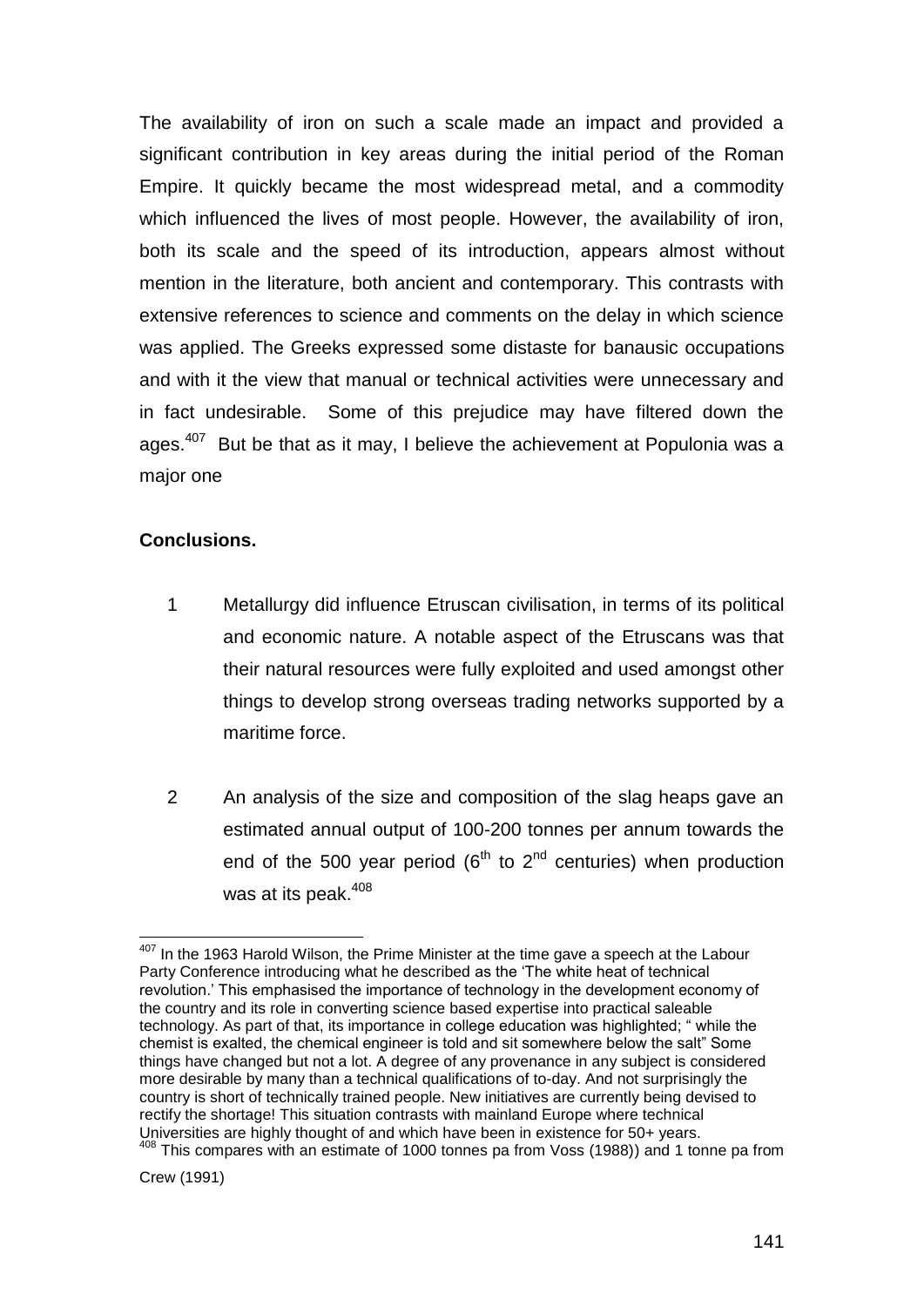- 3 The usage of iron during this period of the Roman Empire  $(3<sup>rd</sup>$  to 2<sup>nd</sup> centuries) was estimated as c400 tonnes per annum, a sufficient amount to absorb the estimated output from Populonia. Also in the context of the nature of these estimates, they are of a similar magnitude.
- 4 The development of iron was a long and tortuous one. What the evidence from Populonia has shown is that a process had been established which demonstrated that it was practical and capable of being transferred.
- 5 The amount of iron produced was very large by ancient standards
- 6 The arrival of iron on an "industrial" scale made an impact on the early development of the Roman Empire. This is reflected in the wide range of applications for iron and the speed and extent in which it was adopted.

1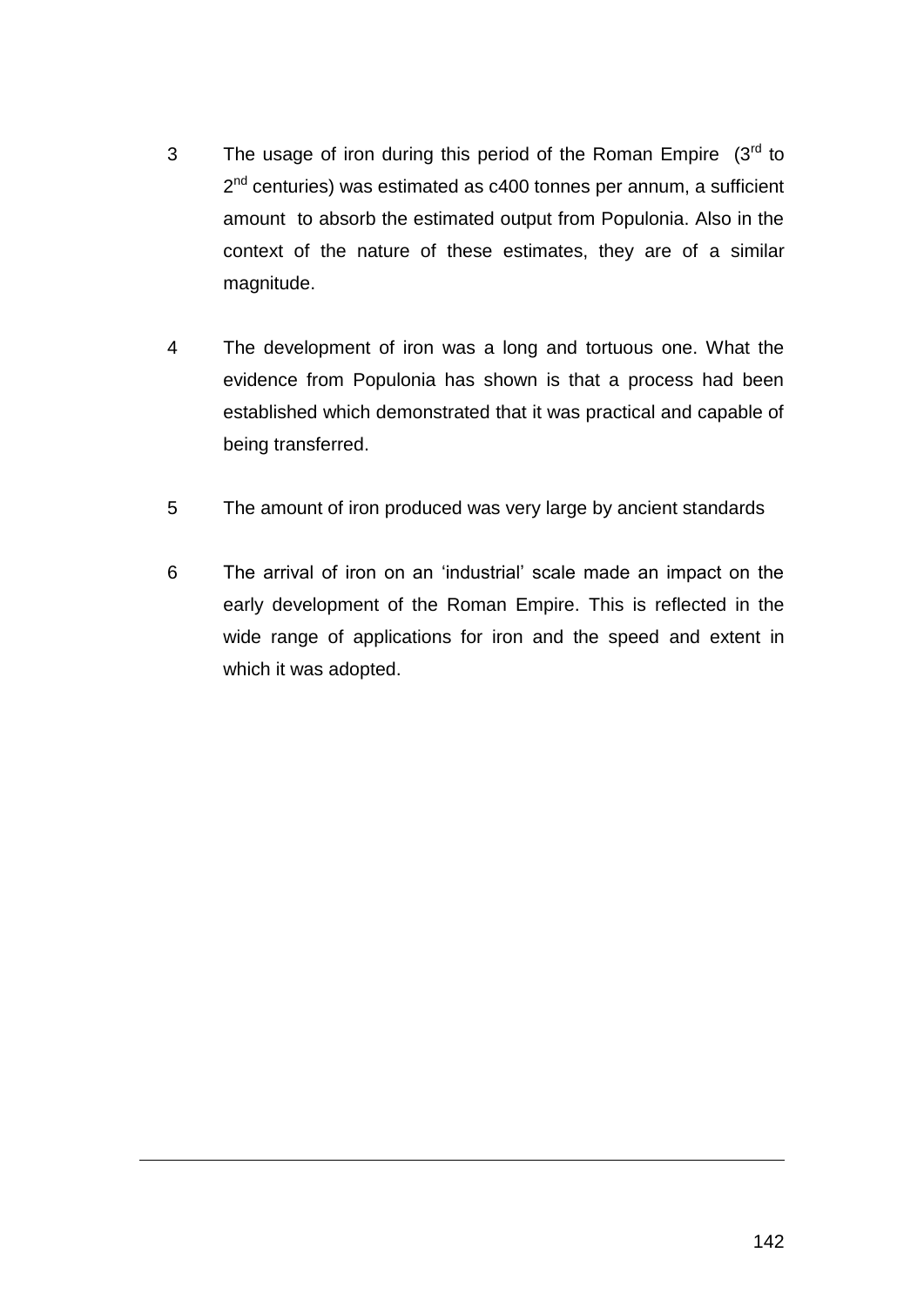### **BIBLOGRAPHY**

- CEH (2007) Cambridge Economic History of the Greco-Roman World Eds. Scheidel, W., Morris, I., Saller, R. Cambridge University press
- Andreotti, A and Zanini, A. (1997) L"sediamneto di Fossa Nera (Lucca) *Rivista di Scienze Preistorica,* 47 in Bietti Sesetieri,A.M. (1997) 376 Aranguren, B.M.*et al* Aranguren, B.M.,Ciampoltrini, G., Firmati, M,, Giachi,G., Marchesi, L., Pallecchi,P., Rendini, P, Tesi,P.L.(2004) unpublished *Attività metallurgica negli insediamenti costieri dell'Etruria centrale fra VI e V seculo a,C.: nuovi dati di scavo* Bachhuber, C and Roberts, Gareth, R (2009) Eds. *Forces of Transformation* Bakhuizen, S. C. (1976) *Chalcis in Euboea, Iron and Chaldcidians Abroad* Brill, Leiden. Barker,G. and Rasmussen, T. (1998) *The Etruscans,* Blackwell, Oxford. Bartoloni, G. (1993) *Populonia: characteristic features of a port community in Italy during the first Iron Age* (2003) *Le società dell'Italia primitive. Lo Studio delle necropolis e la nascita delle aristocrazie.* Roma, Carocci Editore Bats, M *et al* (1992) "*Marseille, les colonies massaliètes et les relais indigenes dans le trafic le long du littoral méditerranean gaulois'* Bergonzi and Cateni (1979) "L"età del Btonzofinale nella Toscana Maritimma" in *Atti della XXI Riunione Scientifica dell' I.I.P.P.; Il Bronzo Finale in Italia* (Firenze, 1977 249-264. Benvenuti, M., Mascaro, I., Costagliola, P., Tanelli, G., Romualdi, A. (2000) "Iron, Copper and Tin at Baratti, (Populonia); smelting processes and metal provenances," *JHMS* 34 (2) 67-76 Bietti Sestieri, A.M. (1973) 'The metal Industry of continental Italy, 13<sup>th</sup> to the 11<sup>th</sup> Century BC, and its connections with the Aegean" in *Proceedings of the Prehistoric Society* (1992) *The Iron Age Community of Osteria dell'Ossa,*  Cambridge University Press, Cambridge. (1997) "Italy in Europe in the early Iron Age" in the *Proceedings of the Prehistoric Society* 63 371-402 (1998) "The Mycenaean connection and its impact on the central Mediterranean societies" in *Dialoghi di Archeologicca* 6 (1) 23-51 (2003) "A reconstruction of Historical Processes" in *Papers in Italian Archaeology VI* Eds, Attema, P., Nijboer, A., and Zifferero, A. Bishop, M.C. and Coulston, J.C.N. (2006) *Roman Military Equipment* 2 ed. Oxbow Books, Oxford Boëthius, A. (1994) *Etruscan and early Roman Architecture* Yale University Press, New Haven Bowman, A. and Wilson, A. (2009) Eds. *Quantifying the Roman Economy ,* Oxford Boardman, J (1999) *The Greeks Overseas* 4<sup>th</sup> ed. Thames and Hudson, London. Brunt, P.A. (1987) *Italian Manpower 225BC-14AD* rev. edn. Oxford University Press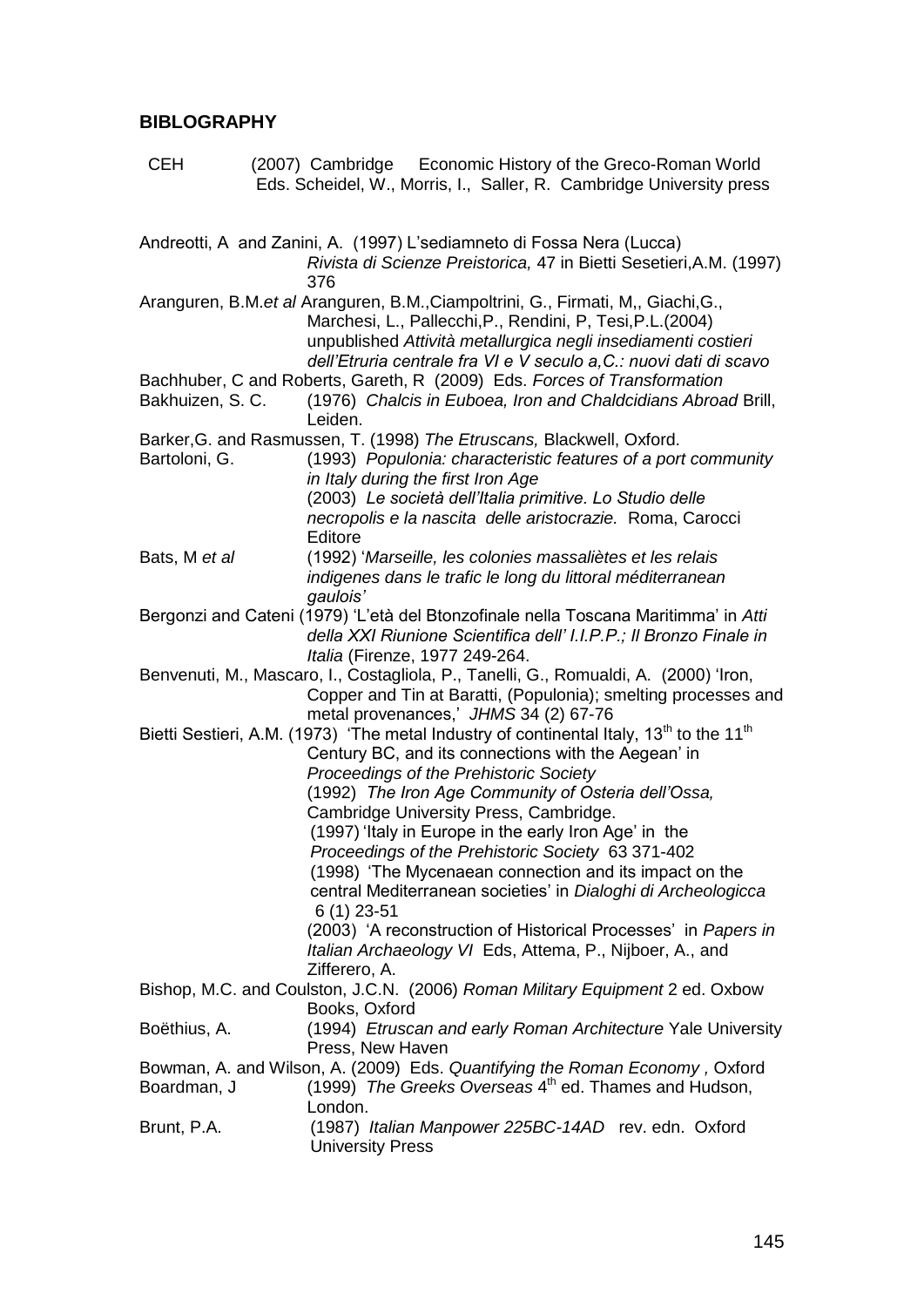| Brendel, O.J.      | (1995) <i>Etruscan Art</i> 2 <sup>nd</sup> ed, Yale University Press, New<br>Haven                                                            |
|--------------------|-----------------------------------------------------------------------------------------------------------------------------------------------|
| Burkert, W         | (1992) The Orientializing Revolution Harvard University                                                                                       |
|                    | Press, Camabridge MA                                                                                                                          |
| Camporeale, G      | (1985) L'Etruria Mineraria Milan                                                                                                              |
| Charles, J.A.      | (1980) The Coming of Copper in The Coming of the Age of                                                                                       |
|                    | Iron Eds. Wertime, T and Muhly, J Yale University                                                                                             |
|                    | Press. New Haven                                                                                                                              |
|                    | Chiarantini, L., Benvenuti, M., Costagliola, P., Fedi, M., Guideri, S., Romualdi, A.<br>(2009) Journal of Archaeological Science 36 1626-1636 |
| Ciampoltrini, G    | see Aranguren, et al                                                                                                                          |
|                    | Ciampoltrini, G. & Firmati, M. (2002/3) The Blacksmith of Fonteblanda in Etruscan                                                             |
|                    | Studies 9;29-36                                                                                                                               |
| Cleere, H.F.       | (1971) Iron Making in a Roman Furnace Britannia 203-207                                                                                       |
| Coldstream, J.N.   | (1968) Greek Geometric Pottery. Methuen, London.                                                                                              |
| Connolly, P.       | ((1975) The Roman Army Macdonald                                                                                                              |
| Cornell, T.J.      | (1995) The Beginnings of Rome Routledge. London                                                                                               |
| Craddock, P.T.     | (1995) Early Metal Mining and Production Edinburgh                                                                                            |
|                    | <b>University Press</b>                                                                                                                       |
| Crawford, H.E.W.   | (1991) Sumer and the Sumerians Cambridge University Press                                                                                     |
| Crawford, M.C.     | (1992) 2 <sup>nd</sup> Edn The Roman Republic, Fontana, London                                                                                |
| Crew, P            | (1991) 'The Iron and Copper slags at Baratti, Populonia, Italy.'                                                                              |
|                    | JHMS 25 (2), 109-115.                                                                                                                         |
| Cristofani, M.     | (1986) "Economica e società" in Rasenna, Stioria e civilità                                                                                   |
|                    | degli Etruschi; 77-156 Milan                                                                                                                  |
| Crowfoot, G.M.     | (1954) Textiles, Basketry and Mats in The History of Science                                                                                  |
|                    | Singer, Holmyard, Hall and Williams, Clarendon Press, Oxford                                                                                  |
| D'Achiardi, G.     | (1929) 'L'industria metallurgica Populonia.' Studi Etruschi 3,                                                                                |
|                    | 397-404                                                                                                                                       |
| De Santis et al    | De Santis, A., Mieli, G., Rosa, C., Matteucci, R., Celant, A.                                                                                 |
|                    | Minniti, C. Catalano, P., De Angelis, F. Di Giannantonio.,                                                                                    |
|                    | Giardino, C., Giannini, P. in press Le fasi di occupazione                                                                                    |
|                    | nelll'area centtrale di Roma in èta protostorica: nuovi dati dagli                                                                            |
|                    | scavi nel Foro di Cesare, Officina di Etrusclogia.                                                                                            |
|                    | (1921) 'Antichi depositi di scorie ferrifere presso I ruderi della                                                                            |
| Dompé, L           |                                                                                                                                               |
|                    | città etrusca di Popukonia' in La Miniera Italiana V, 295-6,                                                                                  |
|                    | Roma.                                                                                                                                         |
| Fedeli, F          | (1983) Populonia e suo Territorio. Firenze                                                                                                    |
|                    | Fedeli, F., Galiberti, A., Romualdi, A. (1993) Populonia e il suo Territorio, profilo                                                         |
|                    | storico-archeologico. All'Insegna del Giglio, Firenze.                                                                                        |
| Finley, M. L.      | (1965) Classical Greece in Second International Conference                                                                                    |
|                    | of Economic History, Aix en Provence. Paris                                                                                                   |
|                    | (1965a) 'Technical innovation and Economic progress in the                                                                                    |
|                    | Ancient World' Economic History Review 18; and more                                                                                           |
|                    | recently Schneider, H. in Technology chapter x in CEH 144                                                                                     |
| Forbes, R.J.       | (1964) Studies in Ancient Technology Tech IX, 30                                                                                              |
| Fossa, Mancini, E. | (1922) 'L'arte mineraria e matallurgica al tempo degli Etruschi:                                                                              |
|                    | cioche hanno rivelato gli scavi di Populonia La Miniera Itlaliana                                                                             |
|                    | VI (8), 225-231                                                                                                                               |
| Foxhall, L         | (2005) Village to City: Staples or luxuries? Networks and                                                                                     |
|                    | Urbanisation in Mediterranean Urbanisation 800-600BC eds.                                                                                     |
|                    | Osborne, R. and Cunliffe, B. British Academy, Oxford                                                                                          |
|                    | University Press.                                                                                                                             |
| Giardino, C        | (1995) The Western Mediterranean between $14^{th}$ and the $8^{th}$                                                                           |
|                    | centuries BC. BAR 612, Oxbow, Oxford.                                                                                                         |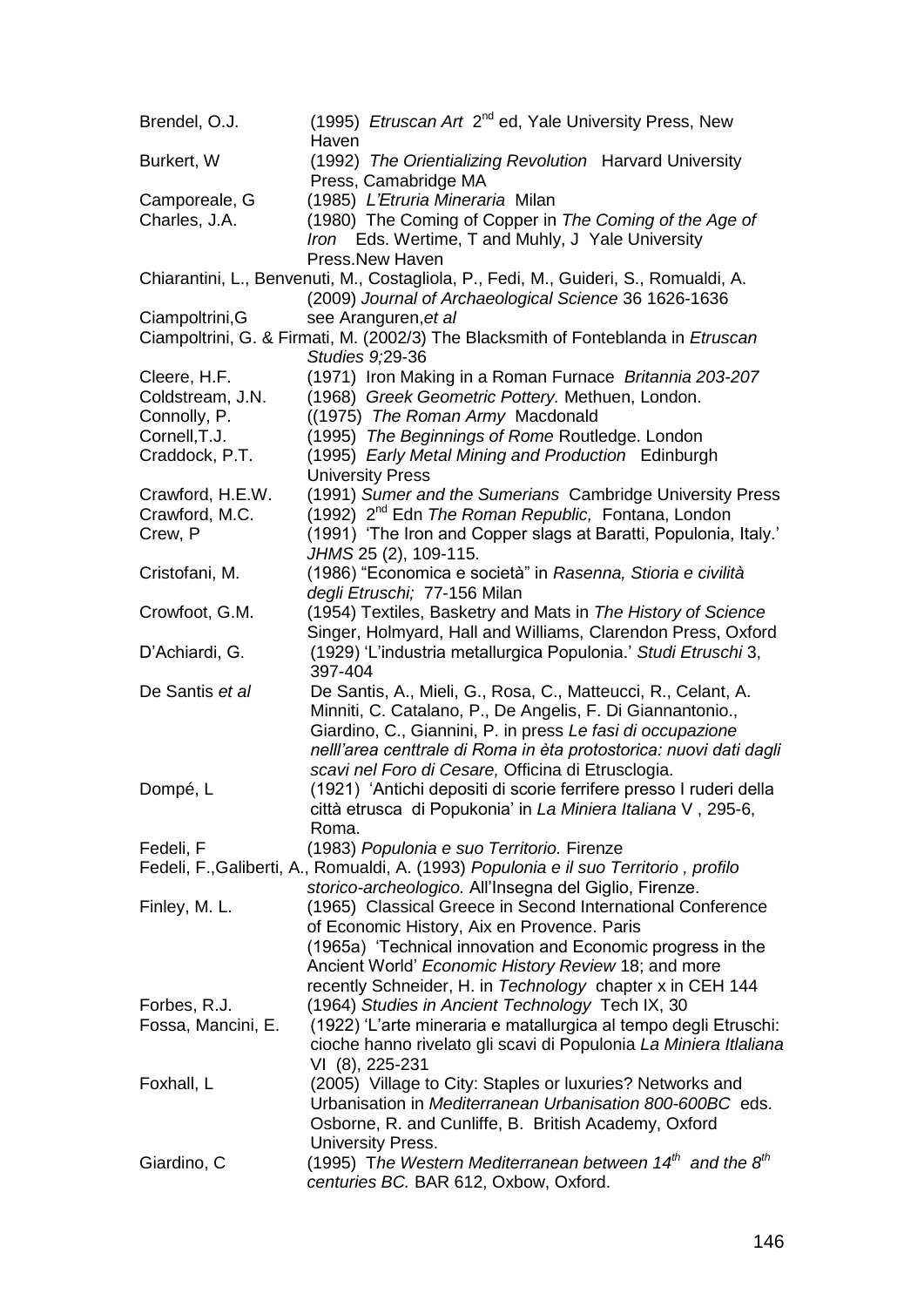|                 | (2003) 'Metallurgy in Italy between the late Bronze Age and<br>the early Iron Age : the coming of iron' Papers in Italian |
|-----------------|---------------------------------------------------------------------------------------------------------------------------|
|                 | Archaeology VI Eds, Attema, P., Nijboer, A., and Zifferero, A.                                                            |
|                 | Giardino, C & Lugli, F. (2008) ' Il tempo di giove Capitolino e le origigi del colle<br>Capitolino' in Metallurgia        |
|                 | Giardino, C. & Spagnolo, V in press 'Lo sfruttaamento antico delle risorse ferrifere                                      |
|                 | Pugliiesi: Nuovi dati', in Archeometallurgia ed. Giardino, C.                                                             |
| Gras,           | (1995) La Méditerranée Archaïque. Ed. Armand, C.                                                                          |
| Greene, K.      | (2002) Technical innovation and economic progress in the                                                                  |
|                 | ancient world: M.I. Finley reconsidered.' Economic History<br>Review.                                                     |
|                 | (1992) How Technology was transferred in the Roman                                                                        |
|                 | Empire? in Wood, M. and Queiroga, F. Eds Current Research                                                                 |
|                 | on the Romanization of the Western Provinces.                                                                             |
| Gualtieri, M.   | (1997) Iron in Calabria in the 9thn and $8th$ centuries University                                                        |
|                 | Microfilms International, Ann Harbour.                                                                                    |
| Guido, M.       | (1963) Sardinia Thames and Hudson, London.                                                                                |
| Hartmann, N.    | (1985) The use of Iron in the $9th$ and $8th$ century Etruria in                                                          |
|                 | Papers in Archaeology IV BAR series 245, 285-94                                                                           |
| Harris, W.V.    | (2007) 'The Late Republic' in The Cambridge Economic                                                                      |
|                 | History of the Greco-Roman World. Eds. Scheidel, W. Morris,                                                               |
|                 | I. Saller, R. Cambridge University Press                                                                                  |
| Higgins, R.     | (1981) Minoan and Mycenaean Art Thames and Hudson,                                                                        |
|                 | London                                                                                                                    |
| Hodges, H       | (1976) Artifacts Duckworth, London.                                                                                       |
| Hopkins, K      | (1980) 'Taxes and trade in the Roman Empire (200BC-400AD)<br>in JRS                                                       |
|                 | (1983) 'Introduction' in Trade in the Ancient Economy                                                                     |
|                 | Hopkins, K and Whittacker, C. London                                                                                      |
|                 | Humphrey, J.W., Oleson, J.P. and Sherwood, A.N. (1998)                                                                    |
|                 | Greek and Roman Technology; A Sourcebook, Routledge,                                                                      |
|                 | London and New York.                                                                                                      |
| Jones, R.E.     | (1986) Greek and Cypriot Pottery British School of Athens.                                                                |
|                 | Occasional Paper 1, Athens                                                                                                |
| Jongman, W.M.   | (1997) 'The Early Roman Empire Consumption' in The                                                                        |
|                 | Cambridge Economic History of the Greco-Roman World                                                                       |
|                 | Eds. Scheidel, W., Morris, I., Saller, R. Cambridge                                                                       |
| Kassiannidou, V | (2003) ' Cypriot Copper in Sardinia, yet another case of                                                                  |
|                 | bringing coal to Newcastle' see Lo Schiavo et al below                                                                    |
| King, A.        | (1999) 'Diet in the Roman world: a regional inter-site                                                                    |
|                 | comparison of mammal bones' in JRA 12: 168-302                                                                            |
| Kron, J.G.      | (2008) 'The much maligned Peasant' in People, Land and<br>Politics, Brill, Leiden                                         |
| Kuhrt, A.       | (1995) The Ancient Near East, Routledge, London.                                                                          |
| Larsen, M.T.    | ((1976) The Old Assyrian City State and its Colonies                                                                      |
|                 | Copenhagen                                                                                                                |
| Leemans, W.F.   | (1960) Foreign Trade in the Old Babylonian Period Leiden.                                                                 |
| Limat, H,       | (1984) Documents relatifs au fer à Mari in Mari. Annales de                                                               |
|                 | recherches interdiscipline Vol 3, recherché sur les Civilizations.                                                        |
| Lo Schiavo, F.  | (2003a) 'Ox-hide ingots in the Mediterranean and central                                                                  |
|                 | Europe'                                                                                                                   |
|                 | (2003b) 'Cyprus and Sardinia'                                                                                             |
|                 | Both ariticles in Archaeometallurgy in Sardinia from the origins                                                          |
|                 | to the beginning of the early Iron Age. Lo Schiavo, F., Guimlia-                                                          |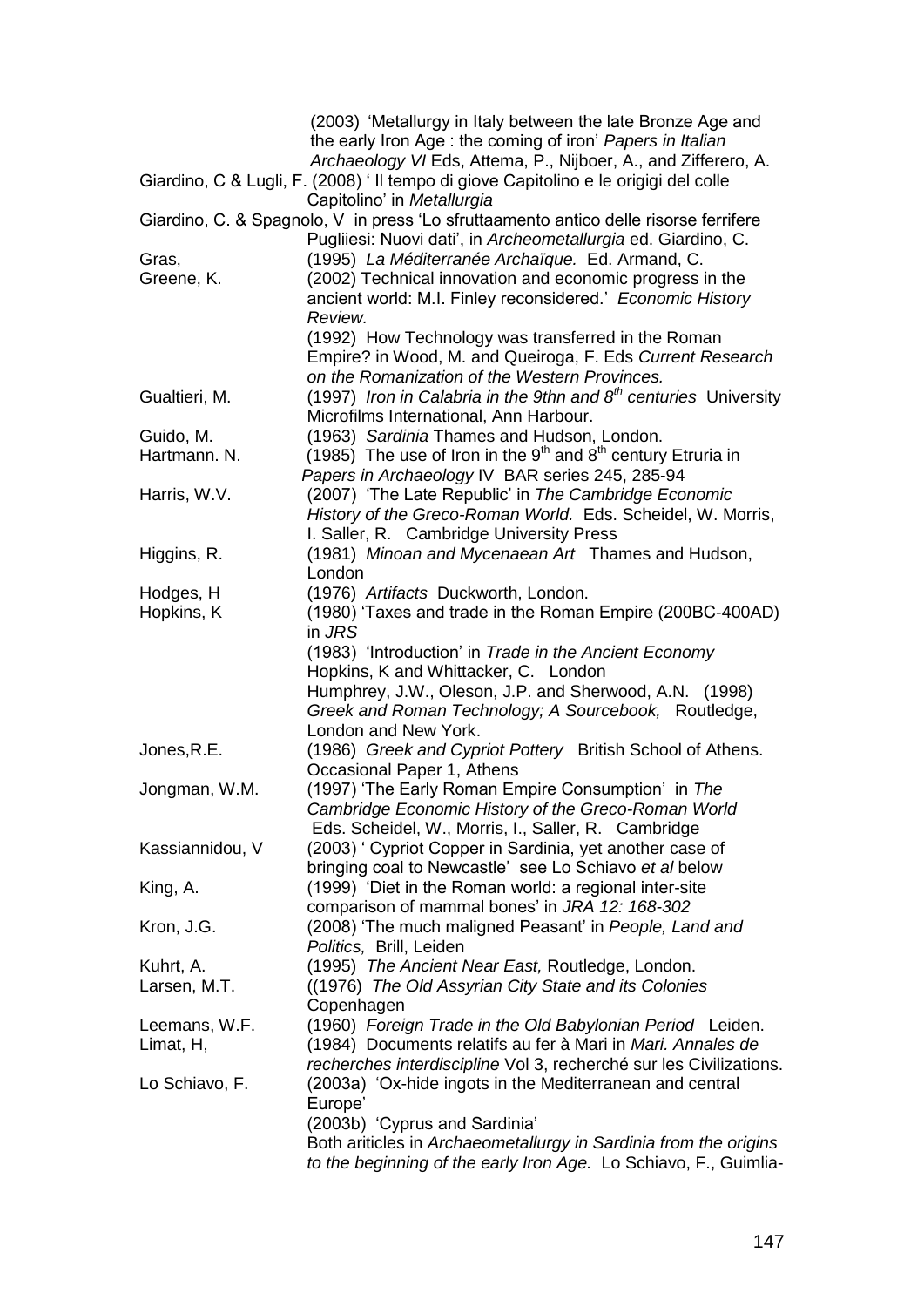|                   | Mair, A., Sanna, U., Valera, R. (Eds) Montagnac Editions,                         |
|-------------------|-----------------------------------------------------------------------------------|
|                   | Monique Mergoil.                                                                  |
| Maggiani, A.      | (1992) 'Le inscizione di età trado-classica ed ellenistica' in                    |
|                   | Populonia in età ellenistica: I materiali dale necropoloi: atti del               |
|                   | seminario, Firenze, 1985                                                          |
| Martelli, M.      | Scavo di edifice nella zona 'industriale' di Populonia in                         |
|                   | L'Etruria Mineraria Atti Firenze III 161-172                                      |
|                   | Mc Cann, M. Bourgeois, J. Will, E. (1977) 'Underwater excavations at the Etruscan |
|                   | Port of Populonia' in Journal of Field Archaeology Vol 4                          |
|                   |                                                                                   |
|                   | Merpert, N. and Munchaev, R. (1971) Yarim Tepe: Sumer 27:23-32                    |
| Minto, A.         | (1943) Populonia. Instituto di Studi Etruschi, Firenze.                           |
| Morel, J-P.       | (2007) 'Early Rome and Italy.' In The Cambridge Economic                          |
|                   | History of the Greco-Roman World. Eds. Scheidel, W., Morris,                      |
|                   | I., Saller, R.                                                                    |
| Muhly, J.D.       | (1988) 'The beginnings of Metallurgy in the Old World' in                         |
|                   | Maddin (ed) The beginning of the use of metals and alloys,                        |
|                   | MIT, Cambridge, MA                                                                |
| Nijboer, A        | (1998) From Household Production to Workshops. Dept. of                           |
|                   | Archaeology, Groningen, The Netherlands.                                          |
| Oleson, J.P.      | (2009) The Oxford Handbook of Engineering and Technology                          |
|                   | in the Classical World.                                                           |
| Osborne, R.       | (1996) Greece in the Making. Routledge, London.                                   |
| Pallottino, M     | (1974) The Etruscans, Allen Lane, London                                          |
| Papadimitriou, G. | (2008) 'The Technological Evolution of Copper Alloys in the                       |
|                   | Aegean during the Prehistoric Period' in Aegean Metallurgy in                     |
|                   | the Bronze Age: proceedings of an International symposium,                        |
|                   | University of Crete, Rethymon, Greece, 2004. ed. Iris Tzachilli                   |
|                   |                                                                                   |
| Parker, A.J.      | (1992) Ancient Shipwrecks of the Mediterranean and the                            |
|                   | Roman Provinces, Oxbow books, Oxford.                                             |
| Pedroni, L.       | (1993) Richerche sulla prima monetzione di Roma. Naples                           |
| Pigott, V.C.      | (1999) 'Intoductory Comments' The Archaeometallurgy of the                        |
|                   | Asian Old World                                                                   |
| Pleiner, R.       | (1980) 'Early Iron Metallurgy in Europe' in The Coming of the                     |
|                   | Age of Iron Eds. Wertime, T and Muhly, J. 375-415 New                             |
|                   | Haven                                                                             |
|                   | (2000) Iron in Archaeology; Chapters 1-5 7-109, Prague                            |
| Roberts, P.       | (1997) 'Mass-Production of Roman Finewares' in Pottery in the                     |
|                   | Making: World Ceramic Traditions; , Ed. Freestone, I. and                         |
|                   | Gainster, D., 188-93 British Museum Press                                         |
| Potter, T.W.      | (1979) The Changing Landscape of Southern Etruria. London,                        |
|                   | Elek.                                                                             |
| Potts, D.T.       | (1990) The Arabian Gulf in Antiquity Clarendon Press, Oxford.                     |
| Quercia, A.       | in press forge e ferro dell'Italia meridionale in età romana in                   |
|                   | Archeometallurgia, ed, Giardino, C.                                               |
| Rasmussen, T      | (1979) Buccero Pottery from Southern Etruria Cambridge                            |
|                   | University Press.                                                                 |
|                   | (2003) 'Urbanisation in Etruria' in Mediterranean Urbanisation                    |
|                   | 800-600BC eds. Osborne, R. and Cunliffe, B. British                               |
|                   | Academy, Oxford University Press.                                                 |
| Rathbone, DW.     | (2008) 'Poor peasants and silent sherds' in People, Land and                      |
|                   |                                                                                   |
|                   | Politics, Brill, Leiden                                                           |
| Rehder, J.E.      | (1989) 'Ancient Carburization of Iron to Steel' in                                |
|                   | Archeomaterials 3; 27-37                                                          |
|                   | (2000) The Mastery and Uses of Fire in Antiquity<br>McGill-                       |
|                   | Queens.                                                                           |
|                   |                                                                                   |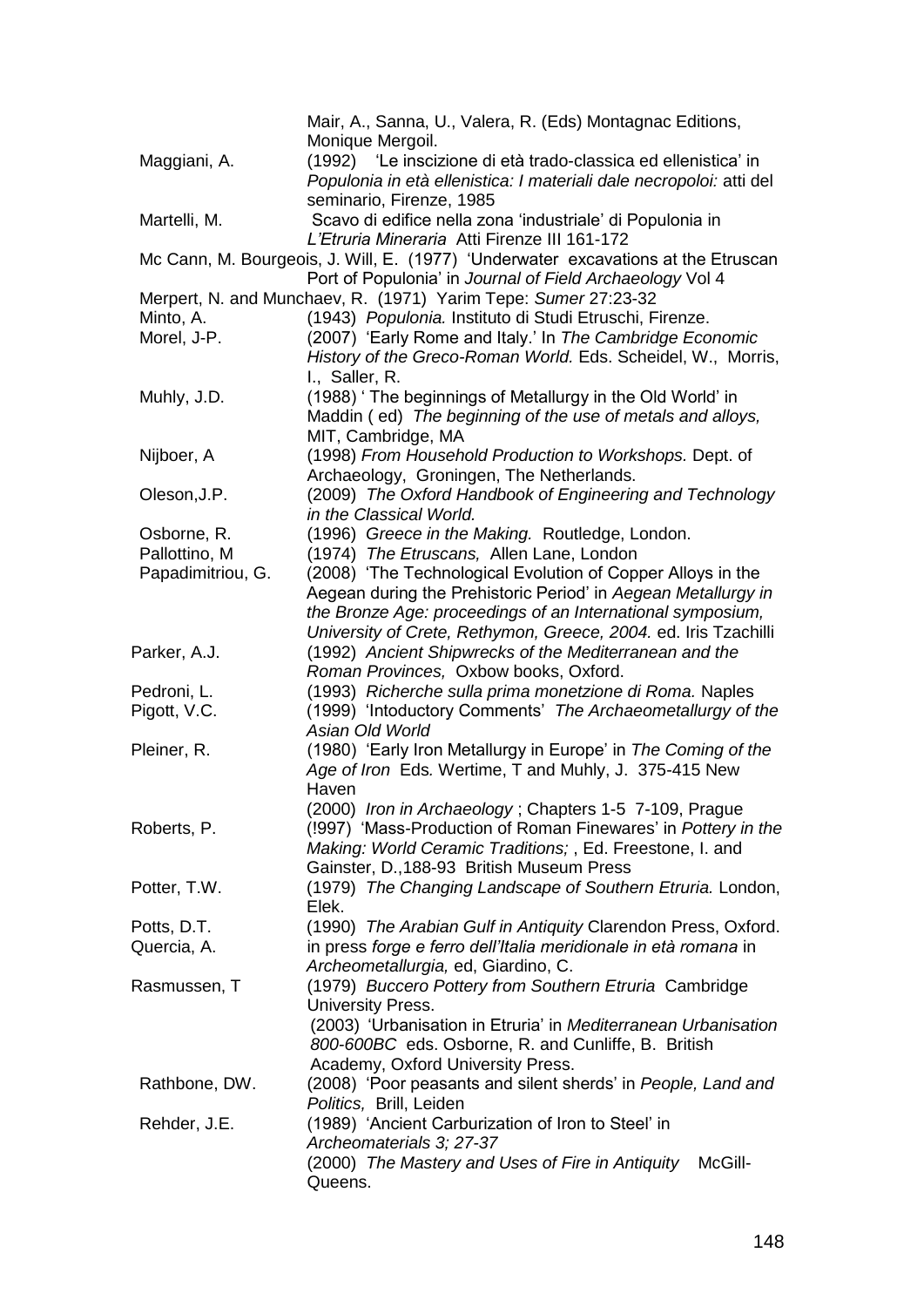| Ridgway, D     | (1992) The First Western Greeks. Cambridge University<br>Press.                                                          |
|----------------|--------------------------------------------------------------------------------------------------------------------------|
| Riva, C.       | (2005) The culture of Urbanisation in Etruria in Mediterranean<br>Urbanisation 800-600BC British Academy, Osborne, R.and |
|                | Cunliffe, B. Oxford University Press.                                                                                    |
|                | (2010) The Urbanisation of Etruria. Cambridge.                                                                           |
| Romualdi, A.   | (1992) Populonia in età ellenistica: I materiali dale necropoloi:                                                        |
|                | atti del seminaro, Firenze, 1985<br>(1993) in Populonia e suo Territorio (see Fedeli. F.)                                |
|                | L'Orientalizzante e la cultura dei Principes. 92-101                                                                     |
|                | La Polis nel Periodo Arcaico e L'Attività di Lavorazione del                                                             |
|                | Ferro. 102-117                                                                                                           |
|                | Il periodo Classico (V - Prima metà IV seculo A.C.) La crisi                                                             |
|                | della città Etrusche e la Ricchezza di Populonia 118-121                                                                 |
|                | Dall'Ellenismo (Fine IV - Inizi I seculo A.C.) all' Epoca                                                                |
|                | Romana. 122-132                                                                                                          |
|                | Sauder, L & Williams, S (2002) 'A critical treatise on the smelting and smithing of                                      |
|                | bloomery iron' 36(2) Historical Metallurgy                                                                               |
| Scheider, H    | (2007) 'Technology' in The Cambridge Economic History of                                                                 |
|                | the Greco-Roman World. Eds. Scheidel, W., Morris, I., Saller,                                                            |
|                | R. Cambridge University Press.                                                                                           |
| Scott, L.      | (1954) 'Pottery' in The History of Science Singer, Holmyard,                                                             |
|                | Hall and Williams, Clarendon Press, Oxford.                                                                              |
| Scullard, H.H. | (1967) The Etruscan Cities with Rome, Thames and Hudson,                                                                 |
|                | London.                                                                                                                  |
| Sim, D.        | (1998) Beyond the Bloom: Bloom Refining and Iron Artefact                                                                |
|                | Production in the Roman World; BAR                                                                                       |
|                | Singer, Holmyard, Hall, Williams, (1954) A History of Technology. Clarendon Press,                                       |
|                | Oxford                                                                                                                   |
| Snodgrass, A.  | (1980) 'Iron and early Metallurgy in the Mediterranean' in The                                                           |
|                | Coming of the Age of Iron Eds. Wertime and Muhly, New                                                                    |
|                | Haven                                                                                                                    |
| Sperl, G       | (1980) Über die typologie urzeitlicher, frügeschichtlicher und                                                           |
|                | mitte-lalterlicher Eisenhüttenschlacken' Studien zur Industrie-                                                          |
|                | Archäologie VII, Österr Akademie der Wissenschaften, Wien.                                                               |
|                | Spivey, N and Stoddart, S. (1990) Etruscan Italy, Batsford, London.                                                      |
| Starr, C.G,    | (1989) The Influence of Sea Power on Ancient History                                                                     |
|                | Oxford University Press, New York and Oxford.                                                                            |
| Supple, B.E.   | (1963) The experience of economic growth: case studies in                                                                |
|                | economic history Random House, New York                                                                                  |
| Tandy, D.W.    | (1997) Warriors into Traders University of California Press,                                                             |
|                | <b>Berkeley</b>                                                                                                          |
| Torelli, M.    | (2005) Storia degli Etruschi Bari laterza.                                                                               |
| Treister, M.Y. | (1996) The role of metals in ancient Greek history Brill,                                                                |
|                | Leiden.                                                                                                                  |
| Tylecote, R.F. | (1962) Prehistory of Metallurgy in the British Isles Arnold,                                                             |
|                | London.                                                                                                                  |
| Tzachilli, I.  | (2008) 'Recent Developments' in Aegean metallurgy in the                                                                 |
|                | Bronze Age: proceedings of an International symposium,                                                                   |
|                | University of Crete, Rethymon, Greece, 2004. ed. Iris Tzachilli                                                          |
| Veenhof, K.R.  | (1995) 'Kanesh: An Assyrian Colony in Anatolia' in                                                                       |
|                | Civilisations of the Ancient Near East Ed. Sasson, J.M. New                                                              |
|                | York                                                                                                                     |
|                | Ventris and Chadwick (1956) Documents in Mycenaean Greek                                                                 |
|                |                                                                                                                          |